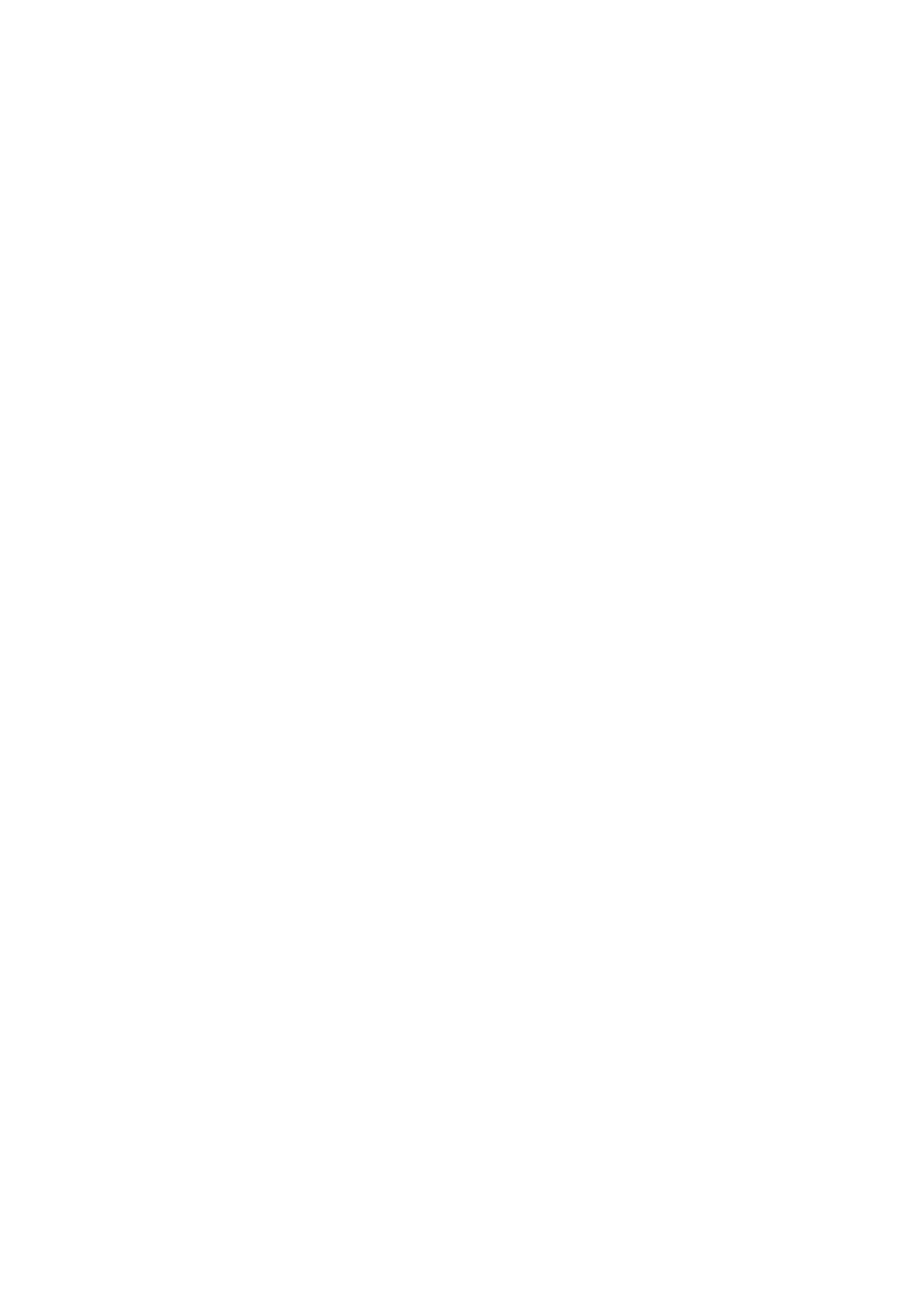# **Contents**

| <b>Executive summary</b>                                                                                                                        | 1              |
|-------------------------------------------------------------------------------------------------------------------------------------------------|----------------|
| This literature review focuses on legislative approaches in the UK, EU, Australia and<br>US                                                     | 1              |
| Key considerations for developing a legislative approach                                                                                        | 1              |
| A whole-system approach is needed                                                                                                               | $\overline{c}$ |
|                                                                                                                                                 |                |
| <b>Introduction and context</b>                                                                                                                 | 3              |
| The Government has committed to considering modern slavery legislation                                                                          | 3              |
| Existing legislation and international conventions relevant to modern slavery                                                                   | 3              |
| What is modern slavery?                                                                                                                         | 5              |
| Slavery is an issue around the world                                                                                                            | 5<br>5         |
| Slavery, forced labour, and human trafficking are covered by a range of conventions<br>In recent years, a focus on 'modern slavery' has emerged | 5              |
| but 'modern slavery' is not well-defined                                                                                                        | 5              |
| The structure of this report                                                                                                                    | $\overline{7}$ |
| Section 1: Modern slavery legislation                                                                                                           | 8              |
| The role of supply chains                                                                                                                       | 9              |
| Modern supply chains are complex                                                                                                                | 9              |
| Responsibilities can be diffused and uncertain                                                                                                  | 10             |
| There can be economic and other power imbalances between buyers and suppliers                                                                   | 11             |
| Supply chains can span multiple jurisdictions with differing standards and expectations                                                         | 11             |
| The role of supply chains is increasingly an area of international focus                                                                        | 12             |
| The focus has been motivated by high-profile cases                                                                                              | 12             |
| An international shift in norms and expectations                                                                                                | 12             |
| Measuring modern slavery and labour exploitation is difficult and approaches are still<br>evolving                                              | 13             |
| Detailed measurement is challenging                                                                                                             | 13             |
| The science of measuring the prevalence of modern slavery is still evolving                                                                     | 14             |
| International legislative regimes                                                                                                               | 16             |
| The main approaches to supply chain transparency                                                                                                | 16             |
| Description of the main regimes                                                                                                                 | 16             |
| United States - supply chain transparency and import bans                                                                                       | 17             |
| United Kingdom - supply chain transparency through a holistic reform of modern slavery                                                          | 18             |
|                                                                                                                                                 |                |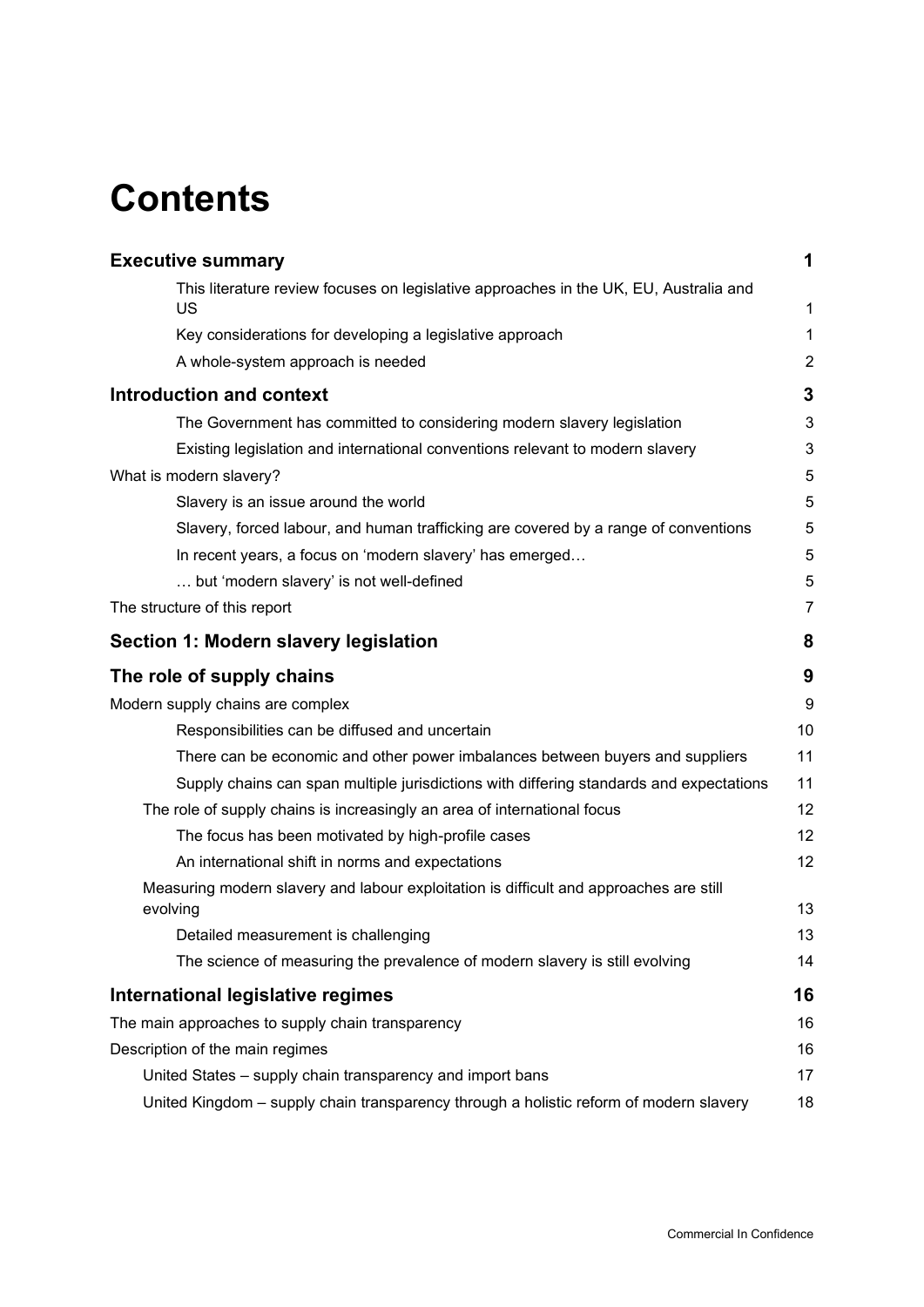| The Australian Modern Slavery Act 2018 - refining and strengthening supply chain<br>transparency requirements, but with limited enforcement                                        | 20 |
|------------------------------------------------------------------------------------------------------------------------------------------------------------------------------------|----|
| European Union - non-financial reporting for large undertakings                                                                                                                    | 21 |
| Changing and strengthening the regulatory approach                                                                                                                                 | 23 |
| Strengthening supply chain transparency and reporting                                                                                                                              | 23 |
| United States: Attempts to pass federal legislation                                                                                                                                | 23 |
| Changes to the UK Modern Slavery Act                                                                                                                                               | 24 |
| Australia and New South Wales: Parallel legislation                                                                                                                                | 25 |
| EU: Strengthening the non-financial disclosure reporting                                                                                                                           | 27 |
| Moving beyond disclosure and requiring due diligence                                                                                                                               | 27 |
| An increased interest in import bans responding to immediate concerns                                                                                                              | 30 |
| Section 2: Efficiency and effectiveness of legislation                                                                                                                             | 33 |
| How success is measured or evaluated                                                                                                                                               | 34 |
| In the absence of a robust 'dark figure', success is usually measured through outputs<br>rather than outcomes                                                                      | 34 |
| Inadequate data collection systems, and poor quality and inconsistency of data<br>recording has hampered monitoring efforts                                                        | 38 |
| Digital, public registries have been developed to improve transparency of disclosures<br>from commercial organisations                                                             | 40 |
| Monitoring and evaluation in this field is under-developed                                                                                                                         | 41 |
| How should success be measured?                                                                                                                                                    | 42 |
| <b>Evaluations</b>                                                                                                                                                                 | 43 |
| Empirical studies of human trafficking legislation in the US suggest that<br>comprehensive legislation and investment in enforcement lead to positive criminal<br>justice outcomes | 43 |
| Most of the evaluations of European legislation are not of sufficient quality to<br>determine whether the legislation is effective or not                                          | 44 |
| Although evaluative evidence is weak, in discussing what works we can identify some key<br>themes                                                                                  | 44 |
| Legislation should clearly and exhaustively define 'modern slavery' and 'supply chain', and<br>consider the extent to which it is gender-responsive                                | 44 |
| Legislation should be clear about the extent to which it applies to the public sector                                                                                              | 45 |
| Transparency provisions are necessary but not sufficient                                                                                                                           | 46 |
| Enforcement, penalties, and due diligence provisions are promoted as ways to counter the<br>weaknesses of transparency in supply chain provisions                                  | 47 |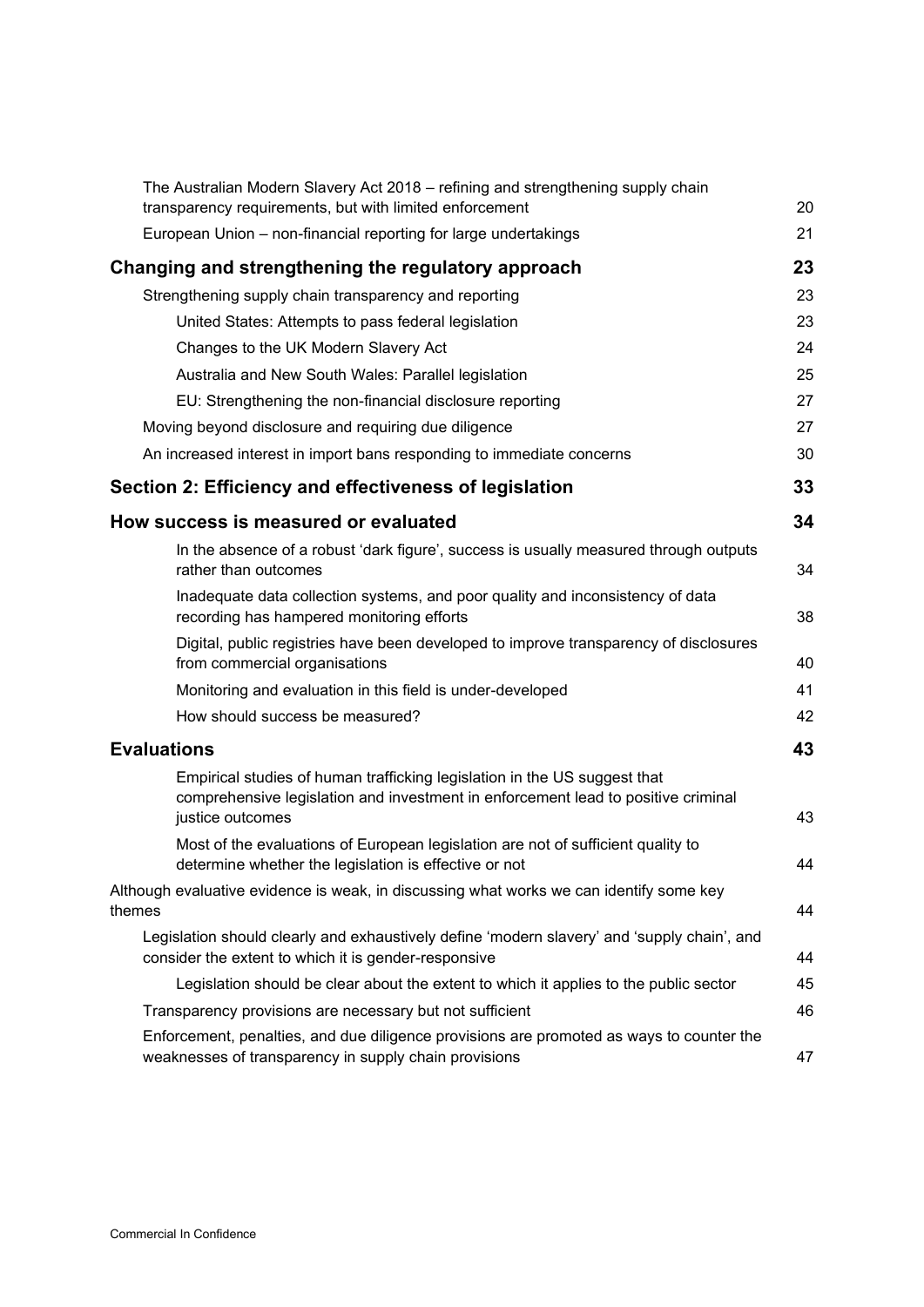| The studies of enforcement and prosecutions centre mostly on labour trafficking and<br>criminal justice outcomes, and recommend better collaboration and training for all<br>parties | 47 |
|--------------------------------------------------------------------------------------------------------------------------------------------------------------------------------------|----|
| Having agencies that are focused on labour exploitation can be cost- effective, but<br>these agencies suffer from inadequate resourcing, narrow remits, and insufficient<br>powers   | 49 |
| Mandatory due diligence measures have been introduced in many countries, but it is too<br>early to tell whether they are effective                                                   | 49 |
| Changing behaviour, attitudes and awareness among companies,<br>investors and consumers                                                                                              | 53 |
| Investor behaviour                                                                                                                                                                   | 53 |
| There is some evidence that organisations who show they are making a difference in                                                                                                   |    |
| mitigating modern slavery are rewarded with positive reactions from investors                                                                                                        | 53 |
| Corporate awareness and behaviour                                                                                                                                                    | 54 |
| Organisational awareness of the risk of modern slavery in supply chains is low.<br>Suppliers themselves lack awareness too                                                           | 54 |
| There is low business compliance with transparency provisions in the early<br>implementation years - clear legislation and guidance are needed                                       | 54 |
| The business community generally opposes penalties for non-compliance with<br>transparency requirements - but penalties seem to work                                                 | 55 |
| Organisations use a number of different methods to assess modern slavery risk and<br>provide assurances                                                                              | 55 |
| <b>Consumer attitudes and awareness</b>                                                                                                                                              | 56 |
| Consumers have low awareness of modern slavery and have had low engagement<br>with legislative change related with modern slavery                                                    | 56 |
| Legislative requirements that seek to raise consumer awareness and spur action are<br>often difficult to engage with                                                                 | 58 |
| Public education and awareness raising can potentially change behaviour                                                                                                              | 58 |
| The broader policy framework                                                                                                                                                         | 60 |
| A whole-system approach                                                                                                                                                              | 60 |
| Public-private partnerships and non-governmental organisations have a key role                                                                                                       | 60 |
| Awareness-raising and training                                                                                                                                                       | 62 |
| Whistle-blower mechanisms                                                                                                                                                            | 62 |
| Responsibility to identify and report                                                                                                                                                | 63 |
| Support for victims and survivors                                                                                                                                                    | 64 |
| Worker voice and technology                                                                                                                                                          | 65 |
| <b>Additional implications for New Zealand</b>                                                                                                                                       | 66 |
| New Zealand is relatively small                                                                                                                                                      | 66 |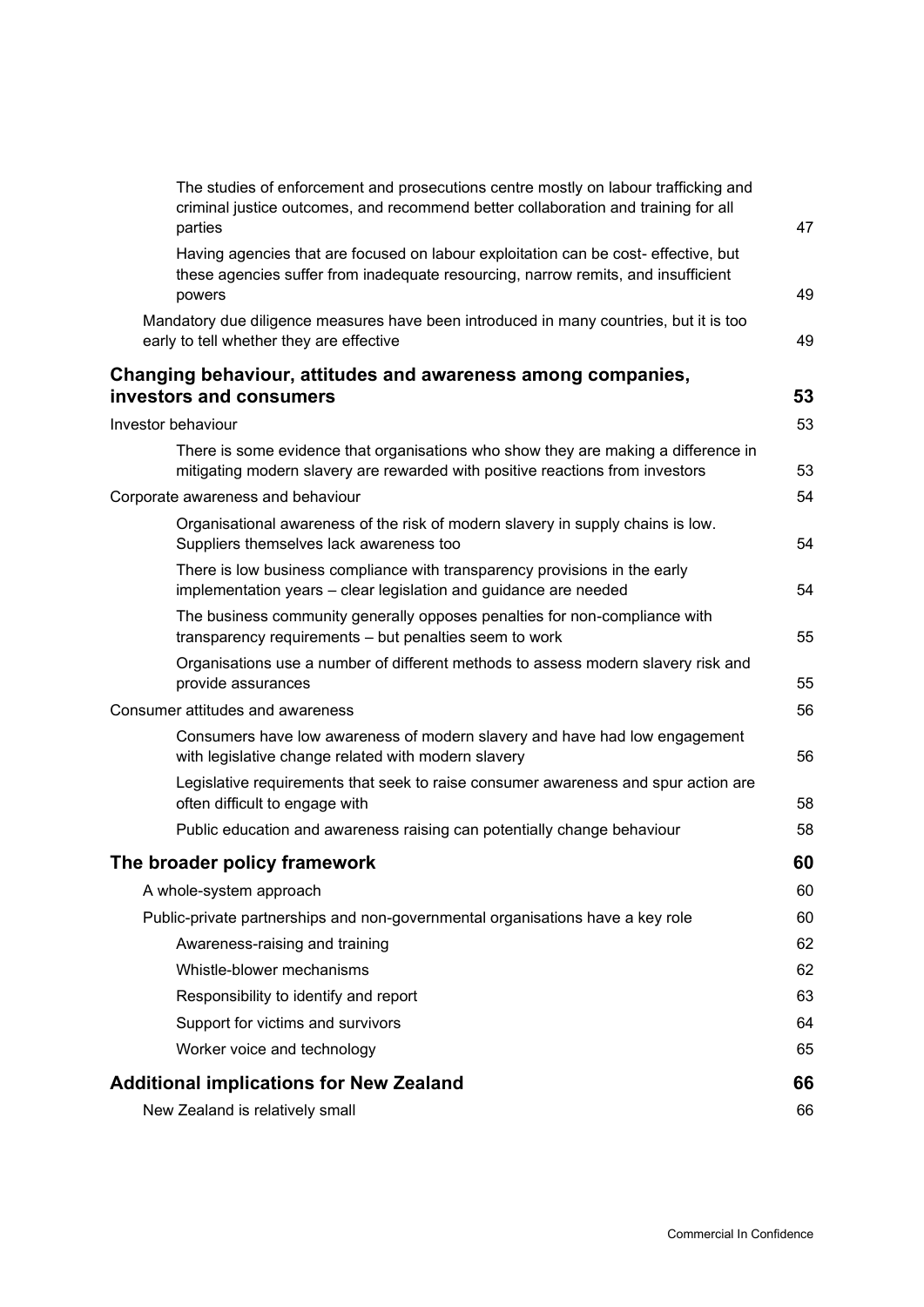| Disclaimers and about this report                                 |    |
|-------------------------------------------------------------------|----|
| References                                                        |    |
| What might this mean when considering design of legislation?      | 70 |
| Māori have a long history in international trade                  | 70 |
| How might Te Ao Māori perspectives be applied?                    | 69 |
| How might Te Tirito o Waitangi   Treaty of Waitangi be reflected? | 69 |
| Te Tiriti o Waitangi obligations and a Te Ao Māori perspective    | 69 |
| What might this mean when considering design of legislation?      | 69 |
| Increasing reliance on a migrant workforce                        | 69 |
| What might this mean when considering design of legislation?      | 68 |
| Reliant on international trade                                    | 68 |
| What might this mean when considering design of legislation?      | 67 |

# **Appendices**

| Appendix 1: Summary of main regimes                            | 87 |
|----------------------------------------------------------------|----|
| Appendix 2 : Case study – Mapping the UK regulatory regime     | 95 |
| Appendix 3 : Effectiveness measures for disclosure legislation | 97 |

# **Tables**

| Table 1. | Estimating the size of the problem                                                              | 14 |
|----------|-------------------------------------------------------------------------------------------------|----|
| Table 2. | Approaches to reporting and measuring success                                                   | 35 |
| Table 3. | Comparison of company approaches to bribery and forced-labour disclosures due to<br>legislation | 51 |
| Table 4. | Comparison of definitions of small business                                                     | 66 |
| Table 5. | European model of small businesses                                                              | 66 |
| Table 6. | Measuring effectiveness of disclosure legislations                                              | 97 |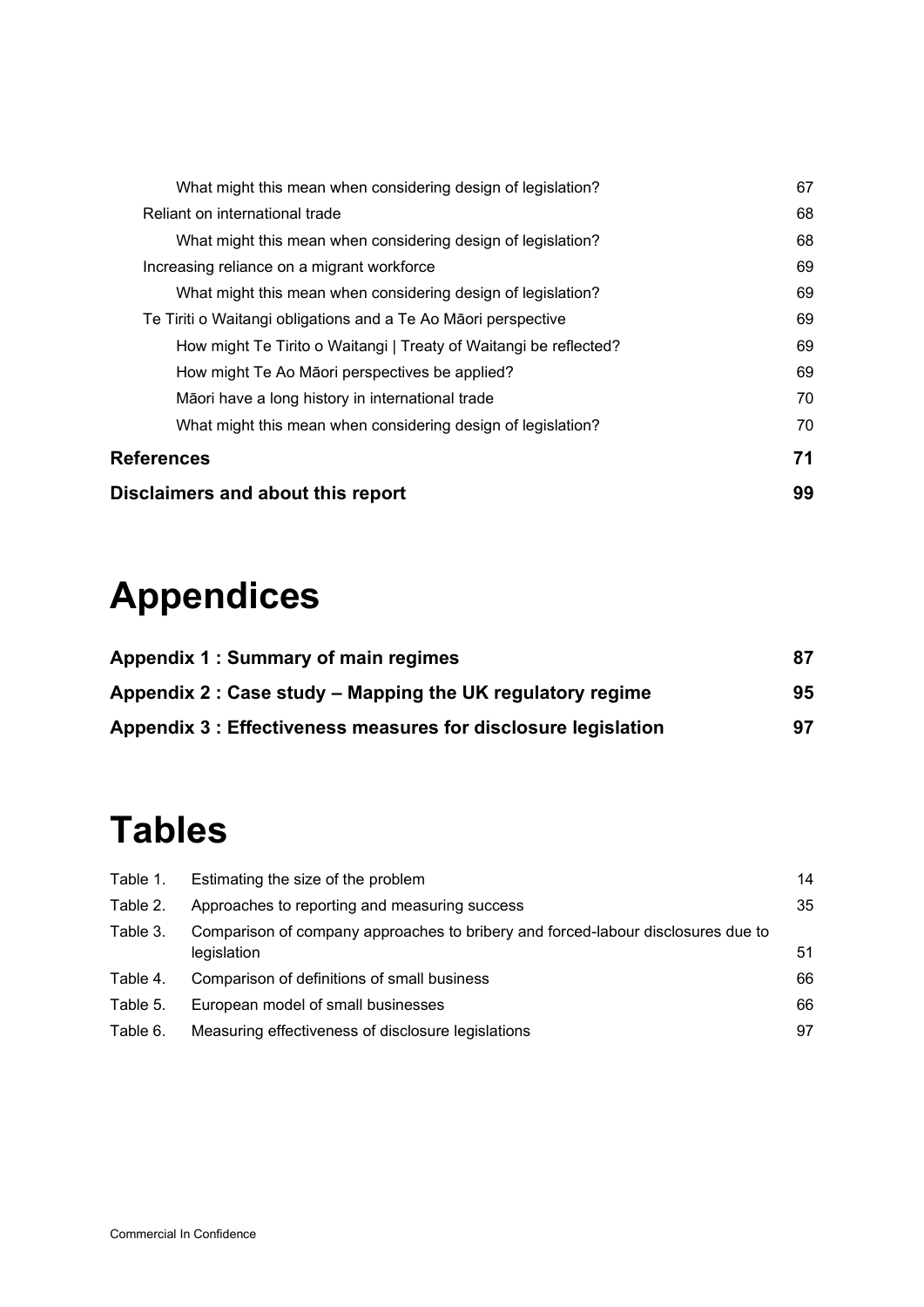# **Figures**

| Figure 1. The spectrum of exploitation                                                                                                                                                      | 4  |
|---------------------------------------------------------------------------------------------------------------------------------------------------------------------------------------------|----|
| Figure 2. Conceptualising a supply chain                                                                                                                                                    | 9  |
| Figure 3. Spectrum of legislative approaches and choices                                                                                                                                    | 32 |
| Figure 4. Estimated front-line spending by government and law enforcement bodies tackling<br>serious and organised crime on Prevent, Pursue, Protect and Prepare activities,<br>$2015 - 16$ | 38 |
| Figure 5. Modern slavery offences recorded by police, England Wales, year ending March 2016<br>to year ending March 2019, by type of offence                                                | 39 |
| Figure 6. Number of referrals to the National Referral Mechanism by exploitation type, UK, year<br>ending December 2010 to year ending December 2018                                        | 40 |
| Figure 7. How common is human trafficking?                                                                                                                                                  | 57 |
| Figure 8. Number of firms with annual turnover of \$50m or more, by industry                                                                                                                | 67 |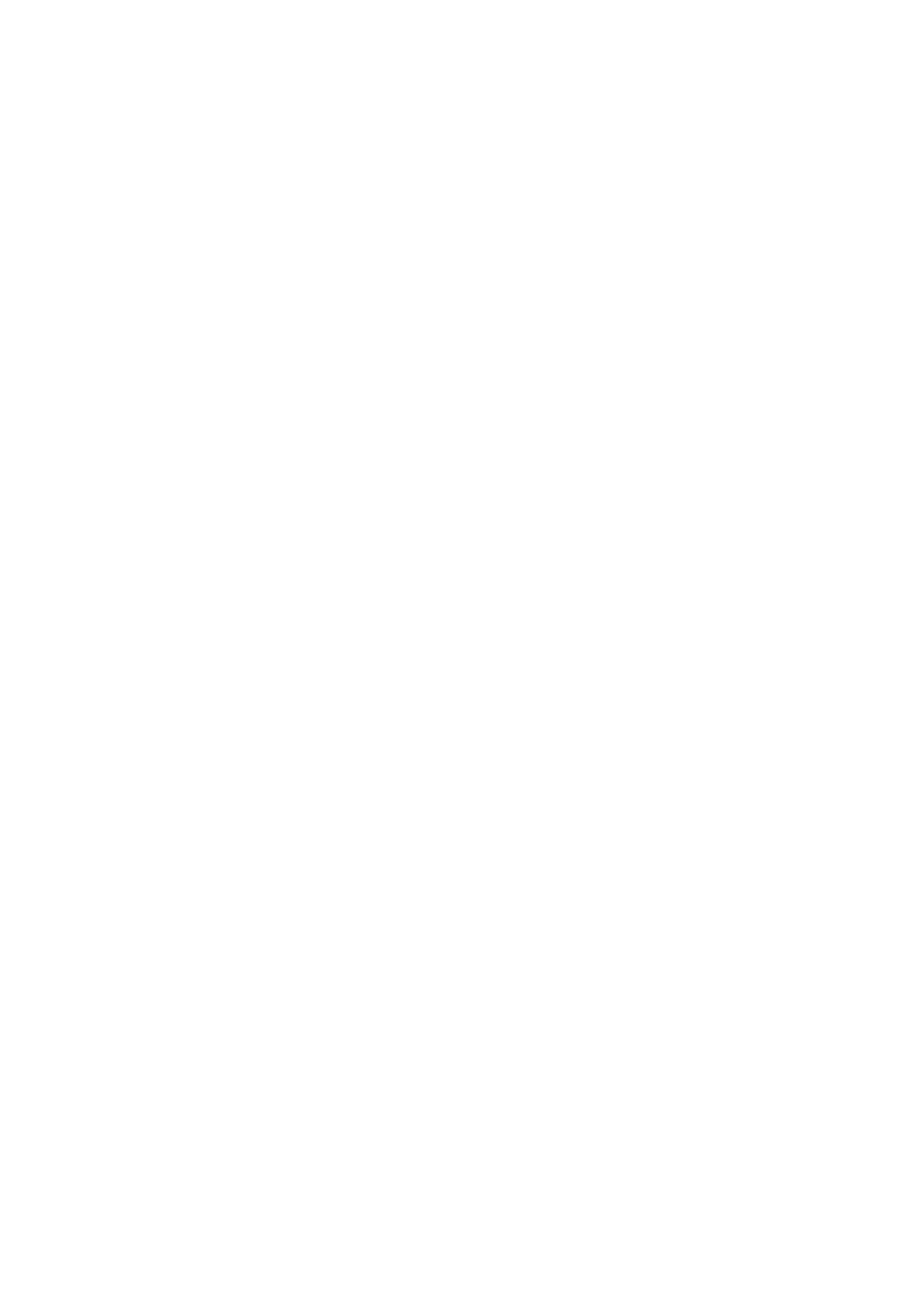# <span id="page-8-0"></span>**Executive summary**

### <span id="page-8-1"></span>**This literature review focuses on legislative approaches in the UK, EU, Australia and US**

The New Zealand Government has made a commitment to consider introducing modern slavery legislation to address exploitation in supply chains.

This detailed literature review summarises the impact and effectiveness of different legislative approaches to addressing modern slavery in supply chains. It focuses on regimes in the UK, the European Union, Australia and the US.

### <span id="page-8-2"></span>**Key considerations for developing a legislative approach**

This literature review identifies some key considerations that should inform the development of the policy approach to modern slavery legislation:

- The legislation should clearly and comprehensively define 'modern slavery' and 'supply chain'. The extent to which the legislation is gender-responsive also needs to be considered.
- Transparency provisions are necessary but unlikely to give businesses and public sector organisations enough incentive to move beyond a minimum compliance approach to the issues.
- Enforcement, penalties and due diligence provisions may counter the weaknesses of transparency in supply chain provisions.
- Mandatory due diligence measures should be considered, but it is too early to tell whether these types of provisions have been effective internationally.
- Change led by investors and consumers has some benefit, but this should not be overstated or relied on in responding to concerns about modern slavery.
- Awareness among companies and organisations of the risk of modern slavery in supply chains is low in the jurisdictions reviewed. Suppliers themselves lack awareness too. It is reasonable to expect that there will be low business compliance with transparency in supply chain provisions in the early implementation years. Clear legislation and guidance will be needed.
- The business community generally opposes penalties for non-compliance with transparency in supply chain provisions, but penalties seem to work. Engagement with the business community and comprehensive guidance for businesses to which the legislation relates to are also critical.
- Consumers have low awareness of modern slavery and have not engaged much with legislative change to address modern slavery. Communications and awareness-raising for the general public is required to generate change.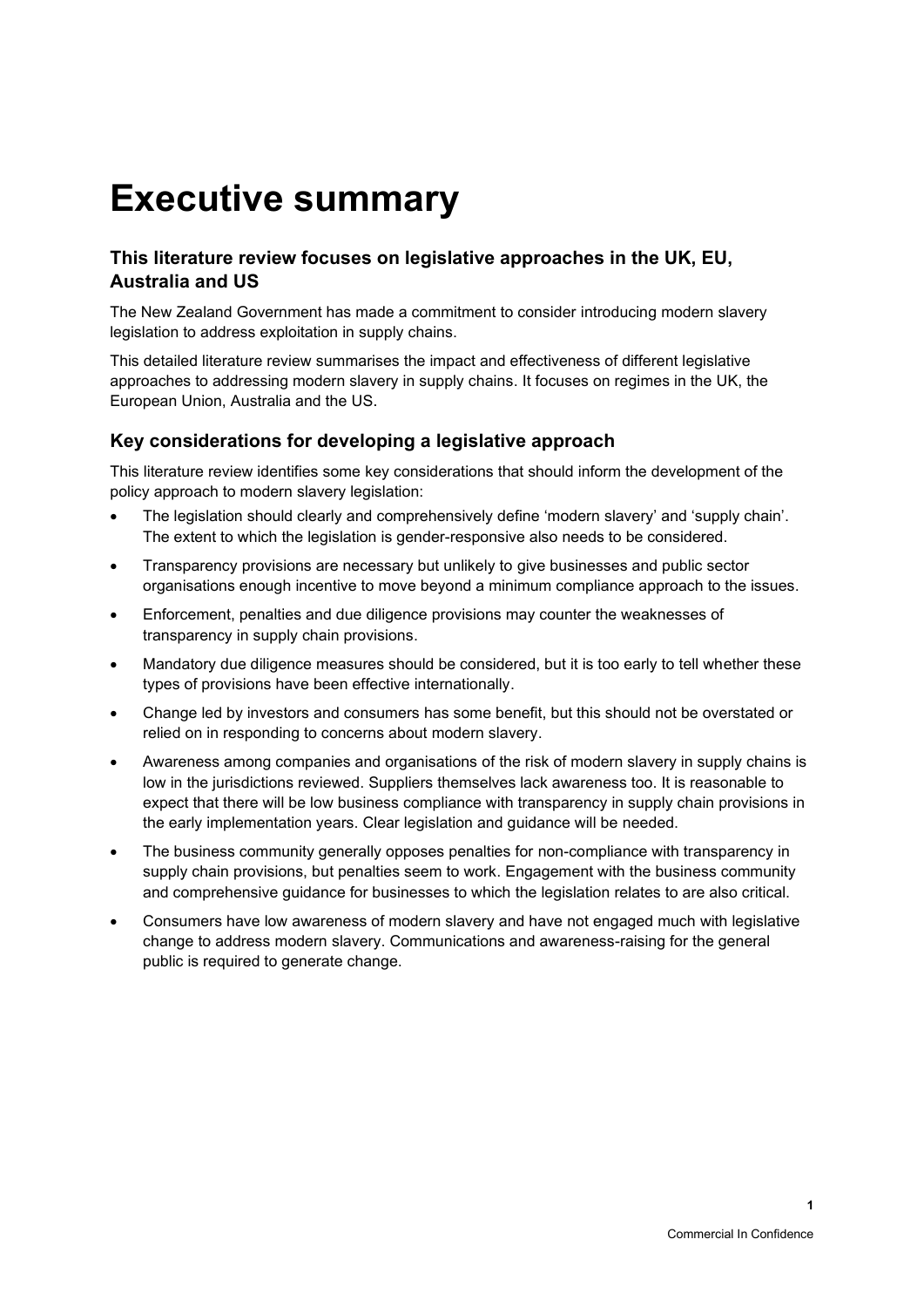### <span id="page-9-0"></span>**A whole-system approach is needed**

Given the complexity of the issues, a New Zealand response will be stronger if it takes a whole-system approach that recognises the key role that public-private partnerships and NGOs can play.

When considering the potential applicability of supply chain transparency legislation in New Zealand, consideration should be given to New Zealand's geopolitical context as a small but highly integrated trading nation:

- New Zealand is small, our firms are small, and they typically export earlier in their lifecycle than firms overseas. New Zealand will need to think carefully about the size of firms that are captured, and the benefits and costs that any change will have.
- Trade, and trading relationships, are essential to our economic prosperity. Further, New Zealand values its wider international relationships. New Zealand will need to consider how we align with existing regimes, as well as manage risks to our international reputation that may arise from being out-of-step from our partners.
- The New Zealand labour market has recently been highly reliant on a temporary migrant workforce. This brings a particular set benefits and risks, which mean that New Zealand should consider what it means by modern slavery and how well different definitions will address the particular risk profile of these workers.
- Ensuring Treaty of Waitangi principles are taken into account, and how a Te Ao Māori perspective may influence approaches to transparency, compliance, enforcement and penalties, as well as implementation of legislation.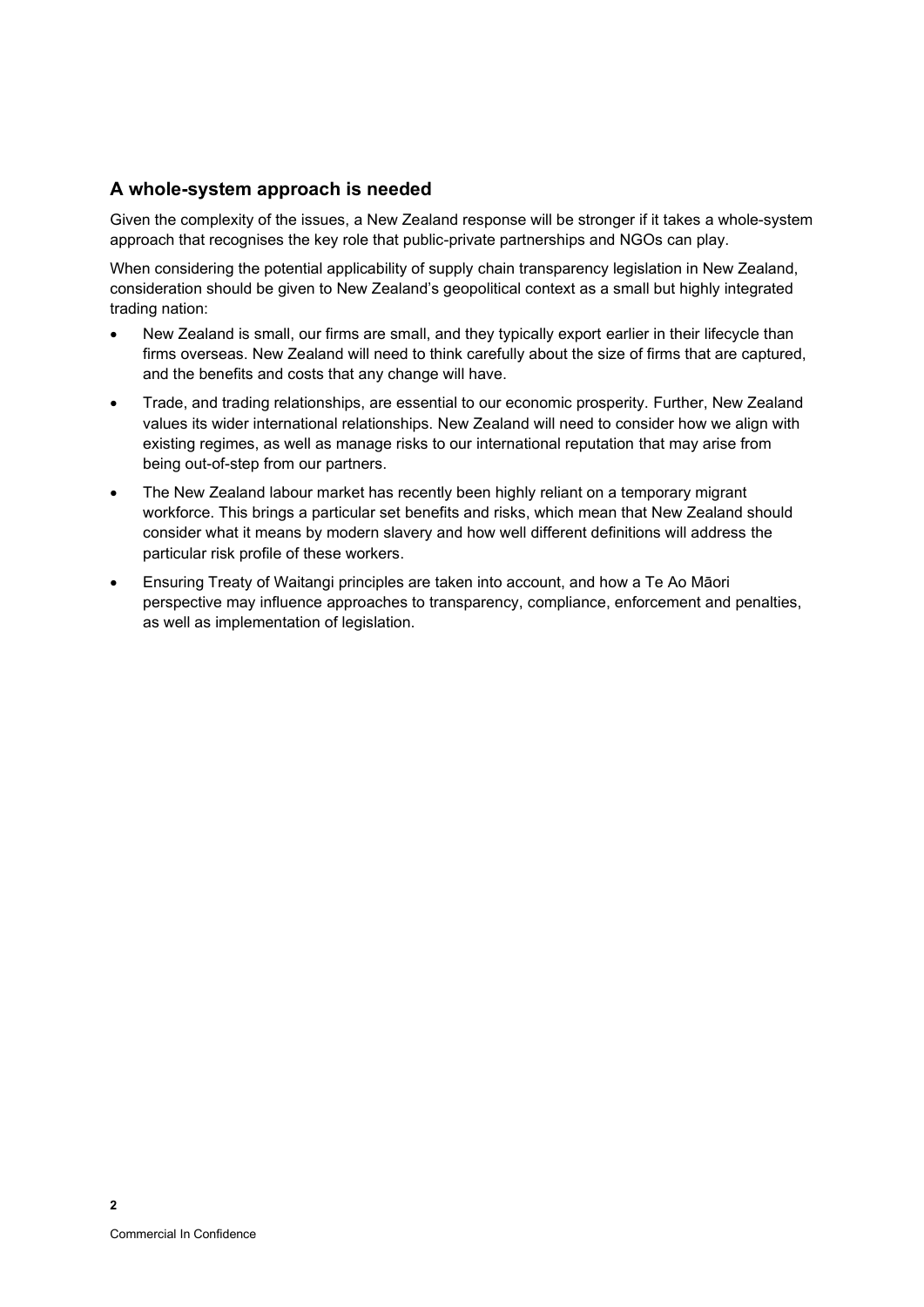# <span id="page-10-0"></span>**Introduction and context**

### <span id="page-10-1"></span>**The Government has committed to considering modern slavery legislation**

The New Zealand Government has made a commitment to consider introducing modern slavery legislation to address exploitation in supply chains.

The Ministry of Business, Innovation and Employment's (MBIE's) *Combatting modern forms of slavery: Plan of action against forced labour, people trafficking and slavery 2020-25* (MBIE, 2020c) lists as one of the actions over the next five years:

Consider introducing legislation requiring businesses to report publicly on transparency in supply chains, to help eliminate practices of modern slavery.

The [Trade for All Advisory Board](https://www.tradeforalladvisoryboard.org.nz/) (2019) also recommended that the Government assess whether the Cabinet framework for trade and labour, and New Zealand's legislation to address modern slavery, are sufficient given international trends.

### <span id="page-10-2"></span>**Existing legislation and international conventions relevant to modern slavery**

New Zealand has already ratified a number of international treaties that define and set out obligations to directly address forced labour, people trafficking, and slavery:

- the International Labour Organization (ILO)'s Forced Labour Convention, 1930 (No. 29), and the 2014 Protocol to the Forced Labour Convention ('Forced Labour Protocol')
- the United Nations (UN) Convention against Transnational Organised Crime, and its supplementary Protocol to Prevent, Suppress and Punish Trafficking in Persons, especially Women and Children ('Trafficking Protocol'; often referred to as the 'Palermo Protocol')
- the UN Slavery Convention, and the Supplementary Convention on the Abolition of Slavery, the Slave Trade, and Institutions and Practices Similar to Slavery.

Further, a range of exploitative practices are already criminalised in New Zealand's legislation, including the Immigration Act 2009 and Crimes Act 1961 (MBIE, 2020c) [\(Figure 1\)](#page-11-0).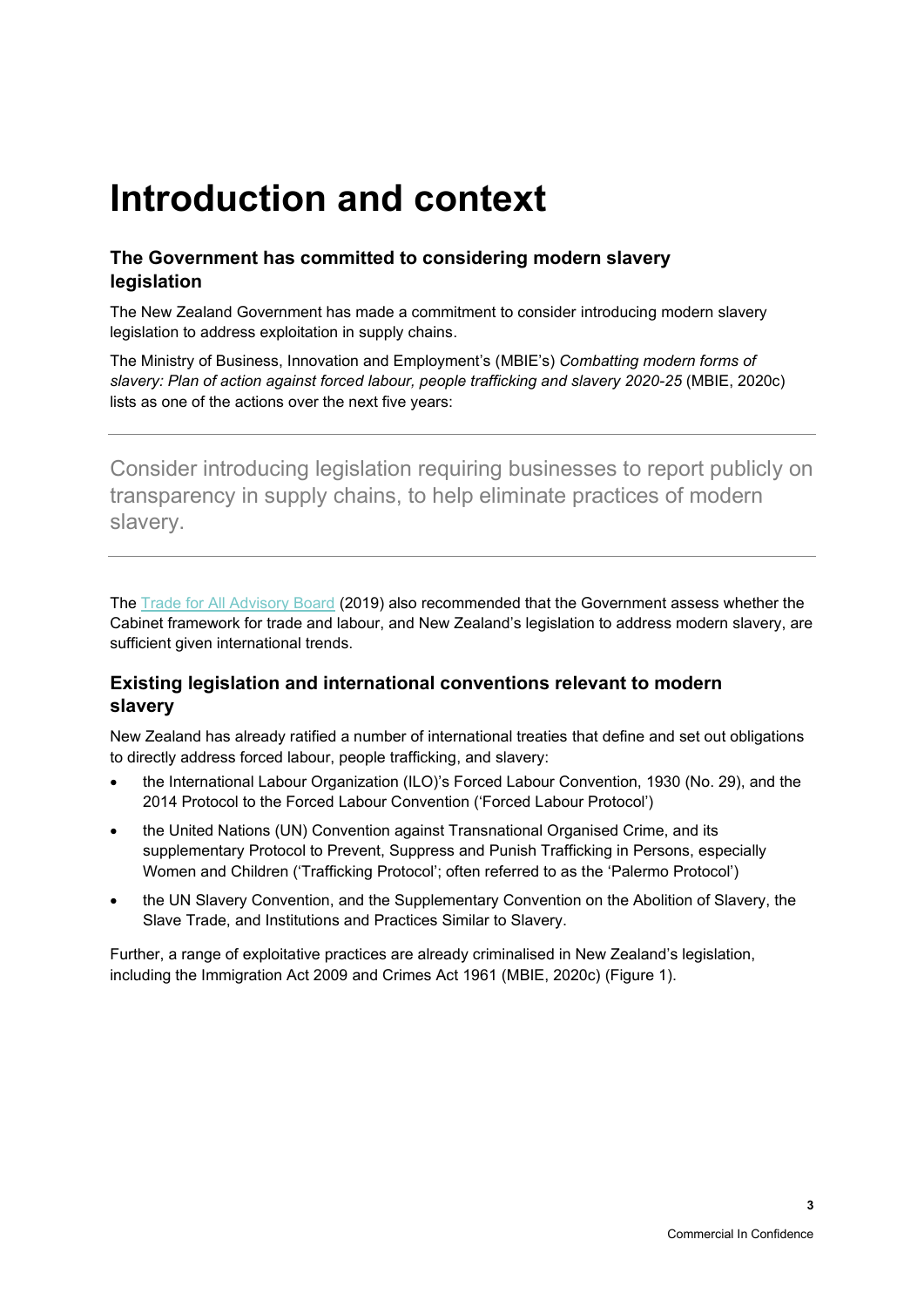<span id="page-11-0"></span>**Figure 1. The spectrum of exploitation**



Source: MBIE (2020c)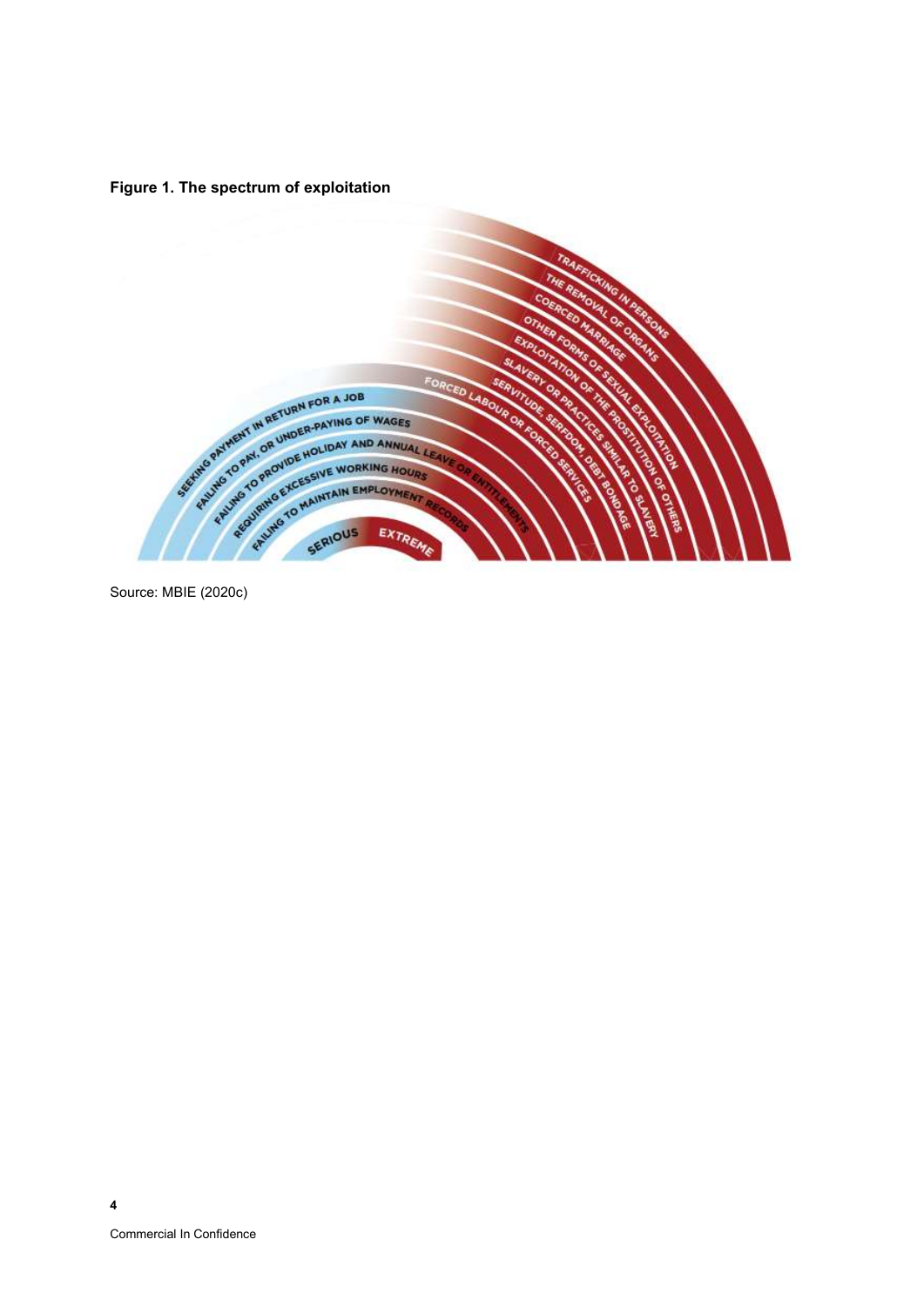# <span id="page-12-0"></span>What is modern slavery?

### <span id="page-12-1"></span>**Slavery is an issue around the world**

The International Labour Organization (ILO) estimates that, at any given time, around 40 million people are victims of slavery – with 25 million in forced labour and 15 million in forced marriage.

Of the 25 million people who are victims of forced labour (ILO & Walk Free Foundation, 2017):

- 16 million people are exploited in the private sector in areas such as domestic work, construction and agriculture
- 1 in 4 victims of forced labour are children
- 5 million are victims of forced sexual exploitation, and
- 4 million people are victims of forced labour imposed by state authorities.

### <span id="page-12-2"></span>**Slavery, forced labour, and human trafficking are covered by a range of conventions**

Slavery and forced or compulsory labour are the subject of multiple international conventions and agreements.

The ILO's Forced Labour Convention, in particular, is one of the most highly ratified ILO treaties. Each Party to the Convention 'undertakes to suppress the use of forced or compulsory labour in all its forms within the shortest possible period'. The 2014 Forced Labour Protocol supplements this with a legally binding instrument that requires countries to improve prevention, protection and compensation measures, and to strengthen efforts to eliminate contemporary slavery (ILO, 2016; Nolan & Bott, 2018). New Zealand ratified this Protocol in December 2019, becoming the 43<sup>rd</sup> country to do so (ILO, 2019b).

Nolan and Bott (2018) note that most of the international treaties and conventions governing forced labour and slavery focus on the role of the state. However, the role of business practices and supply chains in facilitating or hiding modern slavery has come under increasing scrutiny. That role is the focus of a range of national and international regulatory regimes that are aimed at improving awareness of the risks of modern slavery and improving the mitigation of them – whether this is aimed at businesses operating supply chains, or consumers, or investors.

### <span id="page-12-3"></span>**In recent years, a focus on 'modern slavery' has emerged…**

The term 'modern slavery' is increasingly being used internationally and within New Zealand to describe a range of exploitative practices, and to convey the pervasive and hidden nature of the risks.

The exploitative behaviours that are commonly taken to comprise modern slavery include forms of slavery and forced labour. But they can go beyond this into a wider range of behaviours that capitalise on power imbalances between workers and employers.

### <span id="page-12-4"></span>**… but 'modern slavery' is not well-defined**

The term 'modern slavery', however, does not have a formal, internationally agreed definition. The term can span a broad range of interpretations and can mean different things to different people.

New Zealand's Plan of Action sets its scope as '**people trafficking, slavery and slavery-like practices including forced labour, debt bondage and serfdom. These are exploitative crimes which can occur domestically to New Zealanders and migrants, as well as internationally'**  (MBIE, 2020c).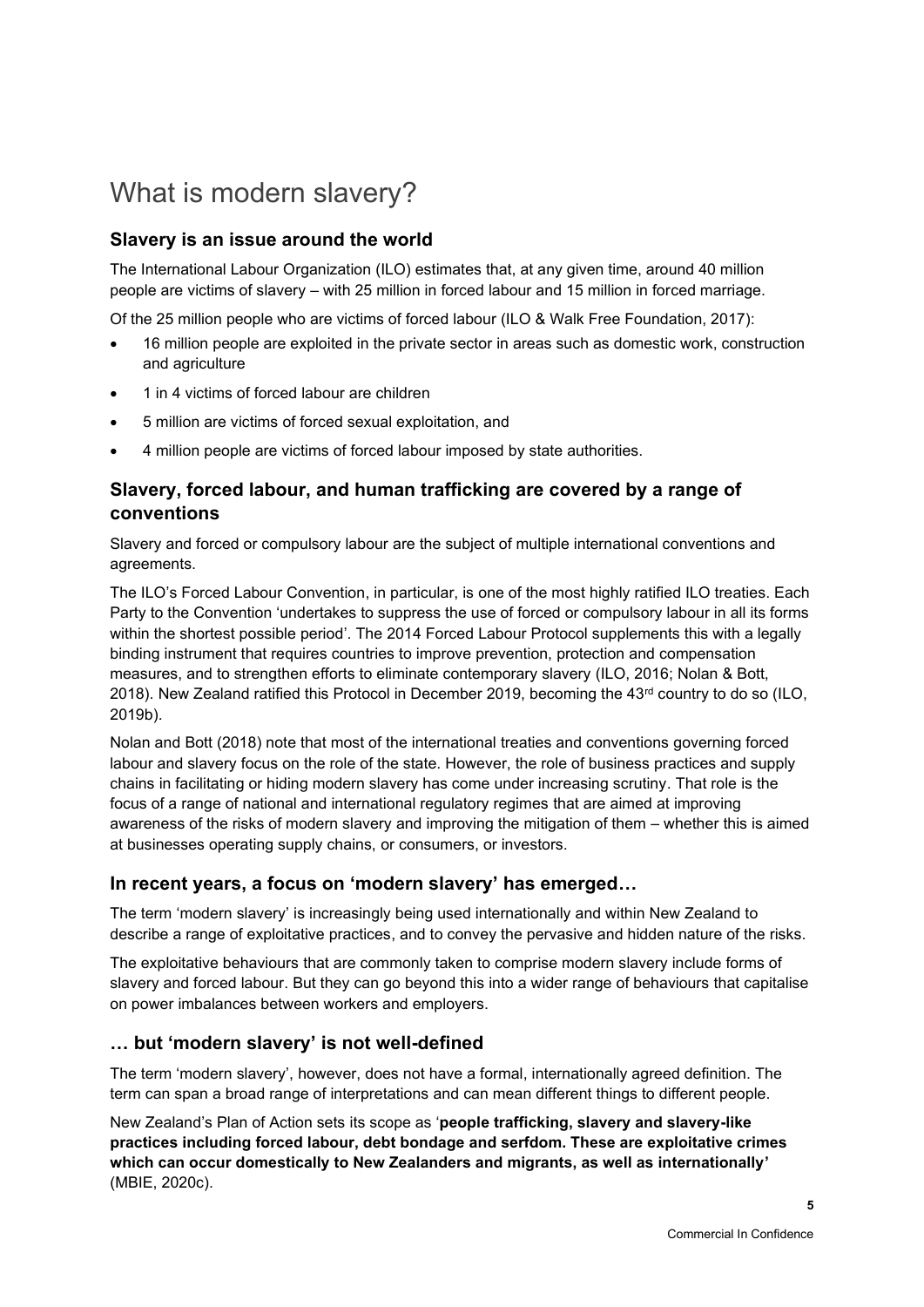The Plan then goes on to define the following terms:

"**Forced labour** is all work or service exacted from a person under threat and for which the person has not offered themselves voluntarily. $^1$  It can occur as the result of trafficking or through labour exploitation.

"In its simplest form, **people trafficking** (also referred to as trafficking in persons or human trafficking) is the recruitment, transportation, transfer, harbouring or receipt of a person, achieved through coercion, deception, or both, for the purpose of the exploitation of the person.<sup>2</sup> Exploitation can occur in relation to prostitution or other sexual services, slavery, practices similar to slavery, servitude, forced labour or other forced services, and the removal of organs. In New Zealand, people trafficking can be prosecuted without exploitation having actually occurred.<sup>3</sup>

"**Slavery** is defined in New Zealand's Crimes Act 1961 as including, without limitation, a person subject to debt-bondage or serfdom. The Supplementary Convention on the Abolition of Slavery recognises institutions and practices similar to slavery, including debt bondage, serfdom, marriagerelated and exploitative child labour-related practices."

With no internationally accepted definition of 'modern slavery', the term tends to be used to mean labour market exploitation, forced labour, or human trafficking, or to encompass all of these (Balch, 2019; Broad & Turnbull, 2019). The UK Modern Slavery Act 2015 was the first national legislation to use the term 'modern slavery' rather than 'human trafficking' or 'forced labour' (Broad & Turnbull, 2019), and it was also the first to explicitly mention 'slavery'.

The UK's Modern Slavery Act does not define 'modern slavery'. Instead it specifies the following categories:

- Slavery, servitude and forced or compulsory labour
- Human trafficking
- Sexual exploitation
- Removal of organs etc
- Securing services etc by force, threats or deception
- Securing services etc from children and vulnerable persons.

It is important for legislation to be clear about exactly what behaviours and practices it relates to, as that will drive behaviour, reporting and enforcement.

As will be discussed later, emphasising specific parts of the exploitation spectrum may mean that other forms of exploitation will not be addressed, or will require closer integration with existing employment laws and regulatory approaches. The Australian legislation, the Modern Slavery Act 2018, has been criticised for focusing on labour exploitation and not paying attention to other forms of modern slavery (Fellows & Chong, 2020), while European Union legislation has been criticised for emphasising sex trafficking at the expense of labour trafficking (Cockbain et al., 2018). Further, labour

<sup>&</sup>lt;sup>1</sup> See Forced Labour Convention, 1930 (No. 29), International Labour Organization.

<sup>&</sup>lt;sup>2</sup> See Protocol to Prevent, Suppress and Punish Trafficking in Persons, Especially Women and Children, United Nations Office on Drugs and Crime.

<sup>&</sup>lt;sup>3</sup> In New Zealand, people trafficking that occurs domestically is investigated and prosecuted by the New Zealand Police, while cross-border trafficking is investigated and prosecuted by Immigration New Zealand.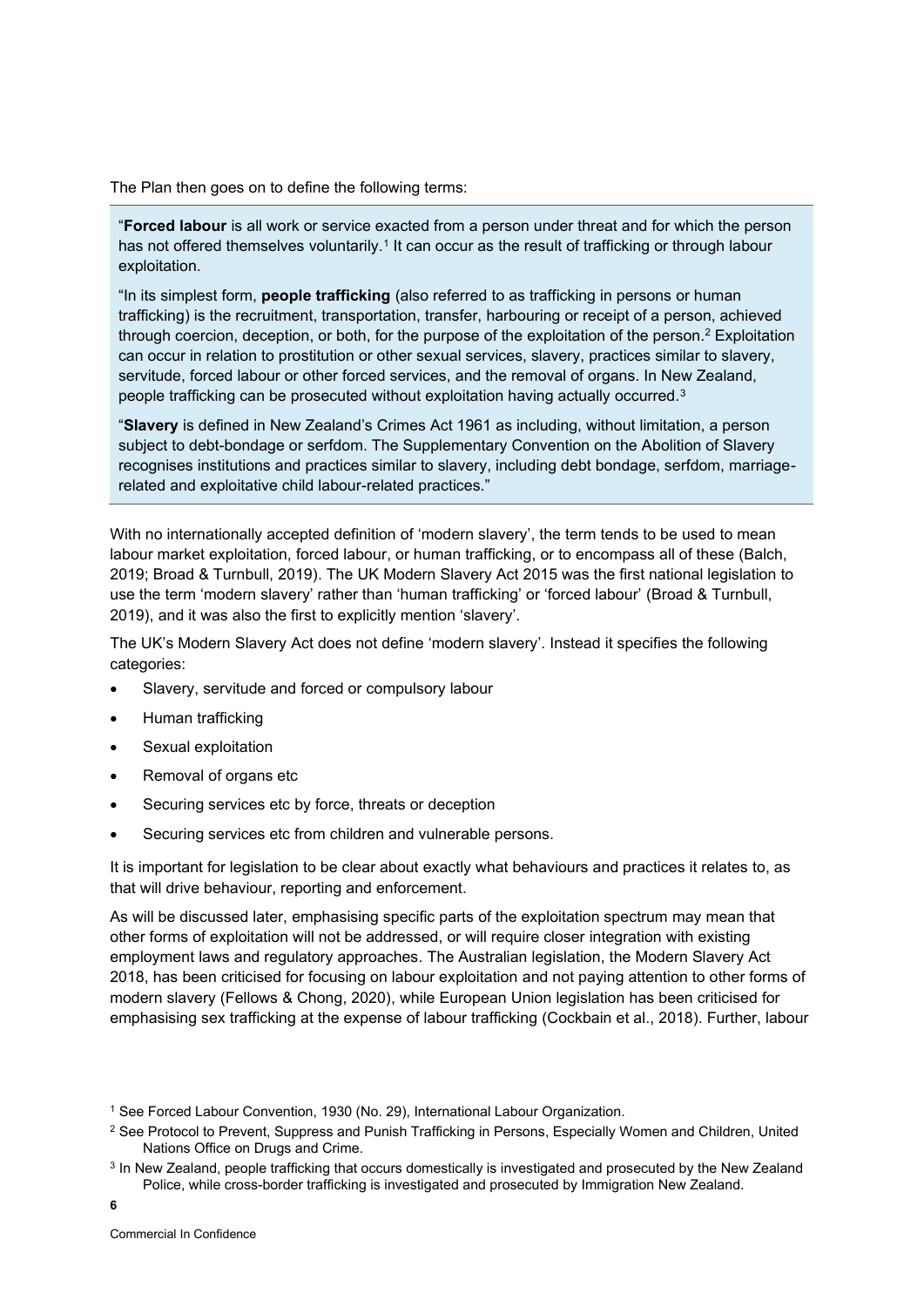trafficking can overlap with other labour market practices like child labour, forced labour, illegal working and inadequate health and safety practices (Cockbain et al., 2018).

In the US, state-level legislation tends to apply to human trafficking and the more extreme forms of exploitation, with less focus on labour exploitation (Branscum et al., 2021). A review of US state legislation finds that without comprehensive definitions (such as in Florida and North Dakota), the courts are left to decide the scope of the legislation, which can mean that victims and survivors are less likely to come forward (Branscum et al., 2021).

A literature review from an accounting research perspective usefully highlights that use of the term 'modern slavery' is less likely to be about people owning other people as property (although that does exist), and more about being exploited and completely controlled by someone else (Christ et al., 2020).

# <span id="page-14-0"></span>The structure of this report

This report is divided into two sections:

- **1. Modern slavery legislation**
- **2. The efficiency and effectiveness of legislative approaches.**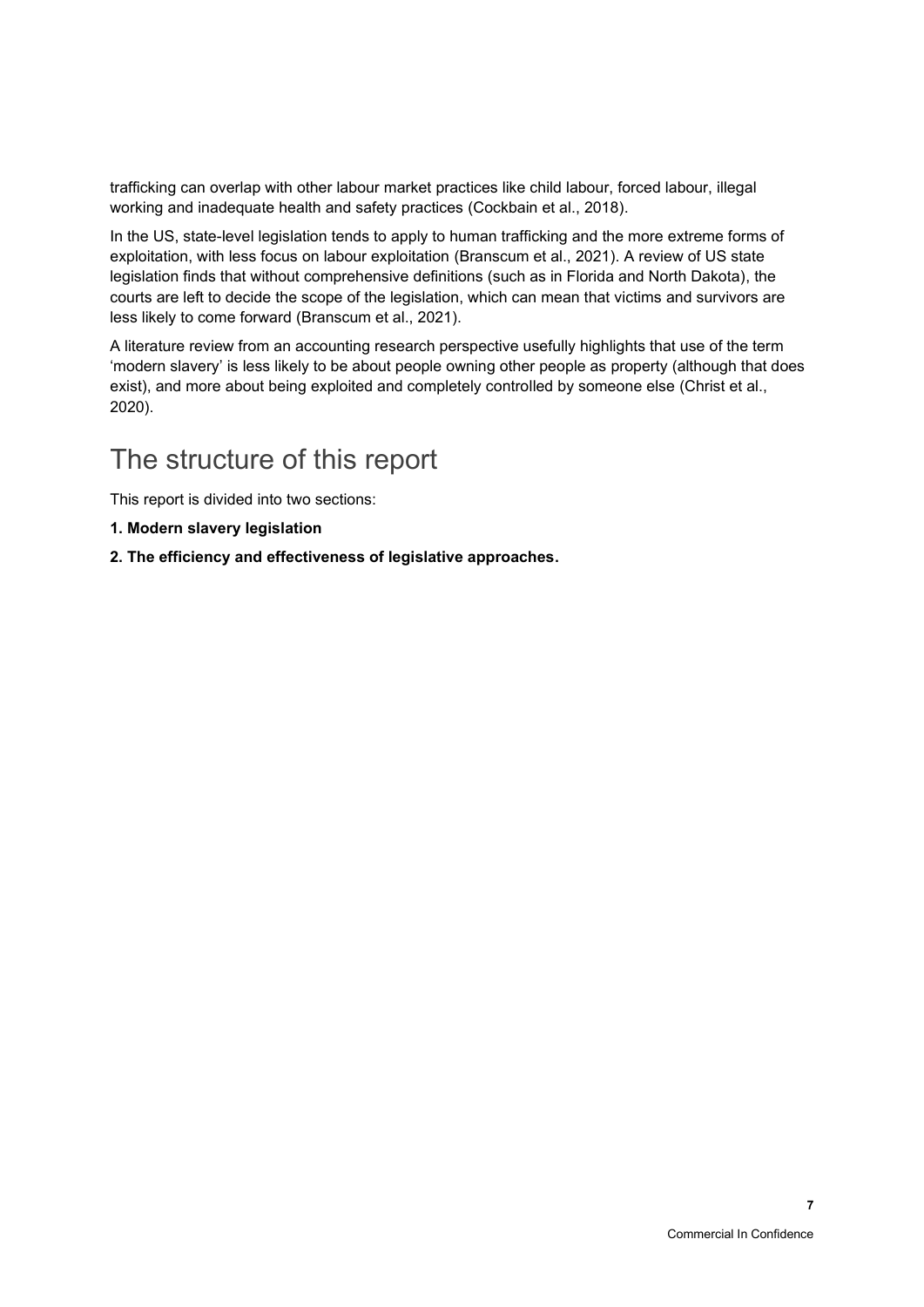# <span id="page-15-0"></span>**Section 1: Modern slavery legislation**

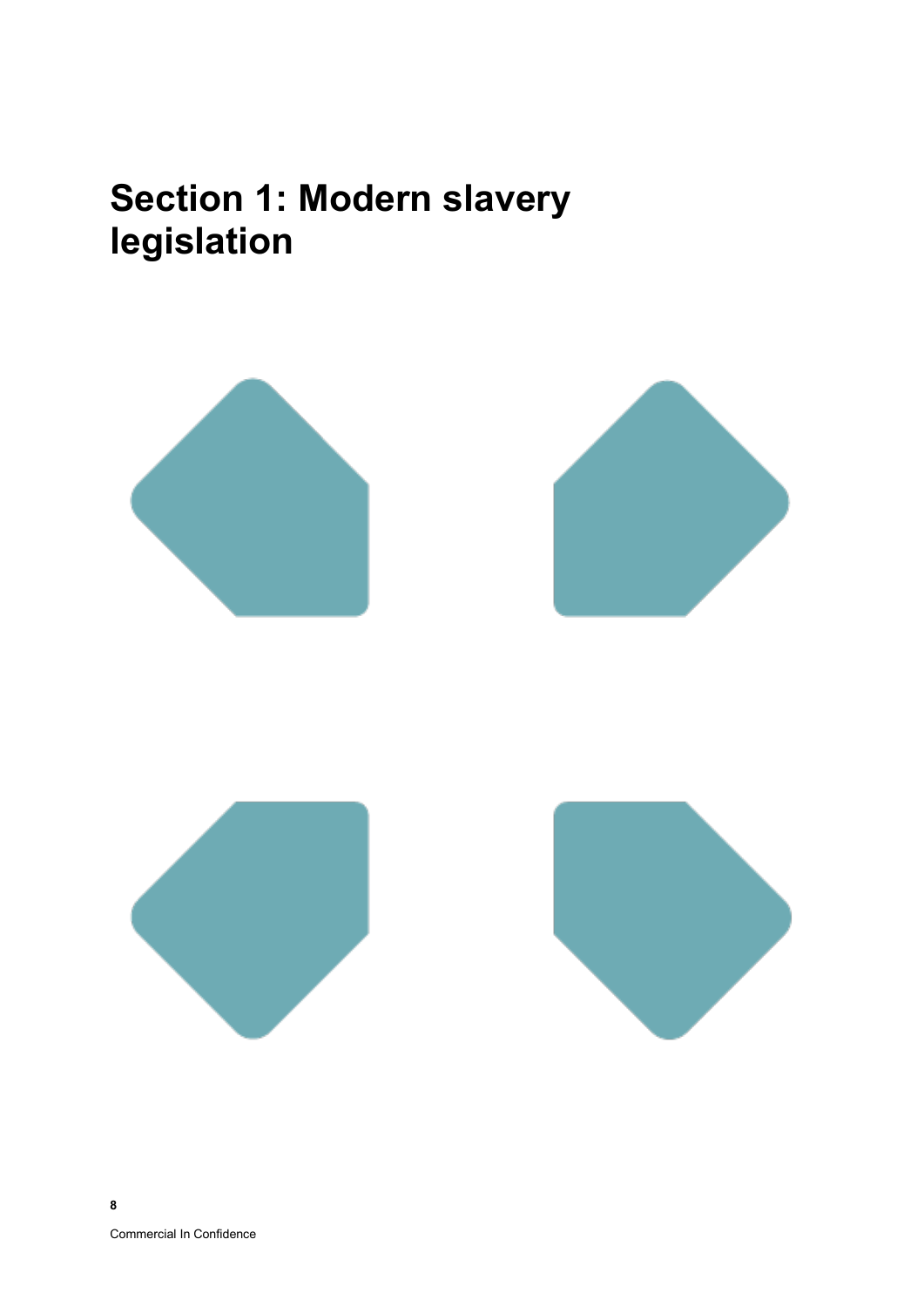# <span id="page-16-0"></span>**The role of supply chains**

# <span id="page-16-1"></span>Modern supply chains are complex

Modern supply chains typically span a diverse range of suppliers and contracted parties, including producers of raw materials, suppliers of further inputs, and various sub-contractors. This means that primary buyers (the 'company' in the diagram below) can be supplied by a large number of different parties, including those they do not have a direct business relationship with. It can also mean that investors and consumers are removed from producers and suppliers by quite a few steps [\(Figure 2\)](#page-16-2).



### <span id="page-16-2"></span>**Figure 2. Conceptualising a supply chain**

These complicated relationships form the basis of global trade and commerce, in which various companies specialise in providing different goods or services within a supply chain. The OECD (2021) states that about 70% of international trade today involves global value chains. They form a complex network of producers, suppliers, intermediaries, distributors, and vendors, all involved in the production and distribution of a final products, services, raw materials, parts and components across borders and markets, often numerous times (O'Brien & Boersma, 2016; OECD, 2021).

The range of actors involved can mean that the companies that are responsible for designing or marketing goods and services and that have a direct relationship with consumers may not be familiar with the sources of their inputs or the companies providing them. This could be because of physical distance, or because of distance within the supply chain, as chains often have multiple levels of suppliers and intermediaries (ILO, 2019a).

Source: Adapted from knowthechain.org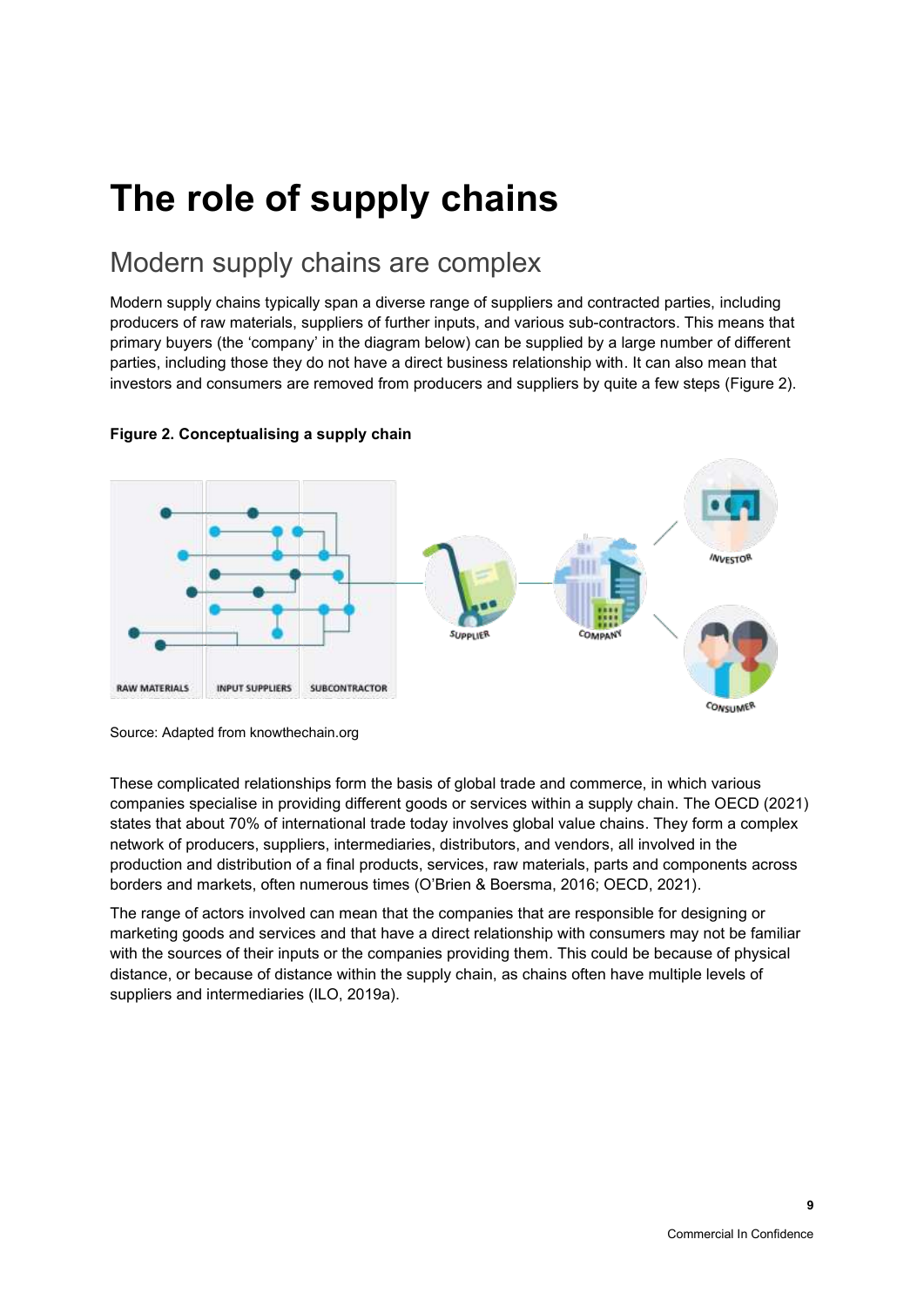These modern supply chain relationships result in a range of key features that increase the risk of facilitating modern slavery:

- Responsibilities can be diffused and uncertain
- Supply chains can span multiple regulatory regimes
- There can be power imbalances between buyers and suppliers.

### <span id="page-17-0"></span>**Responsibilities can be diffused and uncertain**

Across a multi-layered supply chain, responsibilities for labour conditions can be diffused among a range of different companies and actors, creating uncertainty about where responsibility lies.

Responsibility for oversight of labour practices within these arrangements can be dispersed among multiple parties – especially where primary procurers are operating at a distance from various suppliers, either geographically or in the number of steps in the supply chain.

Nolan and Bott (2018) chart some of these diffused responsibilities. They discuss how multi-layered chains can have fluid supply chain relationships, especially below the first tier, making it difficult to trace those who may be involved. They also note that it is increasingly common for companies to not own or manage the factory producing their goods – and that companies may contract with a large number of different suppliers, into the 'hundreds, sometimes thousands' each year.

Hess (2020) provides a simple illustration:

*A clothing company might contract a factory to produce garments.* 

*The factory may not have issues with labour conditions, but there may be an issue with the producer of a raw material sourced by one of the factory's suppliers.* 

*While removed from the company by multiple steps, the final product and its consumers may still have benefitted from labour exploitation.*

These issues can be compounded in sectors where supplier relationships are inter-connected at multiple levels within a supply chain, or where subcontractors supply primary buyers through multiple routes. KnowTheChain (2020) has attempted to map some of the longest global supplier relationship chains within the ICT sector. They found that ending a direct relationship with a supplier may not remove that supplier from the entire supply chain as that supplier may still be providing goods or services to another supplier in the chain.

Attempts to contract out of the risk (for example, by setting expectations about labour standards with primary suppliers) are not always successful and do not always filter down the chain – especially where the relationship is indirect. Therefore, while a firm may believe they have provided for the risks of modern slavery with their direct suppliers, there may still be risks upstream or with indirect suppliers, as suppliers may subcontract with additional parties. Hess (2020) points to the difficulties companies face in understanding and dealing with challenges posed indirectly by business relationships between third parties. Hess (2020) argues that:

*efforts against trafficking for forced labour in global supply chains will be inadequate if they do not extend beyond immediate suppliers to include actors operating further upstream in global supply chains.*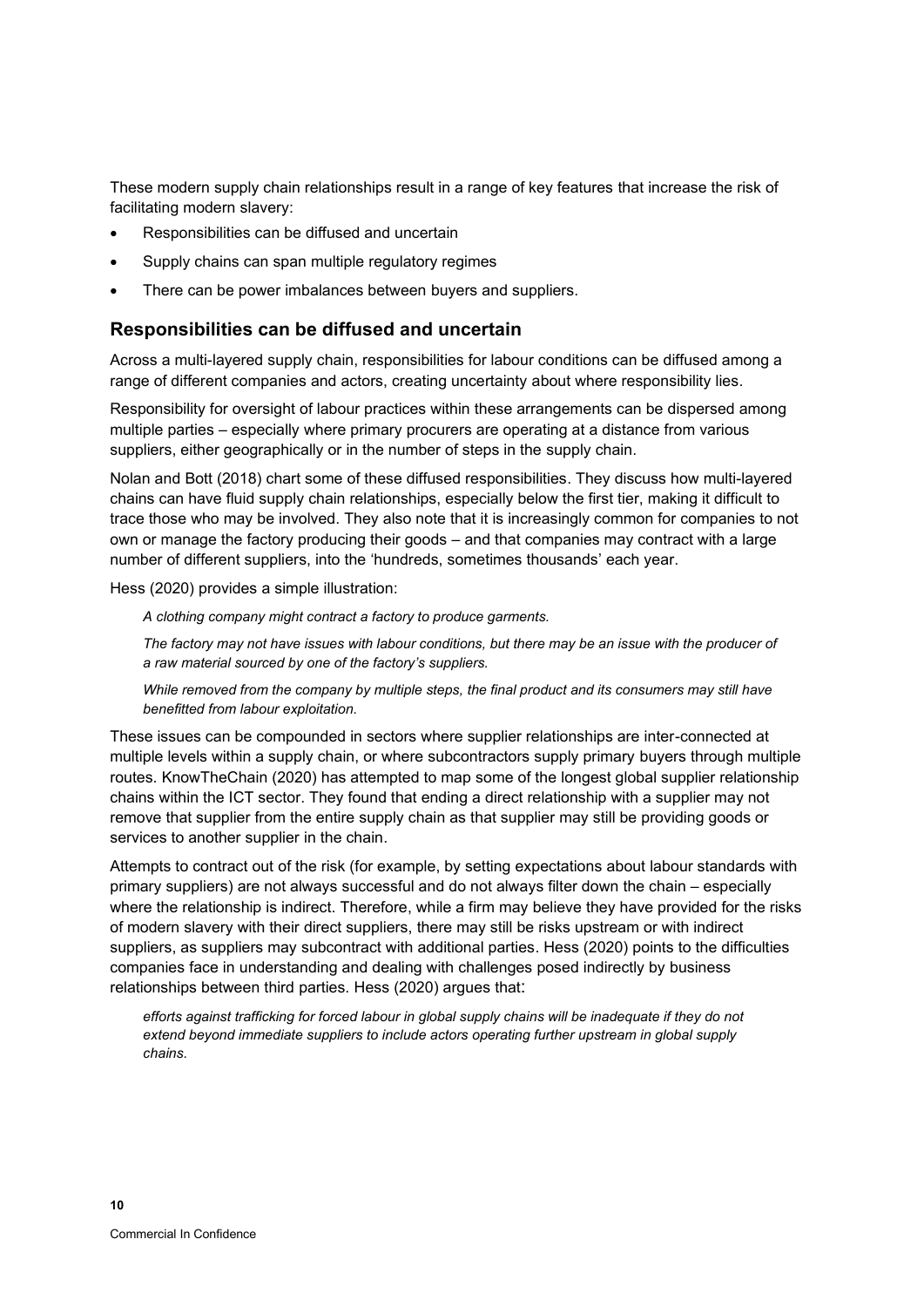### <span id="page-18-0"></span>**There can be economic and other power imbalances between buyers and suppliers**

Different participants in supply chains can also exert different levels of power. Some supply chains can be dominated by large, influential companies, with multiple and rapidly changing supplier relationships, and an increasing dominance of transnational actors. These large buyers can in theory exert significant influence over their suppliers, including to displace economic risk to suppliers further down the supply chain. Examples can include immediate reductions in the agreed sale price, changing orders, delays in payments, and a focus on short-term relationships.

Where a supplier's largest cost is labour, it can be pressured to meet these market demands by reducing their relative cost of labour (or pushing the risks onto their own suppliers) (Hess, 2020; Nolan & Bott, 2018). Similarly, attempts to enforce labour standards through contractual requirements can be seen as another form of displacing economic risk onto suppliers that are subject to a range of economic pressures to remain competitive.

*The nature of the supply chain places pressure on upstream businesses (such as farmers) to reduce labor costs as close to zero as possible due to the power of downstream businesses (such as supermarkets) to demand lower prices. This is especially problematic in labor intensive industries where margins are narrow and where value is captured further downstream by larger and more powerful interests.* (Hess, 2020)

Similarly, some participants in a supply chain can lack power and be vulnerable to undue economic pressure and exploitative practices. While, theoretically, markets should re-balance these sources of power, imbalances, in practice, can persist. For example, imbalance can occur both in large international supply chains and also within local labour supply arrangements – for example through the increasing use of subcontracting models to transfer risks to smaller entities or even to individuals. The subcontracting model has come under focus both in New Zealand and Australia due to the vulnerable position that it can put workers in, especially migrant workers (see reports into risks of exploitation in the Chorus supply chain in New Zealand (Martin & Baddeley, 2019), and in 7 Eleven stores in Australia (Fair Work Ombudsman, 2016)).

While subcontracting models help to reduce demand and capacity risk for buyers, this risk can be moved onto the end contractor. Conversely, the model can provide the subcontractor with more flexibility than direct employment, as the subcontractors can work across multiple parties within relevant industries, spreading their risk and taking as little or as much work as they choose (Fair Work Ombudsman, 2016; Martin & Baddeley, 2019).

### <span id="page-18-1"></span>**Supply chains can span multiple jurisdictions with differing standards and expectations**

Although supply chains are now global and operate across national and state borders, regulatory approaches have been largely focused within those borders.

One country's demand may be filled by other countries – with production and sourcing in other jurisdictions where labour standards may be lower or enforcement is weak. This presents challenges both for the primary buyers in the supply chain and for regulators, as human rights offences may take place offshore within other regulatory regimes (Hampton, 2019; Nolan & Bott, 2018).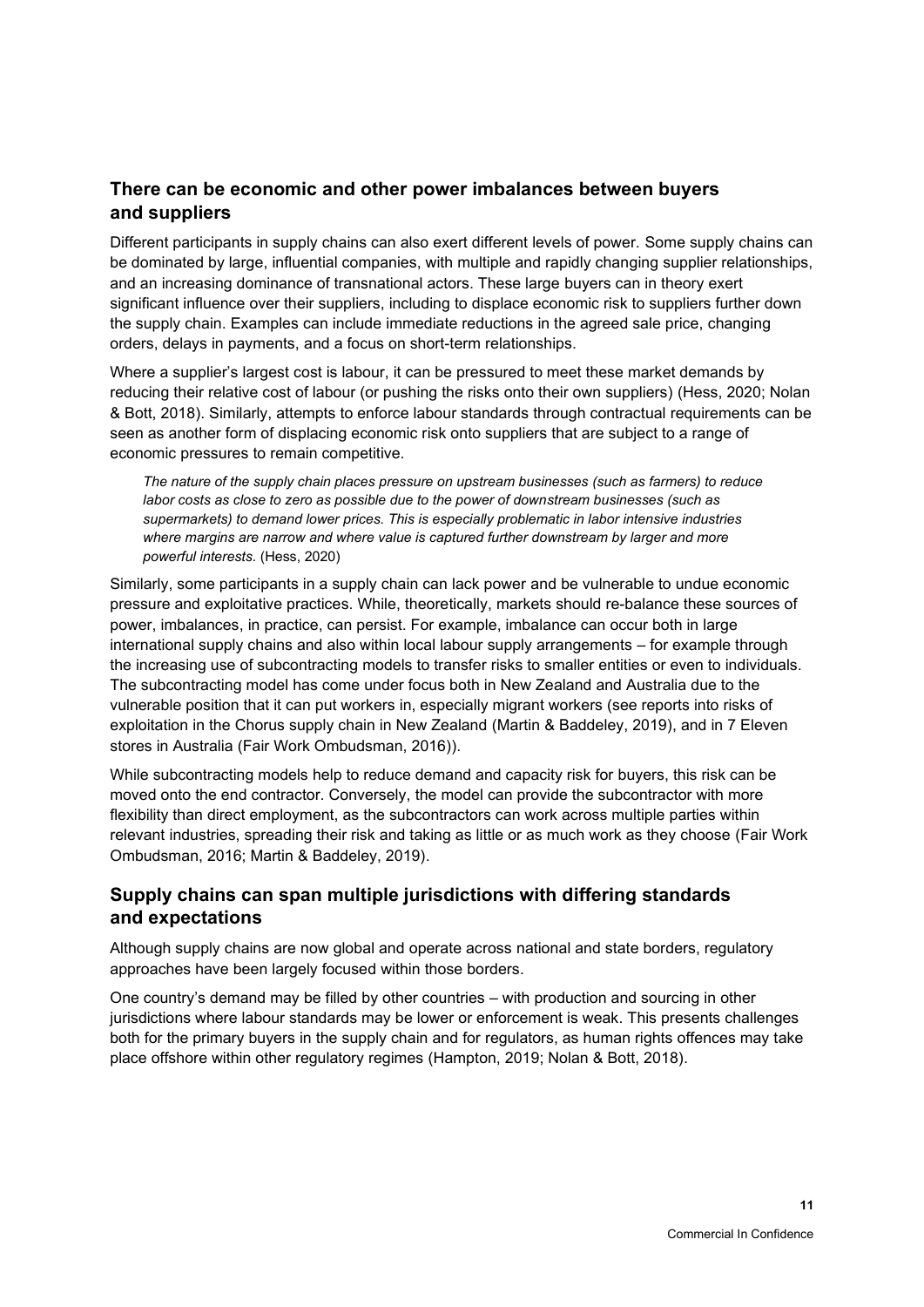These challenges can be exacerbated in several ways:

- Supply chain developments outpacing the regulatory regimes of some developing states and their ability to protect workers' rights. Laws and regulations may be inadequate, or there may be insufficient resources to detect violations or enforce existing laws (Hess, 2020; Nolan & Bott, 2018).
- Socio-economic factors in different jurisdictions including poverty, lack of access to alternative job options, and lack of government supports – may pressure people into taking or staying in exploitative employment (Hess, 2020).

## <span id="page-19-0"></span>**The role of supply chains is increasingly an area of international focus**

### <span id="page-19-1"></span>**The focus has been motivated by high-profile cases**

The role that supply chains play in facilitating risks of labour exploitation has increasingly become an area of focus over the past two decades, particularly because of a number of high-profile cases that highlight how responsibility for protecting workers' rights is diffused across multiple regulatory regimes.

Recent high-profile examples include:

- the collapse of the Rana Plaza garment factory in Bangladesh in 2013, which killed more than 1,130 workers, and the disaster highlighted poor working conditions and the lack of health and safety protections for workers.
- the Thai shrimp industry using forced labour to peel shrimp for export to the US and Europe (Hampton, 2019).
- concerns about exploitation of subcontracted migrant labour in telecommunications and retail stores in Australia and New Zealand (Fair Work Ombudsman, 2016; Martin & Baddeley, 2019).

Most recently, reports by the Australian Strategic Policy Institute (ASPI) have suggested that Uygher forced labour is now part of the global supply chain and is connected to 80 international brands selling to consumers, businesses and governments (Xu, 2020).

### <span id="page-19-2"></span>**An international shift in norms and expectations**

International bodies have played a key role in emphasising the role of businesses in taking responsibility for the risk of modern slavery across their entire operations. The main driver is the United Nations Guiding Principles on Business and Human Rights (UNGPs), published in 2011 (United Nations, 2011).

These Guiding Principles represented a substantial shift in the social expectations placed on businesses and emphasise that businesses have a responsibility:

- to avoid causing or contributing to adverse human rights impacts through their own activities, and to address those impacts when they occur, and
- to seek to prevent or mitigate adverse human rights impacts that are directly linked to their operations, products or services by their business relationships, even if they have not contributed to those impacts.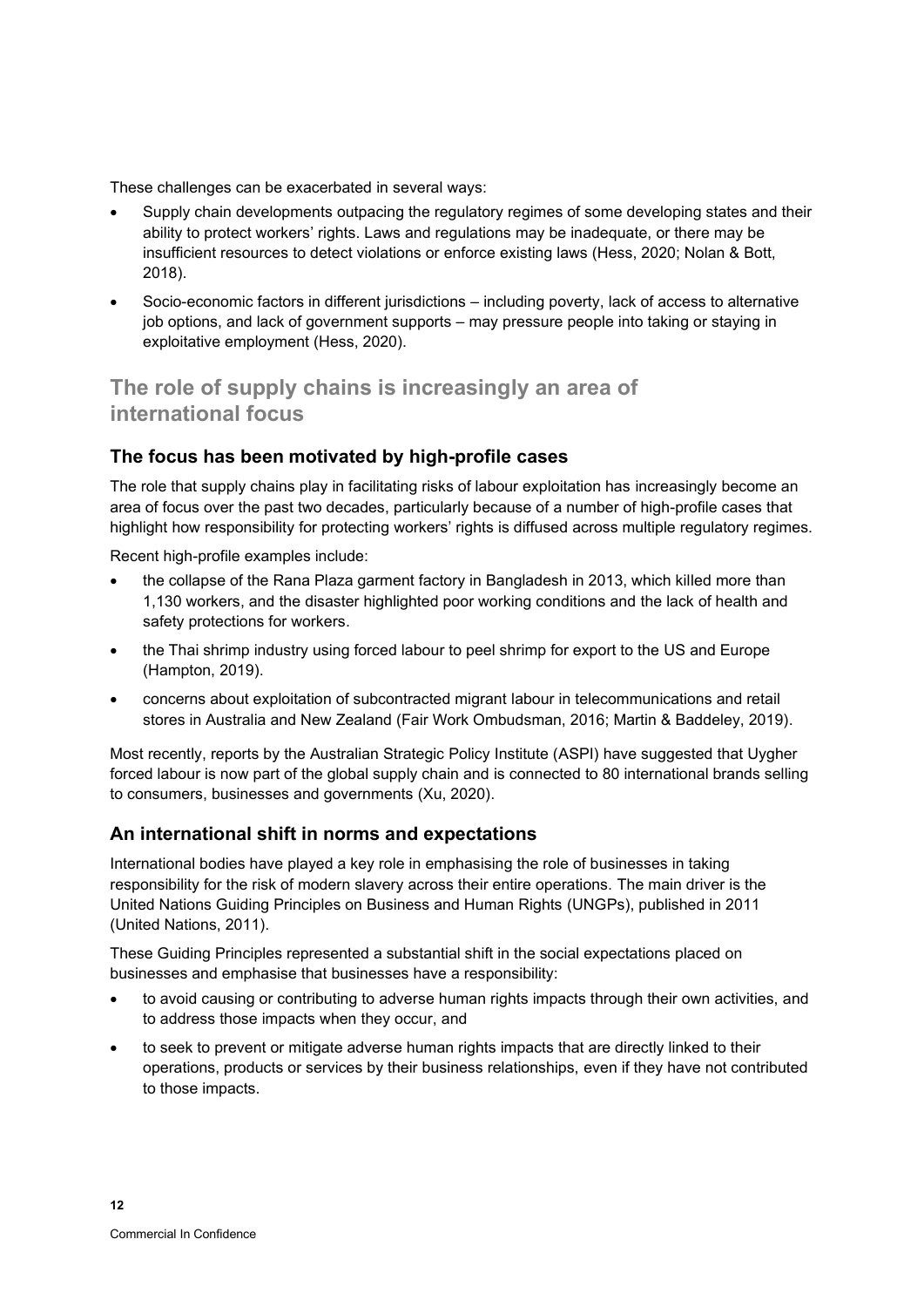Hess (2020) discusses how these requirements extend a business's obligations beyond its direct operations to include the ways it may inadvertently contribute to human rights violations through its supply chain:

*Thus, the UNGPs set out three ways in which a business may be connected to a negative human rights impact:*

*First, the business can directly cause violations, such as through hazardous conditions at its own factory.*

*Second, a business contributes to a violation when another party may have caused the problem, but this business contributed to it in some way. For example, a business contributes to a violation by "[c]hanging product requirements for suppliers at the eleventh hour without adjusting production deadlines and prices, thus pushing suppliers to breach labour standards in order to deliver."*

*Third, a business is directly linked to a violation through the action of others, such as a supplier subcontracting a portion of the contract (even if that is a violation of the contract) to a third party that is using exploitive labor practices.*

The UN Guiding Principles recommend that firms undertake due diligence to help meet these obligations, which would include assessing actual and potential human rights impacts, integrating their findings and acting on them, tracking responses, and communicating how they have addressed the impacts. These are guidelines only, however, and do not create legal obligations or provide sanctions for non-compliance.

These Guiding Principles have also been supplemented by the OECD Guidelines for Multinational Enterprises, which set standards for responsible business conduct across a range of issues, such as human rights, labour rights, and the environment. These guidelines cover issues relating to international and extraterritorial scope, and recognition of supply chain responsibility (OECD, 2011).

## <span id="page-20-0"></span>**Measuring modern slavery and labour exploitation is difficult and approaches are still evolving**

### <span id="page-20-1"></span>**Detailed measurement is challenging**

High-profile cases have helped focus international attention, but it is difficult to understand the full extent of potential labour exploitation across international supply chains, and to determine whether it is increasing.

The ILO (2019a) sets out some of the challenges for understanding the full extent of child labour. It says that this would require:

- mapping intricate supply chain relationships, which is a complex undertaking
- tracing final products and individual components, which requires data across multiple markets where the product is 'consumed', but also all along its supply chain – this challenges traditional surveying and national accounting methods
- identifying where and to what extent child labour, forced labour and human trafficking occur along these supply chains steps.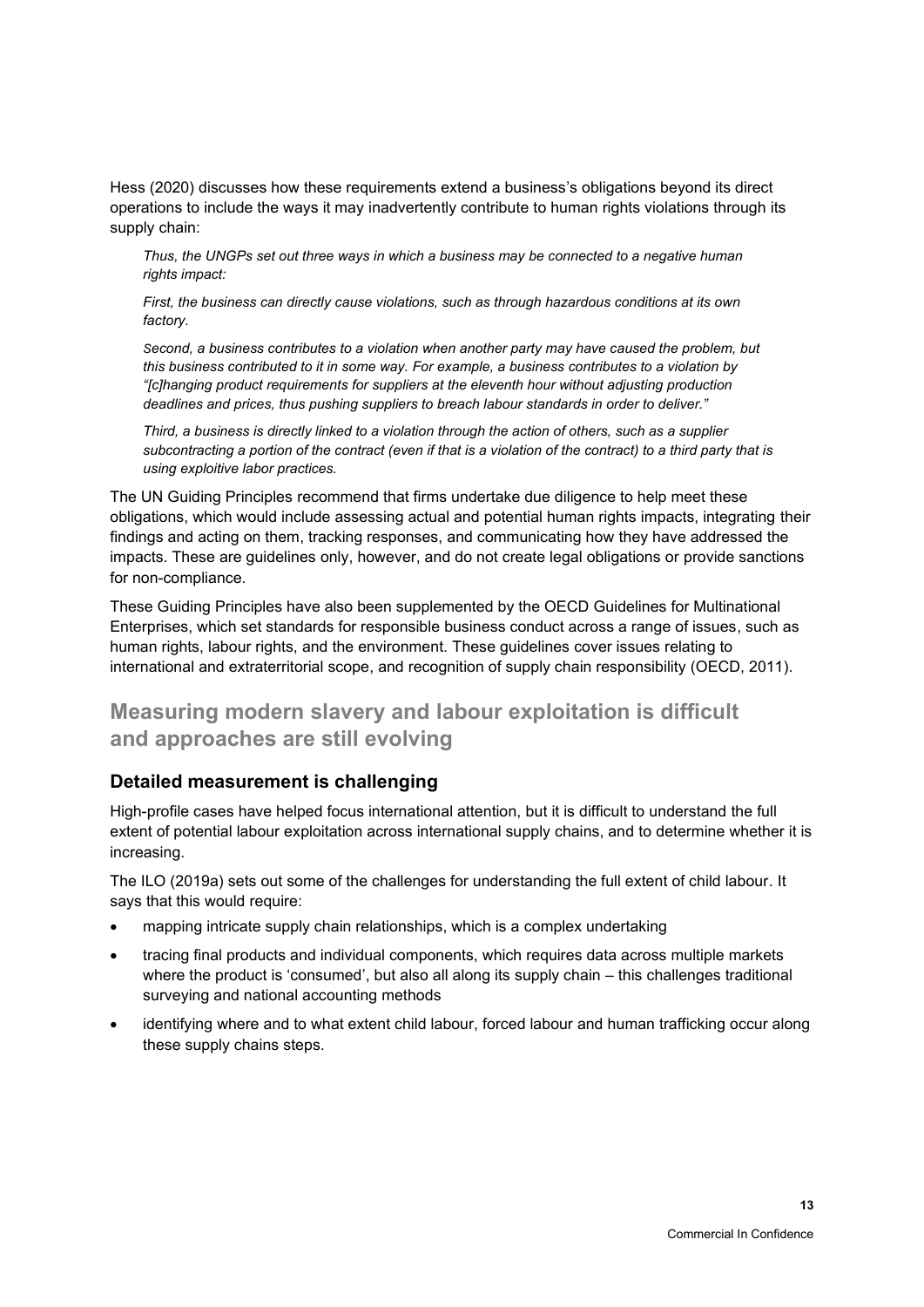The ILO (2019) writes that:

*Identifying child labour at each segment of a global supply chain would require very detailed information on the sectoral composition of child labour and on the interdependencies between industries within an economy and across countries.*

### <span id="page-21-0"></span>**The science of measuring the prevalence of modern slavery is still evolving**

Because modern slavery tends to be hidden and victims often do not want to self-identify, it is difficult to obtain data and statistics on how prevalent modern slavery is, both worldwide and within New Zealand (Amahazion, 2015; Balch, 2019; ONS, 2020). The unknown volume of crime is often referred to as the 'dark figure' (Coleman & Moynihan, 1996).

*While there is no one source or method available that accurately quantifies the number of victims in the UK, evidence suggests there have been improvements in identification since the introduction of the modern slavery Acts in 2015. Yet this is only part of the story, as many cases remain hidden and unreported.* (National Statistician, UK Office for National Statistics (ONS, 2020))

#### **Two main methods for estimating numbers of victims**

Two main methods of estimating modern slavery victims are:

- 1 statistical modelling techniques, using the multiple systems estimation (MSE) approach. MSE estimates the unknown figure based on the overlaps that can be observed across multiple samples of a population. It captures individuals who are detected and recorded within independent data or recording systems. Individuals are matched across databases to count the various combinations in which they appear.
- 2 estimations of prevalence based on survey and administrative data (and in some cases, police and security intelligence data) extrapolated or weighted to ensure it is globally or nationally representative.

The methods have led to a wide range of estimated figures for potential victims globally and nationally [\(Table](#page-21-1) 1).

| <b>Worldwide</b>                                                                                                                                                                                                 | <b>United Kingdom</b>                                                                                                                                                                                                                                                                                                                                                                                      | <b>Australia</b>                                                                                                                                                                                                                                                                            | <b>New Zealand</b>                                                                                                                                                                                                                                                                                                            |
|------------------------------------------------------------------------------------------------------------------------------------------------------------------------------------------------------------------|------------------------------------------------------------------------------------------------------------------------------------------------------------------------------------------------------------------------------------------------------------------------------------------------------------------------------------------------------------------------------------------------------------|---------------------------------------------------------------------------------------------------------------------------------------------------------------------------------------------------------------------------------------------------------------------------------------------|-------------------------------------------------------------------------------------------------------------------------------------------------------------------------------------------------------------------------------------------------------------------------------------------------------------------------------|
| International<br>Labour<br>Organisation and<br><b>Walk Free</b><br>Foundation<br>calculates<br>$\cdot$ 40.3 million<br>in 2016<br>Includes 25 million<br>in force labour and<br>15 million in forced<br>marriage | In 2014, the Home Office<br>produced an estimate of the<br>scale of modern slavery in the<br>UK of<br>• between 10,000 and 13,000<br>potential victims<br>using a multiple systems<br>estimation (MSE) approach.<br>The Office for National Statistics<br>recommends not repeating that<br>method due to the subsequent<br>changes to data sources and<br>issues related to the statistical<br>model used. | Using MSE it was<br>estimated that the<br>number of human<br>trafficking and slavery<br>victims in Australia in<br>2015-16 and 2016-17<br>was<br>$\bullet$ between 1,300<br>and 1,900.<br>This means there are<br>approximately four<br>undetected victims<br>for every victim<br>detected. | • No estimates<br>currently<br>available,<br>but the National Action<br>Plan indicates that MBIE<br>(with Oranga Tamariki<br>and NZ Police) are<br>undertaking research<br>and monitoring activity<br>to better understand the<br>nature and extent of<br>forced labour, people<br>trafficking and slavery in<br>New Zealand. |

### <span id="page-21-1"></span>**Table 1. Estimating the size of the problem**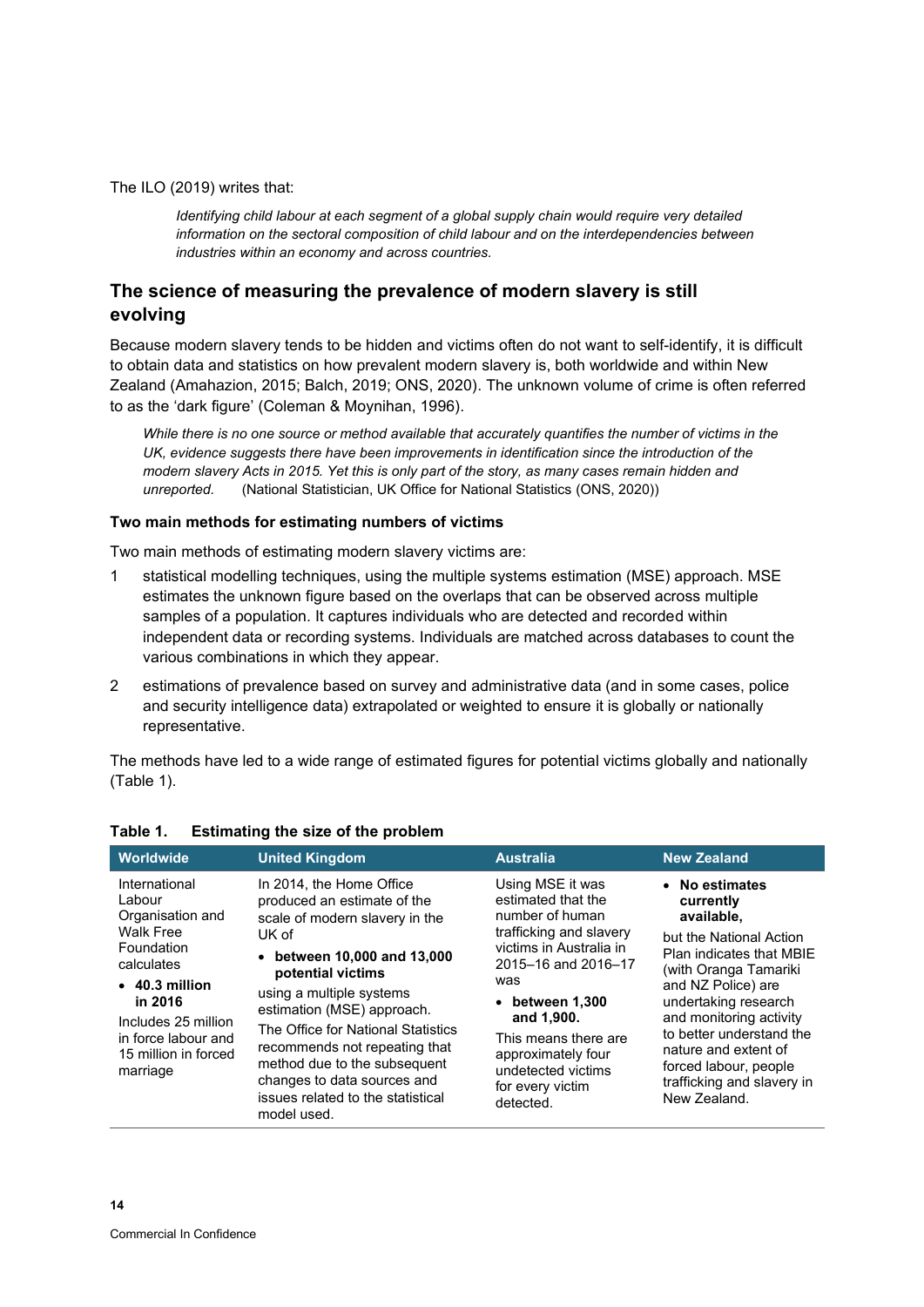| Worldwide | <b>United Kingdom</b>                                                                                                                                                                                                                                                                                                                                                                                                              | <b>Australia</b>                                                                                                                                                                                                                                                            | <b>New Zealand</b> |
|-----------|------------------------------------------------------------------------------------------------------------------------------------------------------------------------------------------------------------------------------------------------------------------------------------------------------------------------------------------------------------------------------------------------------------------------------------|-----------------------------------------------------------------------------------------------------------------------------------------------------------------------------------------------------------------------------------------------------------------------------|--------------------|
|           | The Centre for Social Justice<br>estimated that there could be, at<br>least,<br>• 100,000 victims of modern<br>slavery in the UK in 2017.<br>This was based on data<br>collected by the National Data<br>Analytic Solutions partnership,<br>using a new technique that<br>analysed crime reports and<br>intelligence records of West<br>Midlands Police, Results were<br>scaled up to derive an estimate<br>for the UK population. | The Global Slavery<br>Index 2018 estimates<br>that on any given day in<br>2016, there were<br>• 15,000<br>living in conditions of<br>modern slavery in<br>Australia, a<br>prevalence of 0.6<br>victims of modern<br>slavery for every<br>thousand people in<br>the country. |                    |
|           | <b>Walk Free Foundation's Global</b><br>Slavery Index estimated the<br>number of victims of modern<br>slavery in the UK at                                                                                                                                                                                                                                                                                                         |                                                                                                                                                                                                                                                                             |                    |
|           | $-136,000.$                                                                                                                                                                                                                                                                                                                                                                                                                        |                                                                                                                                                                                                                                                                             |                    |
|           | The method used data from a<br>small number of countries to<br>estimate prevalence for a wider<br>range of countries. The ONS<br>(2020) states that the number<br>cannot be regarded as accurate<br>or reliable.                                                                                                                                                                                                                   |                                                                                                                                                                                                                                                                             |                    |

Sources: (ILO & Walk Free Foundation, 2017; ONS, 2020) add Australian dark figure, GSI and national action plan, CSJ 2020

Unlike with many policy problems, there hasn't been an internationally consistent approach to defining and empirically measuring the policy problem to enable countries to understand whether their approaches are successful or not. Measurement of modern slavery, including the two main approaches outlined above, have been criticised on grounds both of the definitions and the methodologies used (Broad & Turnbull, 2019; ONS, 2020). The science of estimating prevalence is ongoing (HM Government et al., 2020).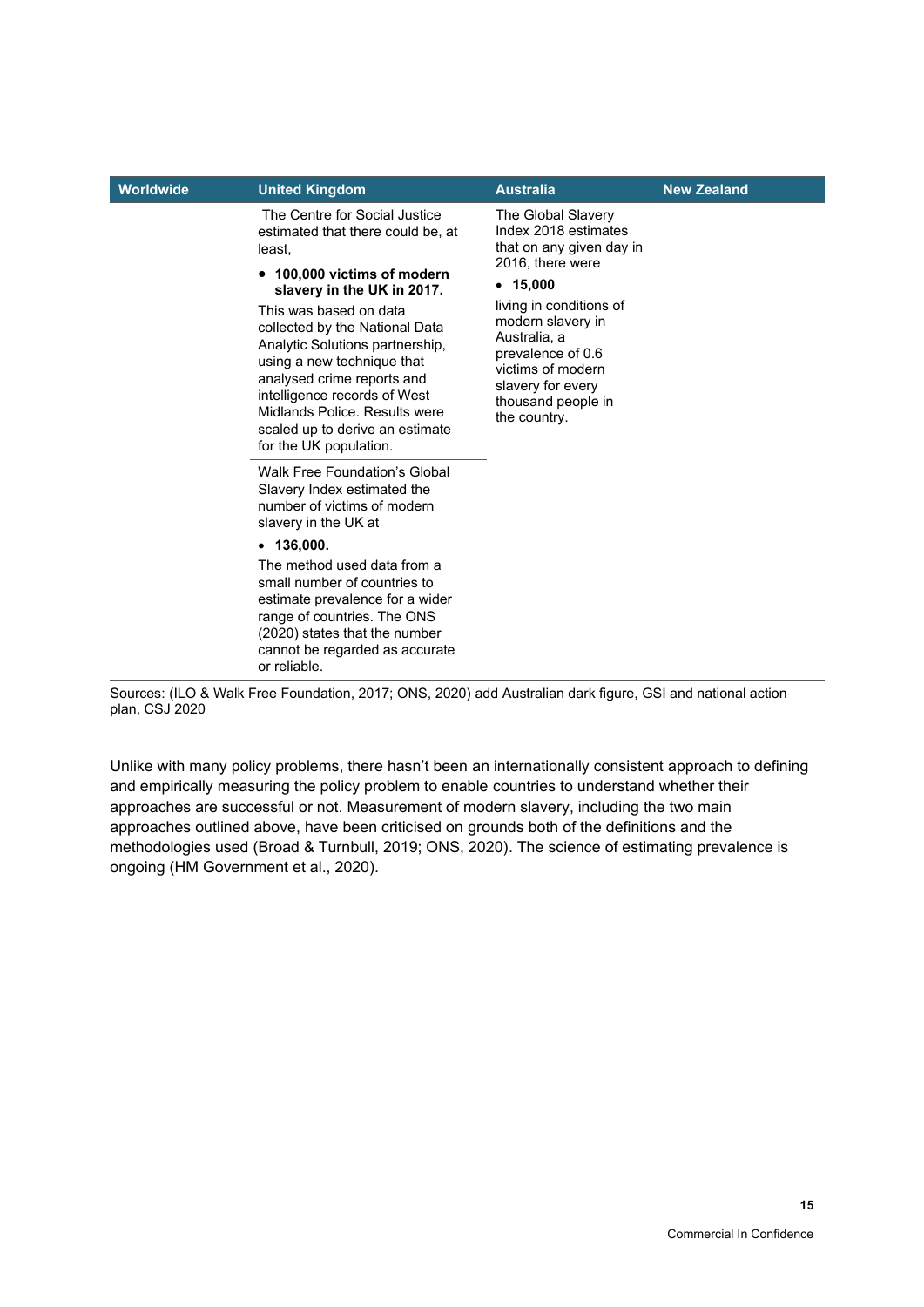# <span id="page-23-0"></span>**International legislative regimes**

There are a range of approaches to legislation, transparency being one. This section describes the key transparency regimes, and key changes and approaches as well as looking at other types of approaches that are now being developed, such as, due diligence.

# <span id="page-23-1"></span>The main approaches to supply chain transparency

A range of legislative approaches have emerged in the past decade, focused largely on demystifying the transnational supply chains and placing greater onus on primary buyers or those at the end of the supply chain to identify and disclose risks of modern slavery within their supply chains.

Different regimes require different levels of detail in any reporting, and they also differ in whether they require firms to simply disclose or take action against risks. For example, different activities that firms can be required to do under different regimes include:

- Disclosing what efforts they have made to identify or address modern slavery risks, if any
- Providing an assessment of the risks in their supply chain
- Describing the due diligence activities they have carried out, if any
- Actively carrying out due diligence activities
- Giving details of their future plans for addressing modern slavery risks.

A range of mechanisms and choices are available to countries for tackling modern slavery [\(Figure 3\)](#page-39-0). For the jurisdictions covered in this report, the extent of the reporting expectations broadly aligns with the age of the regulatory regime: the older regimes are simpler and the more recent regimes are more prescriptive and also place more emphasis on enforcement, with heavier penalties for noncompliance. Nolan and Bott (2018) discuss how this reflects an evolving understanding of the actions a company might be expected to take to prevent human rights violations.

Overall, current transparency schemes for supply chains:

- use definitions that are focused on narrow understandings of forced labour and slavery, or on broader corporate social responsibilities
- are unclear about how they apply across supply chains and how many tiers within a supply chain businesses are expected to report
- are typically focused on requiring firms to disclose what actions they have taken, rather than requiring them to take certain actions
- have limited enforcement, and limited penalties for non-compliance.

# <span id="page-23-2"></span>Description of the main regimes

Greater detail is set out in [Appendix 1.](#page-94-0)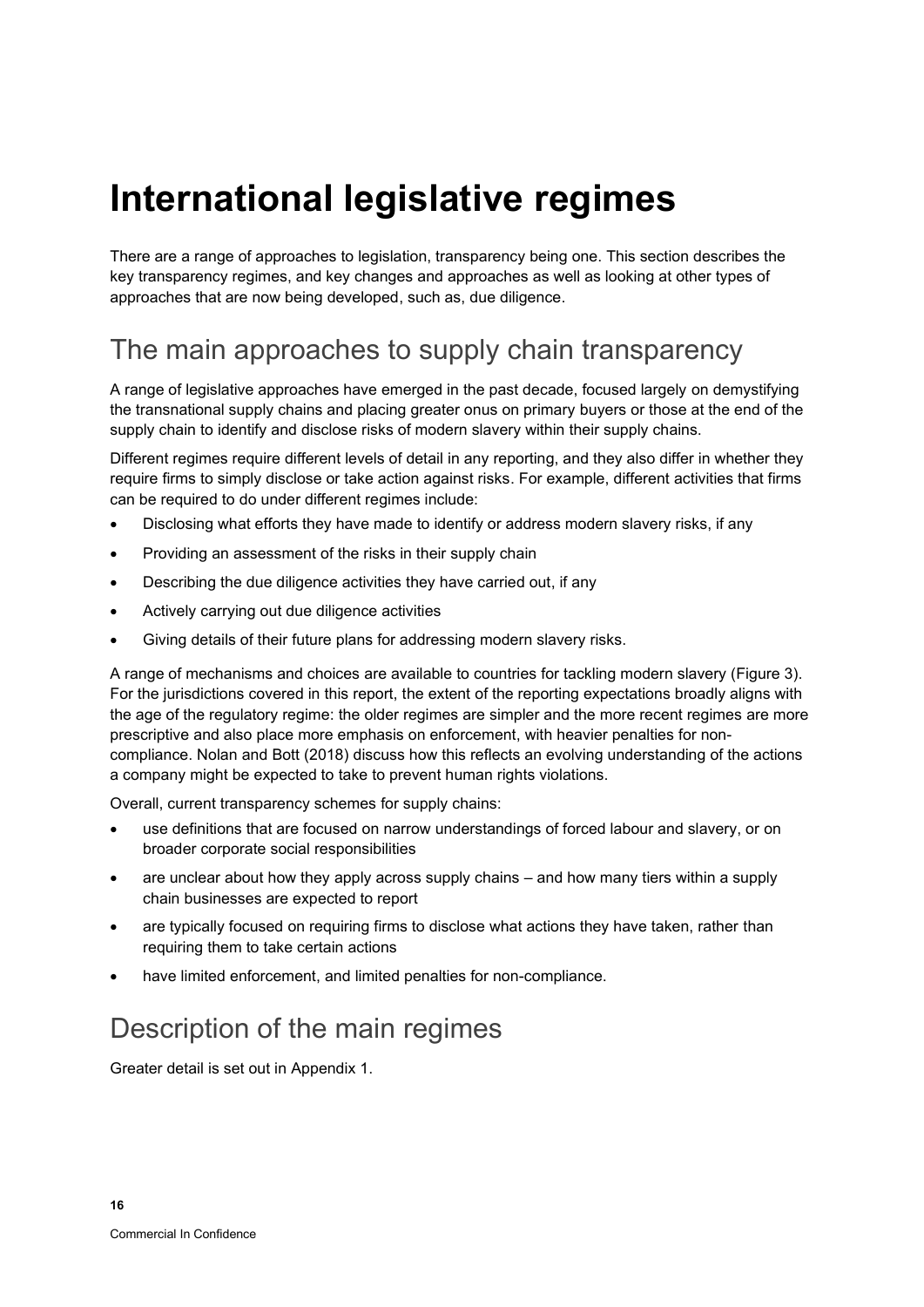## <span id="page-24-0"></span>**United States – supply chain transparency and import bans**

### **California – Transparency in Supply Chains Act 2010**

The California Transparency in Supply Chains Act 2010, enacted in 2012, was one of the first regimes aimed at improving extra-jurisdictional supply chain transparency. Its stated policy objective is:

*To ensure large retailers and manufacturers provide consumers with information regarding their efforts to eradicate slavery and human trafficking from their supply chains, to educate consumers on how to purchase goods produced by companies that responsibly manage their supply chains, and, thereby, to improve the lives of victims of slavery and human trafficking* [Section 2 (j)]

The Act requires all retailers and manufacturers that do business in California and that have annual worldwide gross receipts of more than US\$100 million to disclose, in a conspicuous and easily understood link on their webpage, to what extent, **if any**, it:

- Engages in **verification** of product supply chains to evaluate and address risks of human trafficking and slavery. The disclosure shall specify if the verification was not conducted by a third party.
- Conducts **audits** of suppliers to evaluate supplier compliance with company standards for trafficking and slavery in supply chains. The disclosure shall specify if the verification was not an independent, unannounced audit.
- Requires direct suppliers to **certify** that materials incorporated into the product comply with the laws regarding slavery and human trafficking of the country or countries in which they are doing business.
- Maintains **internal accountability standards** and procedures for employees or contractors failing to meet company standards regarding slavery and trafficking.
- Provides company employees and management, who have direct responsibility for supply chain management, **training** on human trafficking and slavery, particularly with respect to mitigating risks within the supply chains of products.

The disclosure regime is limited to the 'hard' forms of 'slavery and human trafficking' and does not appear to capture softer forms of exploitation. The Act also does not require the companies to do any of the activities identified, they are simply required to state whether or not they do them.

The requirement is limited to a simple one-off disclosure. Companies are not required to update their disclosures (Nolan & Bott, 2018)

### **United States: Import bans**

Complementing California's Transparency in Supply Chains Act, the United States Tariff Act 1930 bans the importation of goods produced by forced labour:

*all goods mined, produced or manufactured by convict labor or/and forced labor or/and indentured labor under penal sanctions shall not be entitled to entry at any of the ports of the United States, and the importation thereof is hereby prohibited*

This prohibition was originally intended to protect American producers against unfair competition from offshore producers that draw on cheaper labour. It contained an exclusion – the 'consumptive demand' clause – that allowed entry to products of forced labour if no comparable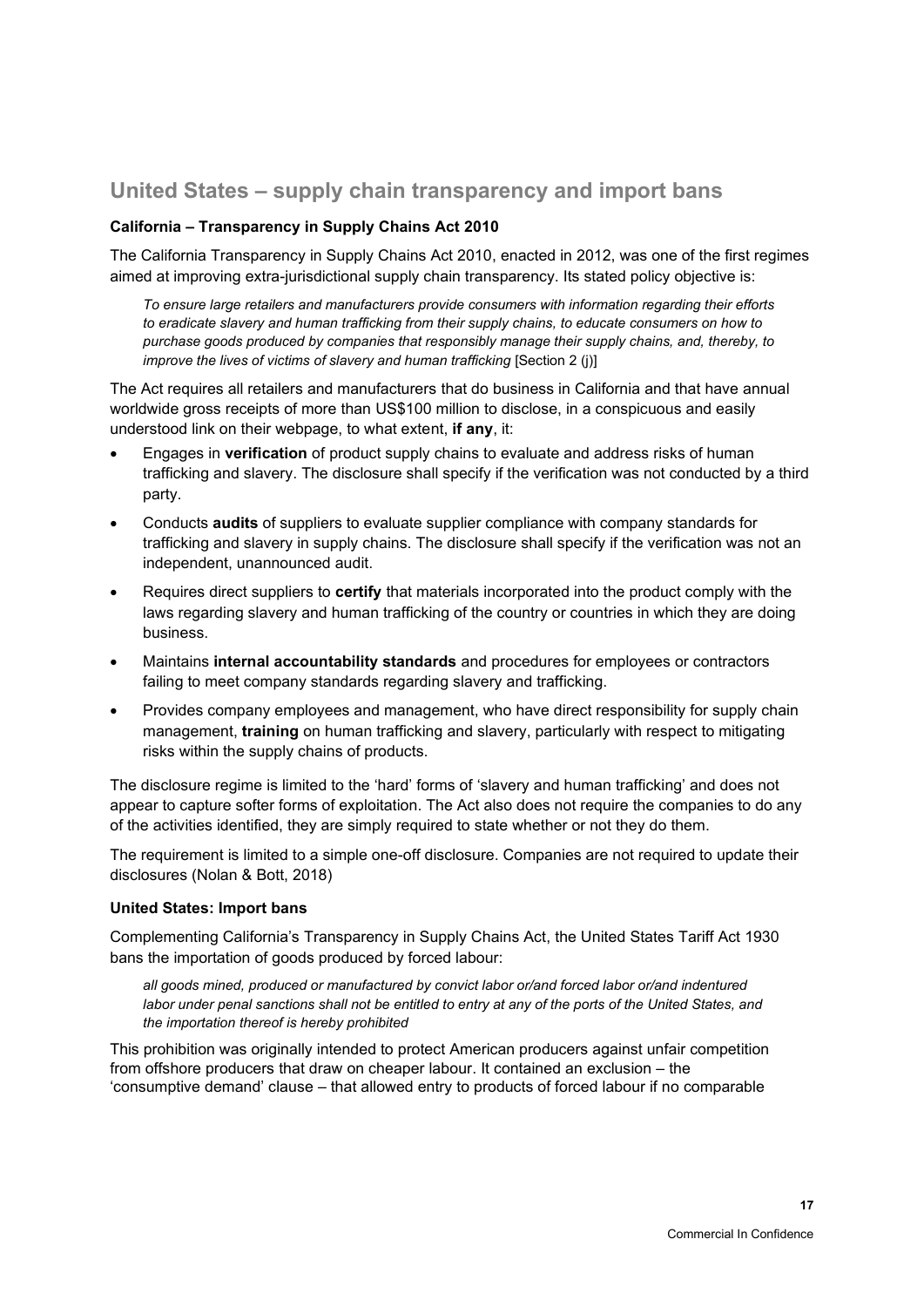product was made in the US or if US production was not sufficient to meet demand (Casey et al., 2021).

This exemption was repealed in 2015 as part of the Trade Facilitation and Trade Enforcement Act. This recognised the increasing focus on humanitarian concerns relating to forced labour, and concerns that the 'consumptive demand' clause limited the ability to prevent the products of forced labour from entering the country.

The import bans are enforced by the US Customs and Border Protection Agency (CBP). The CBP targets specific goods from specific producers in response to reports from individuals of suspected forced labour, rather than targeting entire product lines or problematic countries or regions. When it receives a report, the CBP investigates and can issue a 'Withhold Release Order' if they have reasonable concerns that the imports are the product of forced labour.

These tools are focused more on enforcement against foreign companies, rather than on the role that US companies may play (Di Martino, 2020).

## <span id="page-25-0"></span>**United Kingdom – supply chain transparency through a holistic reform of modern slavery**

The UK enacted the Modern Slavery Act in March 2015. Compared to the California Act this takes a wider-ranging and more holistic approach to reforming the regulatory regime surrounding modern slavery. The Act's stated purpose is as follows:

*An Act to make provision about slavery, servitude and forced or compulsory labour and about human trafficking, including provision for the protection of victims; to make provision for an Independent Antislavery Commissioner; and for connected purposes.*

As with other regimes, modern slavery was already a crime in the UK before the Act was passed, with modern slavery offences punishable under various Acts. The new legislation increased the maximum penalties for offences to life imprisonment and introduced further protection and support for victims.

The new Act unified and simplified previous slavery and trafficking legislation into a single new Act, with two consolidated offences, supported by new enforcement and sentencing powers, greater penalties, and strengthened protections for survivors (Haughey, 2016; ONS, 2020).

The two consolidated offences are

- slavery, servitude and forced or compulsory labour (section 1), and
- human trafficking for the purposes of exploitation (section 2) (Modern Slavery Act, 2015).

Section 3 of the Act defines 'exploitation', although the construction of the legislation means that definition cannot be read in isolation and must be considered alongside section 1 on slavery, servitude and forced or compulsory labour and section 2 on human trafficking (Secretary of State for the Home Department, 2019).

The UK Modern Slavery Act also established the first Independent Anti-Slavery Commissioner, to promote good practice in the prevention, detection, investigation and prosecution of modern slavery offences. The Act also requires supply chain transparency, placing a duty on large businesses to play a part in eradicating slavery from global supply chains (Haughey, 2016).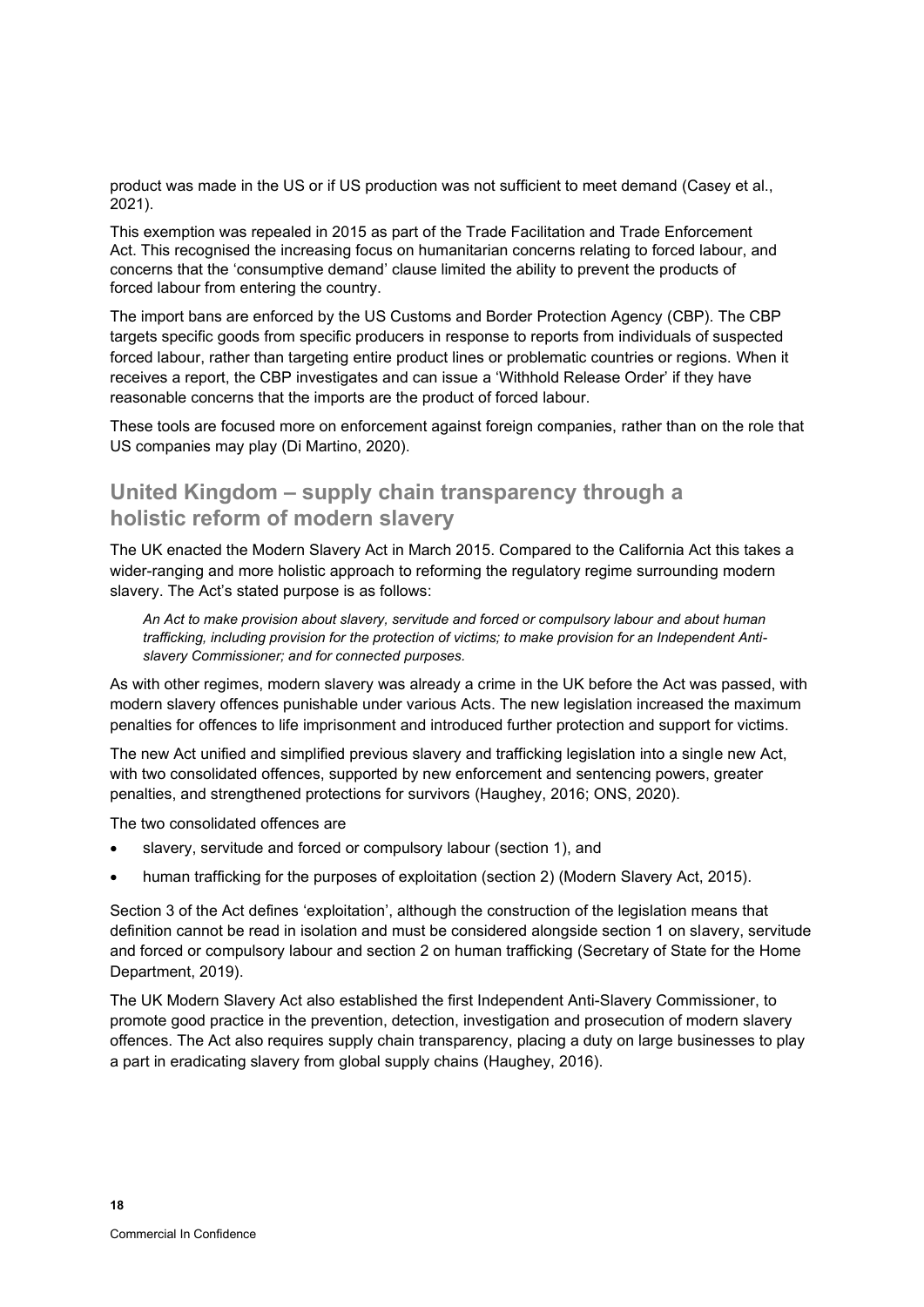### **Transparency in supply chains**

The transparency in supply chains (TISC) provisions in the UK Modern Slavery Act 2015 require commercial organisations<sup>4</sup> to prepare and publish on their website an annual Slavery and Human Trafficking Statement each financial year. The statement must set out either:

- the steps the organisation has taken during the financial year to ensure that slavery and human trafficking is not taking place in any of its supply chains or in any part of its own business, or
- a statement that the organisation has taken no such steps.

The Act includes guidance on the type of information that statements may include, including:

- the organisation's structure
- company policies in relation to slavery and human trafficking
- due diligence processes in relation to slavery and human trafficking in its business and supply chains
- the parts of its business and supply chains where there is a risk of slavery and human trafficking, and the steps it has taken to assess and manage that risk
- effectiveness and performance indicators, and
- training relating to slavery and human trafficking available to its staff.

Nolan and Bott (2018) note that the Act does not define 'supply chain', or require specific topics to be reported on, or apply financial penalties for non-compliance with the disclosure obligation. Enforcement is limited to a civil injunction brought against a company by the UK Home Secretary requiring it to publish a statement. However, that enforcement measure has not been used and there have been no penalties to date for non-compliant organisations (Secretary of State for the Home Department, 2019).

In addition, while the Act consolidated and simplified existing legislation relating to modern slavery, the new Act sits within a complex regulatory system, including the Immigration Act 2016, and seven regulatory authorities responsible for different aspects of regulatory oversight, as set out in [Appendix](#page-102-0)  [2.](#page-102-0)

<sup>4</sup> The Act states that a '"commercial organisation" means—(a) a body corporate (wherever incorporated) which carries on a business, or part of a business, in any part of the United Kingdom, or (b) a partnership (wherever formed) which carries on a business, or part of a business, in any part of the United Kingdom and for this purpose "business" includes a trade or profession'.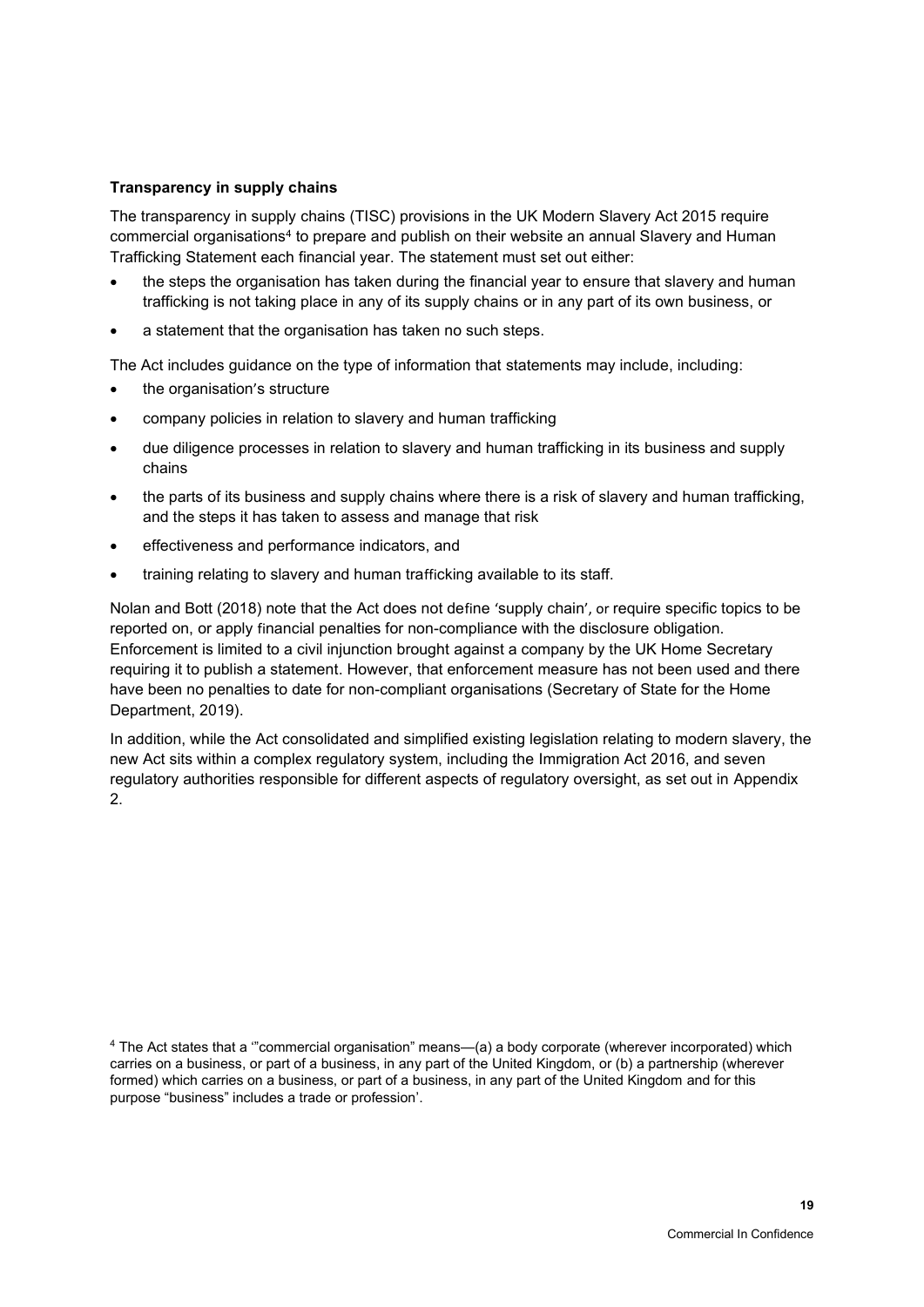## <span id="page-27-0"></span>**The Australian Modern Slavery Act 2018 – refining and strengthening supply chain transparency requirements, but with limited enforcement**

Australia's Modern Slavery Act 2018 focuses on establishing a supply chain transparency regime. It describes its purpose as follows:

*An Act to require some entities to report on the risks of modern slavery in their operations and supply chains and actions to address those risks, and for related purposes*

The Australian reporting regime covers commercial entities that are based in or operating in Australia and that have an annual consolidated revenue of more than AUD\$100 million, and non-corporate government entities defined in the Public Governance, Performance and Accountability Act 2013. The Act requires these entities to produce a modern slavery statement.

The reporting regime also applies to any other entity that wishes to provide a modern slavery statement.

#### **Key features of the Australian regime**

• The Act defines 'modern slavery' – the first Act to do so. The Act refers to existing criminal offences which are specified in the Australian Criminal Code:

*The Act defines modern slavery as including eight types of serious exploitation: trafficking in persons; slavery; servitude; forced marriage; forced labour; debt bondage; deceptive recruiting for labour or services; and the worst forms of child labour. The worst forms of child labour means situations where children are subjected to slavery or similar practices, or engaged in hazardous work. including slavery, slavery-like practices (including forced labour and exploitation), and trafficking in persons.* 

Commonwealth of Australia, Guidance for Reporting Entities (2018)

- The Act specifies the required content for a modern slavery statement. This includes requiring a risk assessment across the supply chain, rather than just reporting on any efforts undertaken [\(Example 1\)](#page-27-1).
- It requires all modern slavery statements to be collated within a public register maintained by the relevant Minister.

#### <span id="page-27-1"></span>**Example 1. Required content for a Modern Slavery Statement**

Australian modern slavery statements must:

- identify the reporting entity; and
- describe the structure, operations and supply chains of the reporting entity; and
- describe the **risks** of modern slavery practices in the operations and supply chains of the reporting entity, and any entities that the reporting entity owns or controls; and
- describe the **actions** taken by the reporting entity and any entity that the reporting entity owns or controls, to assess and address those risks, including due diligence and remediation processes; and
- describe how the reporting entity assesses the effectiveness of such actions; and
- describe the process of consultation with any entities that the reporting entity owns or controls
- include any other information that the reporting entity, or the entity giving the statement, considers relevant.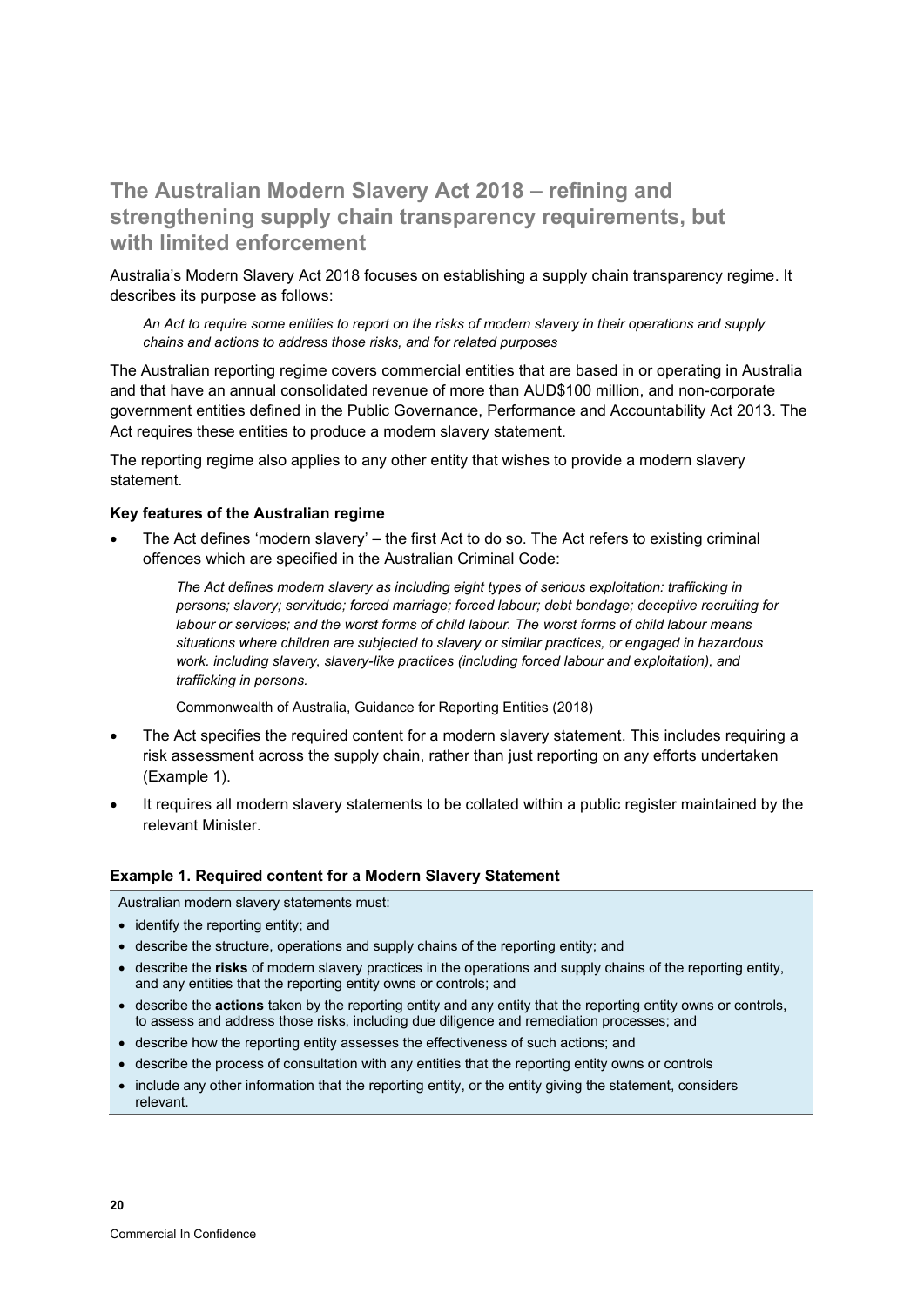Similar to the UK, there is limited ability to enforce the supply chain reporting requirements. Enforcement is focused on the Minister's power to 'name and shame' non-compliers by publishing their details on the register.

## <span id="page-28-0"></span>**European Union – non-financial reporting for large undertakings**

The European Union's Directive 2014/95/EU – also called the Non-Financial Reporting Directive (NFRD) (European Parliament, 2014) effective from 2017, aims to:

*Raise the level of transparency of social and environmental information provided by undertakings in all sectors.*

It requires all 'undertakings' – that is, listed companies, banks, insurance undertakings and other companies as designated in national regulations – that have more than 500 employees to publish information about the non-financial impacts of their activities and supply chains. This covers approximately 11,700 firms.

The information that must be published is that relating to these areas:

- environmental matters
- social matters and treatment of employees
- respect for human rights
- anti-corruption and bribery
- diversity on company boards (in terms of age, gender, educational and professional background).

This includes (European Parliament, 2014):

- a brief description of the undertaking's business model
- a description of the undertaking's policies on those areas, including due diligence processes that have been implemented
- the outcome of those policies
- the principal risks the undertaking faces in relation to those areas, including, where relevant and proportionate, its business relationships, products or services that are likely to cause adverse impacts in those areas, and how the undertaking manages those risks
- non-financial key performance indicators relevant to the particular business.

Similar to the Australian regime, the EU Directive specifies the information that must be included, but does not require companies to carry out due diligence, instead requiring them to provide a statement for why they are not pursuing policies in one or more of the identified areas (European Parliament, 2014). It applies more broadly than the other regimes discussed, as it applies to all human rights impacts, not just modern slavery (O'Brien & Boersma, 2016).

The EU regime does not specify a reporting framework to be used, but companies must specify which one they have adopted.

The information is expected to be published either as a consolidated report as part of the annual financial statements and management report, or as a separate document. The information is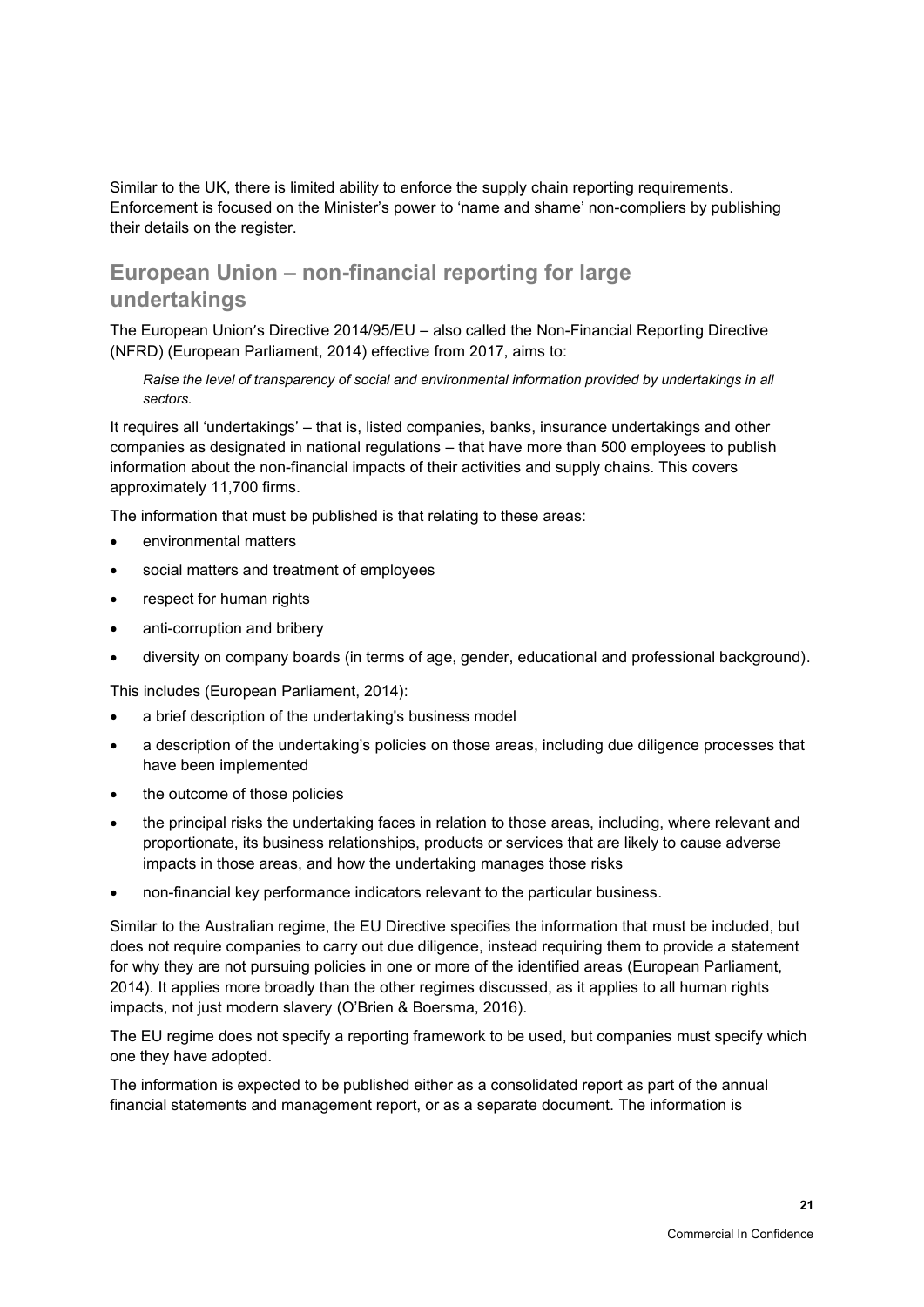apparently intended to 'help investors, civil society organisations, consumers, policy makers and other stakeholders to evaluate the non-financial performance of large companies' (European Commission, 2020). However, its form suggests it is largely targeted at and used by investors rather than consumers.

While it covers a broader range of issues than other regimes, the EU approach allows firms to identify which disclosure requirements across the range of subject areas are material to them. EU guidance specifies that information should be **relevant** and **useful** to help provide an understanding of a company's development, performance, and position, and of the impact of their activity, rather than exhaustive and detailed (European Commission, 2017).

The EU Directive requires companies to consider two forms of risk materiality – how environmental and social risks might affect the company, and how the company affects the environment and society. The uncertainty around determining materiality has made it difficult for some to implement, and there are challenges relating to a lack of comparability, reliability and relevance (European Parliamentary Research Service, 2021).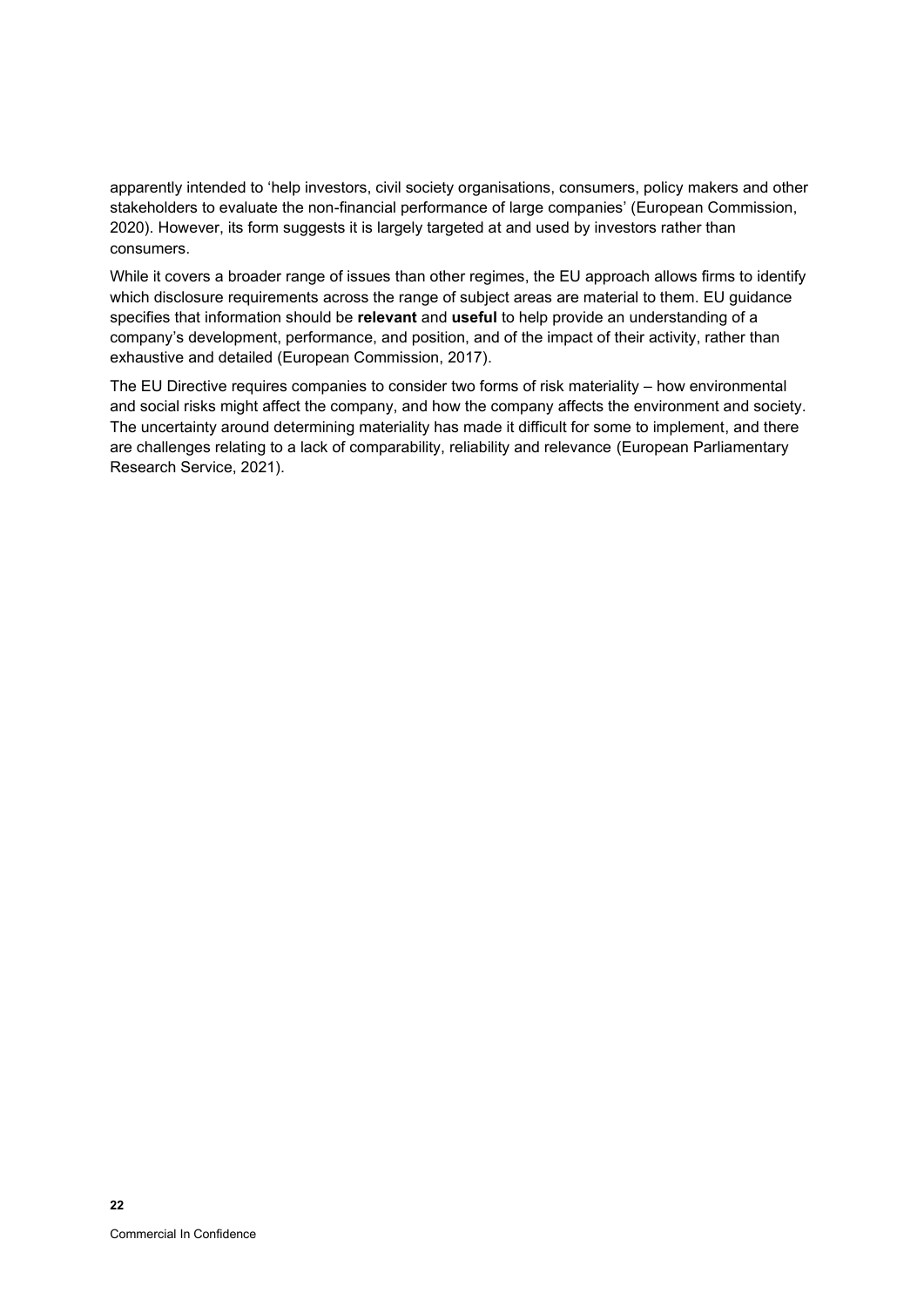# <span id="page-30-0"></span>**Changing and strengthening the regulatory approach**

The main regulatory regimes for modern slavery are now bedding in. As a range of other countries develop new approaches, the main regimes are amending their requirements to address perceived weaknesses, including through adopting approaches seen in other areas.

This is taking a few key forms, including:

- Strengthening supply chain transparency requirements, by clarifying expectations, aligning processes, mandating requirements, and exploring penalties for non-compliance.
- Complementing disclosures and reporting with greater requirements around due diligence and action.
- Expanding import bans to a wider range of economies, especially in response to specific concerns in the current geopolitical context.

### <span id="page-30-1"></span>**Strengthening supply chain transparency and reporting**

There have been a number of attempts to strengthen the supply chain transparency requirements across different regimes.

### <span id="page-30-2"></span>**United States: Attempts to pass federal legislation**

There have been multiple attempts at the US federal level to introduce Transparency in Supply Chains Acts modelled on that in force in California.

The most recent attempts are the following two Bills:

- **Business Supply Chain Transparency on Trafficking and Slavery Act of 2020** This Bill is similar to the Californian legislation, requiring businesses to disclose whether they have policies and have made efforts to evaluate and address the risks in their supply chains. The Bill is focused on forced labour, slavery, trafficking, and the 'worst forms of child labour'. In contrast to the Californian Act, the Bill would require annual reporting, and would require disclosure both on a company's website and within a centralised searchable database.
- **Slave-Free Business Certification Act of 2020** This Bill would require businesses with annual worldwide receipts of more than USD\$500 million to audit their supply chain to investigate the presence or use of forced labour and report the results to the US Department of Labor. The supply chain extends to 'direct suppliers, secondary suppliers, and on-site service providers of the covered business entity'. The Bill also specifies specific audit requirements, including interviews with workers and managers, and a detailed review of a range of relevant documents to consider discrepancies from the interviews.

These two Bills are still before congressional committees and it is unclear whether they will be passed and become law.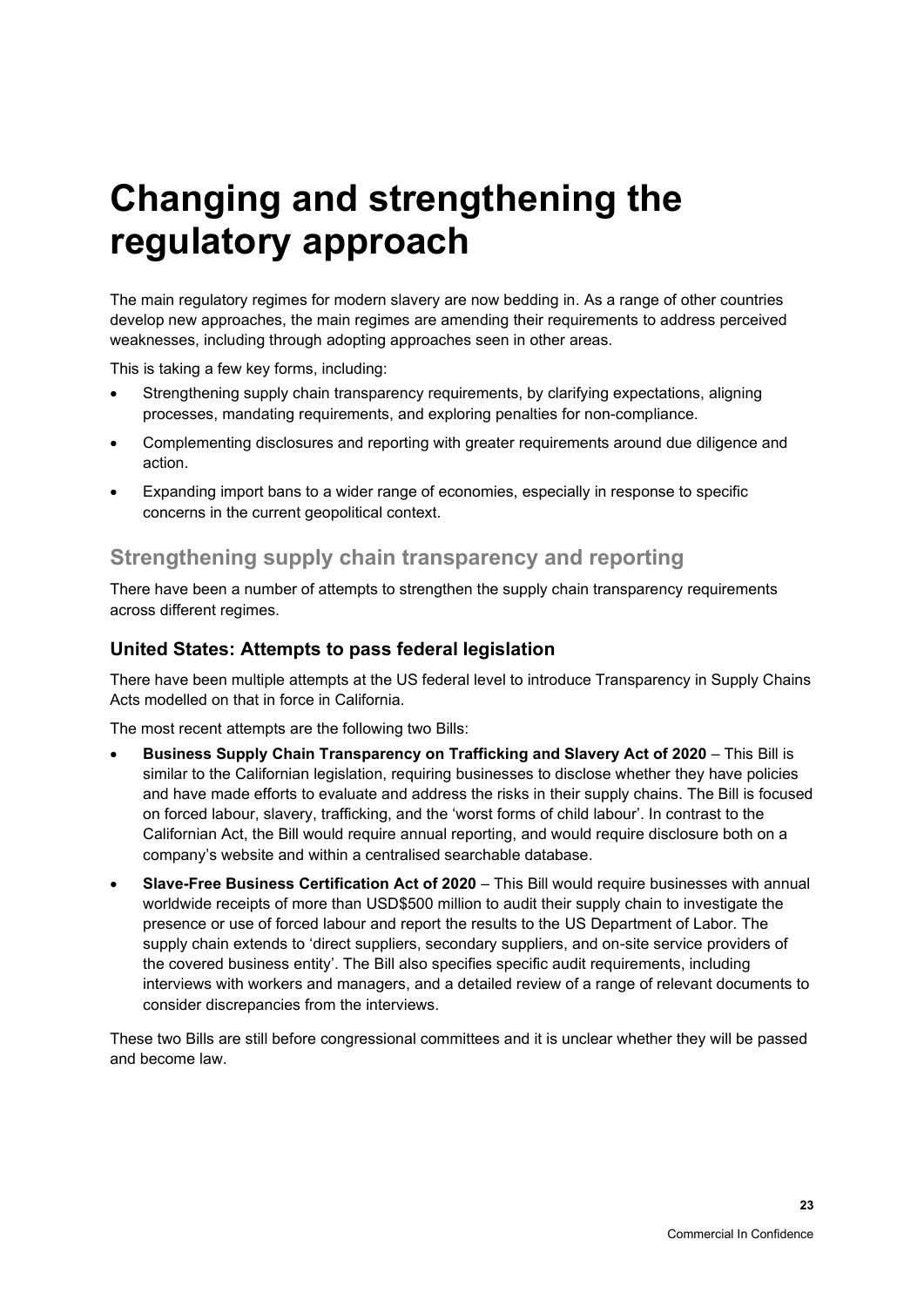### <span id="page-31-0"></span>**Changes to the UK Modern Slavery Act**

### **An independent review recommended targeted changes to improve the compliance, enforcement, and certainty**

In 2019, a wide-ranging independent review of the Modern Slavery Act 2015 was completed:

• **No changes to the definition of 'exploitation' –** The Review concluded that the definition was sufficiently flexible to meet a range of circumstances involving forced labour and trafficking.

The Review specifically considered whether a standalone 'exploitation' offence should be included, but decided that there are other routes for dealing with exploitation that does not meet the threshold for slavery, trafficking, or forced or compulsory labour – for examples, the Gangmasters and Labour Abuse Authority and employment tribunals.

- **Strengthening transparency in supply chains –** The Review recommended that:
	- the six recommended areas that modern slavery statements can cover should become compulsory
	- companies should not be able to state that they had taken no steps to address modern slavery
	- companies should be required to consider their entire supply chain, or explain why they have not done so and what steps they will take in the future.

These changes, when taken together, appear to create a stronger obligation on the companies producing the reports to actively consider the risks across all parts of their supply chain, regardless of whether the company has taken any steps.

The Review also recommended:

- updating the quidance to include a template of the information to be provided under each of the six headings, and clarifying the period that statements cover
- creating a central government-run register of modern slavery statements (similar to that required by the Australian Modern Slavery Act 2018), to make it easier for consumers to view statements in the same format
- increasing monitoring and enforcement the expectation behind the original Act was that the public, investors, and NGOs would monitor compliance with supply chain reporting requirements, but the Review found that government monitoring would carry greater weight, and it recommended that the Independent Anti-Slavery Commissioner monitor compliance
- a stronger framework for enforcing compliance, through a gradual regime comprising warnings, fines, court summons, and director disqualification, to be enforced by an assigned enforcement body.
- **Imposing greater responsibility on directors –** The Review also sought to place greater emphasis on the responsibilities of businesses, by making directors more accountable for the modern slavery statements. This included recommending that:
	- a designated board member should be personally accountable for producing the statement
	- failing to report as required or to act when cases of slavery are found should be an offence under the Company Directors Disqualification Act 1986*.*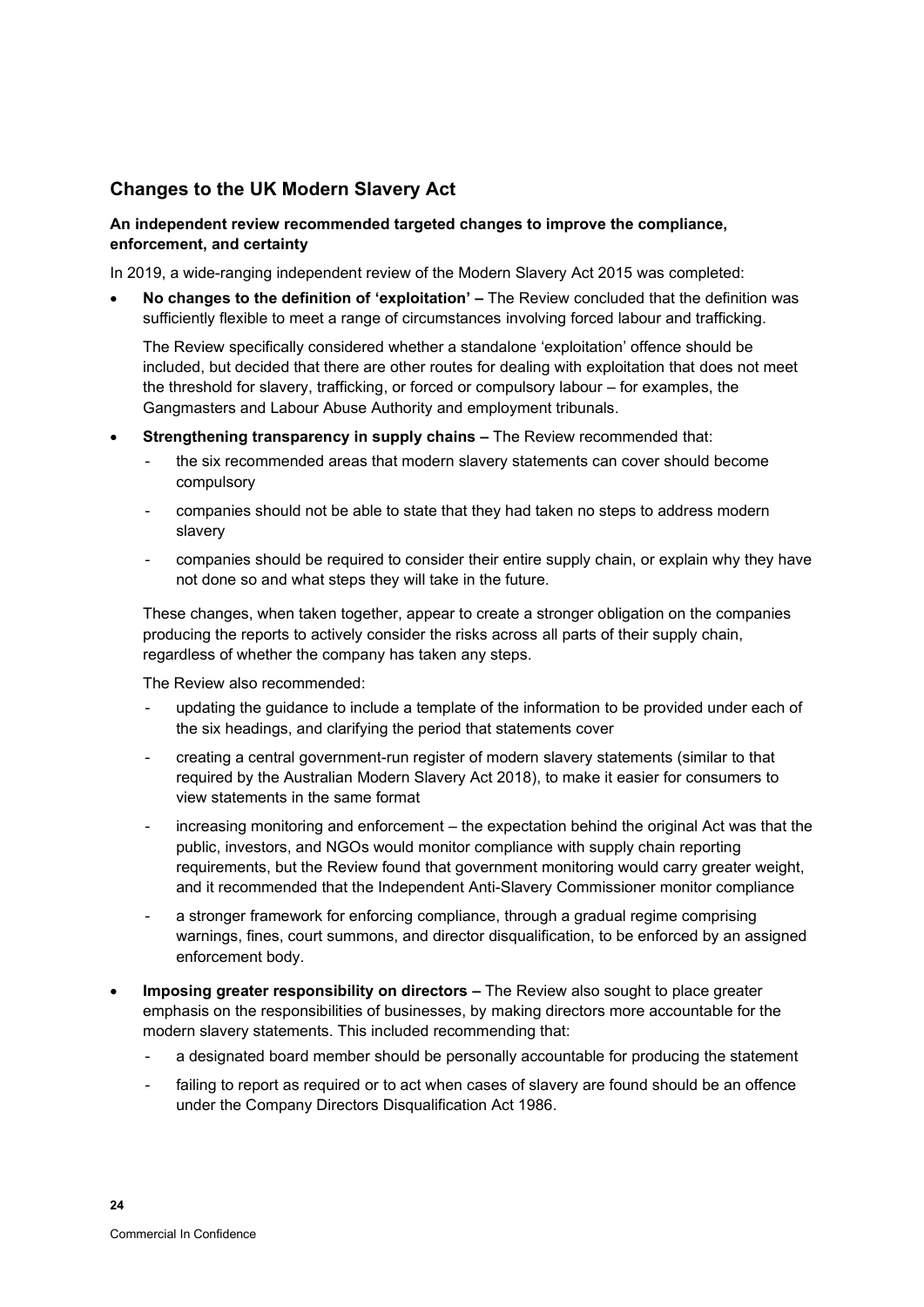### **The UK government has strengthened some transparency requirements but continues to consider enforcement and accountability arrangements**

Following the independent review, the UK Government rejected a number of the recommendations, including designating a board member to be responsible for the report, requiring the slavery and human trafficking statement to be included in the annual report, and including disqualification of directors as a penalty (Hess, 2020).

The Government then consulted on a range of proposals to strengthen the transparency in supply chains provisions of the Modern Slavery Act. Its main decisions following this consultation included:

- requiring, rather than suggesting, that businesses must cover the six areas and exploring whether other areas should be included
- establishing a government-run registry for modern slavery statements, which organisations captured by the Act would be required to use
- requiring a single reporting period (1 April 31 March) and deadline (30 September)
- requiring a modern slavery statement to be clearer about the tiers and entities it covers, and requiring statements to state the date of board approval and director sign-off
- extending reporting to the public sector, using the budget threshold of GBP £36 million, and allowing group statements
- deferring the exploration of greater enforcement and civil penalties to a separate law-reform process looking at a single enforcement body for employment rights.

As part of its response to concerns about the treatment of Uyghers in Xinjiang, the UK Foreign Secretary announced the introduction of financial penalties for organisations that fail to meet statutory obligations to publish annual modern slavery statements. There is not yet any detail available of the form of these penalties (Foreign, Commonwealth & Development Office, 2021).

### <span id="page-32-0"></span>**Australia and New South Wales: Parallel legislation**

In parallel with the Australian Modern Slavery Act, New South Wales also developed its own Modern Slavery Act 2018. The NSW Act was passed in June 2018, but its coming into force was deferred indefinitely while a Parliamentary inquiry considered the Act and how it related to the Commonwealth Act.

### **How the NSW Modern Slavery Act differs from the Commonwealth Act**

The NSW Act, while containing broadly similar supply chain reporting requirements, goes beyond the Commonwealth Act in a number of areas.

The NSW Act's **supply chain reporting requirements** are different in these ways:

- It has a lower threshold for coverage, at AUD\$50 million rather than AUD\$100 million.
- It provides for stronger fines and other penalties, including criminal penalties for commercial organisations that fail to prepare or publish a modern slavery statement, with fines up to AUD\$1.1 million
- Procurement and supply chain reporting obligations on NSW Government agencies.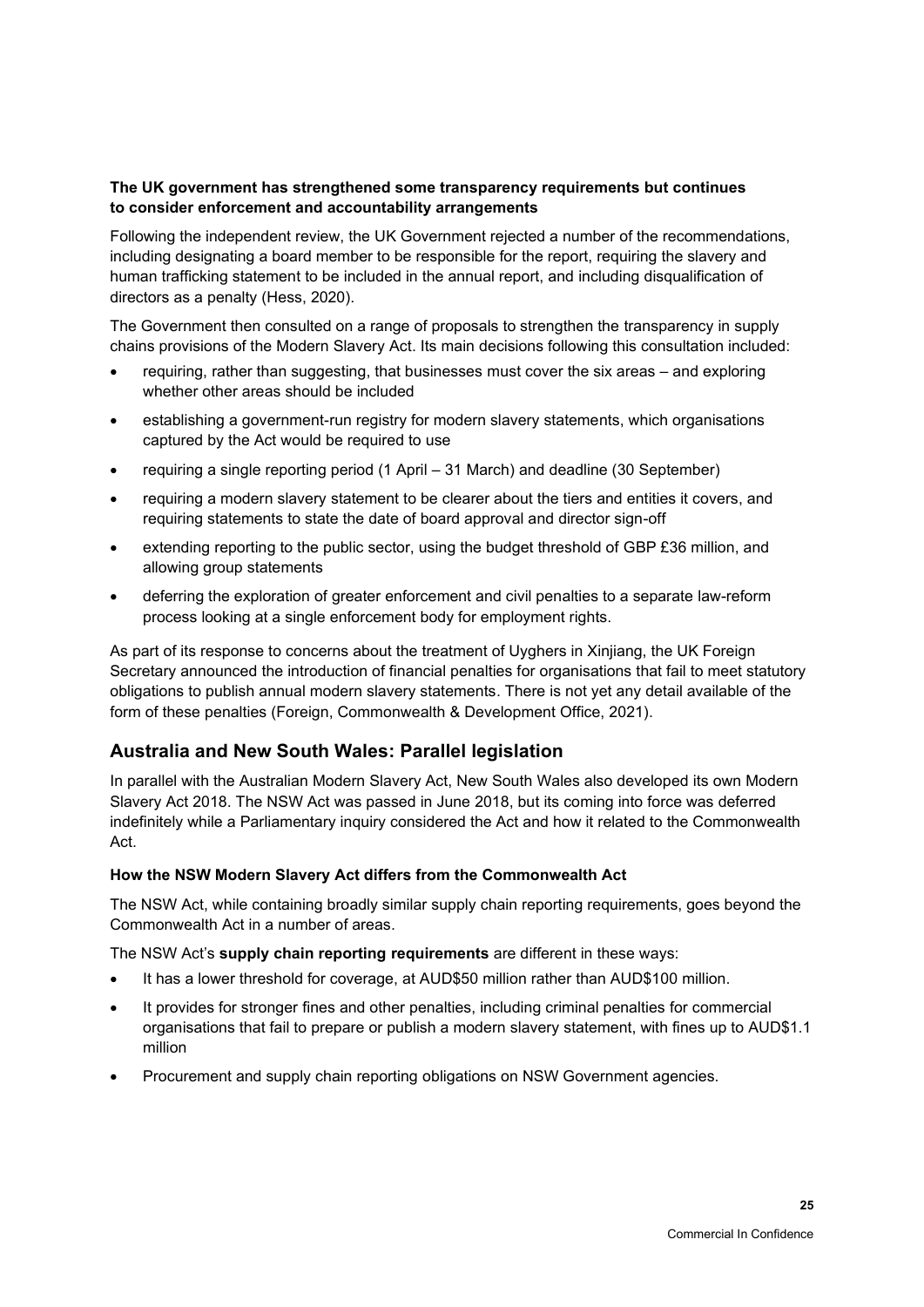The NSW Act also implements a **broader modern slavery framework**:

- It introduces new offences of slavery, servitude, child forced labour and child forced marriage.
- It establishes an Anti-Slavery Commissioner for New South Wales
- It gives a court the power to make a 'modern slavery risk order' against a person whom it has convicted of certain modern slavery offences – the order would restrict the person's activities in order to reduce the risk of the person committing further modern slavery offences.

#### **The Parliamentary Inquiry's findings and recommendations**

The Parliamentary Inquiry found that the NSW Act should be retained alongside the Commonwealth Act, because it provides a broader framework with wider application. The inquiry's key recommendations included the following:

- **Harmonising the NSW Act with the Commonwealth Act** 
	- The Inquiry agreed it was preferable to avoid a proliferation of rules and requirements, especially given the extra jurisdictional nature of the regimes and the requirements.
	- However, it found that the regimes were already well aligned around content, timing, and method of publication.
	- It also recommended aligning the statutory review period with the Commonwealth Act, to make it easier to consider how the two regimes are working in tandem.
	- It concluded that the AUD\$50 million threshold in the NSW Act was reasonable, and recommended that the NSW Government work with the Australian federal government to harmonise reporting thresholds at that level.
- Establishing NSW Anti-Slavery Commissioner was seen as a useful addition of the NSW regime – alongside its broad responsibilities, particular focus was given to the role it would play working with businesses to understand the reporting requirements and ensure that guidance is clear.
- Amending the public register to enable all statements to be published, not just those that identify modern slavery within the supply chain. This is in response to concerns that the register was focused on 'naming and shaming' which might disincentivise companies to undertake effective due diligence.
- Confirming that State Corporations were covered by the Act and expected to prepare and publish modern slavery statements.

#### **The Australian Modern Slavery Act review is coming up**

Australia is due to carry out a three-yearly review in 2021. The Act requires this review to cover:

- overall compliance
- whether additional measures to improve compliance are desirable, such as civil penalties
- whether a further review is required and when it should be done (Modern Slavery Act, 2018, section 24).

The Australian Government has indicated in the media that it will be looking at penalties.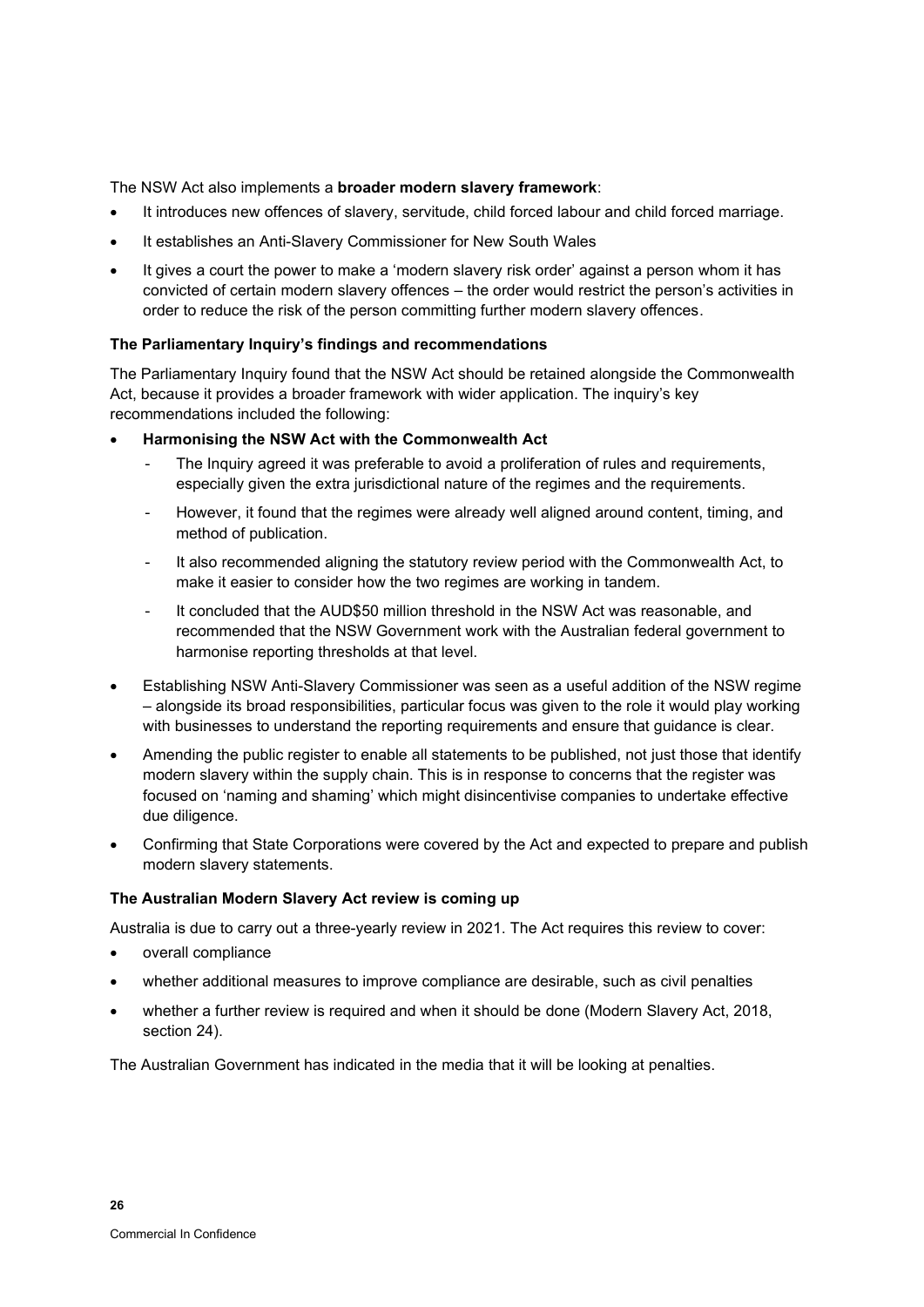### <span id="page-34-0"></span>**EU: Strengthening the non-financial disclosure reporting**

### **Addressing concerns about gaps in information and accountability**

In April 2021, the European Commission adopted a proposal for a Corporate Sustainability Reporting Directive (CSRD), which would amend the existing reporting requirements of Directive 2014/95/EU – the Non-Financial Reporting Directive (NFRD).

This is a response to concerns that:

- the information provided does not always meet the needs of investors, NGOs, and other stakeholders, and that there are problems with consistency, comparability, reliability, relevance, and ease of access
- those needs for information will continue to increase as sustainability (including human rights) becomes an increasing risk area for companies – and with COVID-19 likely to further increase the demand for information from companies about the vulnerability of workers and the resilience of supply chains
- gaps in the information provided create gaps in accountability.

### **The proposed changes**

These are the main proposed changes:

- **extending coverage** to all large companies and all companies listed on regulated markets (this will mean extending coverage to around 49,000 companies compared to the current 11,600 companies (European Commission, 2021)).
- introducing **detailed reporting requirements, supported by mandatory EU sustainability reporting standards**. These standards are being developed in parallel, but are likely to include social issues, including how to report impacts over the whole scope of the entity's ecosystem: workforce, value chain workers, affected communities, consumers/end users.<sup>5</sup>
- requiring that reported information be **audited**.
- requiring reporting to be **digitally 'tagged' so it is machine readable** and connects into a single access point (envisaged in the European Capital Markets Union action plan).

### <span id="page-34-1"></span>**Moving beyond disclosure and requiring due diligence**

A range of regimes have sought to strengthen oversight of supply chains by moving beyond disclosure or reporting, and requiring that companies take steps to address the risks identified, as part of a 'due diligence' requirement (see [Example 2](#page-35-0) below).

This section describes the main regimes that have taken that approach.

### **France: Duty of Vigilance Law 2017 (Law 2017-399)**

This 2017 Law amends the French Commercial Code and requires companies above a certain size to draw up, implement and publish a 'due vigilance plan' that identifies serious risks of human rights violations (and environmental harms), creates measures to prevent those abuses, and monitors compliance with the plan throughout the company's supply chain (Hess, 2020). The requirement

<sup>5</sup> It would also include standards for environmental and governance reporting.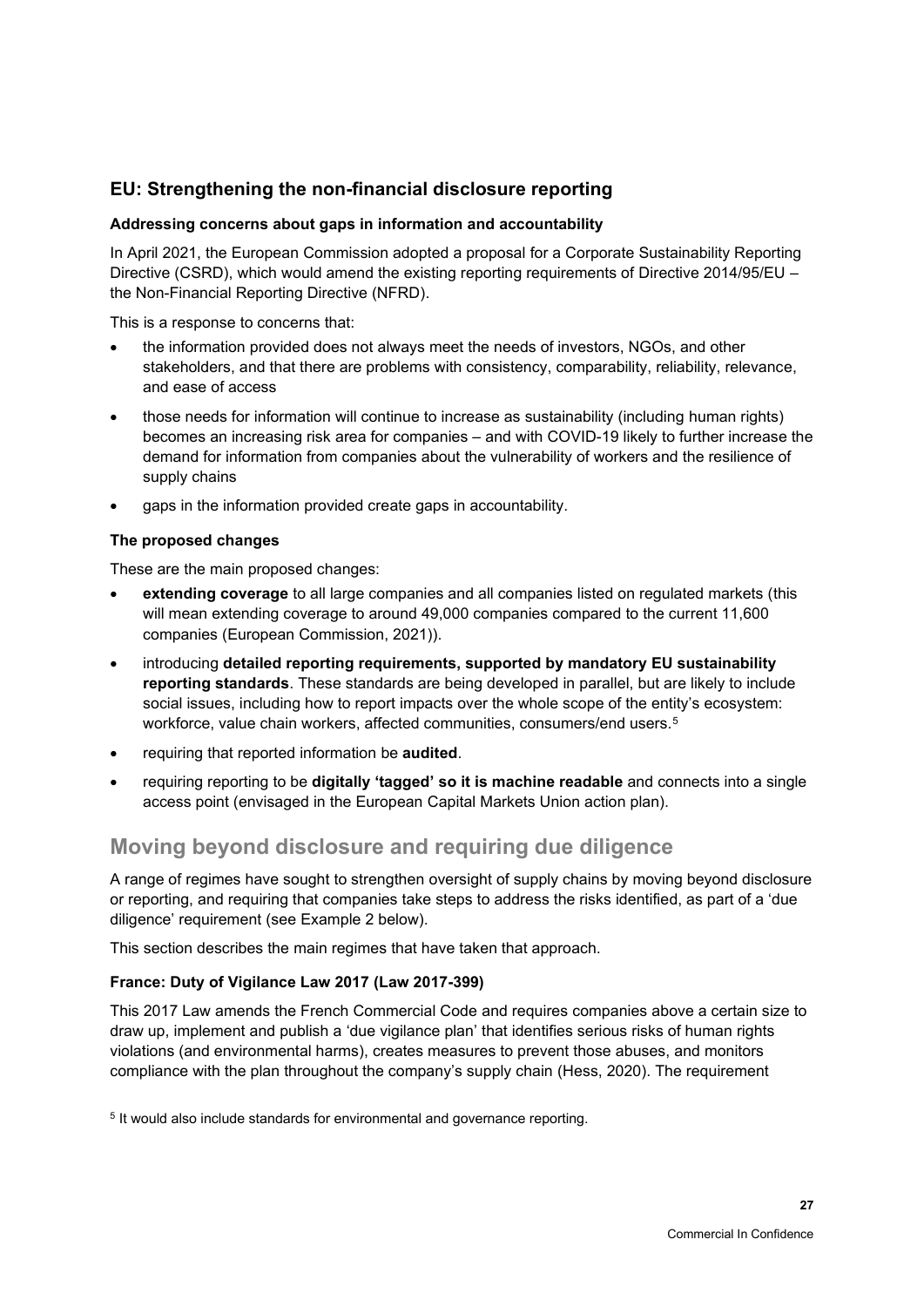applies to companies that have at least 5,000 employees in France or 10,000 worldwide, either directly or in their subsidiaries.

As part of their 'due vigilance plan', companies must include:

- a risk map
- procedures to regularly assess the situation of subsidiaries, subcontractors or suppliers
- appropriate action to mitigate risks and prevent serious infringements or harm
- a mechanism for issuing alerts and gathering reports of risks
- a system to monitor and assess the measures implemented.

Its supply chain approach covers the activities of the corporate group (company and its direct and indirect subsidiaries), and suppliers with which the company or subsidiary maintains an 'established business relationship'.

The scheme includes financial penalties of up to €10 million for non-compliance. In addition, private parties can sue the company for harm suffered as a result of it failing to implement an appropriate vigilance plan.

This approach has a number of challenges, however, as the level of proof is yet to be tested (with the burden likely to fall on the victim). It will be more difficult to demonstrate cause when the relevant issues are further along the chain (Di Martino, 2020; Hess, 2020).

#### <span id="page-35-0"></span>**Example 2. What is 'due diligence'?**

'Due diligence' goes beyond reporting on risks and efforts, to requiring firms to demonstrate that they have considered the potential and actual adverse impacts of their activities and have taken steps to prevent and/or mitigate these impacts.

The OECD (2011) has produced guidance for how to undertake 'due diligence for responsible business conduct', and identifies six main steps:

- 1 Embed responsible business conduct into policies and management systems
- 2 Identify and assess adverse impacts in operations, supply chains and business relationships
- 3 Cease, prevent, or mitigate adverse impacts
- 4 Track implementation and results
- 5 Communicate how impacts are addressed
- 6 Provide for or cooperate in remediation when appropriate.

### **Germany: Act on Corporate Due Diligence in Supply Chains 2021**

This new Act will come into force in 2023 and will initially apply to those companies with a registered office or branch in Germany that have 3,000 or more employees. From 2024 the threshold number of employees will reduce to 1,000.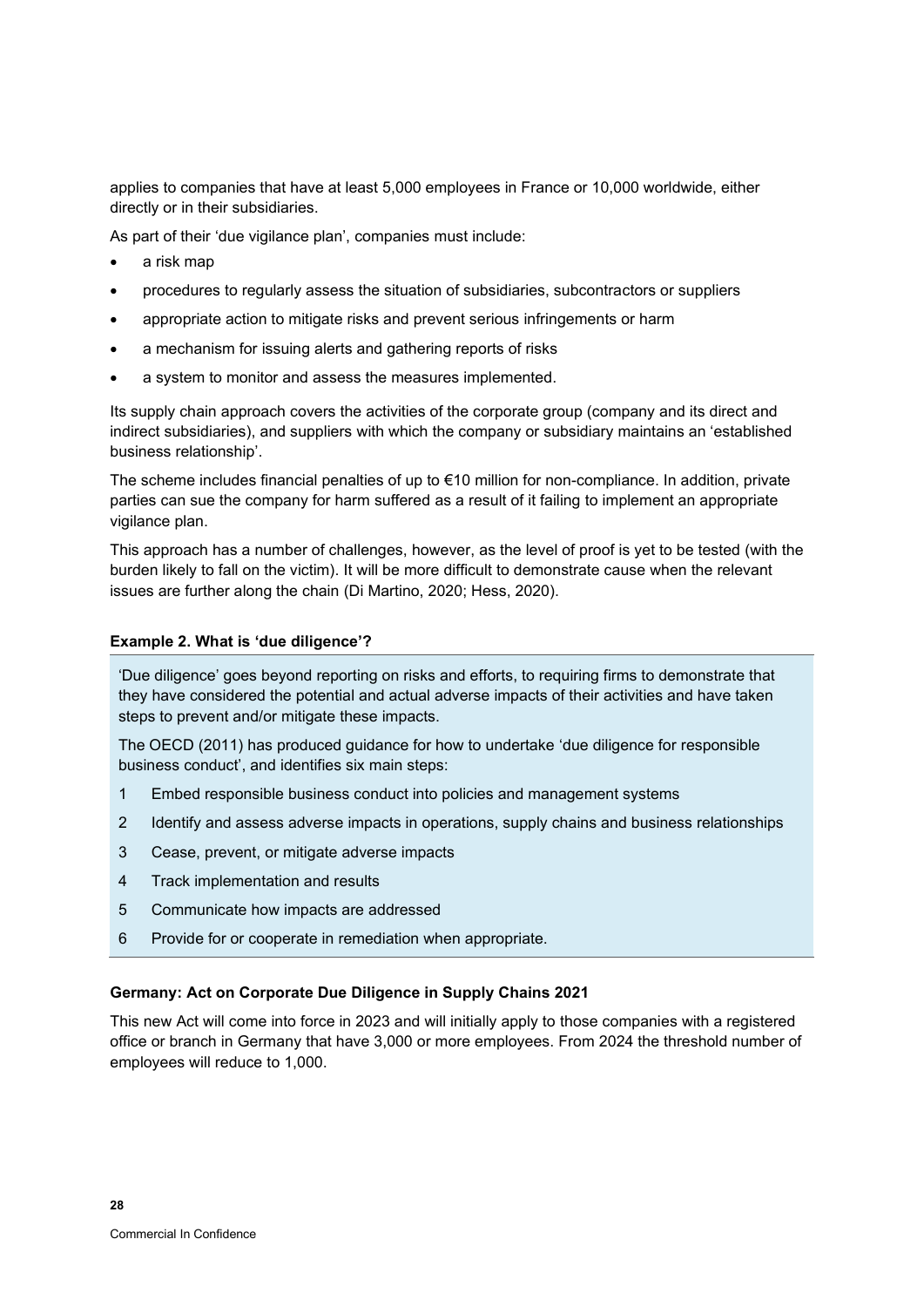The Act requires companies to:

- identify the risks of human rights violations and adverse environmental impacts presented by all **direct** suppliers
- extend this risk analysis to an indirect supplier if the company gains 'substantiated knowledge' of potential human rights violations
- take steps to address these risks, and document these steps for the Federal Office for Economic Affairs and Export Control (BAFA).

The BAFA can fine companies that violate their due diligence obligations.

### **The Netherlands: Child Labour Due Diligence Act (due to come into force in 2021)**

This will apply to all companies that sell or supply goods or services to Dutch consumers, regardless of where the company is based or how big it is. Companies will need to identify whether child labour exists in their supply chains and if so, develop a plan to address it. The company only has to provide this statement once.

Financial and custodial penalties will be imposed for non-compliance, although the fine is small (€4,100), and relies on a third party reporting the non-compliance.

The Netherlands government can exempt sectors if it decides they have a low risk of child labour, although it is uncertain how this assessment will be made (Di Martino, 2020).

### **Norway: Proposed Act on Business Transparency and Work with Fundamental Human Rights and Decent Work**

This proposed Act (Proposition 150 L 2020–21) would require companies to perform due diligence assessments that identify risks of human rights violations, and to take steps to address any risks they find (Taylor, 2021).

The Act takes a broader approach, including human rights as well as 'decent work', which is understood to mean workplace health and safety and a living wage.

The regime would require reporting of risks and steps both to authorities and publicly on company websites. It also has 'on-demand' provisions requiring that companies respond to public requests for information about their negative impacts and due diligence (Foss, 2021; Taylor, 2021).

#### **The European Union: Proposal on Due Diligence in Supply Chains**

In parallel with its proposals to strengthen the non-financial disclosure reporting requirements, the European Commission has announced it intends to develop legislation requiring companies operating in Europe to carry out mandatory 'due diligence' across their supply chains.

This is a much more far-reaching requirement than the current disclosures regime. While the specifics are still to be developed, the European Parliament has recommended to the Commission that companies be required to establish a 'due diligence strategy' (European Parliament, 2021b), and that the strategy:

identify the potential or actual adverse impacts on human rights, the environment, and good governance that are likely to be present in its operations and business relationships, and on what basis (relevant data, information and methodology on severity, likelihood and urgency) has led to these conclusions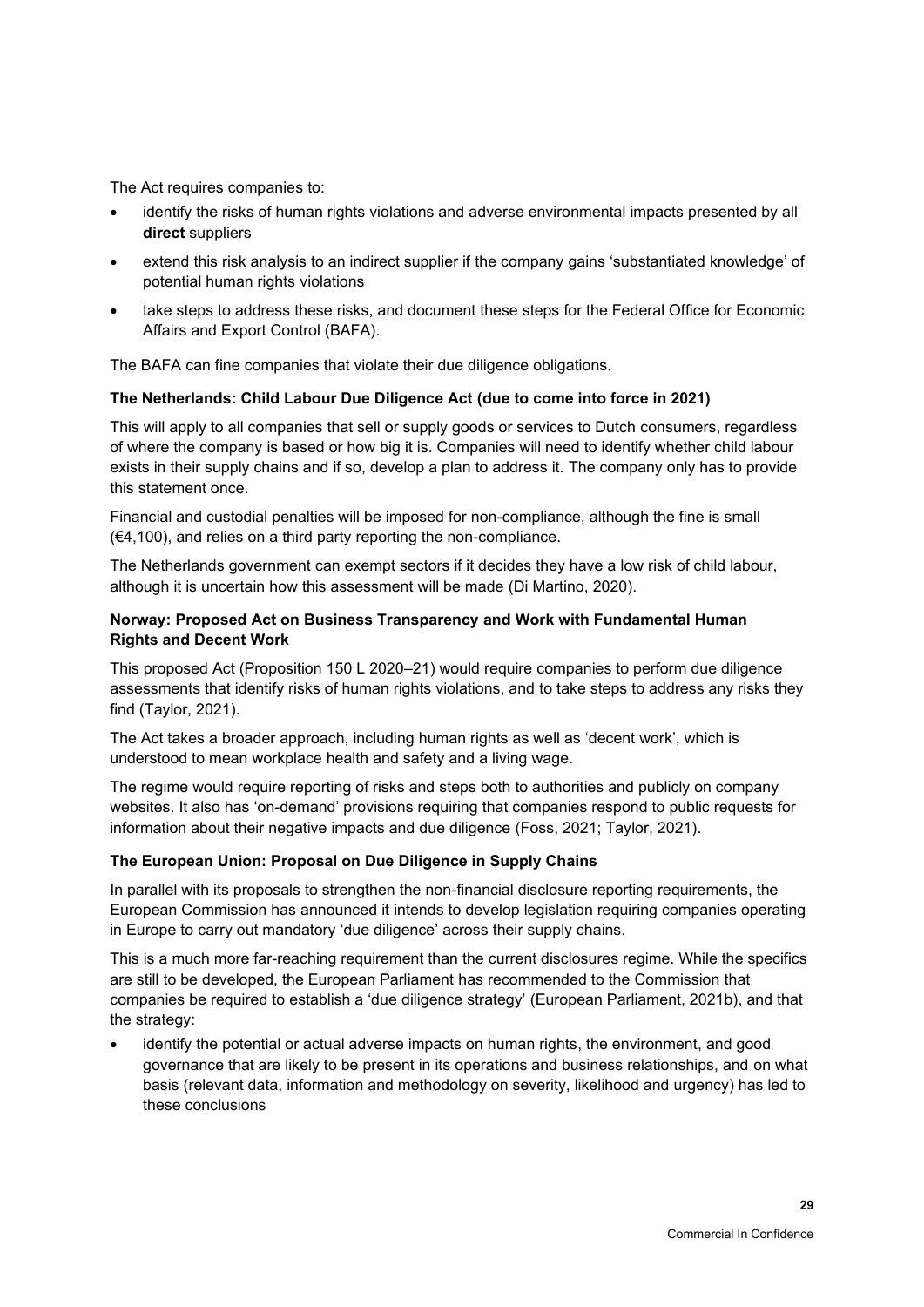- map the company's value chain and make this information publicly available (but with allowances for commercial sensitivity), which may include information on subsidiaries, suppliers, and business partners
- identify and adopt policies and measures aimed at ceasing, preventing or mitigating the identified potential or actual adverse impacts on human rights, the environment or good governance
- include a prioritisation strategy on the basis of Principle 17 of the UN Guiding Principles on Business and Human Rights, if the company cannot deal with all the potential or actual adverse impacts at the same time
- include evaluating the effectiveness and appropriateness of the due diligence strategy and its implementation each year, and making any necessary revisions.

The proposal recommends that:

- the Commission will provide guidance 18 months after the proposals come into effect
- the Commission will propose tools to help with supply chain mapping
- voluntary sectoral or cross-sectoral due diligence plans at either a national or union level may help coordinate individual due diligence strategies
- member states will ensure liability regimes that enable companies to be held accountable for not taking due care to avoid adverse impacts on human rights, the environment or good governance (including impacts by companies under their control).

The proposal is expected to cover all large companies ('undertakings') operating in the European Union (more than 250 employees, more than €50 million in annual turnover, and a balance sheet of more than €43 million), as well as publicly listed or 'high risk' small and medium-sized entities (K&L Gates, 2021).

The Commission is expected to provide draft legislation in quarter 2 2021, although the final timing for implementing any change is unclear. Member states would be expected to implement measures to meet the requirements within two years of any new European legislation.

# **An increased interest in import bans responding to immediate concerns**

In recent years, import bans have gained prominence, in particular as states look to address concerns about forced Uygher labour in their supply chains [\(Example 3\)](#page-38-0). These are the main developments:

### **The multilateral US-Mexico-Canada Agreement requires the parties to ban imports produced by forced or compulsory labour**

This requires the three countries to prohibit the importing of goods that are produced in whole or in part by forced or compulsory labour, and so effectively extending the United States' current import bans to wider North America (Office of the US Trade Representative, nd)**.**

#### *Article 23.6: Forced or Compulsory Labor*

*1. The Parties recognize the goal of eliminating all forms of forced or compulsory labor, including forced or compulsory child labor. Accordingly, each Party shall prohibit the importation of goods into its*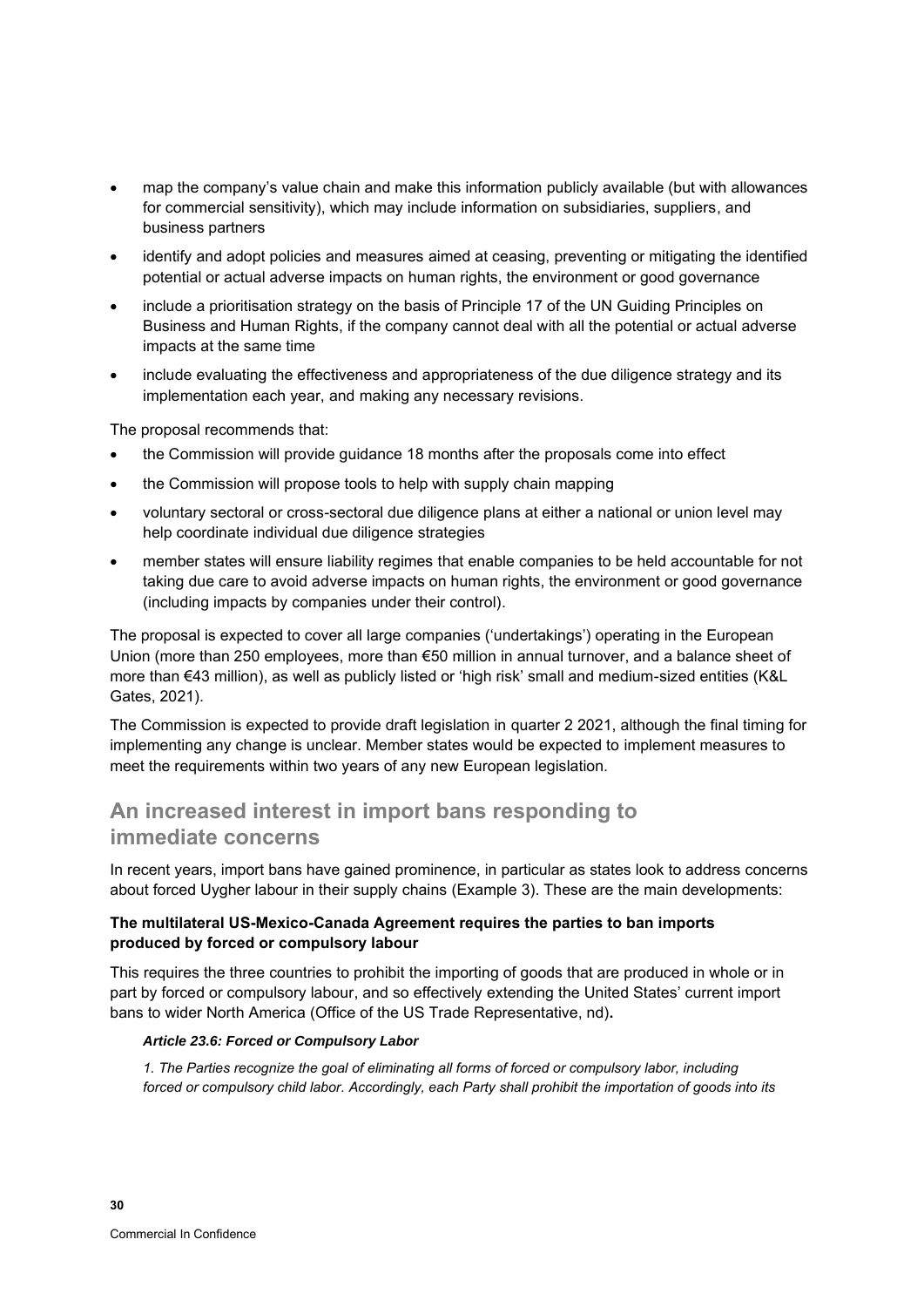*territory from other sources produced in whole or in part by forced or compulsory labor, including forced or compulsory child labor.* 

*2. To assist in the implementation of paragraph 1, the Parties shall establish cooperation for the identification and movement of goods produced by forced labor as provided for under Article 23.12.5(c) (Cooperation).*

These provisions were implemented on 1 July 2020 in Canada, through an amendment to the country's Customs Tariff Act.

#### <span id="page-38-0"></span>**Example 3. Responding to concerns about forced labour in Xinjiang province**

A number of states have begun calling for or exploring import bans to help address concerns of forced labour by Uyghers. These include:

- **Canada** Companies that source directly or indirectly from Xinjiang or from entities relying on Uyghur labour will be required to sign a declaration acknowledging that the company is aware of the human rights situation in Xinjiang, complies with all relevant Canadian and international laws, respects human rights, and seeks to meet or exceed OECD Guidelines for Multinational Enterprises and the UN Guiding Principles for Business and Human Rights (Global Affairs Canada, 2021).
- **UK**  The UK Government is reviewing export controls as they apply to Xinjiang to ensure the Government is doing all it can to prevent the exports of goods that may contribute to human rights abuses in the region. This review will determine which additional specific products will be subject to export controls in future (Foreign, Commonwealth & Development Office, 2021).
- **United States** The US has proposed a Uyghur Forced Labor Prevention Act that would deem all goods produced in the Xinjiang Uyghur Autonomous Region of China to be produced by forced labour, and therefore ineligible to be imported into the US under section 307 of the Tariff Act 1930 (Uyghur Forced Labor Prevention Act, 2021).
- **Australia** Parliament had considering amendments to the Customs Act 1901 to prohibit the importing into Australia of goods from Xinjiang, as well as goods from other parts of China that are produced by using forced labour (Customs Amendment (Banning Goods Produced By Uyghur Forced Labour) Bill, 2021). However, as at 24 June 2021 the Bill has been discharged and will not proceed.
- **EU** The European Parliament, in its request for due diligence legislation, has asked the European Commission to thoroughly review businesses ('undertakings') based in Xinjiang that export products to the EU in order to identify potential breaches of human rights, especially those related to the repression of Uyghurs (European Parliament, 2021a).

#### **The European Parliament is also exploring new tools to enable import bans**

As well as amendments relating to non-financial disclosures, and the new proposed law on due diligence, the European Parliament has explored options to allow import bans on products related to severe human rights violations, such as child labour or forced labour.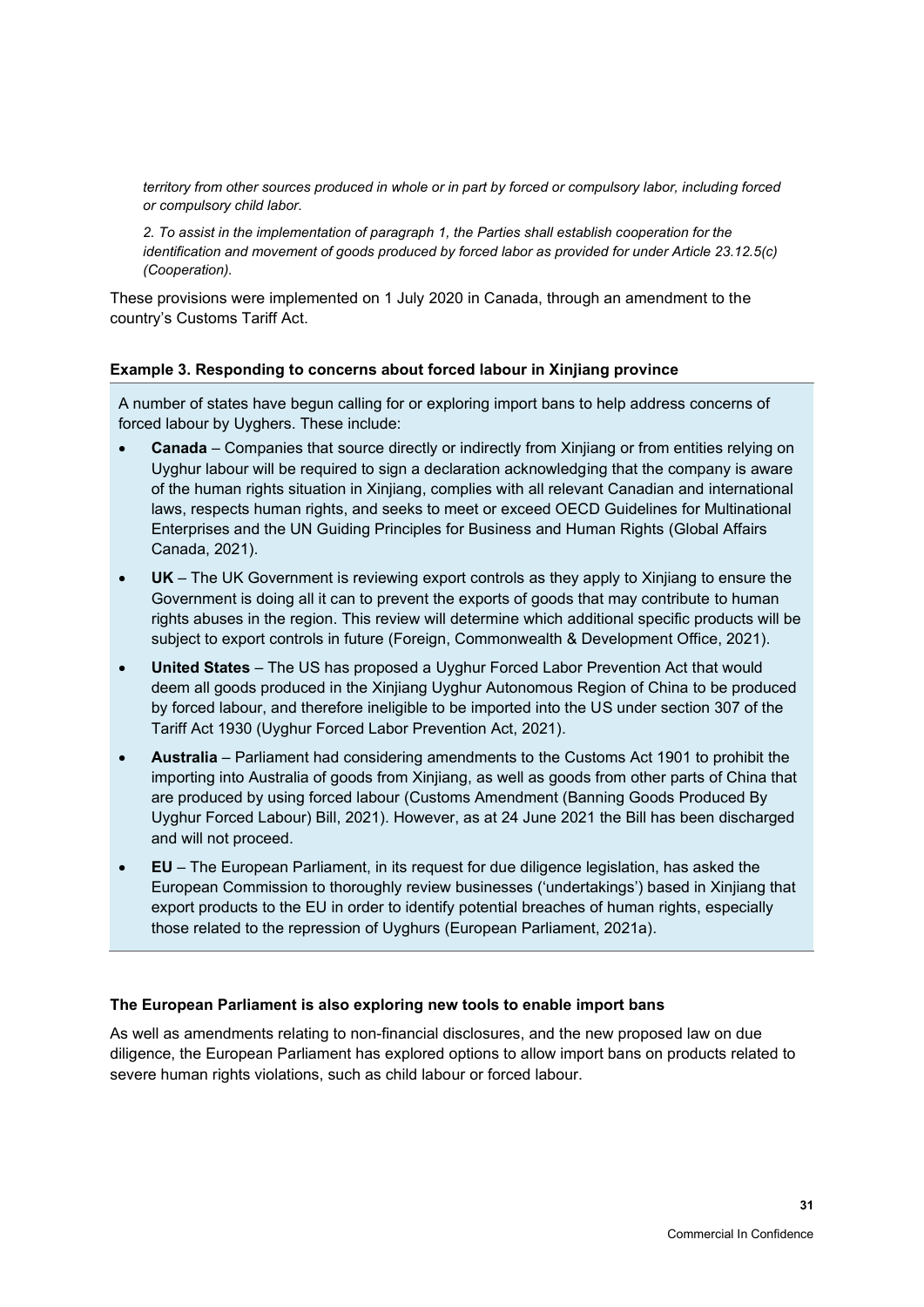The Parliament released a paper 'Towards an Import Ban on Forced Labor and Modern Slavery', which recommended developing a new EU instrument with a trade legal basis that establishes a mandate to withhold the release of goods suspected to be made by or transported by forced labour – similar to the mechanism used in the United States. This was seen as complementing the proposed due diligence requirements.

The European Parliament later asked the European Commission to develop a legislative proposal to trace and ban goods procured through forced labour.





Notes: Mechanisms identified in this diagram are not always mutually exclusive and may be additive. For example, a country could choose to include the whole spectrum above within the definition of 'modern slavery'.

**32**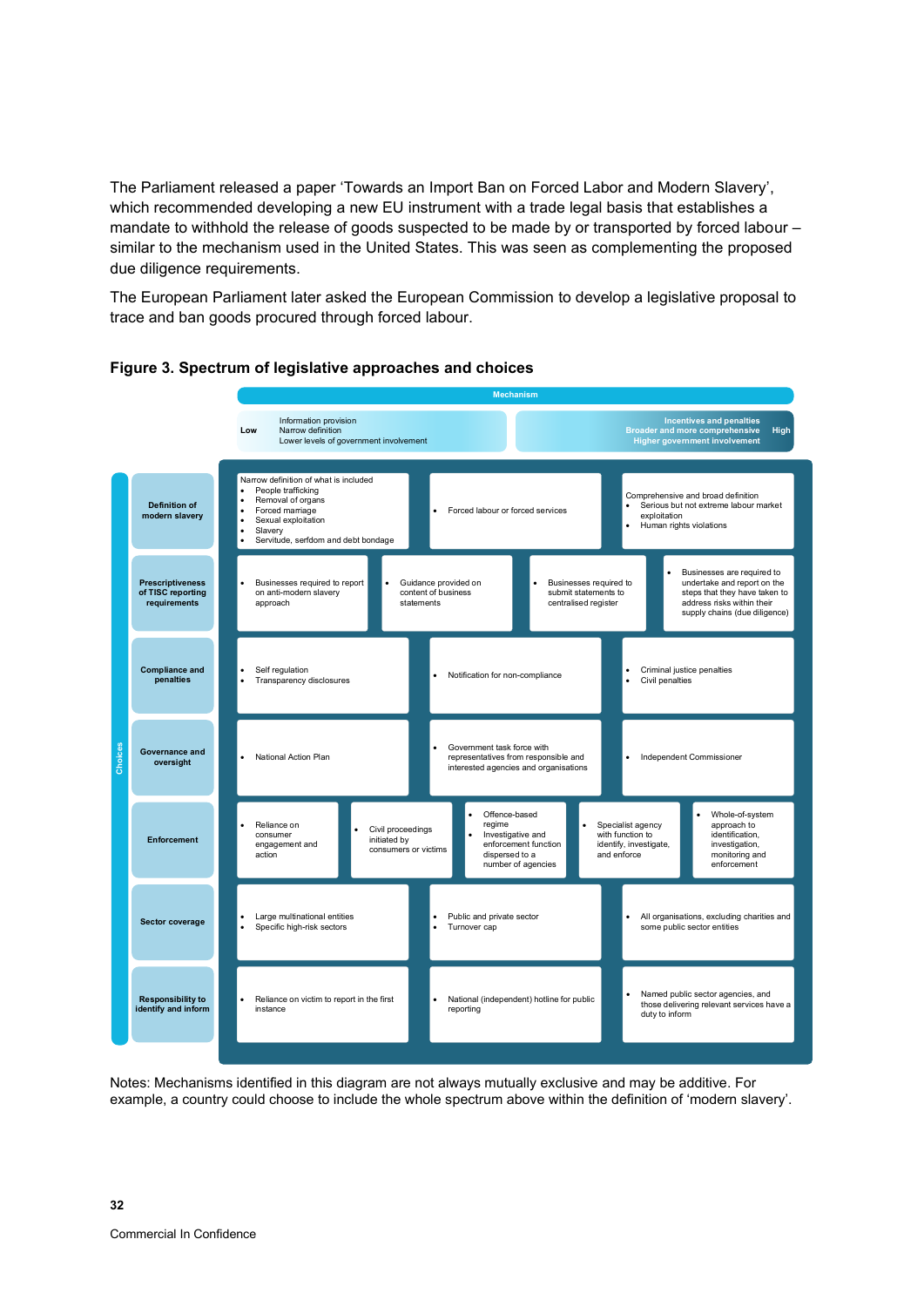# **Section 2: Efficiency and effectiveness of legislation**

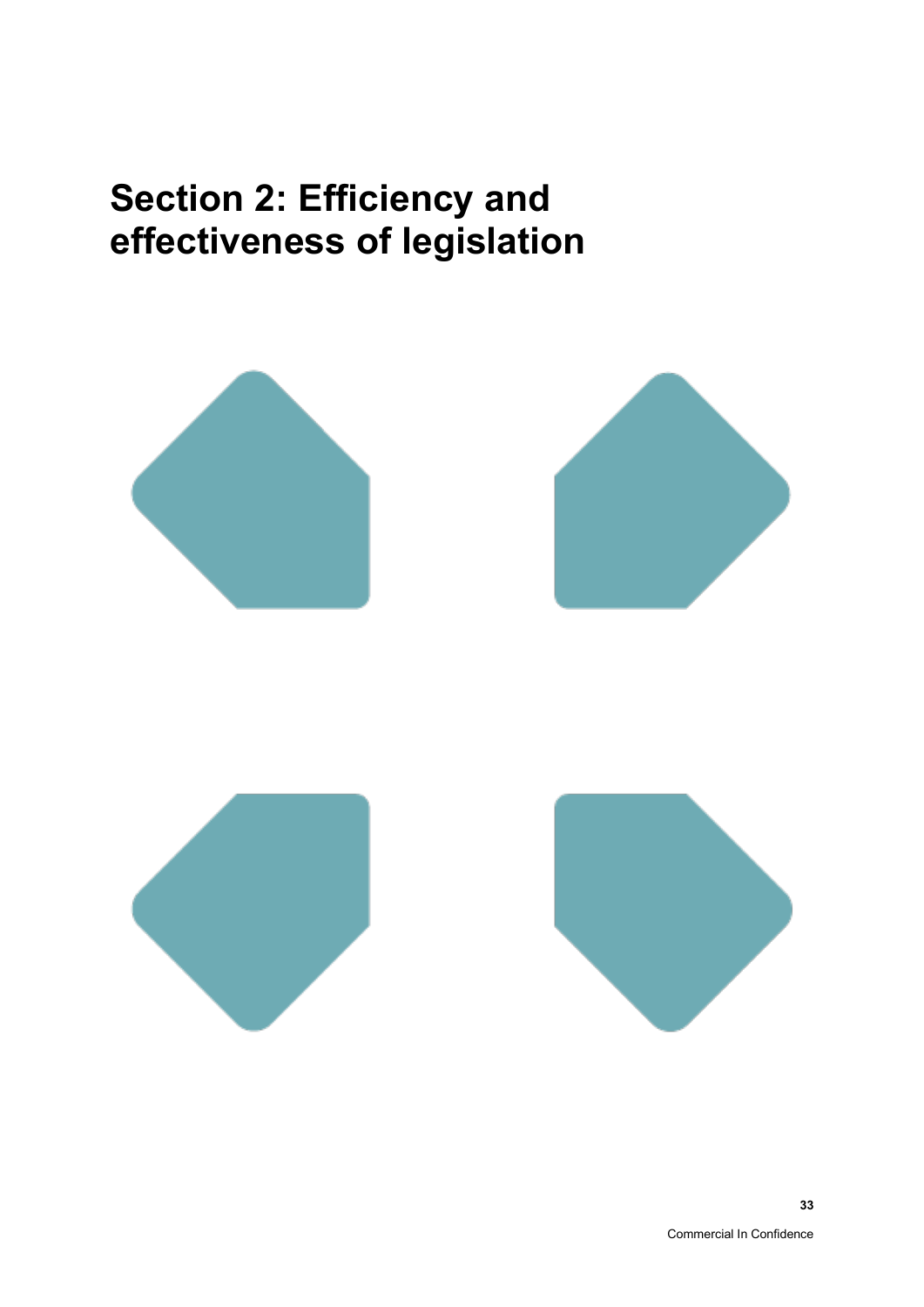# **How success is measured or evaluated**

## **In the absence of a robust 'dark figure', success is usually measured through outputs rather than outcomes**

Because the prevalence of modern slavery is difficult to measure (as discussed earlier), countries have defaulted to activity reporting in order to gauge whether policies and legislation are succeeding.

In 2017, the UK National Audit Office (NAO) reviewed 'the governance of the UK's response to modern slavery, the National Referral Mechanism $^6$  (NRM), the support provided for potential victims and the ability of the police forces and the Crown Prosecution Service (CPS) to prosecute offenders' (NAO, 2017, p 8). At that time, the NAO noted that the UK government 'does not have a measure of success for its objectives nor a definition of what success looks like' (NAO, 2017, p 18).

The resulting metrics in the NAO's report were at the agency level. They included numbers of reports of modern slavery, number of cases investigated, and the cost per enforcement action, which are all typical ways that success is recorded and reported. For example (DLME, 2019):

| <b>Country</b>    | <b>Agency</b>                                                                     | <b>Activity</b>                                          | <b>Scope</b>                                                              | <b>Budget</b>                 |
|-------------------|-----------------------------------------------------------------------------------|----------------------------------------------------------|---------------------------------------------------------------------------|-------------------------------|
| United<br>Kingdom | Her Majesty's<br>Revenue and<br>Customs (HMRC)<br>Minimum Wage<br>Compliance Unit | 2016-17: 363 staff<br>2015-16: 2,667<br>cases            | 2 million workers                                                         | 2016-17: £20<br>million       |
|                   | Gangmasters and<br>Labour Abuse<br>Authority (GLAA)                               | 2016-17: 70 staff<br>$2015 - 16: 335 \text{ cases}$      | 1,000 license<br>holders<br>supplying almost<br>half a million<br>workers | $2016 - 17$ : £4.8<br>million |
|                   | <b>Employment Agency</b><br><b>Standards</b><br>Inspectorate (EAS)                | 2016-17: 11 staff<br>2015-16: 924 cases<br>and 924 cases | 18,000<br>employment<br>agencies with<br>over one million<br>workers      | $2016 - 17$ : £0.5<br>million |

<sup>6</sup> The National Referral Mechanism (NRM) is a framework for identifying victims of human trafficking and ensuring they receive the appropriate protection and support. The NRM is also the mechanism through which the UK government collects data about victims. This information contributes to building a clearer picture about the scope of human trafficking in the UK. The NRM was introduced in 2009 to meet the UK's obligations under the Council of European Convention on Action against Trafficking in Human Beings. At the core of every country's NRM is the process of locating and identifying 'potential victims of trafficking'. The NRM grants a minimum 45-day reflection and recovery period for victims of human trafficking. Trained case owners decide whether individuals referred to them should be considered to be victims of trafficking according to the definition in the Council of Europe Convention.

**34**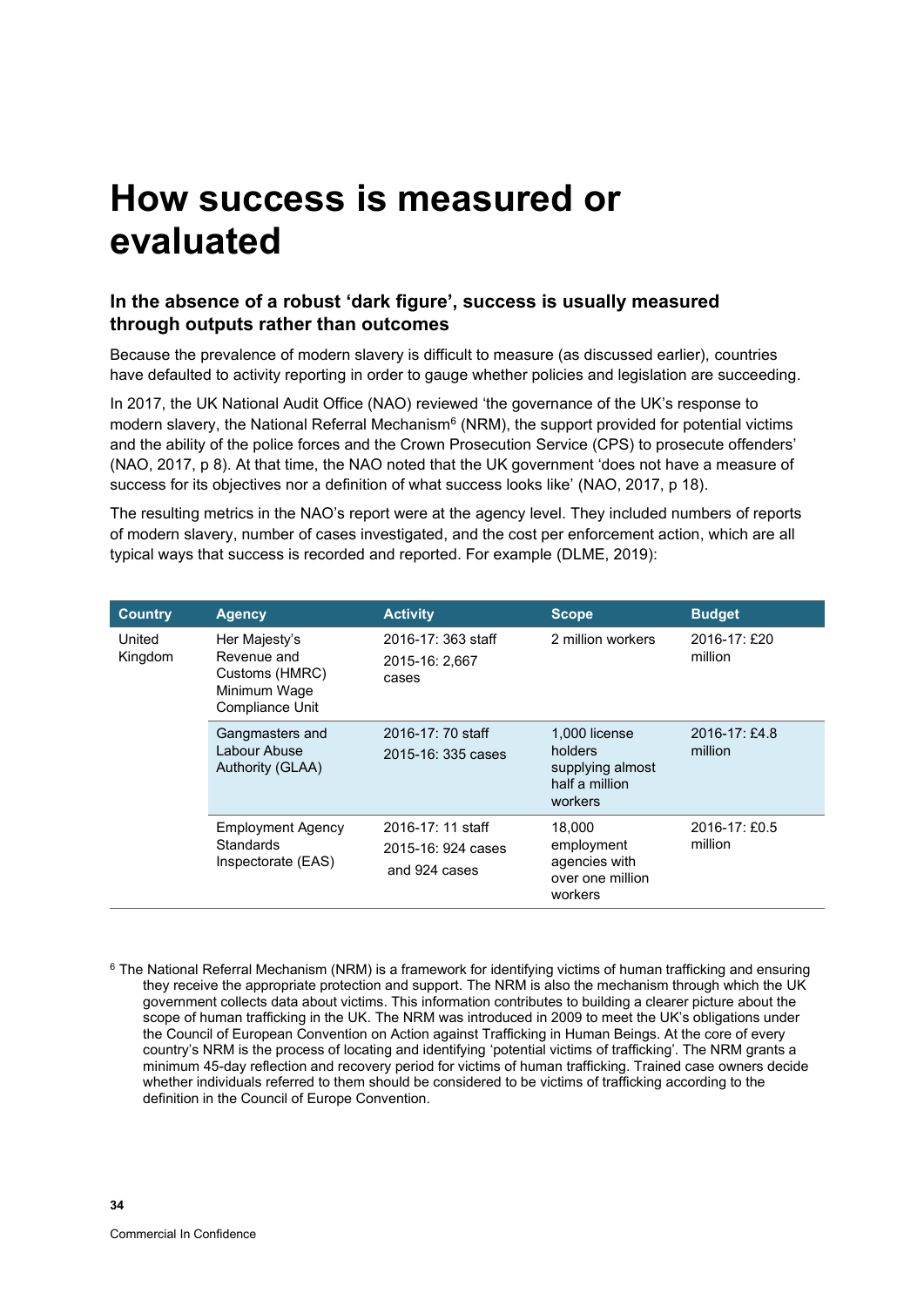However, this measurement approach not only leaves the question of policy effectiveness unanswered, it also does not provide further detail on exactly what a 'case' is. A specific case can fall anywhere along a spectrum ranging from criminal proceedings to formal letters sent to employers (Balch, 2019). There is also the danger of creating a 'price per victim' ratio (Balch, 2019), which is in inappropriate way of assessing modern slavery policy outcomes.

Importantly, the NAO review found that the UK Home Office

*'has limited means of tracking its progress and there remains much more to do to ensure victims of modern slavery are identified, protected and supported effectively. The Home Office has an incomplete picture of the crime, the victims and the perpetrators. Accountabilities within the strategy are unclear, oversight of victims' support is inadequate and few cases lead to prosecution or conviction. Until the government is able to establish effective oversight of the modern slavery system as a whole it will not be able to achieve its objective of significantly reducing the prevalence of modern slavery or demonstrate that it is achieving value for money for the resources it applies' (NAO, 2017, p. 13 emphasis added).*

Monitoring has taken the form of annual reports, in the UK as well as in Australia and the US (see [Table 2](#page-42-0) below).

| <b>Country</b>             | <b>United States</b>                                                                                                                                                                                                                                                                                                                                                                                                                                                                                                                                                                                                                                                                                                                                                                                                                |
|----------------------------|-------------------------------------------------------------------------------------------------------------------------------------------------------------------------------------------------------------------------------------------------------------------------------------------------------------------------------------------------------------------------------------------------------------------------------------------------------------------------------------------------------------------------------------------------------------------------------------------------------------------------------------------------------------------------------------------------------------------------------------------------------------------------------------------------------------------------------------|
| Key reports                | Annual Trafficking in Persons Reports (TIP Reports) is an outward-facing, international<br>report on trafficking globally with sections on specific countries. The US has published<br>this report since 2001, with the latest (2020) being the twentieth anniversary report.<br>Follows the passage of the Trafficking Victims Protection Act (TVPA) 2000. The TVPA<br>requires the Secretary of State to submit an annual report to Congress that ranks<br>governments' efforts to combat trafficking in persons.<br>There are no reports that document the success or progress of the California<br>Transparency In Supply Chains Act. The last report on the state of human<br>trafficking in California was published in 2012 (Harris, 2012).                                                                                  |
| <b>Success</b><br>measures | The three-tier ranking system was created to indicate how well other governments<br>complied with the minimum standards for the elimination of trafficking laid out in US law.<br>The US, UK, Australia and New Zealand are all in Tier 1.<br>• Nature and extent of severe forms of trafficking in persons<br>• Assess government efforts to combat trafficking as per US law<br>Forms the basis of US diplomatic engagement with governments around the world on<br>human trafficking (US Department of State, 2020).<br>The TIP Office awards grants to combat all forms of human trafficking according to the 3P<br>paradigm of prosecuting traffickers, protecting and assisting human trafficking victims,<br>and preventing trafficking in persons. The TIP Report shapes the TIP Office's foreign<br>assistance priorities. |

### <span id="page-42-0"></span>**Table 2. Approaches to reporting and measuring success**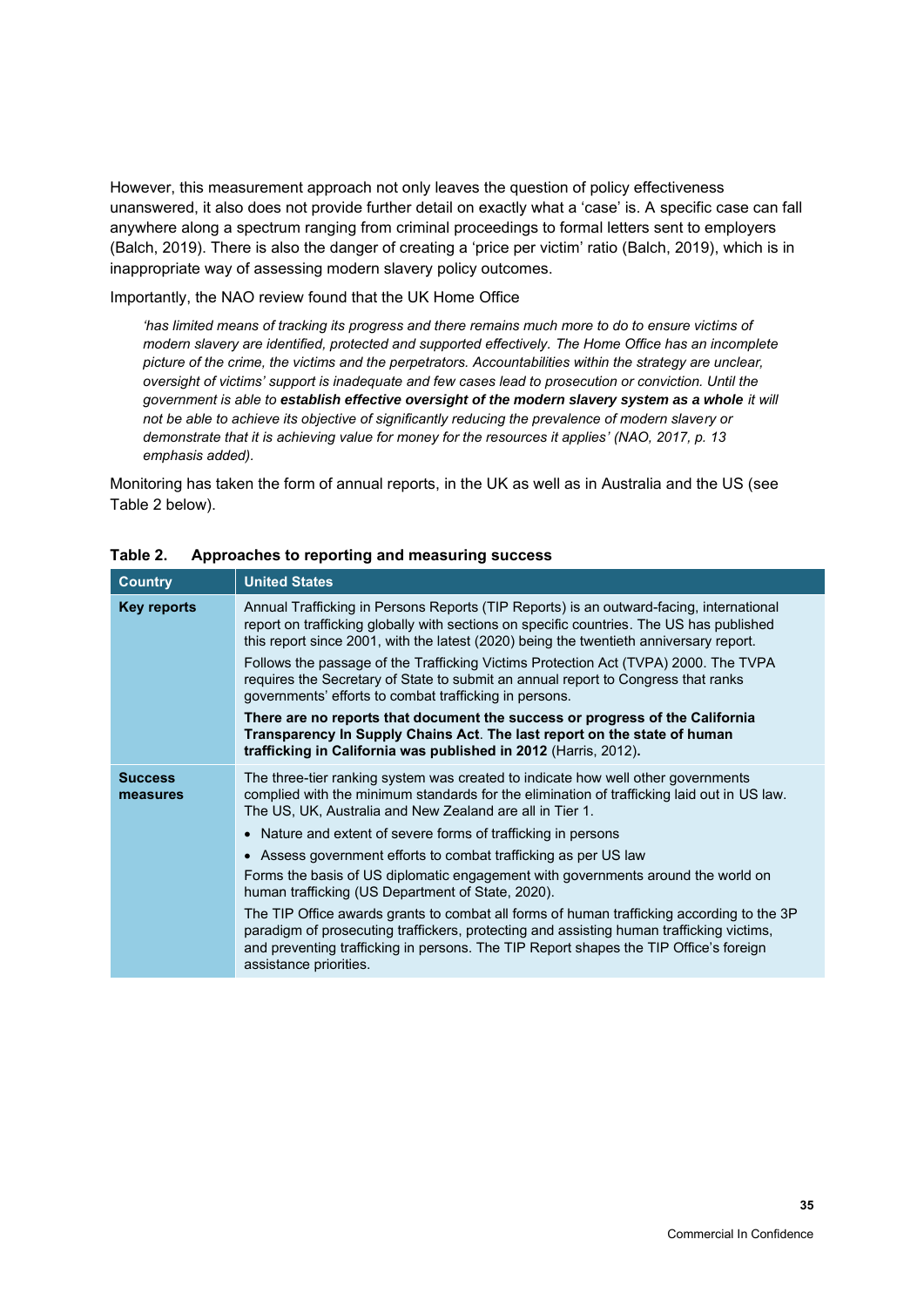| <b>Country</b> | <b>United Kingdom</b>                                                                                                                                                                                                                                                                                                                                                 |  |  |
|----------------|-----------------------------------------------------------------------------------------------------------------------------------------------------------------------------------------------------------------------------------------------------------------------------------------------------------------------------------------------------------------------|--|--|
| Key report 1   | UK Annual report on modern slavery. Published annually since 2017, with the latest being<br>2020 (HM Government et al., 2020)                                                                                                                                                                                                                                         |  |  |
| <b>Success</b> | <b>Pursue</b>                                                                                                                                                                                                                                                                                                                                                         |  |  |
| measures       | - In June 2020, there were 1,845 active law enforcement investigations, compared<br>with 1,479 in June 2019                                                                                                                                                                                                                                                           |  |  |
|                | - The number of prosecutions and conviction rate increased with the number of<br>completed "flagged modern slavery prosecutions" increasing from 294 to 349, and<br>the conviction rate increasing to 71.9% in 2019, an increase from 65% in the<br>previous year.                                                                                                    |  |  |
|                | - Additional GBP2 million to support law enforcement activity                                                                                                                                                                                                                                                                                                         |  |  |
|                | - GLAA conducted over 200 operations across a range of sectors.                                                                                                                                                                                                                                                                                                       |  |  |
|                | <b>Prevent</b>                                                                                                                                                                                                                                                                                                                                                        |  |  |
|                | - Investment of £10 million in the Modern Slavery Policy and Evidence Centre. Has<br>issued two research calls.                                                                                                                                                                                                                                                       |  |  |
|                | Communication campaigns have increased awareness and understanding, and<br>$\overline{\phantom{0}}$<br>have directly led to over 1,000 referrals to the Modern Slavery Helpline through calls<br>and online referrals.                                                                                                                                                |  |  |
|                | <b>Protect</b><br>$\bullet$                                                                                                                                                                                                                                                                                                                                           |  |  |
|                | - Government issued a Modern Slavery [supply chain] Statement                                                                                                                                                                                                                                                                                                         |  |  |
|                | - Extension of reporting requirements to large public bodies                                                                                                                                                                                                                                                                                                          |  |  |
|                | - In process of developing a new Government digital reporting service for modern<br>slavery statements                                                                                                                                                                                                                                                                |  |  |
|                | • Victim identification and support                                                                                                                                                                                                                                                                                                                                   |  |  |
|                | - Continue to provide specialist support and advocacy services for victims of modern<br>slavery                                                                                                                                                                                                                                                                       |  |  |
|                | - NRM Transformation Programme, including improving support for child victims                                                                                                                                                                                                                                                                                         |  |  |
|                | - The five-year Modern Slavery Victim Care Contract (MSVCC) was awarded to The<br>Salvation Army, via open procurement                                                                                                                                                                                                                                                |  |  |
|                | published statutory guidance under section 49 of the Modern Slavery Act 2015,<br>consolidating existing guidance and setting out detailed support for victims for the<br>first time                                                                                                                                                                                   |  |  |
|                | International                                                                                                                                                                                                                                                                                                                                                         |  |  |
|                | Overseas Development Assistance has commitment over £200 million including the<br>Home Office's £11 million Modern Slavery Innovation Fund to test innovative<br>approaches to build the evidence base on what works.                                                                                                                                                 |  |  |
|                | Appointment of the Migration and Modern Slavery International Envoy. The Envoy is<br>based in the Foreign, Commonwealth and Development Office (FCDO) and represents<br>the UK in a range of bilateral and multilateral discussions.                                                                                                                                  |  |  |
| Key report 2   | Recognising that there is not yet an estimated number of victims, the UK Office of<br>National Statistics has taken an indicator approach to provide insight into the scale and<br>nature of modern slavery. This was reported in the Modern slavery in the UK: March 2020<br>article by the UK ONS (2020). The approach quantifies and groups indicators known to be |  |  |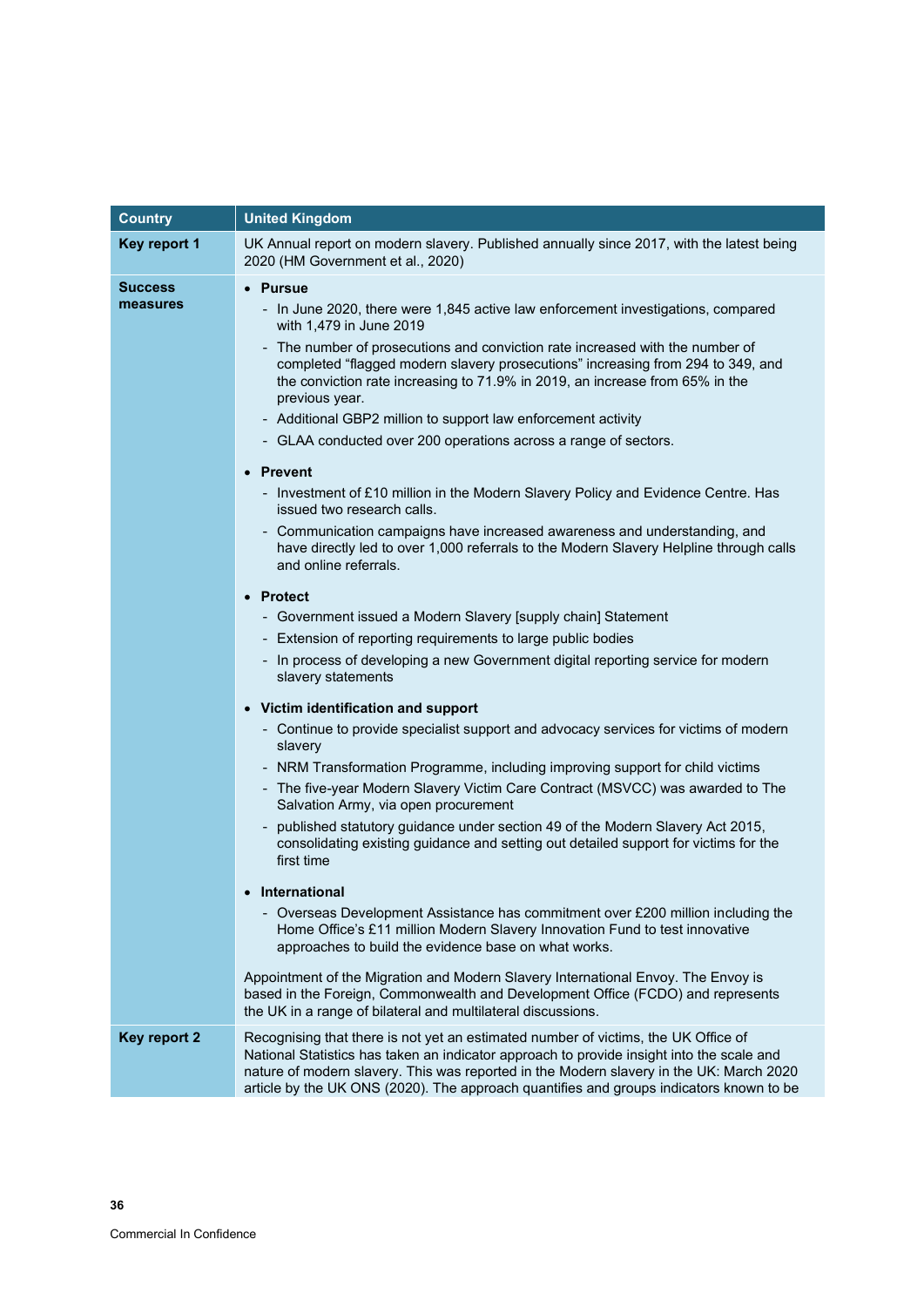| <b>Country</b>    | <b>United Kingdom</b>                                                                          |                                                                                                   |                                                                            |                                                                                           |
|-------------------|------------------------------------------------------------------------------------------------|---------------------------------------------------------------------------------------------------|----------------------------------------------------------------------------|-------------------------------------------------------------------------------------------|
|                   | linked to modern slavery, to help the UK measure its progress towards combatting the<br>crime. |                                                                                                   |                                                                            |                                                                                           |
| <b>Monitoring</b> | UK Indicator framework to understand different aspects of modern slavery                       |                                                                                                   |                                                                            |                                                                                           |
| measures          | <b>Indicator</b>                                                                               | Legal                                                                                             | <b>Support</b>                                                             | <b>Awareness</b>                                                                          |
|                   |                                                                                                | How the Acts<br>have impacted<br>the criminal<br>justice system<br>and<br>government<br>processes | I evel of<br>support<br>provided and<br>routes<br>available for<br>victims | Level of<br>awareness of<br>modern<br>slavery across<br>different<br>groups in<br>society |
|                   | Police recorded crime                                                                          | $\checkmark$                                                                                      |                                                                            | ✓                                                                                         |
|                   | <b>National Referral</b><br>Mechanism                                                          | ✓                                                                                                 | ✓                                                                          | ✓                                                                                         |
|                   | Duty to notify                                                                                 | $\checkmark$                                                                                      |                                                                            | $\checkmark$                                                                              |
|                   | The criminal justice system                                                                    | ✓                                                                                                 |                                                                            |                                                                                           |
|                   | Charity support                                                                                |                                                                                                   | $\checkmark$                                                               |                                                                                           |
|                   | Modern Slavery Helpline                                                                        |                                                                                                   | ✓                                                                          | $\checkmark$                                                                              |
|                   | Public facing intelligence<br>tools                                                            |                                                                                                   | $\checkmark$                                                               | $\checkmark$                                                                              |
|                   | Modern slavery statements                                                                      | ✓                                                                                                 |                                                                            | $\checkmark$                                                                              |
|                   |                                                                                                |                                                                                                   |                                                                            |                                                                                           |

| <b>Country</b>             | <b>Australia</b>                                                                                                                                                                                                                                                                                                                                                                                                                                                                                                                                                                                                                                                                                                                                                                                                                                                                                                                                                                                          |
|----------------------------|-----------------------------------------------------------------------------------------------------------------------------------------------------------------------------------------------------------------------------------------------------------------------------------------------------------------------------------------------------------------------------------------------------------------------------------------------------------------------------------------------------------------------------------------------------------------------------------------------------------------------------------------------------------------------------------------------------------------------------------------------------------------------------------------------------------------------------------------------------------------------------------------------------------------------------------------------------------------------------------------------------------|
| Key report                 | Implementing the Modern Slavery Act 2018: The Australian Government's annual report<br>(Australian Government, 2020)                                                                                                                                                                                                                                                                                                                                                                                                                                                                                                                                                                                                                                                                                                                                                                                                                                                                                      |
| <b>Success</b><br>measures | • Convening Australia's first national modern slavery conference for over 400 delegates<br>from 18 countries.<br>Releasing detailed guidance for reporting entities, developed in consultation with<br>business and civil society.<br>Presenting at over 40 awareness-raising events and industry forums across Australia<br>and overseas.<br>Delivering four workshops in Perth, Hobart and Melbourne for approximately 200<br>$\bullet$<br>businesses.<br>Responding to over 240 direct requests for support from entities.<br>$\bullet$<br>Establishing an Interdepartmental Committee to develop the Commonwealth modern<br>$\bullet$<br>slavery statement.<br>Committing to establish a Modern Slavery Expert Advisory Group to provide<br>Government with strategic advice on the implementation of the Act.<br>Committing to establishing a Modern Slavery Recognition Scheme to formally<br>recognise best practice innovation and/or collaboration to combat modern slavery in<br>supply chains. |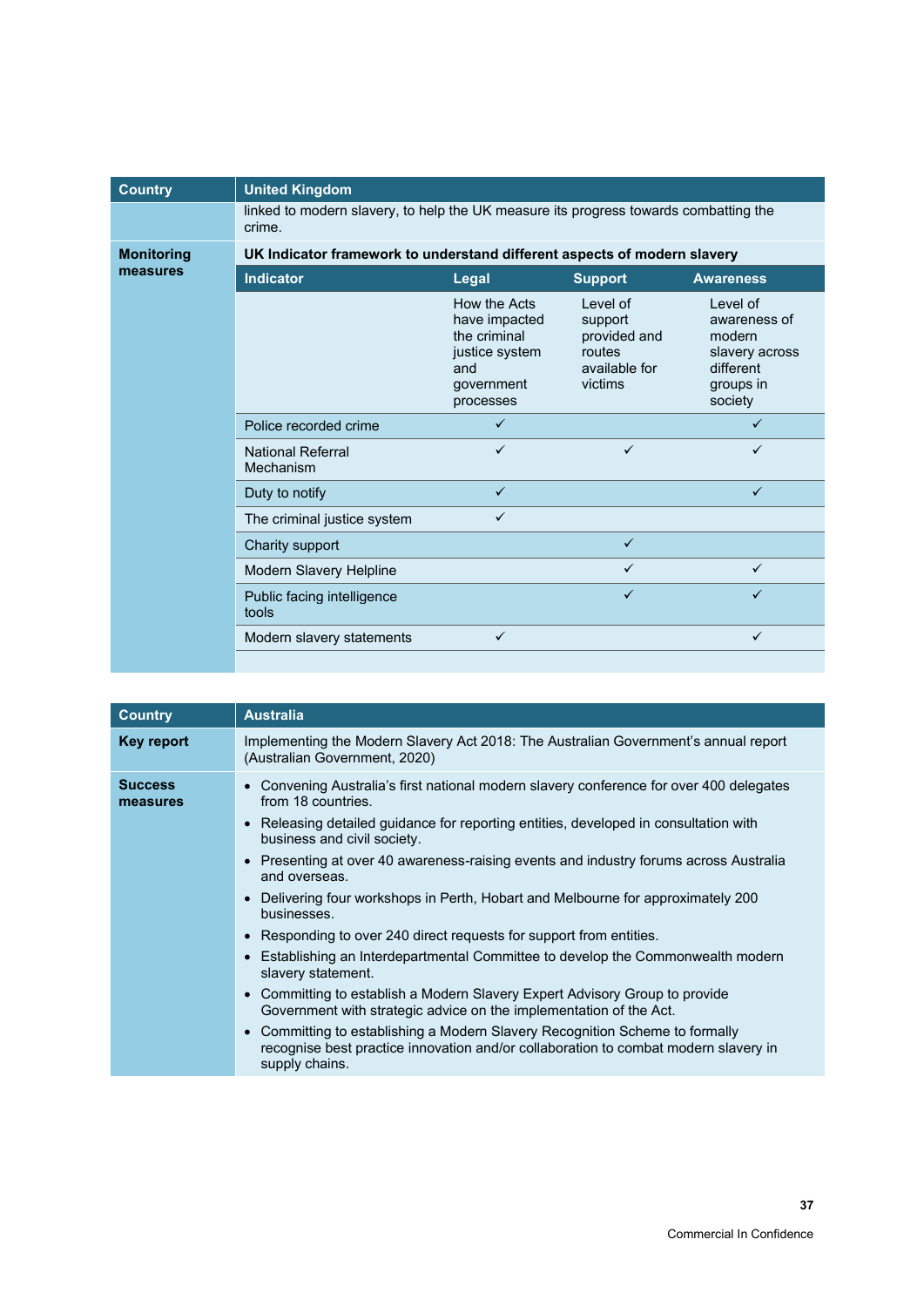On the positive side, output reporting has been useful in providing an understanding of where effort is currently placed, and in what way this can be modified to improve outcomes. For example, the UK NAO found that while the immediate priority was disrupting criminals – that is, the 'Pursue' part of the four 'P' work strands of Prevent, Pursue, Protect and Prepare in the 2013 strategy – front-line spending was overly weighted to this area at the expense of other parts of the strategy.

### **Figure 4. Estimated front-line spending by government and law enforcement bodies tackling serious and organised crime on Prevent, Pursue, Protect and Prepare activities, 2015–16**



Source: UK Home Office data on spending by law enforcement on serious and organised crime in 2015-16 (NAO, 2019)

# **Inadequate data collection systems, and poor quality and inconsistency of data recording has hampered monitoring efforts**

It was only in April 2015 that modern slavery was introduced into UK police data collection processes as a separate crime (Craig, 2017). The 2016 independent review of the UK Modern Slavery Act recommended better recording and investigation of offences (Haughey, 2016). The review said there should be guidance for recording cases, and nationally consistent processes to collect and synthesise data and intelligence from different partners. Those recommendations were echoed in the crime data integrity inspection programme operated by HM Inspectorate of Constabulary and Fire and Rescue Services (HMICFRS, 2017).

As a result, the modern slavery police transformation programme was established, which includes police forces working closely with the National Referral Mechanism team to provide clear guidance on the recording of modern slavery offences (ONS, 2020). Since the year ending March 2016, there has been an increase in the number of modern slavery offences recorded by police in England and Wales, from 909 to 5,144 offences in the year ending March 2019 (se[e Figure 5\)](#page-46-0), largely due to greater awareness as well as improvements in police recording practices.

Three-quarters of modern slavery offences relate to slavery or servitude or to human trafficking ('hold person in slavery or servitude' and 'arrange or facilitate the travel of another person with a view to exploitation'), with the remainder being labour exploitation ('require person to perform forced or compulsory labour').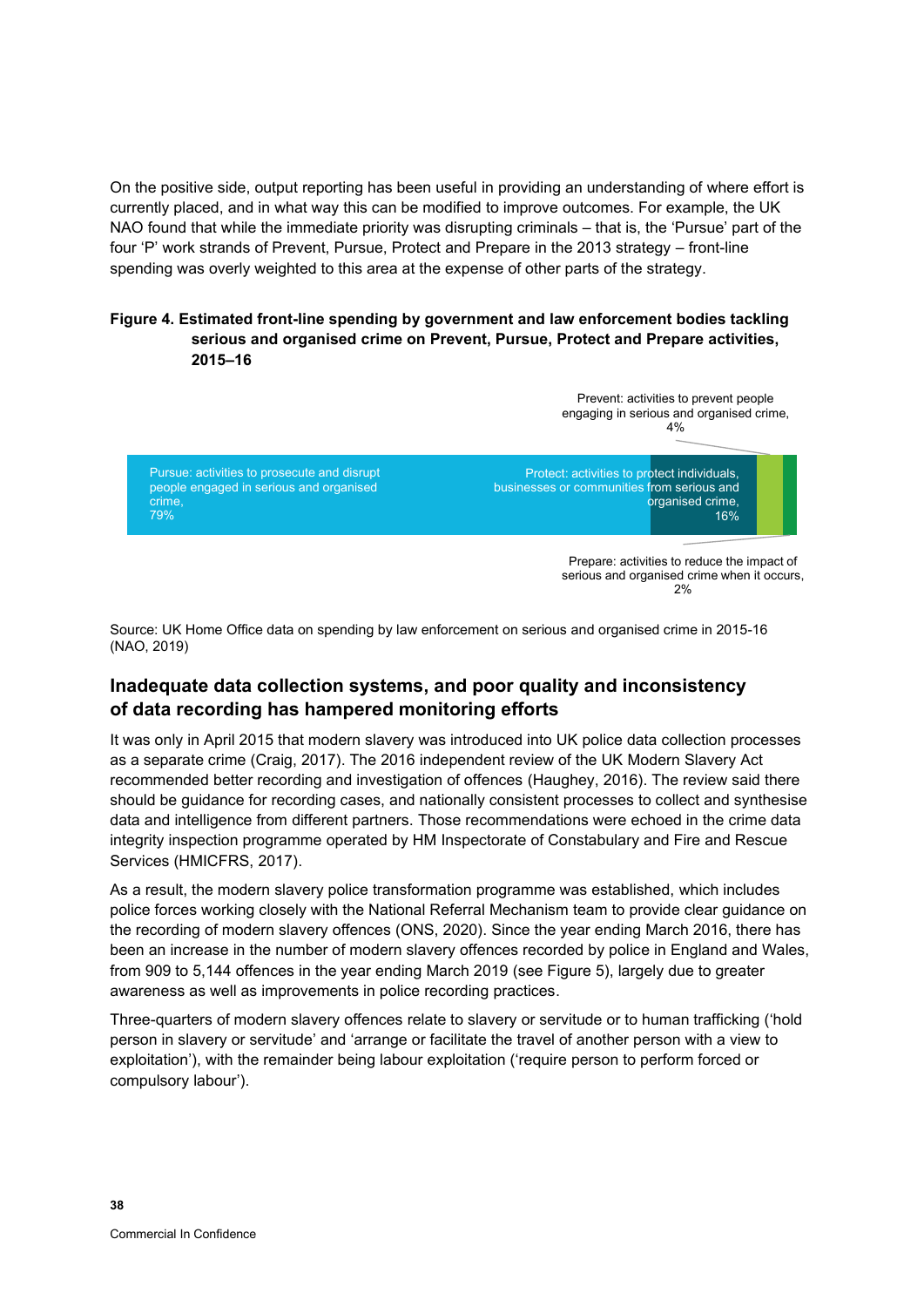

### <span id="page-46-0"></span>**Figure 5. Modern slavery offences recorded by police, England Wales, year ending March 2016 to year ending March 2019, by type of offence**

Source: Home Office – Home Office Data Hub (ONS, 2020)

But this only records half of the story, particularly as other organisations are mandated with recording and investigating labour-based exploitation cases. Using National Referral Mechanism data, labour exploitation is now 57% of referrals for the 2018 calendar year [\(Figure 6\)](#page-47-0).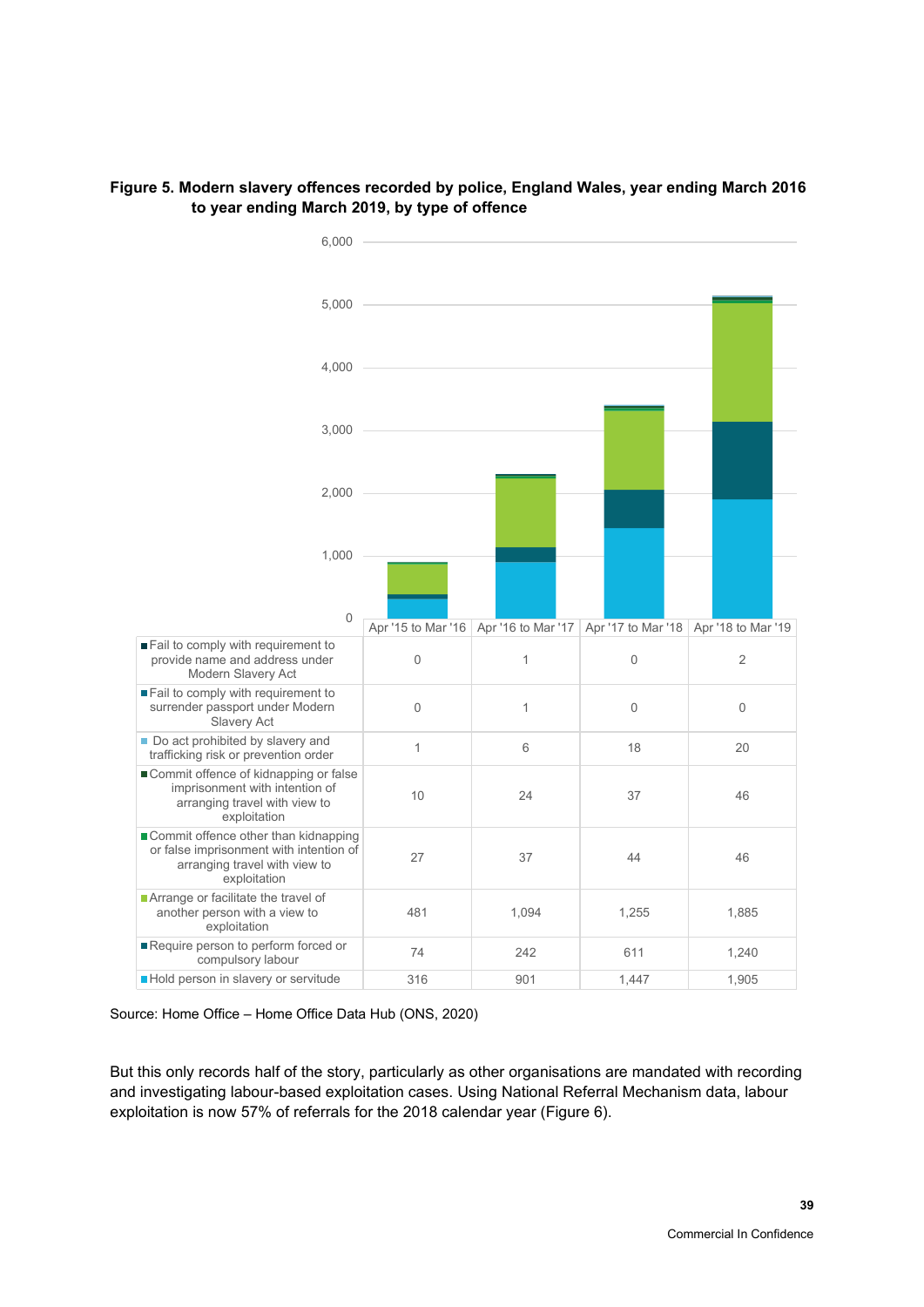

### <span id="page-47-0"></span>**Figure 6. Number of referrals to the National Referral Mechanism by exploitation type, UK, year ending December 2010 to year ending December 2018**

Source: Home Office – Home Office Data Hub (ONS, 2020)

# **Digital, public registries have been developed to improve transparency of disclosures from commercial organisations**

The ILO, in their assessment of the effectiveness of disclosure requirements, highlighted the need for greater consistency and clarity on what is meant by 'effectiveness' (Phillips et al., 2018). It recommended that:

- companies report on a standardised set of indicators, to enable stakeholders to evaluate their progress towards the overarching objectives of disclosure legislation
- companies be required not only to report on the efforts they are making, but also to report on the effectiveness of those efforts
- evaluation of effectiveness should not be based just on company reports, but should also consider and triangulate these reports with data on the risk and prevalence of labour exploitation within supply chains.

On the first point, various governments have established registries of disclosure statements which require companies to report in a standardised way on a standardised set of indicators, to improve transparency and to ensure organisations are complying.

In California, organisations may [voluntarily submit compliance statements](https://oag.ca.gov/sb657/submission) to the Attorney General electronically. There is no search function available, nor information on how many companies have submitted statements and who they are.

In the UK, there is currently no legal requirement for companies to register with the Modern slavery [statement registry](https://modern-slavery-statement-registry.service.gov.uk/) but organisations are strongly encouraged, as this will be compulsory in the future.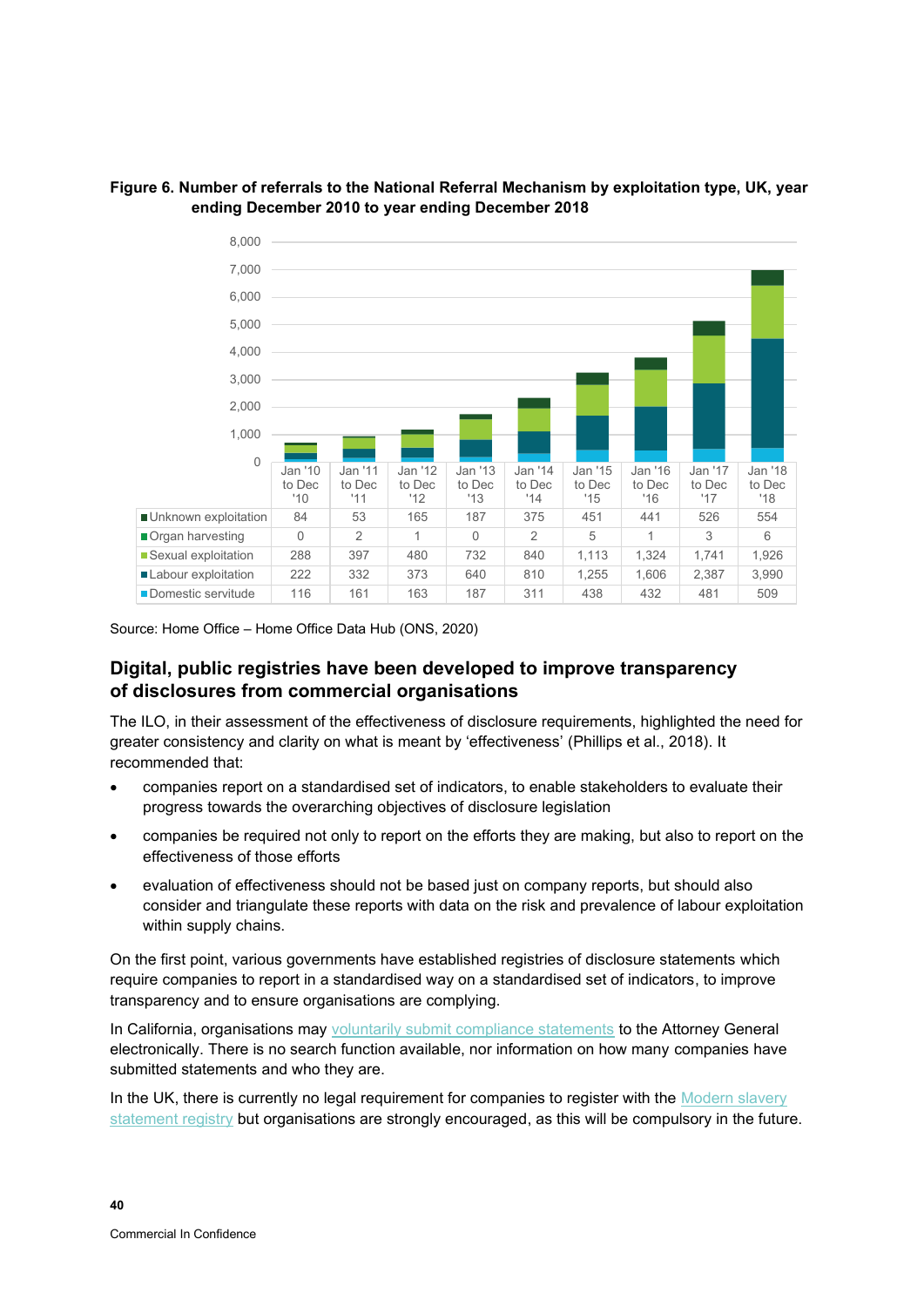Before this registry was launched, two independent NGOs provided this service, the Business & Human Rights Resource Centre and Semantrica (a small UK social enterprise, which provides the [Transparency in Supply Chains \(TISC\) report\)](https://tiscreport.org/).

The registry was launched on 23 February 2021 and is currently in beta form. Although it enables organisations to lodge statements and answer questions about that statement, it is not in a format that is easy for consumers to engage with, and it does not provide data on compliance to date. The Transparency in Supply Chains report indicates that:

• a total of 18,352 UK-registered companies were required to comply.

and that of that total

- 15,045 companies provided a statement, and
- 3,307 companies did not provide one.

In contrast, the Australian <u>online register for Modern Slavery Statements</u>, launched in 2020,<sup>7</sup> clearly indicates that:

- 2,751 reporting entities covered by statements
- 1,220 mandatory statements were lodged
- 179 voluntary statements were lodged.

The register also states that 317,181 searches have been performed, suggesting that consumers are actively using it to inform their purchasing choices.

## **Monitoring and evaluation in this field is under-developed**

To date, it has been difficult to collect good-quality data on modern slavery in supply chains and on the effectiveness of policy and legislation. The hidden nature of modern slavery, and the emerging and evolving nature of the legislative regimes, has meant that research, monitoring and evaluation is in its relative infancy (Meehan & Pinnington, 2021).

Output and activity tracking has been the core approach to monitoring and evaluation in this policy area (Balch, 2019; Harkins, 2017). As a result, initiatives and programmes have tended to continue, without necessarily an evidence base showing that they are succeeding and should be funded further (Harkins, 2017).

The following are the key factors constraining monitoring and evaluation in this policy area (Harkins, 2017; Van Dyke, 2017; Vijeyarasa, 2020):

- 1 Lack of definitions and lack of robust methods of data collection
- 2 Focus on criminal justice responses
- 3 The difficulty of gathering evidence on changes in wellbeing. Outcomes are typically defined and identified by donors and governments, rather than by those being exploited. This has led to a focus on prosecution rather than compensation.
- 4 Over-emphasis on quantitative success and 'hard data', driven particularly by donors of NGOs focused on eliminating modern slavery

<sup>7</sup> Australia's register is a world first in a publicly accessible and searchable Government-run web-based register.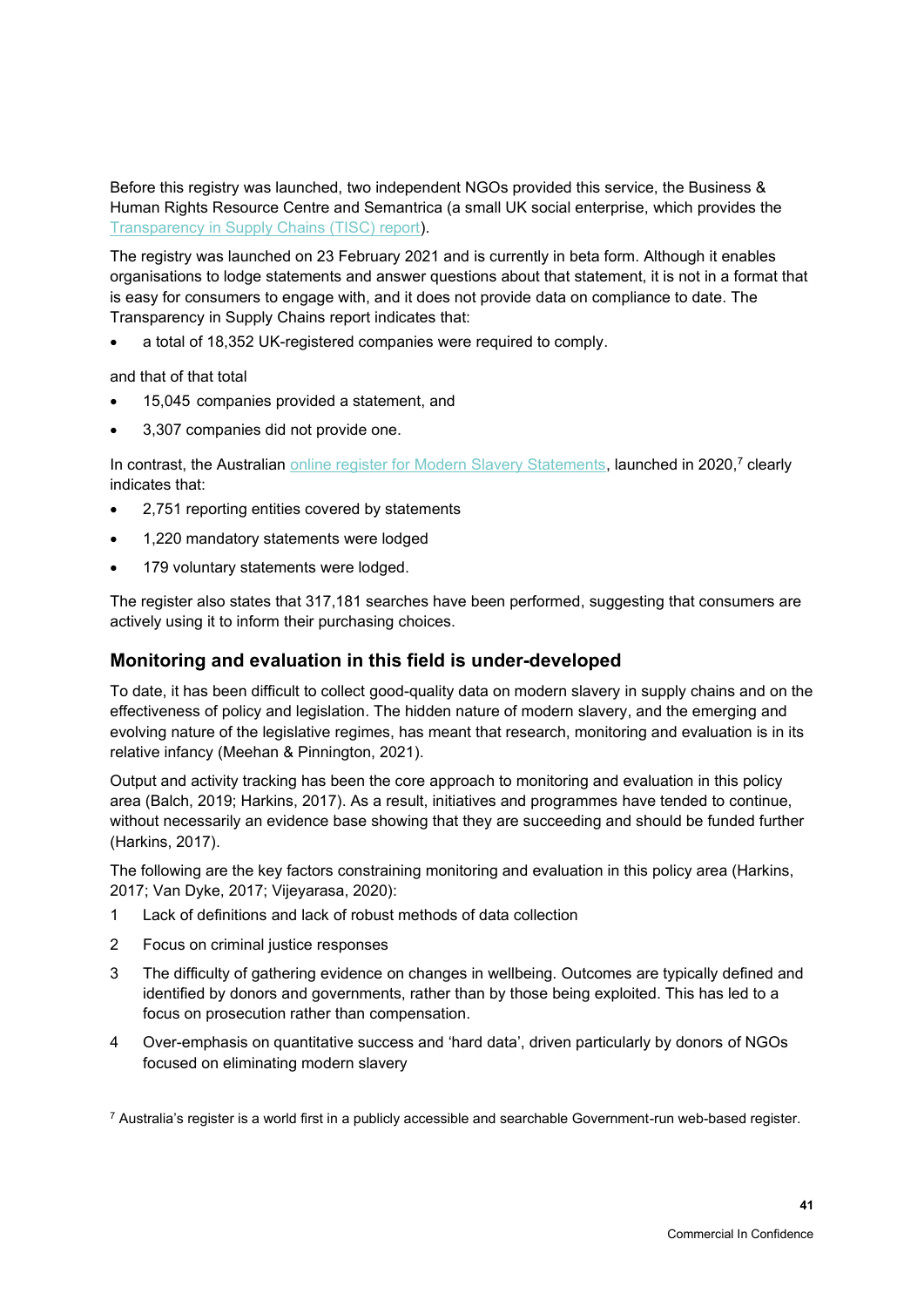- 5 Incentivised to present a picture of success and that progress has been achieved, as well as untested assumptions
- 6 Counting of outputs rather than measuring and reporting on outcomes. This is, in part, due to the paucity of quality data but also internal evaluation capacity and capability
- 7 Lack of rigour and of a critical and independent approach to assessment
- 8 Insufficient investment in monitoring and evaluation activities
- 9 Sharing of evidence between partner organisations
- 10 Lack of gender-blind indicators and measurement of gender differences in monitoring and evaluation of initiatives and programmes.

### **How should success be measured?**

Researchers have suggested that there may have been misplaced emphasis on conviction of traffickers and other criminal justice responses as the overall goal, rather than on protecting labour rights and remedies (including financial compensation) for trafficked people (Harkins, 2017).

Outcomes that governments should be evaluating are (Balch, 2019):

- **Labour conditions**
	- What are the longer-term labour market effects of targeted enforcement activities for different kinds of workers and employers?
	- How are employment relations and rates of pay affected?
	- How can a modern slavery agenda contribute to changes in broader indicators related to decent work?
- **Workers' rights, particularly those of migrants**
	- What happens to individuals who have been exploited in the longer term? Is there evidence of positive wellbeing impacts?
- **Labour market exploitation that does not meet the threshold of a criminal offence.**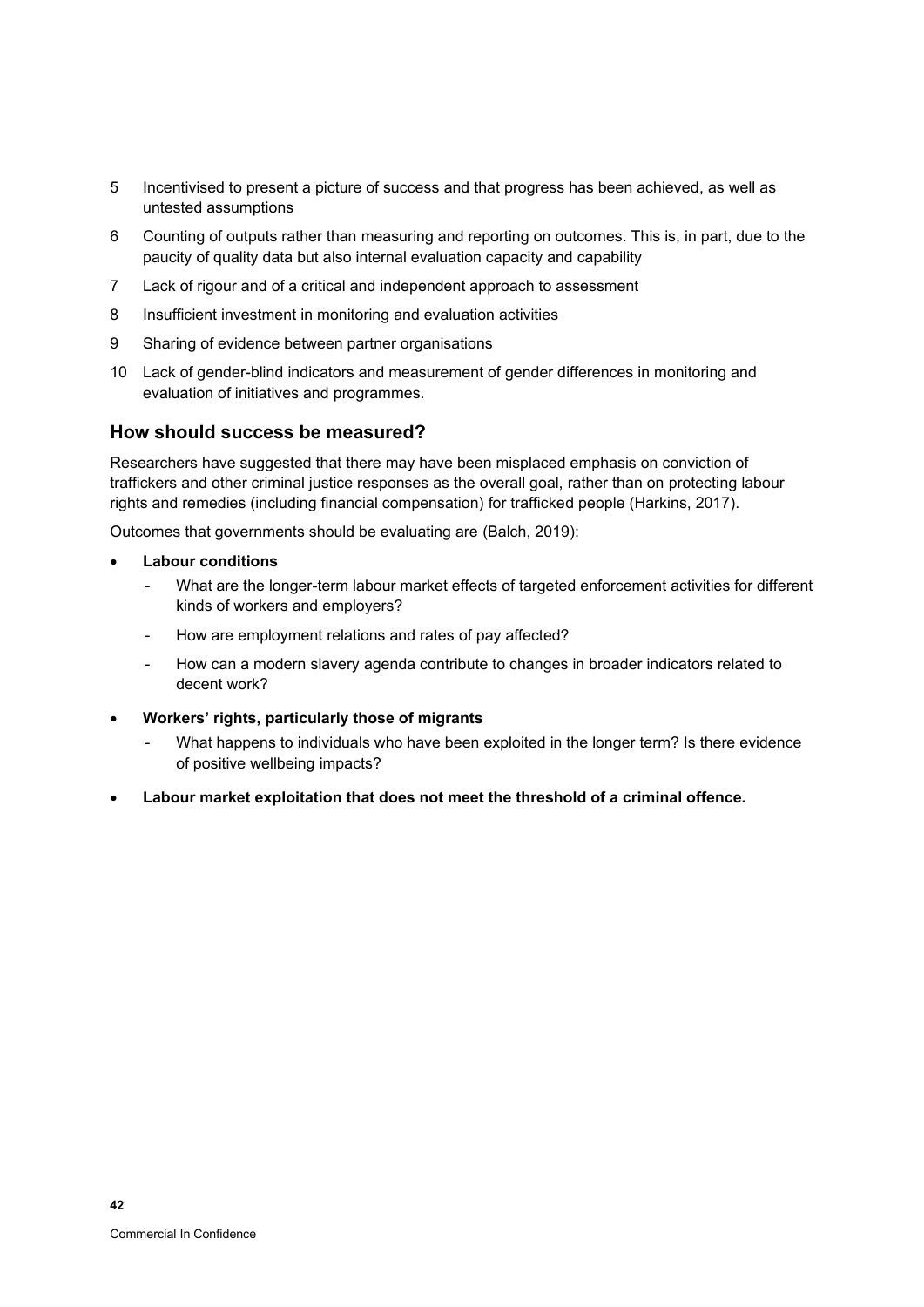# **Evaluations**

The evaluative evidence for the impact and outcomes related to modern slavery legislation is weak, because of the short time that legislation has been in place (particularly in the UK, Europe and Australia) and the quality of the evaluations to date. The evidence from the US is stronger but most is based on one part of modern slavery, human trafficking, and the outcome of interest being criminal justice outcomes.

# **Empirical studies of human trafficking legislation in the US suggest that comprehensive legislation and investment in enforcement lead to positive criminal justice outcomes**

In the US, the Trafficking Victims Protection Act 2000 led to human trafficking legislation being rolled out at the state level. By 2013, all states had criminalised human trafficking, but there are variations in the penalties and other legal provisions. Longitudinal, multivariate analysis of state laws and enforcement actions from 2003 to 2012 have found that the state responses that involve more comprehensive legislation and greater investment in anti-trafficking resources are most strongly associated with arrests and prosecutions (Bouché et al., 2016; Farrell et al., 2019). That same study found that legislative regimes that included provisions for victim assistance, law enforcement training, statutory task forces, and mandatory reporting tended to have higher levels of criminal enforcement.

Clarity in legislation is also important. Examinations of the varying state legislation and of how policy has been implemented has found that, on the whole, state legislation often included trafficking as an afterthought (Branscum et al., 2021). Hawaii and Pennsylvania are outliers here, with their legislation criminalising 'non-payment of wages' specifically, rather than requiring the courts to interpret broader terms like 'exploitation', 'coercion' or 'debt bondage'.

### **Encouraging reporting and public intervention appears to matter**

Some states (for example Oklahoma) attempt to encourage reporting and intervention by parties other than the victim (Branscum et al., 2021). This is consistent with literature which highlights that victims and survivors are often unable or unwilling to report abuse (Collins & Stringer, 2019), so it is important for others to intervene whenever possible. The longitudinal panel study mentioned above found that requiring the National Human Trafficking Hotline number to be posted in public places is the most important measure for increasing the number of human trafficking arrests (Bouché et al., 2016).

### **Dedicated taskforces, commissions or advisory committee to address human trafficking matter the most**

State-level statutes often create, or encourage the creation of, a taskforce, commission, or advisory committee dedicated to addressing human trafficking.

Panel data analysis finds that these taskforces are most predictive of state prosecution, both for criminal offences generally and for human trafficking offences specifically (Bouché et al., 2016).

Taskforces are usually formed by the Attorney General and include representatives from relevant government departments, law enforcement, and the community. Their remit includes producing reports on the nature and prevalence of human trafficking in their state, developing training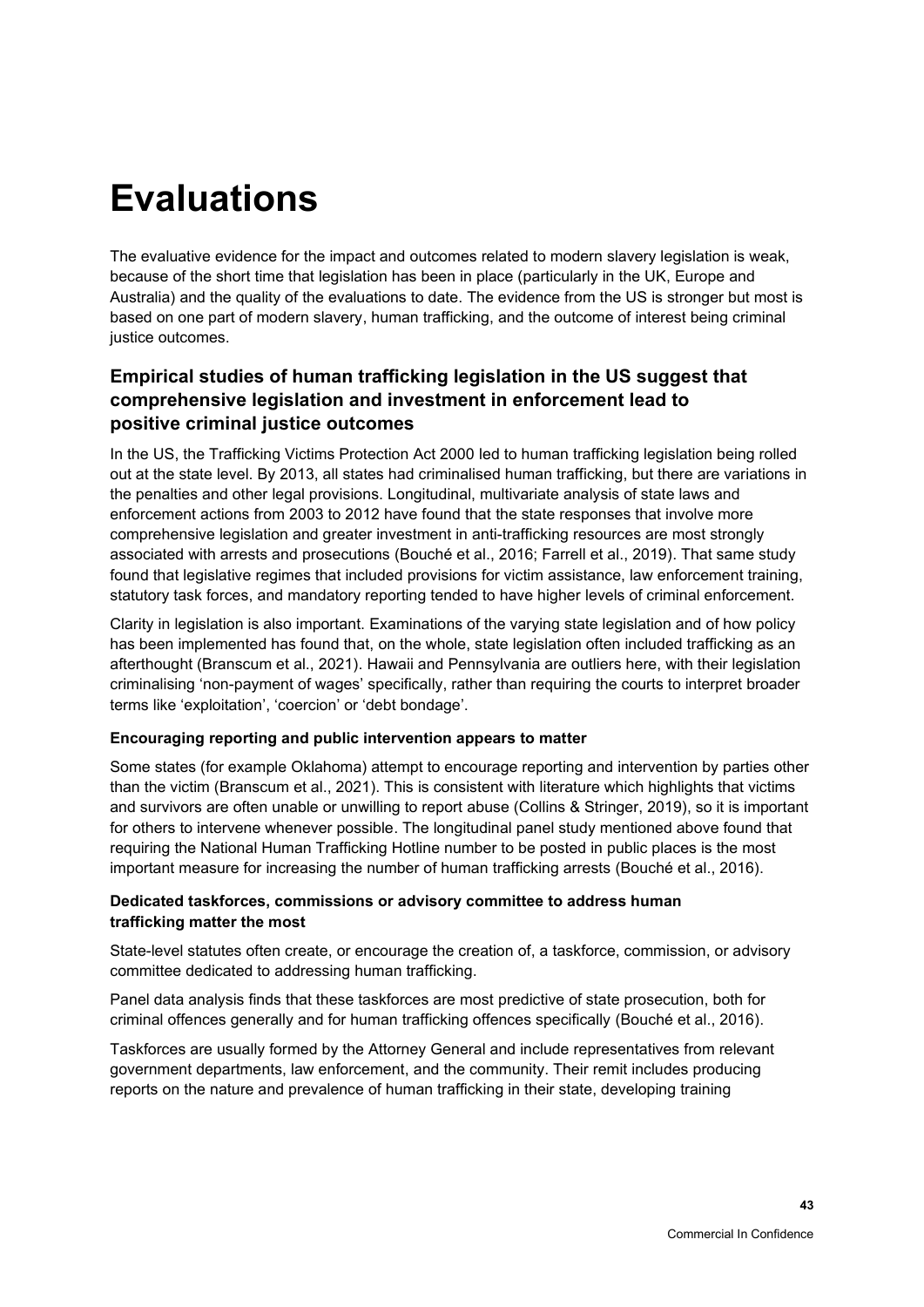programmes for law enforcement and other stakeholders, developing protocols for assisting victims and/or identifying shelters for assisting victims.

### **Severity of penalties is only one component of an effective response**

Bouché et al (2016) tested to what extent harsh penalties sign the importance of the issue to law enforcement and/or deters criminal activity. Penalties are important but the analysis found that severity of criminal penalty was not significant in any of the models – harshness of penalty did not impact on the numbers of arrests and prosecutions.

Overall, the researchers found that it is more important that the legislation be comprehensive than that it include severe penalties (Bouché et al., 2016).

There is wide variation in state criminal penalties. On average, the harshest penalties are associated with sex trafficking a minor, while the weakest relate to labour trafficking an adult.

### **Most of the evaluations of European legislation are not of sufficient quality to determine whether the legislation is effective or not**

As discussed in the previous section, the discipline of monitoring and evaluation in supply chain modern slavery is still only emerging. This is true both of small-scale evaluations of training and awareness programmes and of evaluations of operational effectiveness. A key finding from the UK independent review and the UK National Audit Office's audit is that operational agencies did not have a structured approach to identifying, investigating, prosecuting and preventing modern slavery, including learning from what works and what does not (Haughey, 2016; NAO, 2017).

Meta-analysis of European research found that the literature was limited and fragmented (Cockbain et al., 2018). Government department reports outnumbered academic and peer-reviewed research. There is little research that assesses impact or evaluates interventions. The evaluative research reviewed did not meet the criteria for a scientific evaluation (Cockbain et al., 2018), instead focusing on victims' perceptions of interventions or practitioners' perceptions of barriers to interventions.

Systematic evidence of how effective modern slavery legislation is in changing the behaviour of businesses and employers and in reducing modern slavery is not yet available (Christ et al., 2020; Cockbain et al., 2018).

# Although evaluative evidence is weak, in discussing what works we can identify some key themes

**Legislation should clearly and exhaustively define 'modern slavery' and 'supply chain', and consider the extent to which it is gender-responsive** 

**Modern slavery needs to be clearly defined**. The Australian Act has been criticised as primarily targeting labour exploitation particularly regarding disclosures, but does not address other forms of modern slavery such as sexual exploitation, forced marriage, trafficking, and domestic servitude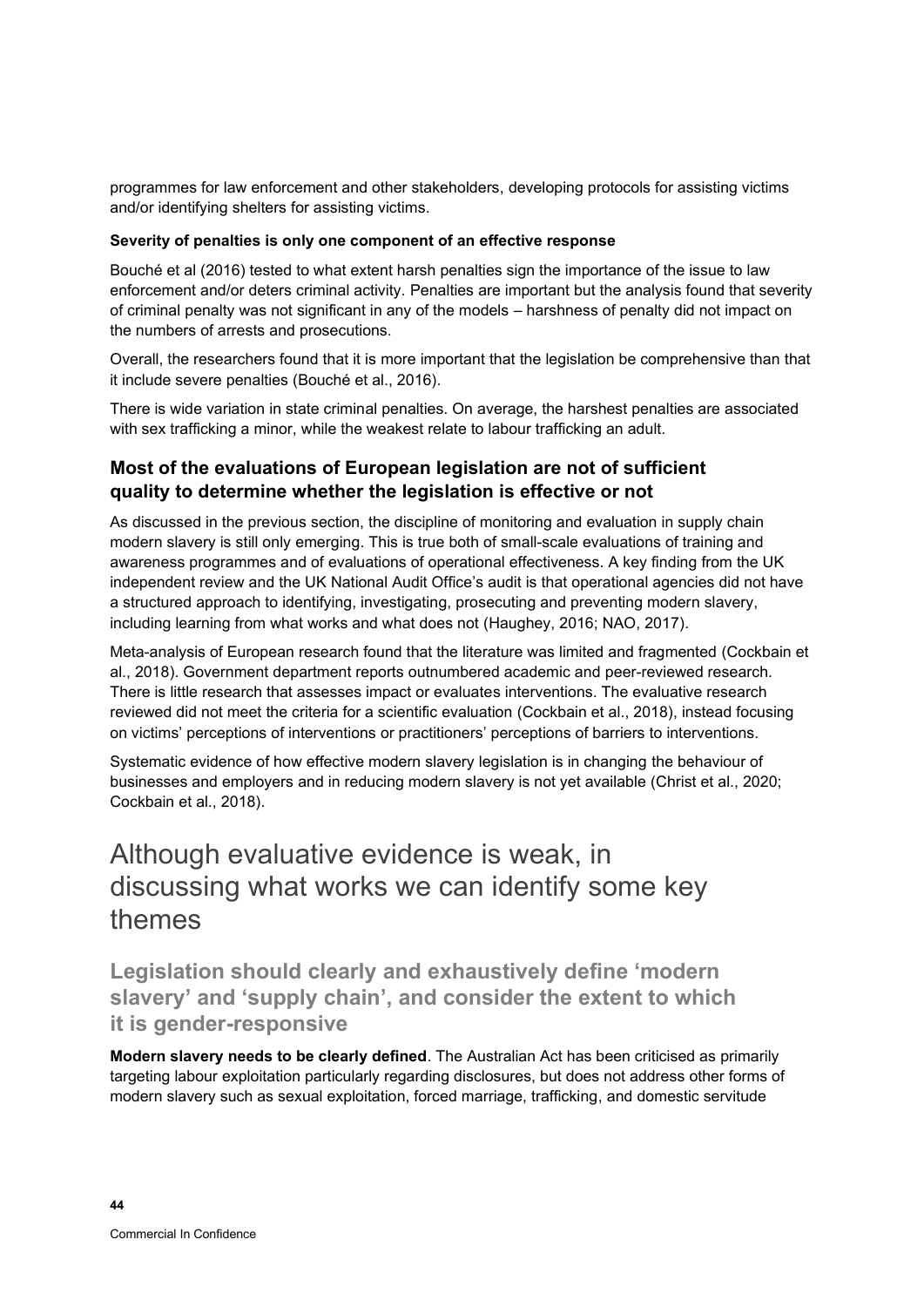(Fellows & Chong, 2020). Conversely, European research concludes that the EU legislation is too heavily focused on sex trafficking at the expense of labour trafficking (Cockbain et al., 2018).

**What is meant by 'supply chain'?** UK law professors draw attention to section 54 of the UK Modern Slavery Act, and that it does not clearly define 'supply chain' for the purposes of the section (Wen & Zhao, 2020). This means that the full range of suppliers that corporate policies and actions apply to is not clear. The New South Wales Standing Committee on Social Issues (2020) recommended in their review of the NSW Act that the Anti-Slavery Commissioner consider whether franchisors should be captured by the legislation.

Lastly, Sydney-based human rights lawyer, researcher and academic Ramona Vijeyarasa contends that the Australian legislation should be more gender-responsive. She states that the Act 'largely disregards systemic gender inequality, and thereby fails to effectively prevent Australian companies from perpetuating or benefiting from it' (Vijeyarasa, 2020, p. 74). She proposes that the Act should require companies to conduct gender-sensitive due diligence and to collect gender-disaggregated data.

## **Legislation should be clear about the extent to which it applies to the public sector**

Governments in the jurisdictions reviewed are large buyers of goods and services. In fact, the US government is the single largest buyer of goods and services in the world (US Small Business Administration, 2020). Some but not all of the jurisdictions reviewed include modern slavery provisions in their regulations for government procurement.

### **US government procurement**

The US Federal Acquisition Regulations (FAR) state that the government may terminate any agreement if entities (or any of their subcontractors) engage in forced labour, engage in severe forms of human trafficking, provide substandard housing, use false promises to lure employees, charge unreasonable recruitment fees, or fail to pay the return transportation to the employee's country once the agreement ends. However, in the absence of an enforcement strategy it appears that this US provision has had limited impact (Aronowitz, 2019).

### **Australian and NSW government procurement**

The NSW Act enables the NSW Procurement Board to issue directions about modern slavery, and requires annual reporting by government agencies about the action they have taken to ensure that the goods and services they procure are not the product of modern slavery.

Government agencies are excluded from the reporting requirements of commercial organisations. However, the Amendment Bill seeks to treat State-owned corporations as commercial organisations for the purposes of the Act (NSW Standing Committee on Social Issues, 2020).

In the case of local councils, the Committee recommends, as part of the overall review of the legislation, imposing procurement and reporting obligations on local councils equivalent to those for government agencies. However, recognising the challenges faced by smaller councils, the Committee recommends that amendments should include a regulation-making power to exempt any council or class of councils from the obligations (NSW Standing Committee on Social Issues, 2020).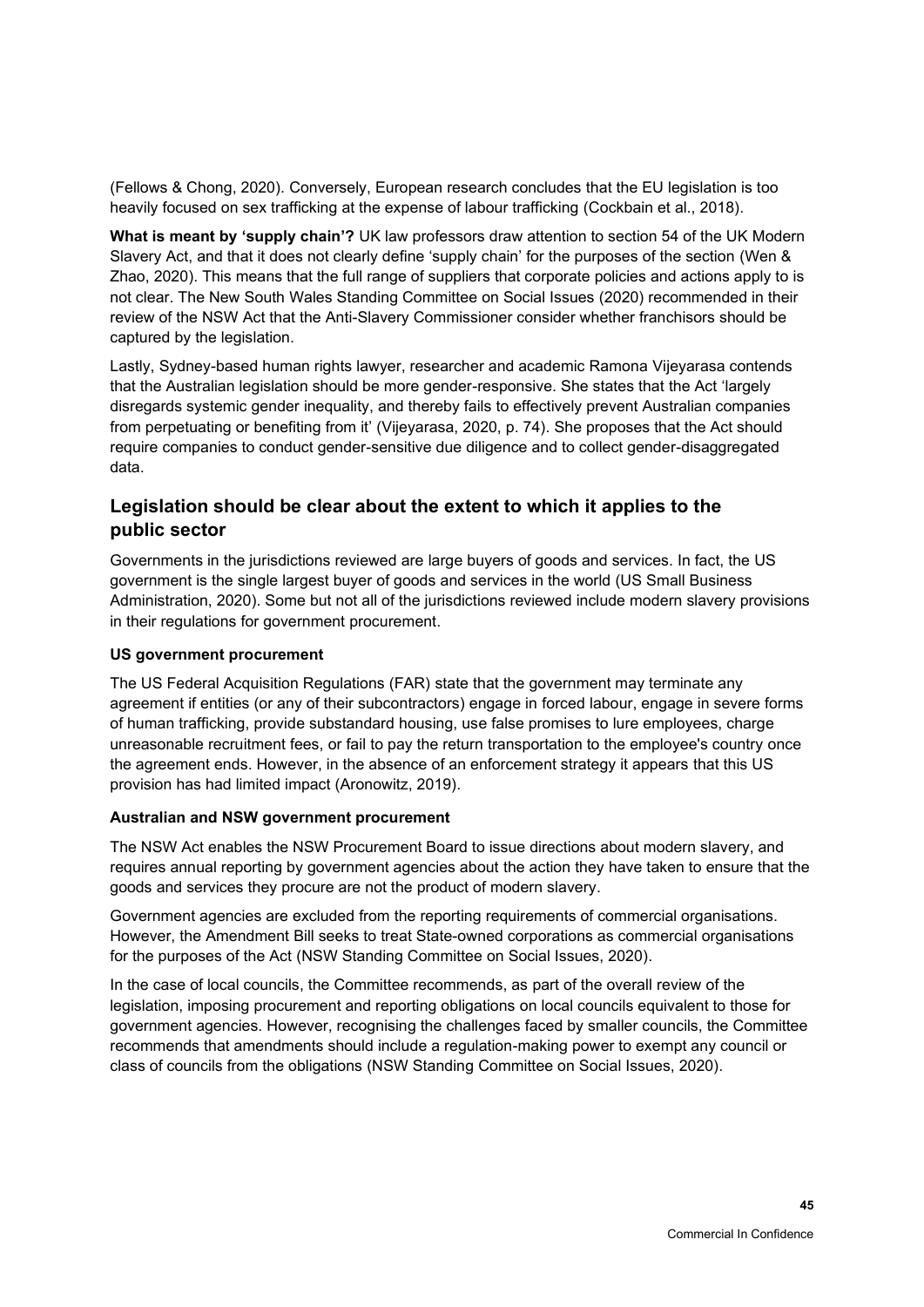# **Transparency provisions are necessary but not sufficient**

Transparency in supply chain (TISC) provisions have led to businesses and public-sector organisations disclosing as required but not much more – and many are still not reporting at all

Up to 23 March 2020, of the 19,712 UK companies who exceed the turnover threshold of £36 million, almost half submitted reports to the Modern Slavery Registry (Wen & Zhao, 2020). Only 23% submitted reports that met all minimum requirements of the Act.

Compliance with the California Transparency in Supply Chains Act is also relatively low. While 1,325 companies posted disclosures, a minority addressed all relevant actions (that is, verification, audits, compliance, internal accountability, and employee and management training) (Aronowitz, 2019). A minority of companies report they are taking steps towards eliminating trafficking in their supply chains, and these steps tend to be internally focused (training and standards) rather than external (auditing and accountability) (Aronowitz, 2019).

In a study of 66 UK Government tier one suppliers, the researchers found that companies generally focus on their direct business chain rather than thorough audits, certifications and verifications of their suppliers and beyond (Meehan & Pinnington, 2021). The supply chain literature also tends not to include studies of practices that can create the conditions for modern slavery, particularly outsourcing and sub-contracting (Meehan & Pinnington, 2021).

Researchers and NGOs generally conclude that transparency in supply chain (TISC) provisions<sup>8</sup> have not had a substantial effect in incentivising companies to make detailed and accurate disclosures about their supply chains, much less act on improving them (Aronowitz, 2019; Balch, 2019; Birkey et al., 2018; Business & Human Rights Resource Centre, 2018; Chambers & Vastardis, 2021; Dean & Marshall, 2020; Ford & Nolan, 2020; Hess, 2020; KnowTheChain, 2015; New & Hsin, 2021; Wen & Zhao, 2020).

For those that do report, their reporting has become more sophisticated over time (New & Hsin, 2021). However, an in-depth analysis of disclosures from a group of banking and finance organisations found a 'race to the middle of the pack', rather than continuing efforts to improve the quality of disclosures and do better in detecting and mitigating modern slavery (Dean & Marshall, 2020).

That study also found that disclosures tended to be different in style from other public-facing material, which suggests that the disclosures are symbolic rather than substantive, and are ends in themselves rather than a process that leads to organisational change. For other companies, it was evident they were engaged in impression management and were disclosing information selectively.

The same conclusions apply to suppliers to the UK government. Analysis of policy documents and 66 UK government suppliers' statements found that government suppliers tended to transfer responsibility to suppliers, and used 'impression management' to suggest the use of best practice rather than providing evidence of it (Meehan & Pinnington, 2021).

In a study of UK universities, disclosures were light on detail, had a pro-forma approach, and did not appear to have led to meaningful action to tackle modern slavery (Rogerson et al., 2020). Like the study of financial institutions, there was a herding effect, with disclosures similar across the university sector, and therefore a 'race to the middle'.

<sup>&</sup>lt;sup>8</sup> Acts with TISC provisions include the UK Modern Slavery Act, California's Transparency in Supply Chains Act, and Australia's Modern Slavery Act*.*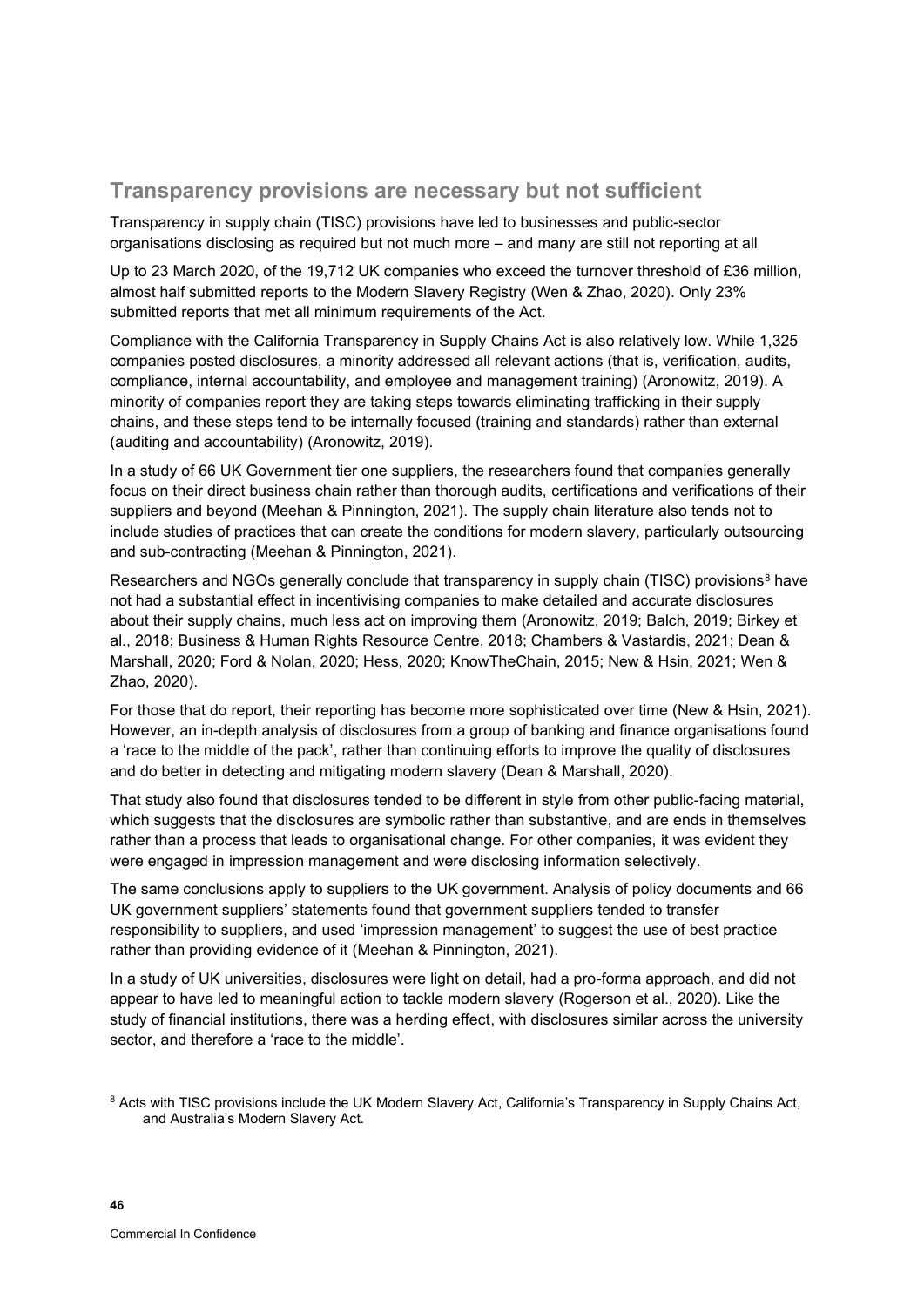# **Enforcement, penalties, and due diligence provisions are promoted as ways to counter the weaknesses of transparency in supply chain provisions**

TISC provisions effectively rely on businesses and civil society to provide oversight and enforcement – with businesses holding themselves and each other to account, and consumers voting with their feet and their spending. The effect on business, investor and consumer behaviour is further discussed in the next section. In general, TISC provisions have not led to a critical mass of behaviour change on all sides that is sufficient to significantly change the prevalence of modern slavery.

In order to meet policy goals, researchers and NGOs argue that regulation must include the following elements (Aronowitz, 2019; Chambers & Vastardis, 2021; Cockbain et al., 2018; Fellows & Chong, 2020; Ford & Nolan, 2020; Hess, 2020; Koekkoek et al., 2017; Macchi & Bright, 2020; Nolan, 2018; Nolan & Bott, 2018; Phillips et al., 2018; Redmond, 2020):

- 1 a formal list of businesses covered by the requirements and a publicly accessible repository for storing and searching annual disclosures
- 2 broadening the range of organisations it applies to by reducing the threshold for reporting requirements
- 3 mandatory due diligence measures, and clarity on what must be reported
- 4 an institutional structure to exercise oversight
- 5 legal inducements and/or penalties
- 6 enforcement functions
- 7 addressing barriers that restrict victims' access to remedies.

'… adopt the maxim that action speaks louder than words displayed on the disclosure canvas.'

Christ, Burritt & Schaltegger (2020, p. 1494)

# **The studies of enforcement and prosecutions centre mostly on labour trafficking and criminal justice outcomes, and recommend better collaboration and training for all parties**

Responses to labour trafficking vary between countries but researchers generally see them as inadequate (Cockbain et al., 2018). Areas of weakness include:

- **the ability to identify victims** (for example, Farrell, 2014; Van Dyke, 2019)
- **service provision**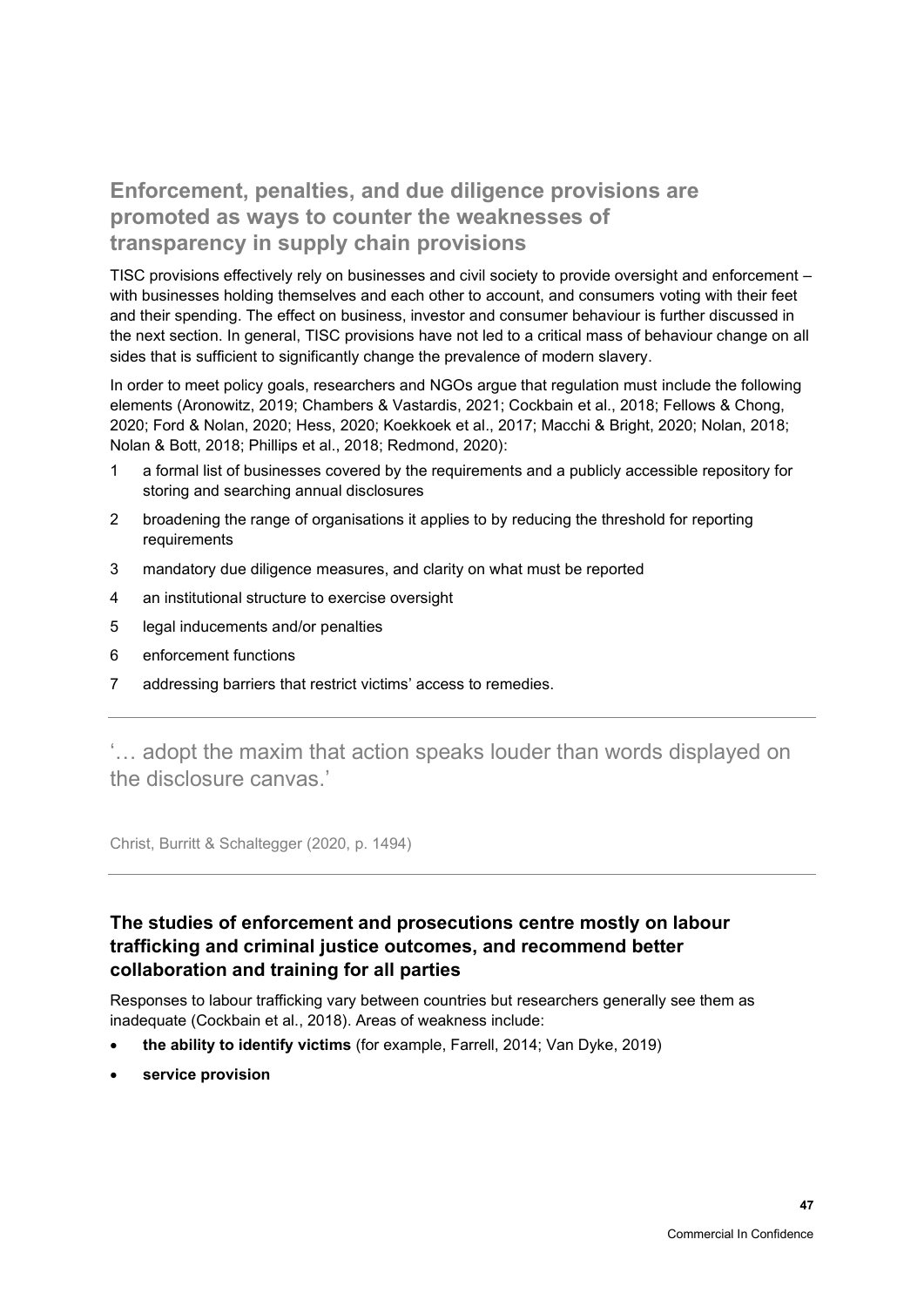- The UK Salvation Army, which provides victim support during the National Referral Mechanism 45-day reflection period, reports a four-fold rise in labour exploitation cases between 2013 and 2017 (Craig, 2017).
- **law enforcement and prosecutions** (Craig, 2017)
	- Some police forces have established specialist modern slavery units or threat groups to focus, coordinate and lead investigations (for example, Craig, 2017; Haughey, 2016).
	- Media reports highlight the difficulties in investigating and enforcing human and sex trafficking cases. In 2009, a six-month campaign in the UK involving the Human Trafficking Centre, HM Revenue & Customs, the Crown Prosecution Service, the Serious Organised Crime Agency and the UK Border Agency led to 406 arrests, but only 22 people were prosecuted for trafficking, with seven of them later acquitted (Davies, 2009).
	- Import bans related activity are not well enforced. US Customs and Border Protection in the US indicated that in the first two years of implementing the Trade Facilitation and Trade Enforcement Act 2015, 57 shipments (valued at US\$6.3 million) were detained on the suspicion that goods were made with forced labour. However, this is likely to be a very small proportion of all imported goods likely to have been produced with forced labour, and there is no evidence that the powers change industry practices or reduce prevalence of modern slavery in supply chains (Hampton, 2019). Similarly, the Tariff Act 1930 allows federal agents to seize shipments where forced labour is suspected and to block further imports. However, in 85 years, that power had only been used 39 times (Holtz, 2016).
- **preventative activity** (for example, Amahazion, 2015)
- **inadequate resourcing**
	- Craig (2017) notes that at the time the GLAA's remit was expanded, its resourcing increased from 70 staff to include an additional 40 staff, but the number of workers it monitored increased from about 0.5 million to over 30 million workers.
- **limited awareness** (Van Dyke, 2019)
- **unmet training needs** (for example, Branscum et al., 2021; Haughey, 2016; Van Dyke, 2019)
- **insufficient information sharing, as well as sharing of good practice and lessons learned** (Haughey, 2016)
- **ineffective collaboration** (Farrell et al., 2014)
- **corruption**
- **confusion about what constitutes labour trafficking** (Van Dyke, 2019).

In the UK, the only legal measure available to respond to non-compliance with Modern Slavery Act requirements to publish statements is a civil application for an injunction in the High Court. This measure provides little deterrent as an injunction is likely to have limited impact on profitability (Craig, 2017).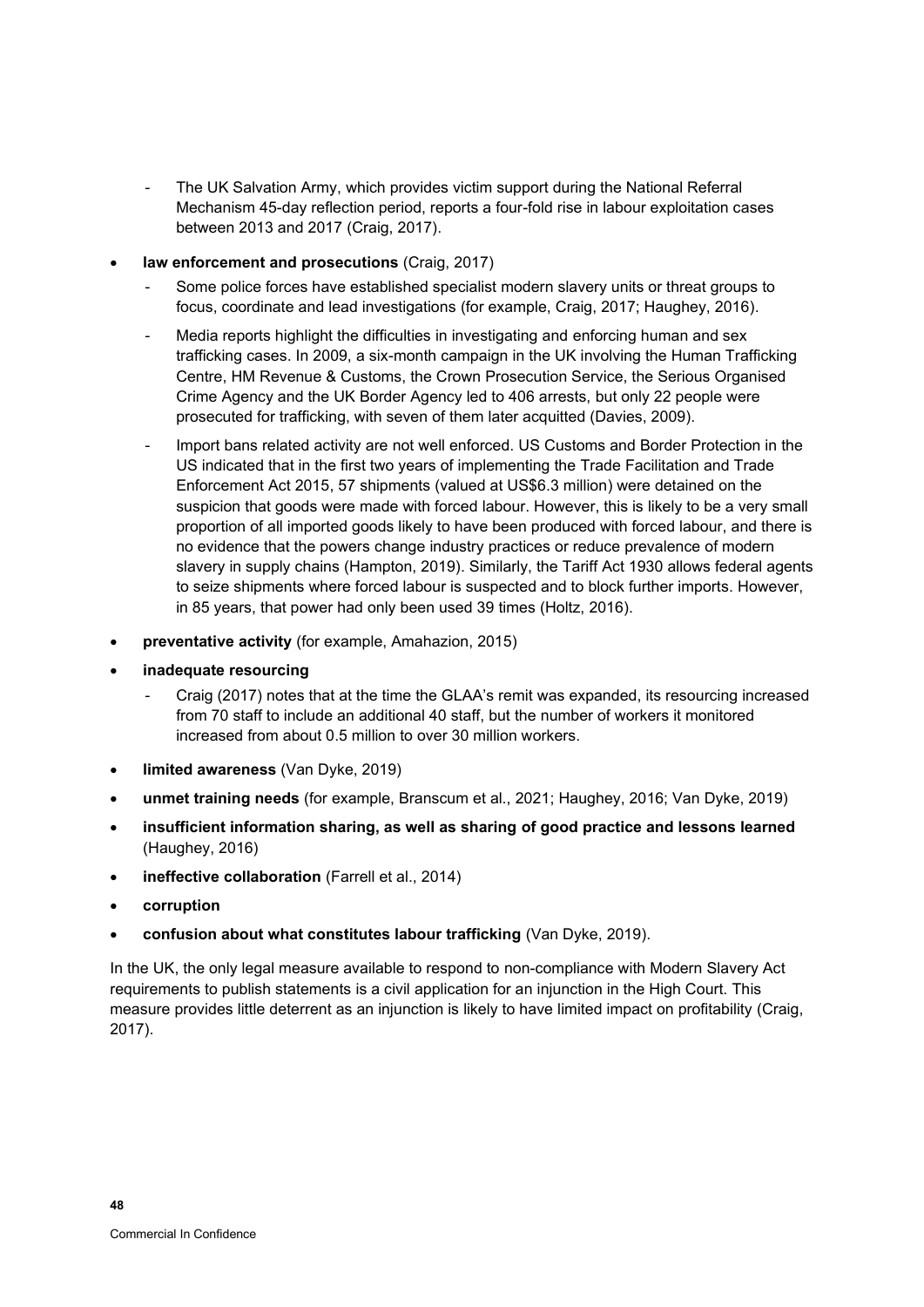# **Having agencies that are focused on labour exploitation can be costeffective, but these agencies suffer from inadequate resourcing, narrow remits, and insufficient powers**

The enforcement and labour exploitation literature is mostly confined to the UK, in relation to the establishment and operation of the Gangmasters Licensing Authority (GLA) and the Gangmasters and Labour Abuse Authority (GLAA).

The GLA was specifically designed to deal with labour market exploitation. Inspectors tended to be retired police officers, and it set up intelligence and other systems in a similar manner to standard police methods (Balch, 2019). Its sectors of interest were initially in the food supply chain and temporary agency work, focusing on employment standards and licensing of labour providers.

An evaluation of the Gangmasters Licensing Authority over 2008 and 2009 (Wilkinson et al., 2009), conducted by academics from the Contemporary Slavery Research Unit at the University of Hull, had these conclusions:

- The National Minimum Wage Inspectorate and the GLA have had broad support from unions, businesses and migrant workers. They investigate proactively, and are determined to take punitive action and to seek redress for exploited workers. But too much is left to individual migrant workers to seek redress. This is usually through the Employment Tribunal, which is not fit for purpose for most migrant workers.
- The GLA is cost-efficient.
- The GLA's remit should be extended to all sectors of the labour hire, agency and temporary labour workforce.
- The GLA should be provided with additional resources so that it can employ more field inspectors, and so that it can do research into the number of legal and illegal labour hire organisations currently operating, and the form and extent of exploitation of temporary labour.
- The GLA should also be given the power to confiscate criminal assets. Legislation needs to guide the courts on minimum sentencing for severe exploitation. Current penalties are insufficient to deter.
- The civil penalty regime does not appear to protect migrant workers. The available evidence suggests it further drives undocumented migrants into labour exploitation.
- The Worker Registration Scheme does not appear to be working well for a significant number of migrant workers.

# **Mandatory due diligence measures have been introduced in many countries, but it is too early to tell whether they are effective**

France's Duty of Corporate Vigilance Law of 2017 was the first legislation to require due diligence measures for modern slavery. It requires multinational companies, along with their subsidiaries, subcontractors and suppliers, to prevent risks and take responsibility for the harm that their business does in the areas of human rights and the environment. Sub-contractors and suppliers are no longer legal entities separate from the contract holder. The Duty of Corporate Vigilance Law also provides victims with avenues they can pursue through the courts.

**49**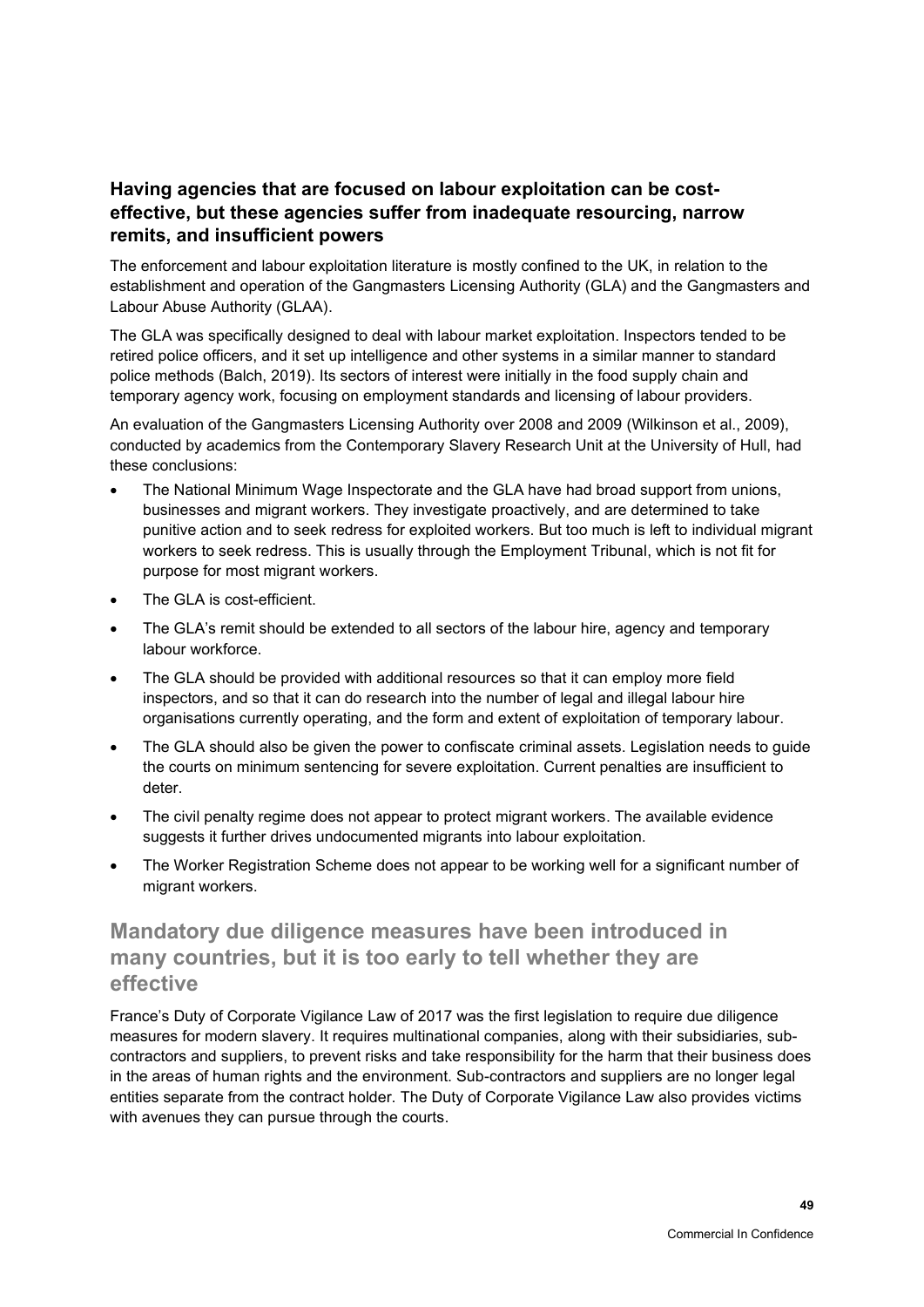The legislation requires large French companies to adopt, implement and disclose a vigilance plan. The plan must include five elements $\rm ^{9}$ :

- 1 a mapping of the risks involved in particular this must include identifying, analysing, and prioritising risks
- 2 procedures to regularly assess risks associated with the activities of subsidiaries, subcontractors or suppliers with whom the company has an established business relationship
- 3 actions to mitigate risks and prevent serious harm
- 4 an alert mechanism that collects reports of potential and actual risks and effects, drawn up in consultation with trade union representatives
- 5 a mechanism to monitor measures that have been implemented and evaluate their effectiveness.

Judges can impose fines of up to €10 million when companies fail to publish a vigilance plan. Fines can go up to €30 million if this failure resulted in human rights or environmental violations that would otherwise have been preventable.

The French Law has been described as what was envisaged by the United Nations Guiding Principles on Business and Human Rights (UNGPs): 'the need for businesses to assess actual and potential human rights impacts, integrate and act upon the findings, track responses and communicate how impacts are addressed' (Macchi & Bright, 2020, p. 14).

There is little evaluative evidence showing that this approach is more effective than TISC measures in addressing modern slavery in supply chains, as the legislation is relatively new. However, this approach has grown more popular, with more countries adopting it. Due diligence measures appear to increase compliance, with more companies reporting on their supply chain activities and their actions to address labour challenges, but the quality of the reporting varies (Phillips et al., 2018). Further, the due diligence measures do not always include meaningful enforcement mechanisms.

As yet there is no evidence that due diligence approaches lead to improved labour standards and rights in supply chains, nor to modern slavery being less prevalent. A 2017 report by Corporate Human Rights Benchmark reported low levels of due diligence practice and reporting. A survey by Norton Rose Fulbright and the British Institute of International Comparative Law found that over half of the companies surveyed had never carried out a due diligence process specifically focused on human rights (Nolan, 2018). A 2019 report found that the first vigilance plans did not sufficiently comply with the law, and most plans focused on business risks and performance, rather than on risks to workers or the environment (Macchi & Bright, 2020). A 2020 report by the British Institute of International Comparative Law, Civic Consulting and the London School of Economics states that just over onethird of businesses surveyed undertake due diligence which takes into account all human rights and environmental impacts<sup>10</sup>, and one-third undertake due diligence on certain areas (BIICL et al., 2020). In addition, the majority only undertake due diligence in their first tier of suppliers only.

Capacity and capability for monitoring and evaluation is hampered by the absence of any statutory mechanisms to measure effectiveness, or of any agreed measures as to what success looks like

<sup>&</sup>lt;sup>9</sup> See [https://respect.international/wp-content/uploads/2017/10/ngo-translation-french-corporate-duty-of-vigilance](https://respect.international/wp-content/uploads/2017/10/ngo-translation-french-corporate-duty-of-vigilance-law.pdf)[law.pdf](https://respect.international/wp-content/uploads/2017/10/ngo-translation-french-corporate-duty-of-vigilance-law.pdf) for a translation of the French Duty of Corporate Vigilance Law 2017.

 $10$  This study examined broad due diligence requirements through the supply chain, not just related to modern slavery.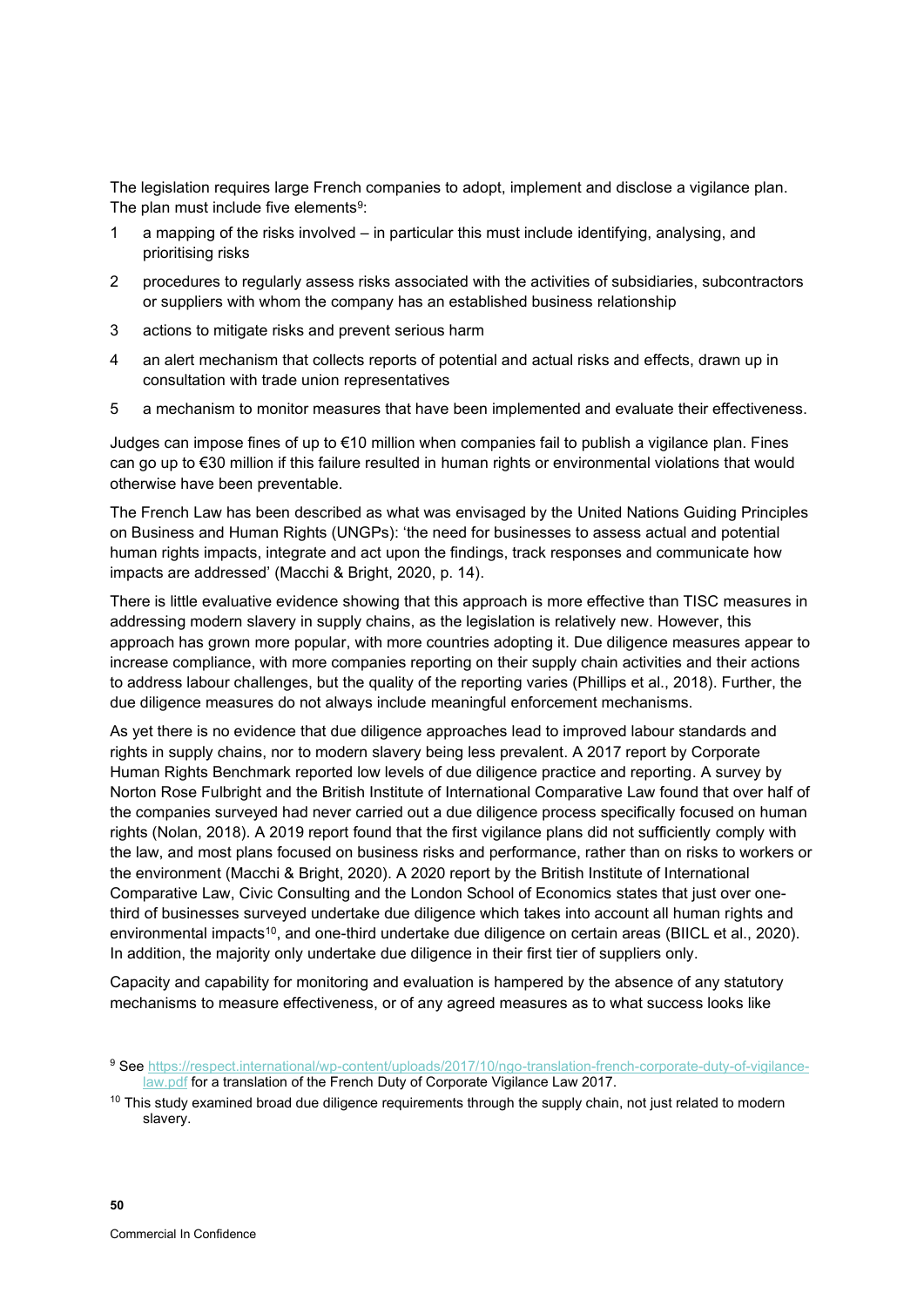(Phillips et al., 2018). The ILO has recommended a suite of potential measures for evaluating the effectiveness of disclosure legislation, aimed at organisations, suppliers and stakeholders [\(Appendix](#page-104-0)  [3\)](#page-104-0).

Both Australia and the UK have legislation requiring due diligence, and these are focused on specific sectors and/or other areas of corporate disclosure. The House of Lords and House of Commons Joint Committee on Human Rights (2017) recommended that business and human rights legislation be modelled on the 'failure to prevent' mechanism in the UK Bribery Act 2010.

The following shows the differences in reporting companies provide depending on whether the UK Modern Slavery Act applies or the UK Bribery Act [\(Table 3\)](#page-58-0).

|                                                             | Key trends in 25<br><b>FTSE100 companies</b>                                                                                                                                                                                                                             | <b>Bribery</b>                                                                                                                                                                                                                            | <b>Forced labour</b>                                                                                                                                                                                                                  |
|-------------------------------------------------------------|--------------------------------------------------------------------------------------------------------------------------------------------------------------------------------------------------------------------------------------------------------------------------|-------------------------------------------------------------------------------------------------------------------------------------------------------------------------------------------------------------------------------------------|---------------------------------------------------------------------------------------------------------------------------------------------------------------------------------------------------------------------------------------|
| Wording                                                     | 25 out of 25 companies<br>(100%) use stricter<br>language in relation to<br>bribery compared to forced<br>labour                                                                                                                                                         | Companies use strict<br>language in relation to<br>bribery and usually link it<br>with 'anti' and 'zero<br>tolerance'<br>Companies stress that<br>they 'comply with' bribery<br>laws                                                      | Companies use more<br>aspirational language,<br>e.g., 'we will work to'<br>Several companies<br>mention that they 'seek to<br>conduct business in a<br>manner that respects<br>human rights'                                          |
| <b>Quality of</b><br>reporting                              | 20 out of 25 (80%) have<br>more extensive reporting<br>about bribery in their<br>company CSR/<br>sustainability report                                                                                                                                                   | Companies often include a<br>separate section about<br>bribery in their CSR/<br>sustainability report                                                                                                                                     | Companies report about<br>forced labour in a less<br>prominent way. It is<br>usually only one issue<br>among others, often in a<br>section entitled 'human<br>rights'                                                                 |
| Quantity<br>оf<br>reporting                                 | 20 out of 25 (85%) use the<br>word 'bribery' much more<br>frequently than 'forced<br>labour'                                                                                                                                                                             | Bribery is addressed much<br>more frequently in the<br>various documents than<br>forced labour                                                                                                                                            | Forced labour is usually<br>covered much less than<br>bribery in the CSR /<br>sustainability report                                                                                                                                   |
| <b>Policies</b><br>on<br>bribery<br>and<br>forced<br>labour | 25 out of 25 companies<br>(100%) publish a bribery<br>policy or mention bribery<br>due diligence and/or risk<br>assessment or antibribery<br>policies on their website<br>and do not have (publish)<br>comparably stringent or<br>detailed policies for forced<br>labour | Companies publish or<br>mention their strong and<br>often detailed anti-bribery<br>policies<br>These policies appear to<br>constitute due diligence<br>practices<br><b>Bribery is sometimes</b><br>referred to as a<br>'governance issue' | There is sporadic<br>reference to specific<br>policies for forced labour<br>Rather, companies often<br>mention that they expect<br>third parties to meet the<br>labour standards of the<br>International Labour<br>Organisation (ILO) |
| Code of<br>conduct                                          | 23 out of 25 (92%) of<br>companies have stricter<br>requirements on bribery<br>than forced labour in their<br>code of conduct or other                                                                                                                                   | Several terms and<br>conditions of purchase and<br>the codes of conduct<br>demonstrate a clear                                                                                                                                            | The wording for forced<br>labour used in the codes<br>of conduct is more<br>aspirational such as 'we                                                                                                                                  |

### <span id="page-58-0"></span>**Table 3. Comparison of company approaches to bribery and forced-labour disclosures due to legislation**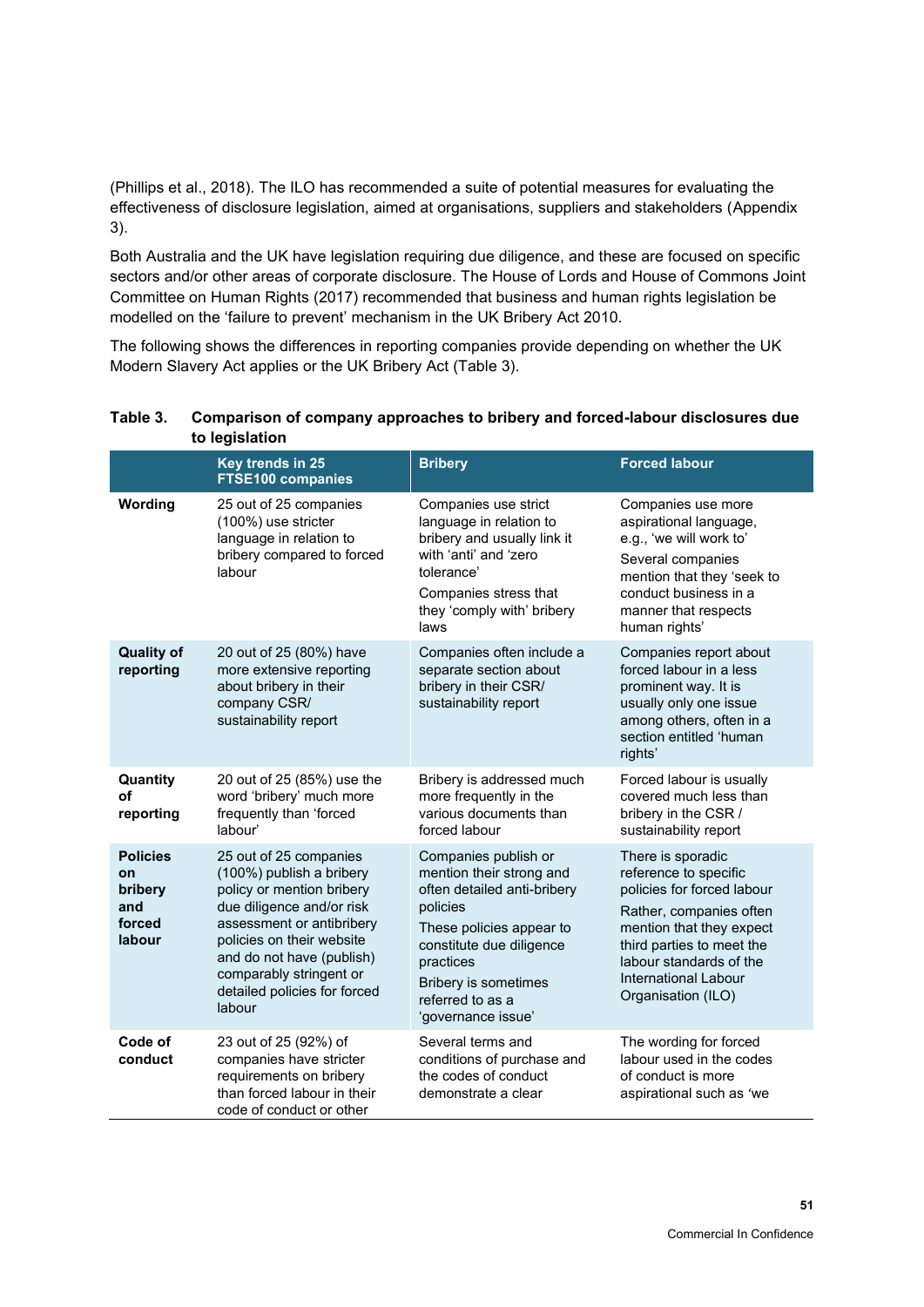| Key trends in 25<br><b>FTSE100 companies</b> | <b>Bribery</b>                                                              | <b>Forced labour</b>             |
|----------------------------------------------|-----------------------------------------------------------------------------|----------------------------------|
| supplier-related<br>documents                | prioritisation given to<br>bribery                                          | do not support forced<br>labour' |
|                                              | The language is strict,<br>clearly prohibiting bribery<br>amongst suppliers |                                  |

Source: Steering CSR Through Home State Regulation: A Comparison of the Impact of the UK Bribery Act and Modern Slavery Act on Global Supply Chain Governance (LeBaron & Rühmkorf, 2017)

The Australian Illegal Logging Prohibition Act 2012 includes both due diligence and penalties. It establishes a mechanism for the prosecution of downstream activities ancillary to the illegal logging, that is, importation and processing (Wen & Zhao, 2020). By reducing the markets for unlawful goods and services, it seeks to indirectly strengthen compliance in developing states overseas.

A review of the literature by the European Parliament Research Service indicates that mandatory due diligence (in its broader form, not just on modern slavery) requirements are likely to be associated with (Navarra, 2020):

- Improved compliance and greater access to remedy
- Harmonisation of rules and level the playing the field
- Improved legal certainty
- Potential for improved economic performance of businesses
- Improved social outcomes and their positive effect on the economy.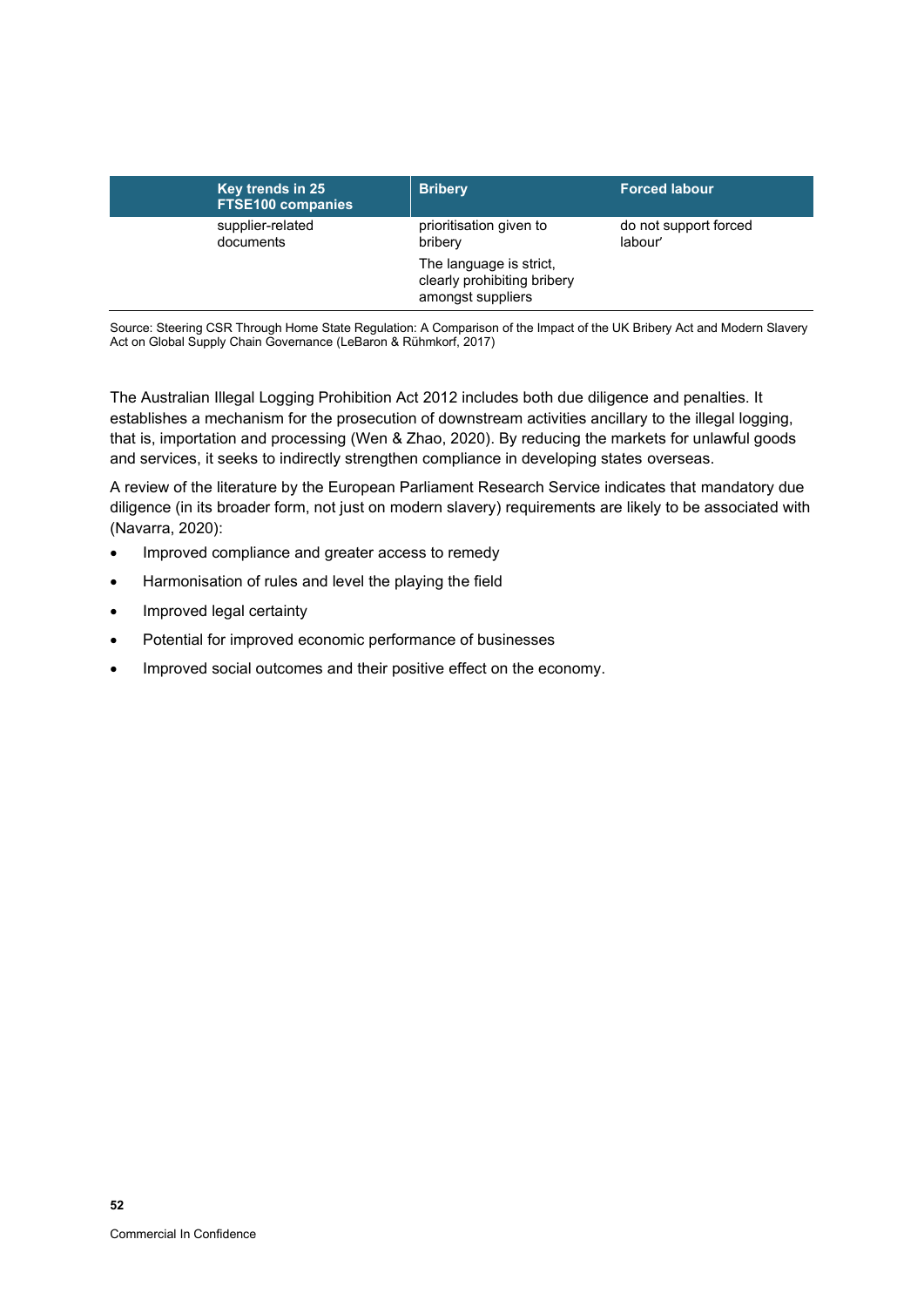# **Changing behaviour, attitudes and awareness among companies, investors and consumers**

# Investor behaviour

# **There is some evidence that organisations who show they are making a difference in mitigating modern slavery are rewarded with positive reactions from investors**

The extent to which modern slavery legislation affects the reactions of investors is limited by the business environment in which the country operates. Redmond (2020) acknowledges that, compared to the UK, Australian investors, media and civil society have less experience in and resources for monitoring this area. 11

Relevant studies usually focus on environmental issues, and generally show that increasing the regulatory costs to businesses tends to be viewed negatively by the market (Birkey et al., 2018). Whether or not disclosures actually lead to substantial compliance costs is not important – what is important is whether investors **believe** that new legislation will do this (Birkey et al., 2018).

Studies of investors' reactions to new modern slavery legislation are generally event-based – that is, they assess market reaction to events surrounding the introduction and passing of an Act. This can include public announcements by prime ministers, the release of an independent think tank's report with recommendations for legislation, announcements of an evidence review ahead of a Bill, and the Act receiving Royal Assent (for example, Cousins et al., 2020). This approach doesn't untangle the extent to which behaviour is due to the legislation itself from the extent to which it is due to the media and public discussions.

A review of 105 retail companies who are subject to the Californian Act and of market reactions found significant negative market reactions while the Act was going through the California legislature and during its subsequent implementation in 2010 (Birkey et al., 2018). Firms with greater supply chain risk – clothing and footwear retailers – had more negative market reaction than others. That finding is supported by an analysis of how stock prices of UK businesses covered by the UK Modern Slavery Act reacted to eight separate events associated with the adoption of the Act (Cousins et al., 2020). UK firms who had higher slavery risk had more negative stock price reactions.

On the positive side, the UK study found that firms that operate in high-risk environments but can demonstrate a track record of addressing slavery risk in their supply chain had the most favourable stock price reactions to Modern Slavery Act events (Cousins et al., 2020). This lends some support to the theory that good corporate performance in showing social responsibility can provide firms with a competitive advantage (Cousins et al., 2020).

<sup>11</sup> Redmond is a key legal academic in Australia and was a member of the Supply Chains Working Group that originally recommended a Commonwealth Modern Slavery Act.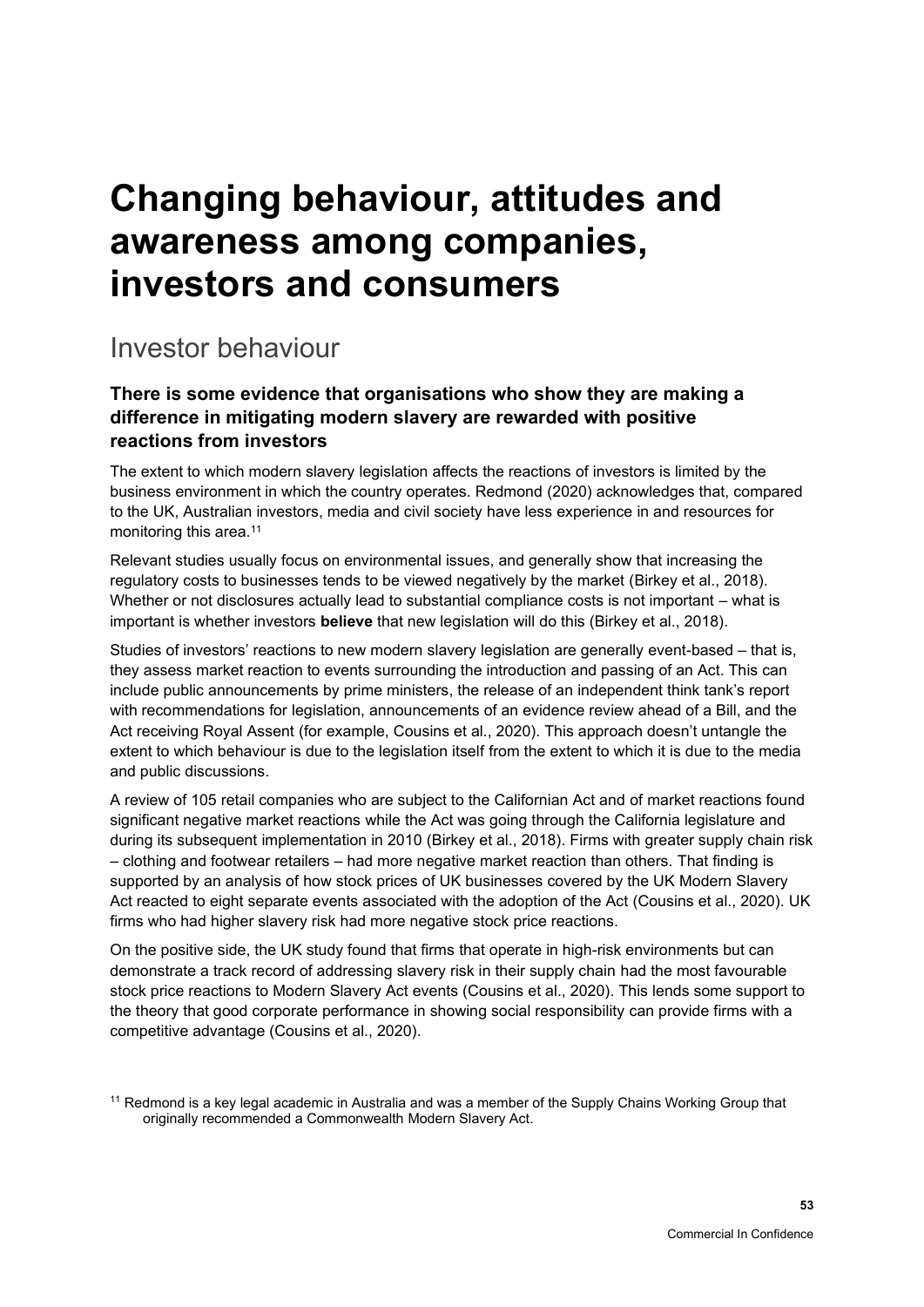"[The UK Modern Slavery Act] is pretty much focused on TISC. The other bits are unnecessary. Investors do not seem aware of [the other bits]".

*– Investor interviewed by Cousins et al., (2020)*

Mechanisms that rank and shed light on the relative performance of organisations in relation to modern slavery, such as registries and public-facing documents and benchmarking reports, can lead to investors becoming part of social change. In the case of Woolworths, it was investor pressure and media attention that led to the business signing an agreement with the National Union of Workers to improve rights for farmworkers in their supply chain (Hampton, 2019).

# Corporate awareness and behaviour

# **Organisational awareness of the risk of modern slavery in supply chains is low. Suppliers themselves lack awareness too**

Not only do larger multinational organisations need to be aware of the requirements of modern slavery legislation, SMEs and subcontractors also face greater scrutiny from the larger businesses that they supply to. Nevertheless, in a survey of SMEs by the UK Chartered Institute of Procurement & Supply (2016; Donati, 2016):

- 61% of small businesses were unaware of the Act and its impact on them
- 67% had never taken any steps to tackle supply chain slavery
- 75% didn't know how to respond if supply chain slavery was uncovered
- 10% had ensured that all their workers received the minimum wage and that immigration checks are in place
- 5% had mapped their supply chains
- 4% had provided training to staff or suppliers on how to spot signs of slavery.

# **There is low business compliance with transparency provisions in the early implementation years – clear legislation and guidance are needed**

After five years of the California Act (KnowTheChain, 2015):

- Of the 500 companies that were required to comply, only 19% had in fact complied
- Of 500 companies required to comply, 31% had a disclosure statement available that complied with all of the Act's requirements
- 47% did not disclose sufficient information in all 5 categories
- Reporting tended to be one-time-only, with few reporting on actions or progress.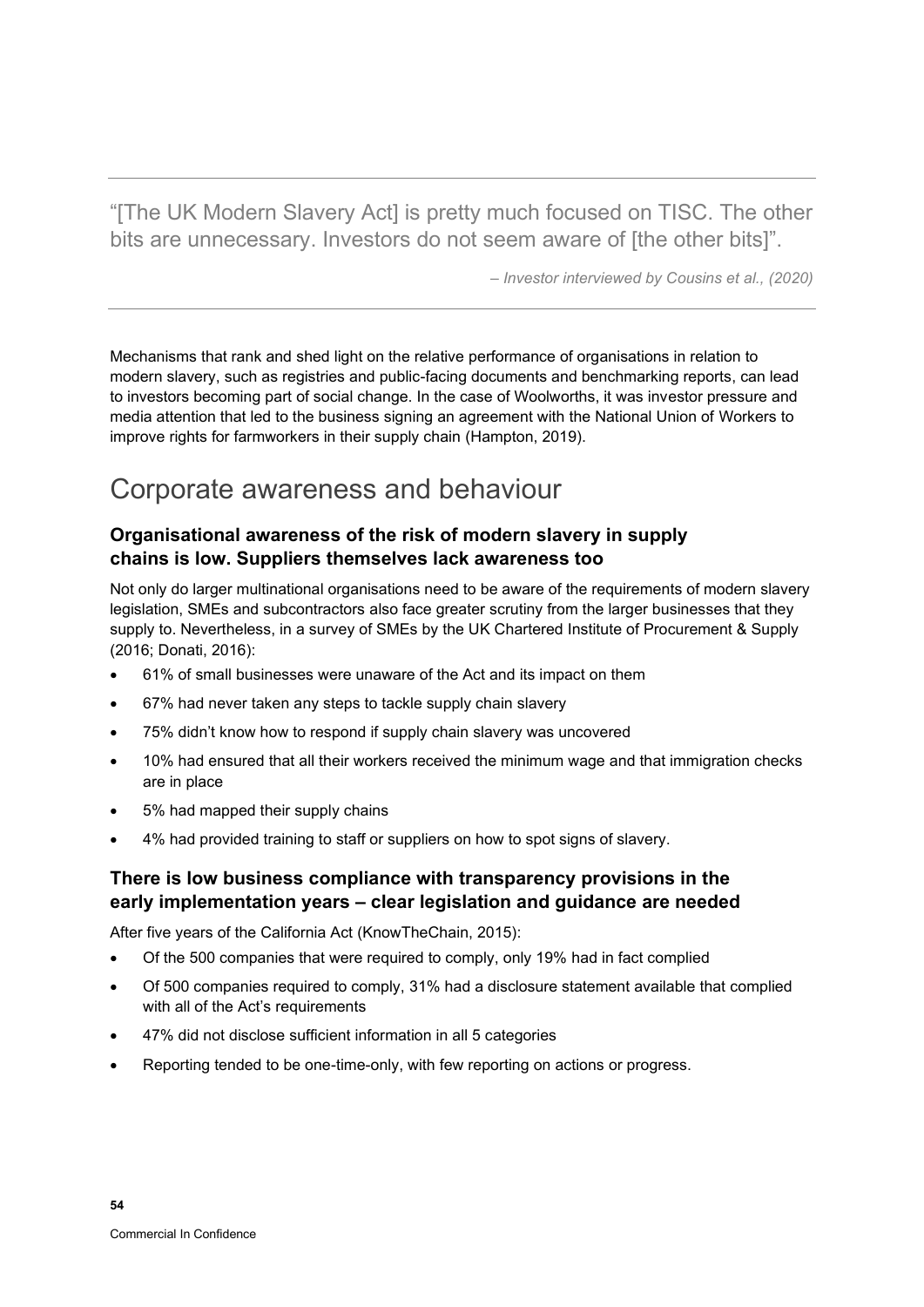The Queensland researchers who studied California's Transparency in Supply Chains Act and market movements suggested that businesses' concerns about investors' perceptions of supply chain disclosures may mean they disclose less (Birkey et al., 2018). Disclosing companies tended to provide very limited information, with few providing extensive information across all five of the required categories. Therefore, without specific rules and guidance for what must be reported, those researchers suggest, TISC provisions alone are not sufficient to bring about meaningful disclosures and improved supply chains (Birkey et al., 2018). However, more businesses comply, and there are improved disclosures, once legislation has been in place for several years (Birkey et al., 2018).

# **The business community generally opposes penalties for noncompliance with transparency requirements – but penalties seem to work**

The annual regulatory impact of modern slavery reporting requirements for entities covered by the Australian Act was estimated at \$21,950 per entity (NSW Standing Committee on Social Issues, 2020). The Commonwealth Act does not impose penalties nor establish a mechanism for independent oversight and enforcement. In the review by the NSW Standing Committee on Social Issues (2020) of their state Act, representatives of the business community strongly opposed the imposition of penalties. Conversely, other submitters highlighted the need for the NSW Act to retain its penalty provisions, arguing that the UK experience shows that lack of penalties for non-compliance equates to low compliance.

Assessing how FTSE 100 companies have reacted to the UK Modern Slavery Act and the UK Bribery Act, LeBaron and Rühmkorf (2017) found that criminal corporate liability (as in the Bribery Act) leads to much deeper changes to corporate strategy than voluntary reporting.

The supposed 'naming and shaming' aspect of transparency has not acted as 'the stick' as hoped, particularly with little consumer visibility of transparency statements and wide non-compliance. The policy discussions leading up to the passing of the UK Act highlighted 'reputational risk' and a peerdriven 'race to the top' as drivers of compliance (Nolan et al., 2019). But as discussed above, if anything the legislation has led to a 'race to the middle' (Rogerson et al., 2020). In an online survey of ASX 100 companies, all the respondents answered that 'legal requirement (penalty for not reporting)' was the most likely factor to influence their decisions to report externally on supply chain risks (Nolan et al., 2019). In contrast, 'match competitor practices' was ranked 7 out of 8 potential drivers. Customer expectations, reputational impact and adverse publicity, civil society's expectations and advocacy pressure were all less significant than 'legal expectation'. 'Global recognition, awards, benchmarks' was ranked least significant.

## **Organisations use a number of different methods to assess modern slavery risk and provide assurances**

Entities, whether required by law or not, use a number of different methods to assess, detect, investigate and eradicate modern slavery in their supply chains (de Sterke, 2020; LeBaron & Rühmkorf, 2017):

- Auditing against codes of conduct
- Corporate social responsibility reports
- Supplier terms and conditions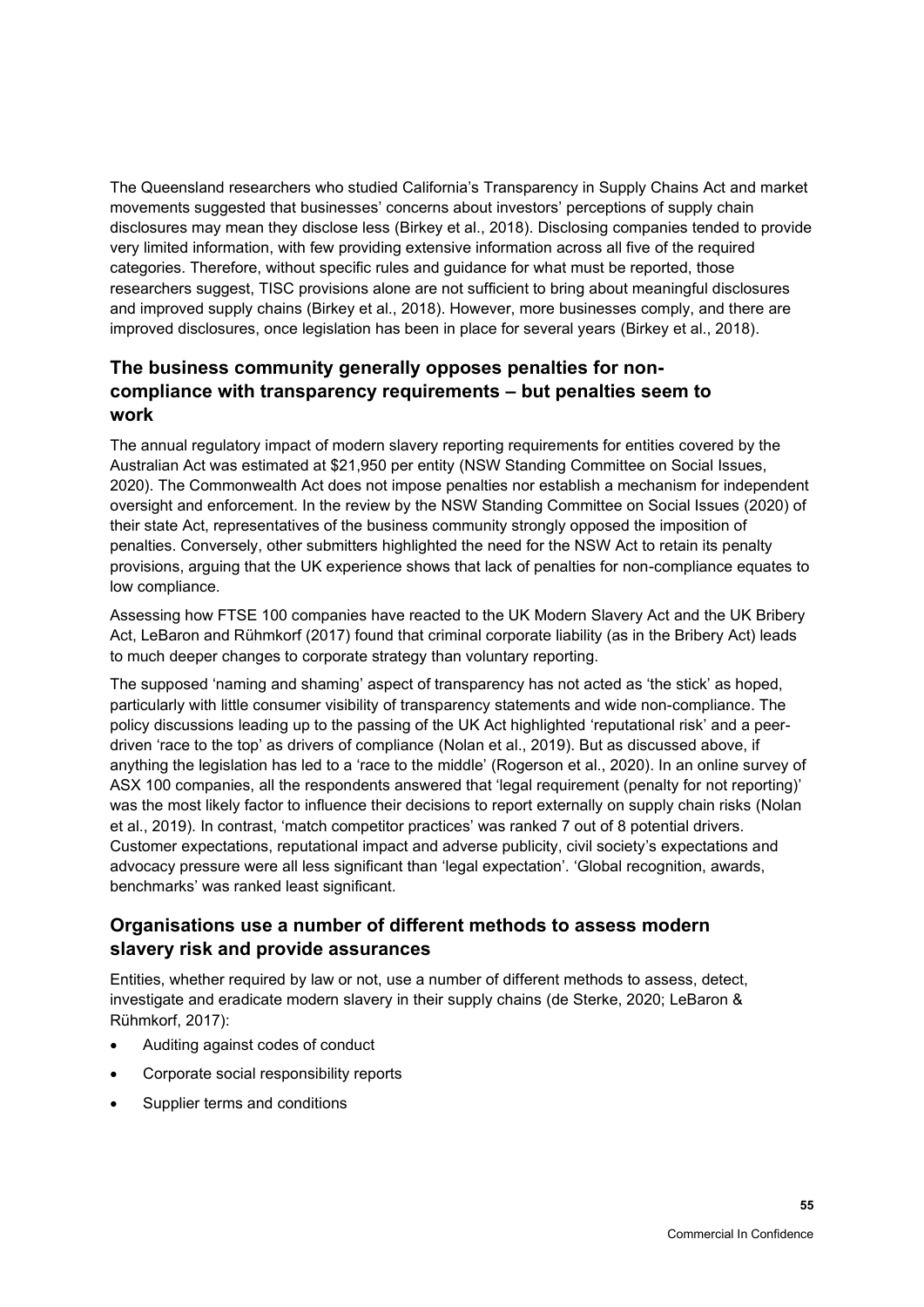- Certification schemes, either in-house or by private third parties
- Data-driven approaches, usually to target 'risky' countries, regions or firms.

LeBaron et al. (2017, p. 960) are particularly critical of the over-reliance on audits, as 'many studies conducted over the last two decades … suggest [that] audit programs often fail to detect, report, and resolve labour and environmental problems in global supply chains'.

At the same time, companies face real challenges and barriers in identifying and addressing modern slavery (Lake et al., 2016; Theron, 2019). These include:

- the complexity of their supply chains, which in some cases means they are not able to map out their supply chains
- difficulty mapping their corporate functions and the supply chains within those (including logistics, warehousing, IT, procurement and catering)
- lack of resources for carrying out due diligence and for supporting suppliers to carry out improvements
- concern about what should be shared publicly.

# Consumer attitudes and awareness

# **Consumers have low awareness of modern slavery and have had low engagement with legislative change related with modern slavery**

Studies in the US suggest that one of the biggest obstacles to trafficking cases being investigated and prosecuted is that officials don't prioritise this because they see a lack of public interest and awareness. The studies suggest that public opinion can drive human trafficking policy agendas (Bouché et al., 2016).

In general the legislation-related literature has paid little attention to the role of the consumer in modern slavery and the supply chain (de Sterke, 2020). In the consultation for the Australian Modern Slavery Act, few submissions were made by consumers or consumer groups, suggesting that consumers are not very engaged with the subject (de Sterke, 2020). In a UK study, one in three members of the public were not aware that slaves were used in the UK to produce and process fresh produce, and one in 10 believed that slavery was a thing of the past and did not exist anymore (Boersma & Nolan, 2019 as cited in de Sterke, 2020).

In New Zealand, the Minister for Workplace relations and Safety recently received a petition with 37,000 signatures calling for the Government to introduce legislation requiring public and private entities to report on risks of modern slavery in their supply chains, as well as what they are doing to address risks (Ensor, 2021). The petition was organised by Trade Aid and World Vision. While 37,000 signatures is a significant number, it is unclear to what extent this can be extrapolated to a population view.

A public opinion survey of a representative sample of 2,000 Americans in 2014 found that most hold incorrect beliefs about human trafficking (Bouché et al., 2016):

- 92% thought that victims are almost always female
- 71% thought that 'human trafficking' is another term for 'smuggling'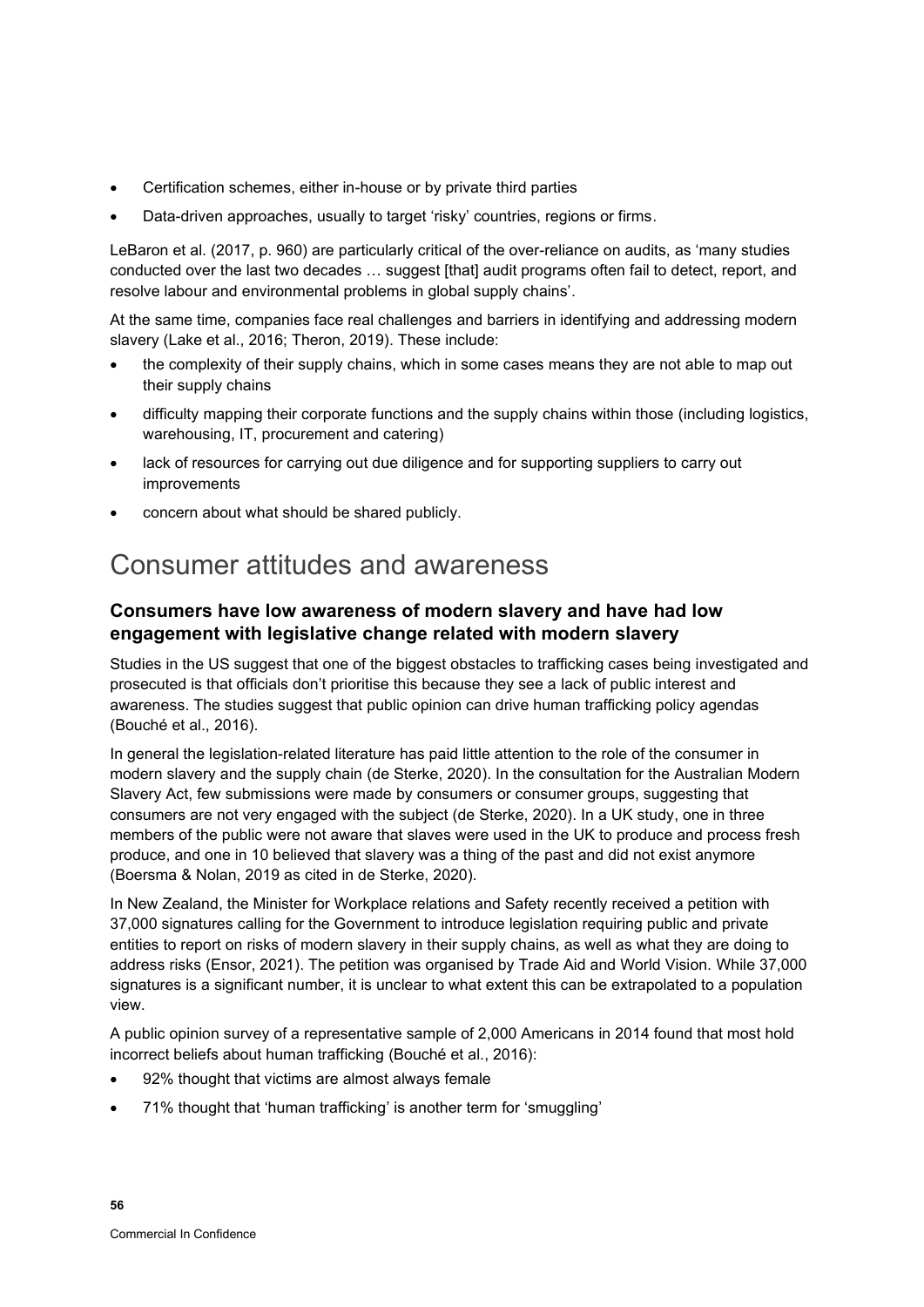- 62% thought that it always involves threatened or actual physical violence
- 62% thought that it mostly involves illegal immigrants
- 59% thought that it requires movement across state or national borders.

But they did understand that human trafficking is a form of slavery (90%). In relation to labour trafficking, there was a general sense that it occurred in the US, but were less willing to say that it happens in their own community [\(Figure 7\)](#page-64-0). Half thought that labour trafficking was widespread or occasional in their state. Interestingly, survey participants believed that sex trafficking is more common than labour trafficking in the US and in their state.

When asked about how the government should prioritise anti-trafficking policies and programmes, 8% said it should be a top priority and 48% said it should be a high priority.

### <span id="page-64-0"></span>**Figure 7. How common is human trafficking?**



Source: Bouché, V., Farrell, A., & Wittmer, D. (2016). Identifying effective counter-trafficking programs and practices in the U.S.: Legislative, legal, and public opinion strategies that work (Research Report No. 249670; Research Funded by the US Department of Justice). Texas Christian University, Northeastern University and Colorado College.

"While people are becoming increasingly aware that modern slavery exists, it remains a phenomenon that is too often dismissed, underestimated or misunderstood.

"Modern slavery seems like an abstract concept, but we must better educate ourselves, what it is, how it evolves, and importantly how our often, small decisions can affect the lives of many"

*– Associate Professor Justine Nolan (Berry, 2019)*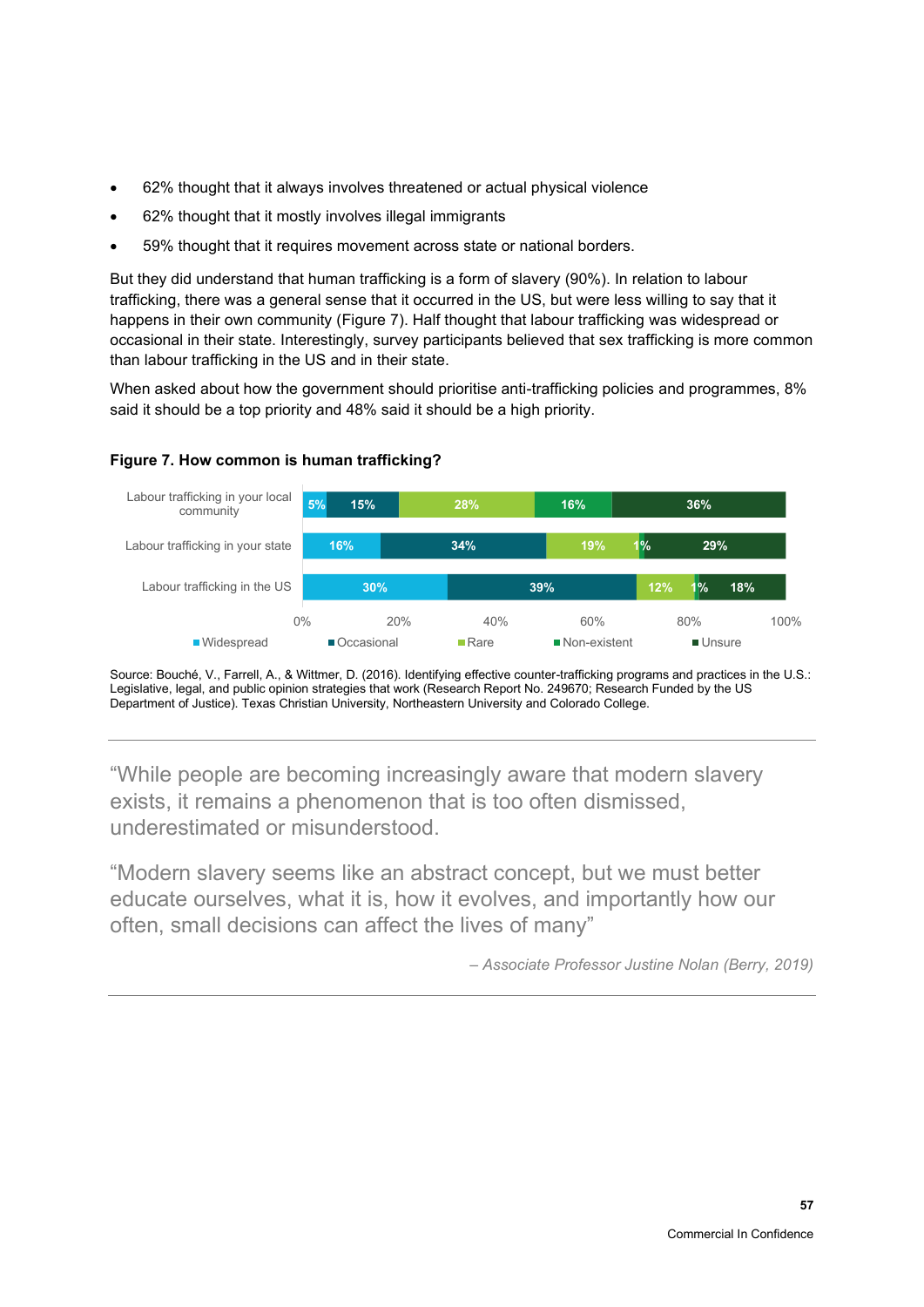# **Legislative requirements that seek to raise consumer awareness and spur action are often difficult to engage with**

The corporate sector's track record in complying with TISC provisions and due diligence obligations has been sub-par, and information from companies about modern slavery is often not useful, or is difficult to find or is not meaningful (Aronowitz, 2019).

Digital registries have improved the situation somewhat, but some registries still have some way to go (for example, the UK and California). These registries also only raise awareness among and potentially spur action by those who are already motivated.

# **Public education and awareness raising can potentially change behaviour**

### **Does modern slavery happen here?**

Modern slavery is not at the forefront of some people's minds, and in some cases not thought of as something that even happens in their country. In a May 2020 poll of 1,001 financial services employees, 521 of whom were in middle management positions or above, 30% did not believe modern slavery is something that happens in the UK (Themis International Services, 2021). Further, 8% of the employees surveyed did not believe the subject had been raised more than 'a few times' by senior management, if at all, in the last 12 months.

### **Public education and behaviour change**

While general awareness appears to be low, it appears that this can be rectified and that awareness can motivate individuals and the community into action.

In an experiment in the US, participants were randomly assigned to one of 10 public service announcements and asked how likely they would be to call a hotline about a suspicious situation or have a conversation about human trafficking. A PSA with an explicit call to action was more effective than one without (Bouché et al., 2016). A 10-second call to action increased the 'call hotline' responses by 12% and 'have conversation' responses by 6%. Across all PSAs, participants were more likely to call the trafficking hotline than have a conversation with a friend or family member.

In a survey of consumers in the UK, Brazil, US and India, most would no longer buy a product if they were made aware its manufacture involved modern slavery (Walk Free Foundation, 2015):

- 66% of UK consumers
- 78% of Brazilian consumers
- 66% of US consumers
- 54% of Indian consumers.

Additionally, certification from an independent body was the most trusted source of information when it came to products made without modern slavery (Walk Free Foundation, 2015).

While not specifically related to modern slavery, the New Zealand Consumer Survey 2020 indicates a growing awareness of the spectrum of labour practices amongst companies. Over time, the proportion of consumers seeking out extra information before purchasing something and 'knowing its workers fairly affects my decision on where to purchase products / services' 'always' or 'most of the time' has increased (MBIE, 2020d).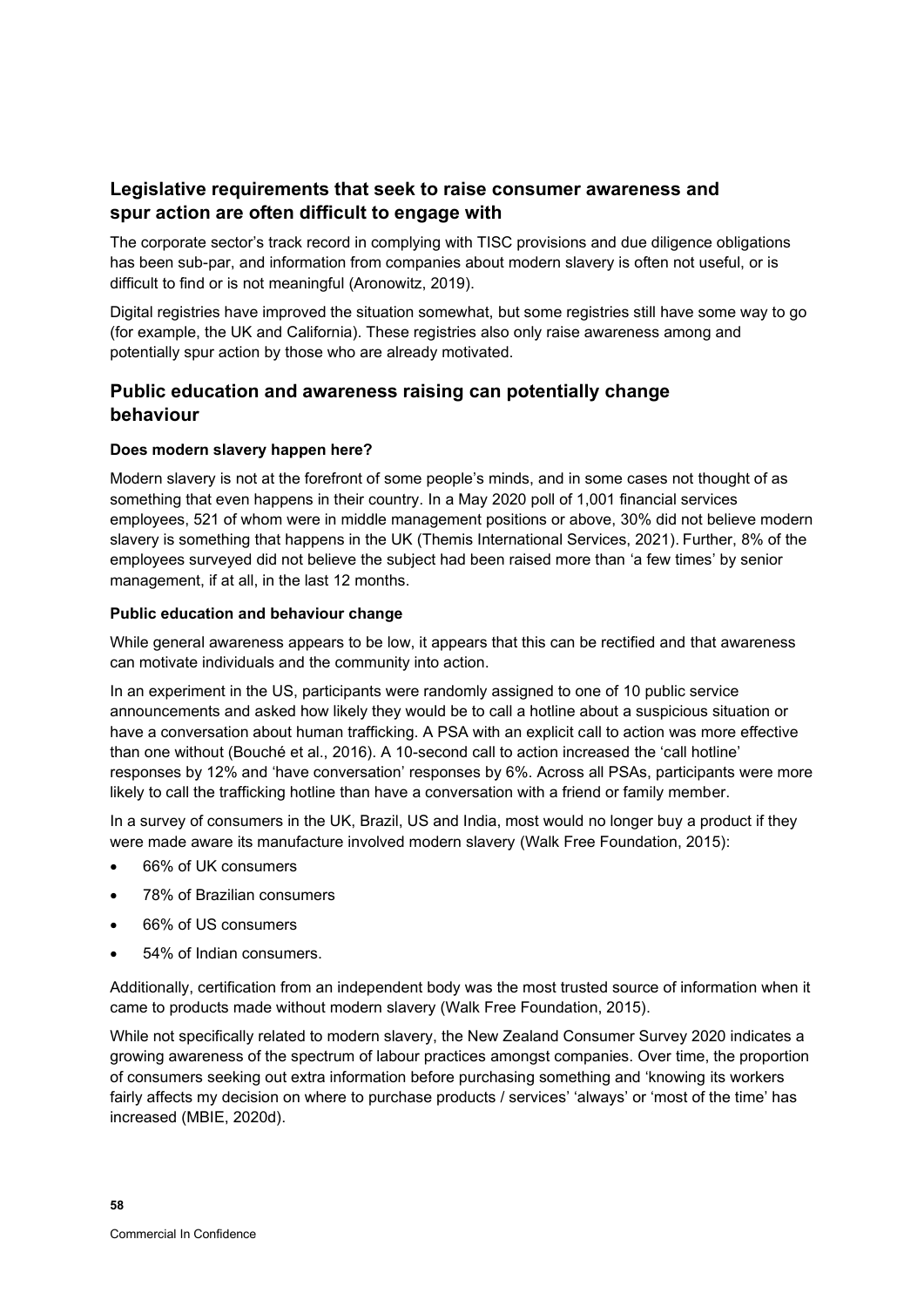Research undertaken by academics in Scotland, England and Australia examines how consumers define modern slavery, why UK consumers do not recognise modern slavery in their everyday lives and how consumers can be empowered and mobilised (Carrington et al., 2018). Findings from the 15 exploratory interviews and 40 indepth interviews with consumers across London, Glasgow and Blackpool were:

- Consumers found it hard to define the boundaries between labour exploitation and slavery. For issues new to consumers, mass media and targeted social media, direct mail and other less mainstream media may be required.
- As discussed above, consumers generally considered slavery to be something that takes place 'far away' in locations 'abroad'. Local slavery was thought to be hidden – limited to domestic workers, sex slaves and agricultural workers who go early in the morning and come back late at night.
- Consumer inaction occurs due to a range of 'neutralisations' justifications and accounts to explain the behaviour to themselves and others
	- denial of victim.
	- denial of injury,
	- condemnation of the condemners and
	- dehumanisation of modern slaves.

"In the UK they have the opportunity to get a proper job. If they don't take it, it's their choice."

"If they don't do anything about it, it's because they don't want to."

"Being paid a little is better than nothing. Some people do choose to go down that route."

*- Interviewees in UK study (Carrington et al., 2018).*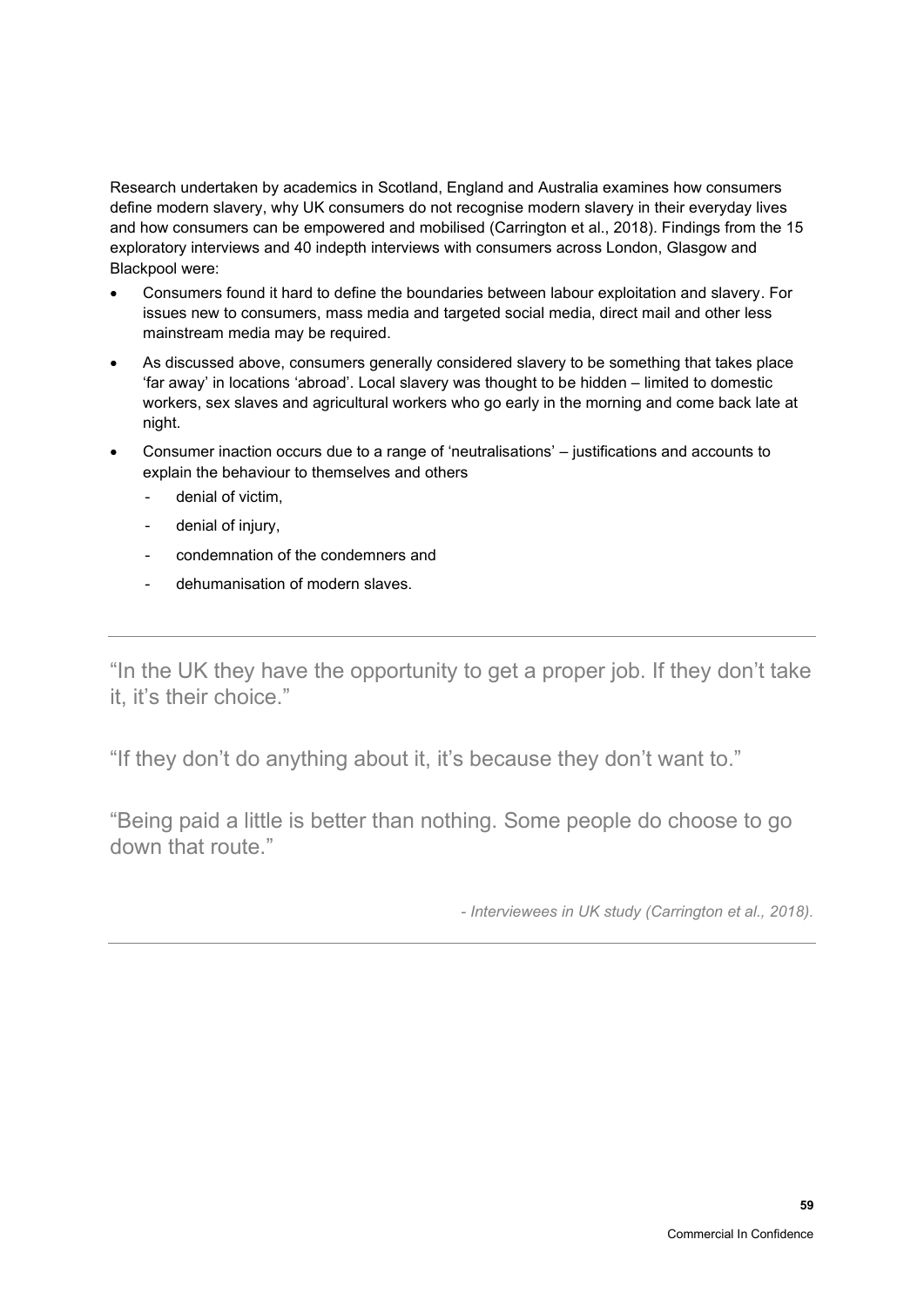# **The broader policy framework**

# **A whole-system approach**

The UK National Audit Office highlighted that the UK government's response to serious and organised crime alone involves more than 100 organisations nationally, regionally, locally and internationally (NAO, 2019). Government has an important role in providing strategic clarity and an effective funding model and governance arrangements, underpinned by a strong accountability framework. The NAO found that ineffective funding models (with multiple funding sources, uncertainty of funding, and regional resources under pressure) and complex governance and accountability structures have hindered a coordinated, coherent and effective approach to serious and organised crime (NAO, 2019).

The UK has an independent Anti-Slavery Commissioner who takes an overarching role. In NSW this position is not yet established, but the state has an Interim Anti-Slavery Commissioner whose functions include:

- advocating for and promoting action to combat modern slavery
- identifying and providing assistance and support for victims of modern slavery
- working jointly with government and non-government agencies to combat modern slavery
- monitoring reporting on the risks of modern slavery occurring in the supply chains of government agencies and commercial organisations
- monitoring the effectiveness of legislation and government policies and action in combating modern slavery
- raising community awareness of modern slavery.

The NSW Parliament also proposed establishing a Modern Slavery Committee within the Parliament, and tasking the Committee with inquiring and reporting on matters relating to modern slavery.

# **Public-private partnerships and non-governmental organisations have a key role**

In a literature and legislative review, Nolan and Bott (2018) identified four essential requirements for effective implementation of a legislative framework to combat modern slavery practices:

- 1 the legislation should incorporate human rights due diligence
- 2 it must include detailed disclosure requirements
- 3 there should be regulatory consequences for failing to comply, and
- 4 it should use the leverage of individual stakeholders including businesses, governments, NGOs, unions, consumers and workers – to regulate supply chains.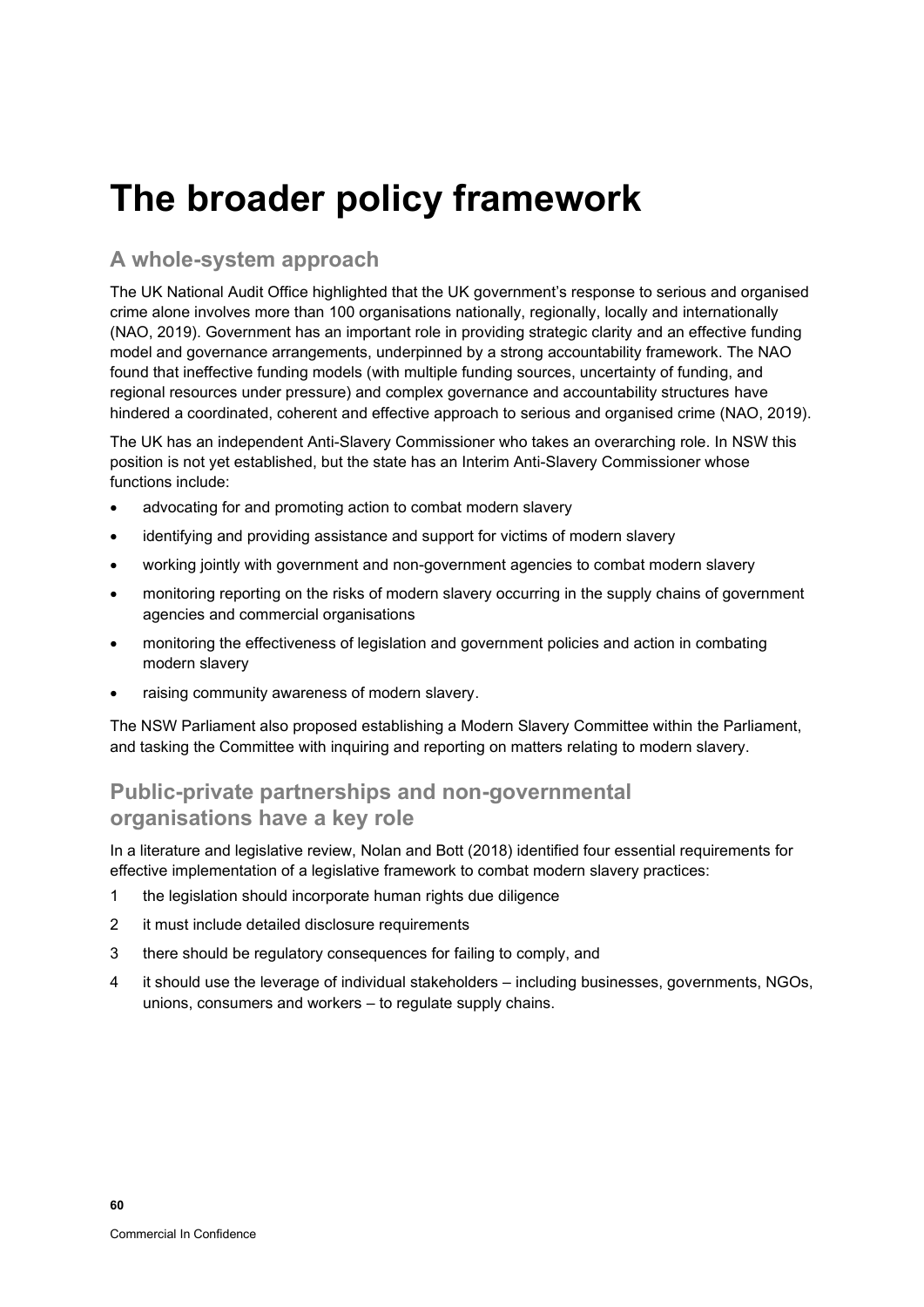The importance of civil society actors as key contributors to modern slavery responses have been acknowledge by others (Amahazion, 2015). They may take a variety of roles:

### • **Public education, training and awareness raising**

- [Just Enough Group](https://www.modernslaveryeducation.com/just-enough-group) is an NGO in the UK, now with a sister organisation in the US, that raises awareness of modern slavery among primary school and secondary school learners and is sponsored by a wide range of donors.
- Other UK NGOs that raise public awareness or train staff working in different settings are [Stop The Traffik,](https://www.stopthetraffik.org/) [Unseen](https://www.unseenuk.org/) and [ECPAT UK.](https://www.ecpat.org.uk/)

#### • **Whistle-blower or reporting hotlines/mechanisms**

- [CrimeStoppers,](https://crimestoppers-uk.org/) in the UK, is a charity which allows people to give information anonymously and encourages members of the public to report any suspected incidents.
- The UK's [Modern Slavery and Exploitation Helpline](https://www.modernslaveryhelpline.org/) is independently operated by the antislavery charity Unseen. The helpline is free to call and provides victims, the public and businesses access to information and support. Reports can also be submitted online and via the app.
- **Promoting transparency**
- **Independent assessments**
- **Victim support and protection**
	- [Hagar,](https://hagar.org.au/) in Australia, helps survivors secure safe accommodation, access counselling, get legal support, complete their education, and find suitable employment. They also provide training and awareness to help stop trafficking, slavery and abuse, and they have an advocacy role.
	- Support and protection for potential victims of modern slavery is available across the UK. Specific charities are contracted to support potential victims of modern slavery through the NRM process. The support and assistance may include: safe accommodation, practical help and advice, financial support, healthcare support (physical, emotional and mental health), specialist legal advice, counselling services, interpretation and translation services, education for school-aged dependent children, transport to important appointments, and support for future-planning. The main provider of the service is [The Salvation Army,](https://www.salvationarmy.org.uk/modern-slavery/new-victim-care-contract) who were awarded a new five-year Modern Slavery Victim Care contract in January 2021. The contract will enable more flexible support, including for those with specialist and complex needs.

### • **Monitoring, benchmarking and reporting**

[Walk Free](https://www.walkfree.org/) is an international human rights group focussed on the eradication of modern slavery. The NGO works with WikiRate and the Business & Human Rights Resource Centre to understand compliance with the UK's Modern Slavery Act. Amongst others, it has released reports on compliance in the hotel sector (Minderoo Foundation's Walk Free Initiative et al., 2019) and the finance sector (Walk Free Foundation et al., 2021). Walk Free also developed the Global Slavery Index.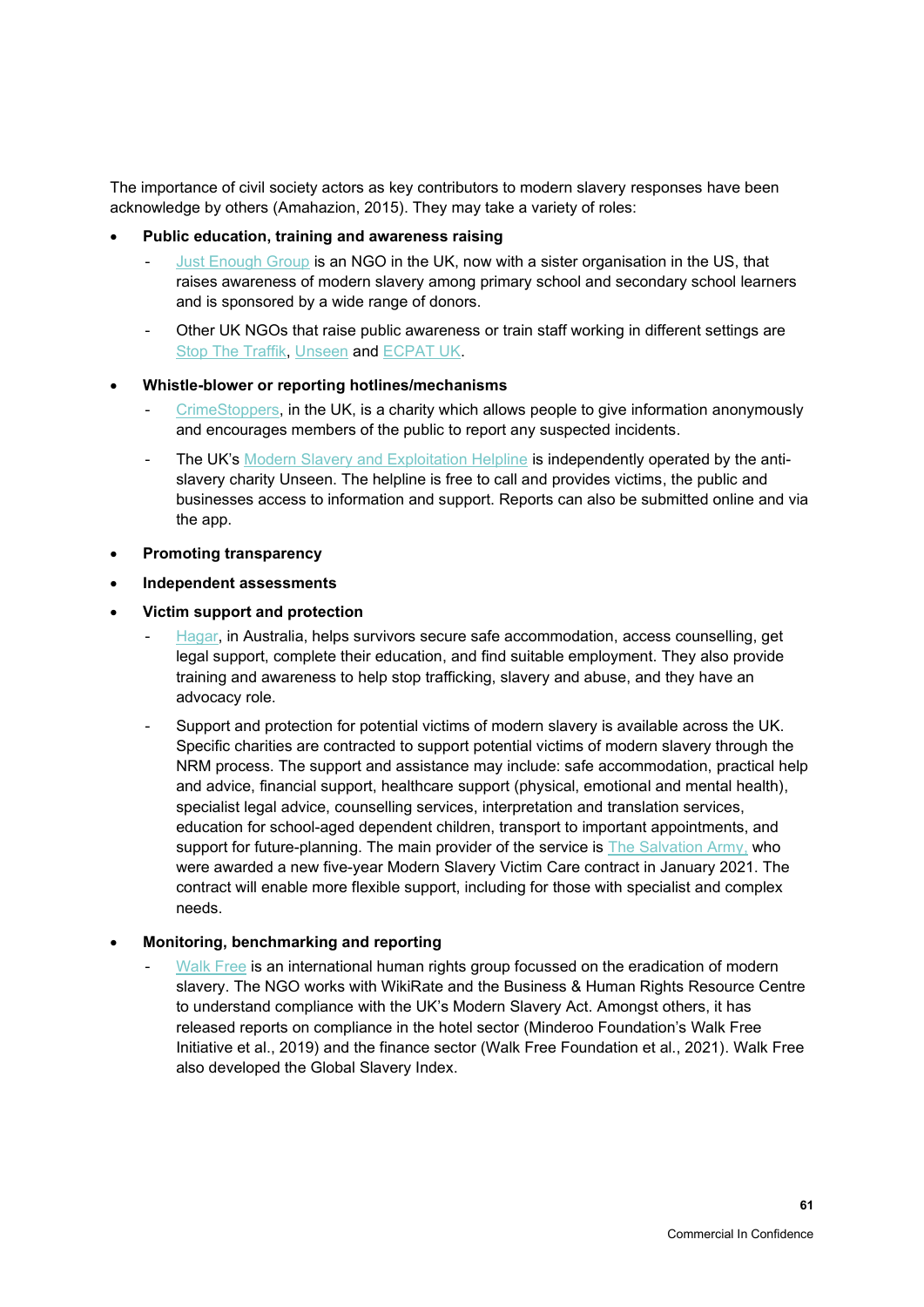- **Research and work to identify solutions and services to end modern slavery** 
	- [Anti-Slavery Australia](https://antislavery.org.au/) is a specialist legal practice, research and policy centre. It is headed by Professor Jennifer Burn, the NSW Interim Anti-Slavery Commissioner in 2019 and 2020.
	- The Partnership for Freedom in the US launched three 'Innovation Challenges' (Hampton, 2019). One of the winning solutions was the Labor Safe Digital Certificate and [Labor Safe](https://www.sustainability-incubator.com/)  [Screen,](https://www.sustainability-incubator.com/) a digital risk assessment tool to help the seafood industry screen for and address high-risk areas for modern slavery in their supply chain.

There is little evidence of the efficacy of the wide sphere of activities that support the implementation of modern slavery legislation. The following sets out some of the lessons from the evaluative evidence available.

# **Awareness-raising and training**

A five-year theory-based evaluation of training for South Asian female migrant workers collected qualitative and quantitative data from Nepal, India and Bangladesh. It found that the training was not well-targeted, was not delivered by appropriate trainers, and did not address participants' expectations or concerns (Zimmerman et al., 2021).

The evaluation found that the training programme did not achieve the intended outcomes of empowerment, improving pre-migration decision-making and improving knowledge about the practical pros and cons of migration. The key barrier was that the training didn't take into account the social, political, migration and economic context of the workers.

As noted earlier, awareness-raising campaigns and training programmes appear to have had some success in getting the public to report suspected incidents and to stop buying products known to have been produced through modern slavery (Bouché et al., 2016; Themis International Services, 2021).

## **Whistle-blower mechanisms**

CrimeStoppers has partnered with the Gangmasters and Labour Abuse Authority on a number of campaigns to educate the public and potential victims. Over 2019/20, CrimeStoppers referred 679 reports of modern slavery to the police – this was unchanged from the year before but up from 250 in 2015/16 when the Act was first in force (CrimeStoppers, 2020).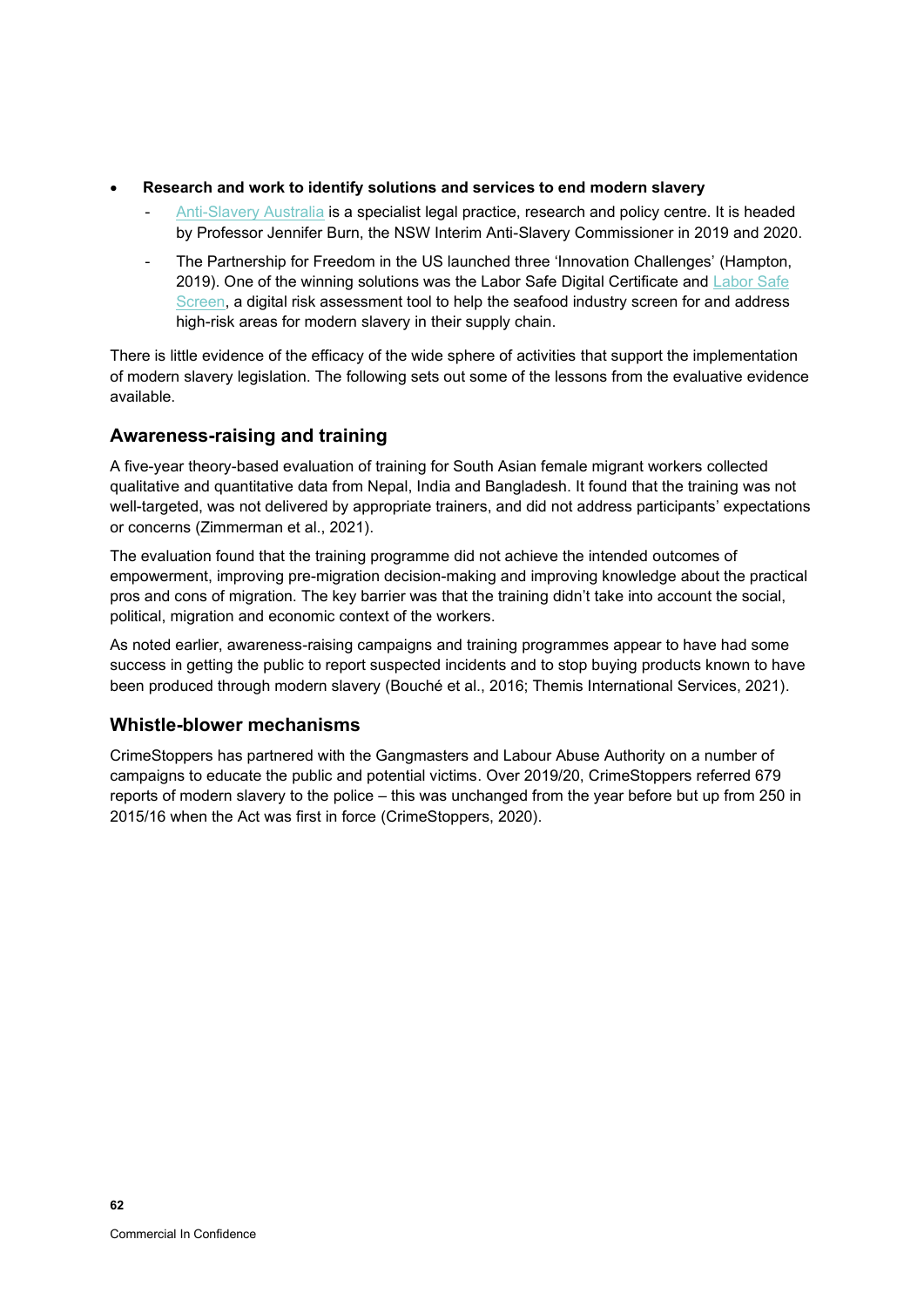#### **Example 4. CrimeStoppers and GLAA educating potential victims**

The Gangmasters and Labour Abuse Authority (GLAA) worked with CrimeStoppers to help warn Romanian jobseekers that many recruitment adverts are not always what they appear to be. Intelligence suggested that young Romanian men are being recruited using Facebook ads to lure them into working for unscrupulous employers or for criminal gangs, specifically in London's busy construction sector.

CrimeStoppers used a series of ads across Facebook aimed at gaining potential victims' attention with headlines such as 'Are you looking for work?' or 'In need of a job?'. The ads performed as intended, with audiences progressing to the website landing page where they were warned to be aware of fake job ads and told what to look out for.

The ad reached nearly a million people, had over 3 million impressions and led to a 13% increase in reports on modern slavery over the two-week campaign period. The campaign generated nearly half a dozen specific reports relating to Romanians who were victims. Funded by the GLAA, the campaign helped educate the target audience on how to spot fake ads to help prevent future cases of modern slavery.

Source: *Impact report 2019/20* (CrimeStoppers, 2020)

Over 2020, Unseen (2021), the charity that operates the UK Modern Slavery and Exploitation Helpline, reported:

- 3,481 potential victims
- 6,052 helpline calls
- 1,924 webforms and App
- 80 different nationalities
- 1,582 referrals
- 1,742 modern slavery cases.

Labour exploitation is the most prevalent form of exploitation reported to the Helpline. Throughout 2020, the Helpline numbers have decreased due to the impact of COVID-19 lockdowns. A total of 578 cases were reported, indicating 1,889 potential victims (Unseen, 2021).

The Helpline also works with and supports businesses. It deals with business requests and publishes cases to the Helpline Business Portal.

### **Responsibility to identify and report**

Because victims face a number of barriers to reporting their own modern slavery, it is often up to other parties to identify and report it. The UK legislation specifically established the Modern Slavery Hotline, and also required certain public authorities to notify the Secretary of State of any individual identified in England and Wales as a suspected victim of slavery or human trafficking.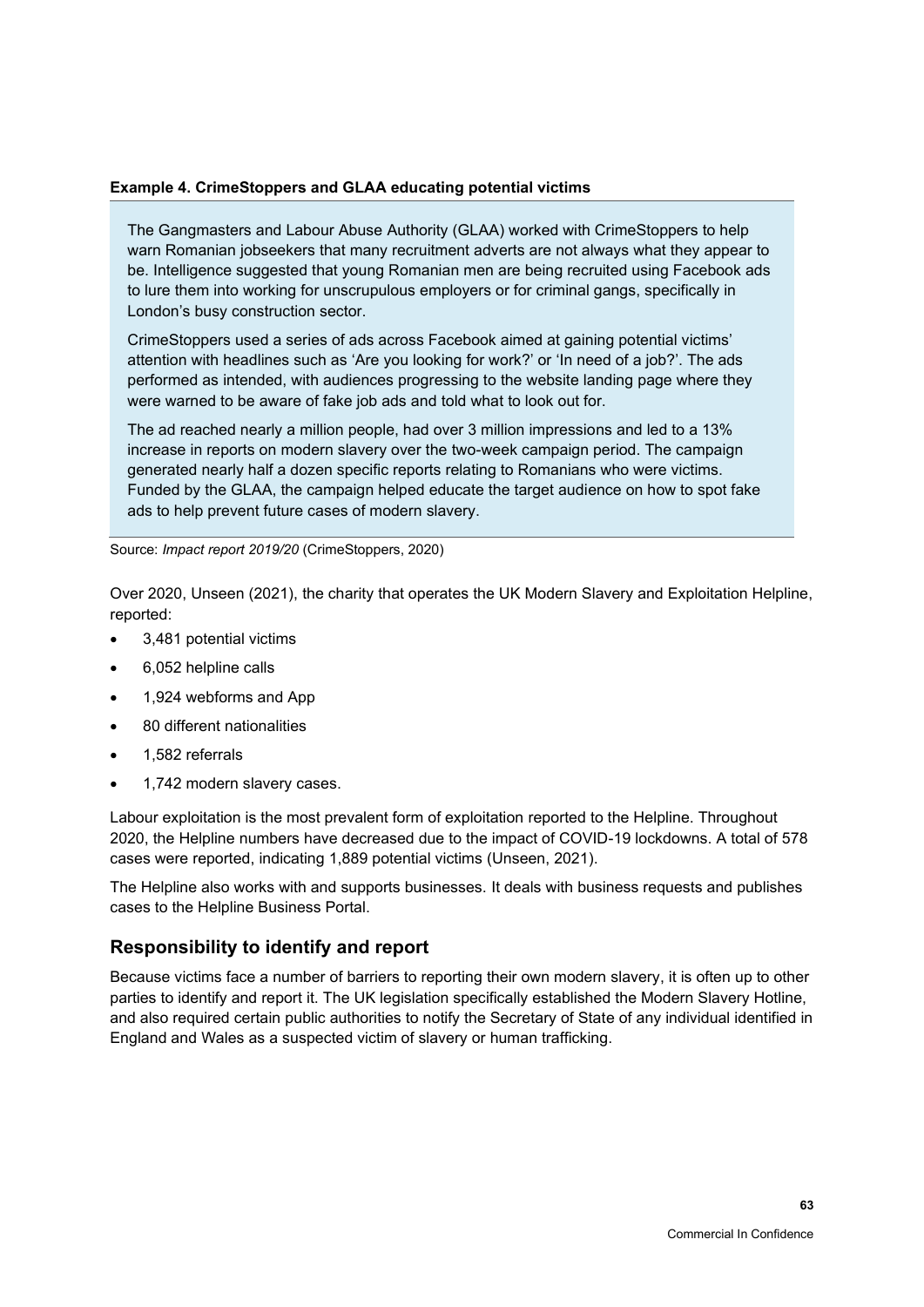The National Referral Mechanism is the UK's system for identifying and supporting potential victims of modern slavery. At the time of a pilot evaluation of the NRM, it consisted of three stages:

- 1 **Identification and referral** Potential victims of modern slavery are identified and referred to the NRM by a designated 'First Responder' organisation (this includes certain NGOs and statutory agencies mentioned above).
- 2 **The 'reasonable grounds' decision** This decision, which means that it is 'suspected but not proven' that someone is a victim of modern slavery, allows the potential victim to access support. The decision is made by a 'competent authority':
	- the Modern Slavery Human Trafficking Unit in the National Crime Agency
	- the NRM Hub in UK Visas and Immigration, or
	- (in a very small number of criminal cases) Immigration Enforcement.
- 3 **Further information gathering and the 'conclusive grounds' decision**  The competent authority then gathers more information about the case (during the 'caseworking' phase) to make a 'conclusive grounds' decision, which means that on the evidence available 'it is more likely than not' that someone is a victim of modern slavery.

The 'reasonable grounds' decision is made by staff in statutory agencies who had been designated as Slavery Safeguarding Leads (SSLs). The statutory agencies are police, local authorities, UK Visas and Immigration, the National Crime Agency, the NHS, and the GLAA (Ellis et al., 2017). The casework and the decision making for the 'conclusive grounds' decision were separated with the establishing of a Case Management Unit (CMU) and multi-disciplinary panels (MDPs). The unit and the panels consisted of representatives from the statutory agencies as well as representatives from NGOs who were unpaid volunteers.

The pilot evaluation found that the Slavery Safeguarding Leads role was seen positively and that 'reasonable grounds' decisions were made earlier in the pilot areas than in the non-pilot areas (Ellis et al., 2017). Panel members were confident that the diversity of skills and experience on the panels contributed to robust and good decisions. Both the SSLs and the panel members raised concerns about adequate resourcing and time commitments, as these roles were all additional to existing responsibilities.

## **Support for victims and survivors**

In the UK NGOs play the most significant role in supporting the needs of victims after the NRM decision (Van Dyke, 2019). NGOs deliver the government-funded 45-day reflection and recovery service, as well as additional services.

The Salvation Army facilitates the delivery of victim support services through a network of providers in England and Wales. $^{\rm 12}$  The number of victims supported by the organisation has increased each year [\(Example 5\)](#page-72-0).

 $12$  Different support mechanisms are in place for potential victims identified in Scotland and Northern Ireland.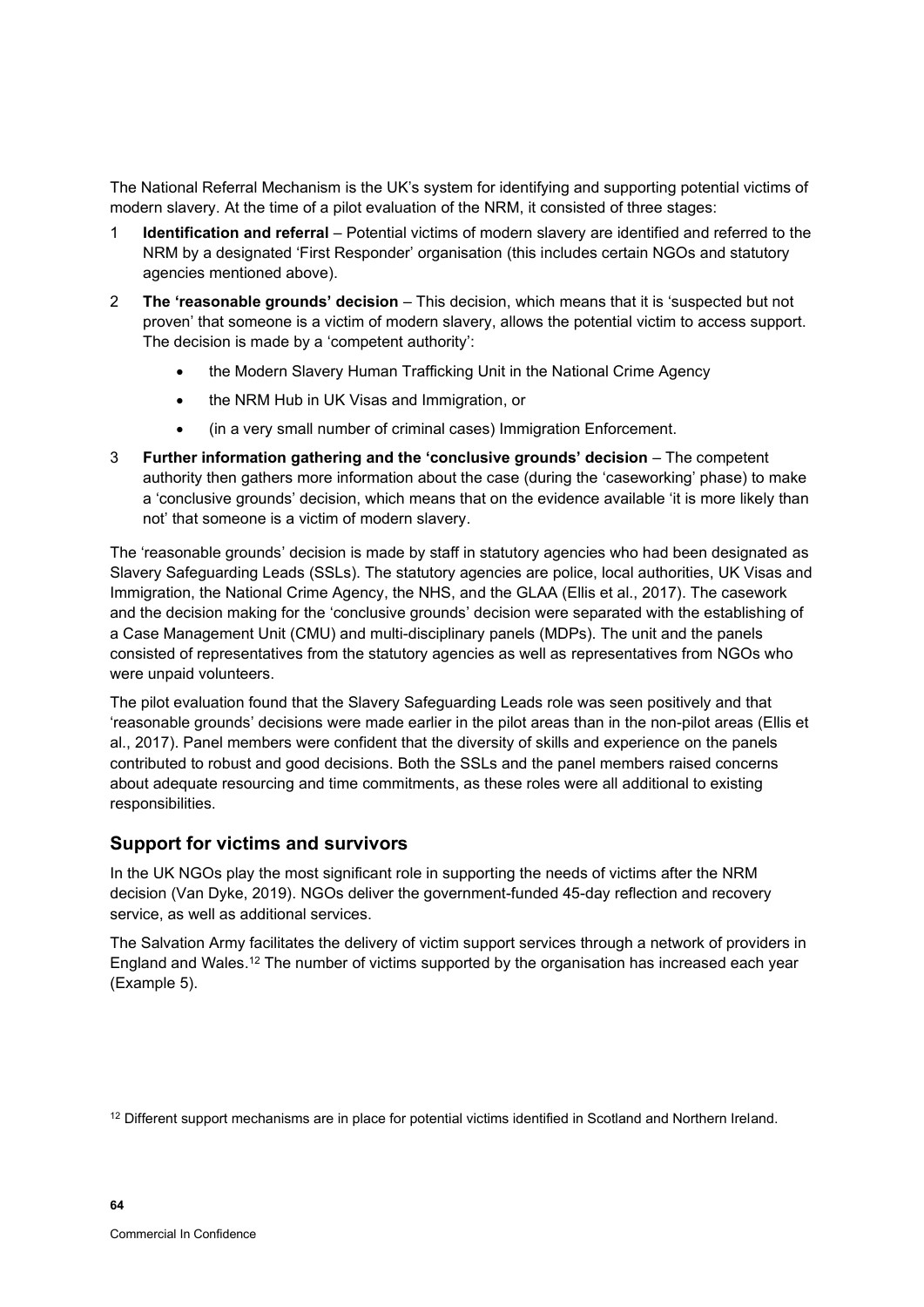### 2,592 potential victims entered the service to receive support through the contract during Year 8 a 15% increase on the previous year  $\cdot$  1.264 identified as women • 1,328 identified as men • 1,081 experienced labour exploitation (42%) • 848 experienced sexual exploitation (33%) • 273 experienced domestic servitude (10%) • 291 experienced criminal exploitation (11%)  $\bullet$  99 cases where the exploitation type was either not known or categorised as 'Other', as the type of exploitation was unclear at the time of the referral or not marked on the NRM referral form (4%)

#### **Example 5. The UK Salvation Army modern slavery service data, July 2019 – June 2020**

Source: Year nine report on The Salvation Army's Victim Care and Co-ordination Contract July 2019 to June 2020 (The Salvation Army, 2020)

The UK independent review recommended better follow-on services, suggesting that government formalise and clarify the duties of local authority agencies to support the victims of slavery and trafficking once they have left the NRM service (Haughey, 2016). The Salvation Army (2020) now regularly reports on those who have moved on from their support, including where they go to and what support they may now be accessing. A key issue is access to housing, which can be critical to recovery and re-integration (Craig, 2017; The Salvation Army, 2020; Van Dyke, 2017).

#### **Worker voice and technology**

An improved 'worker voice' in reporting and supply chain monitoring has been promoted by NGOs and researchers (Ford & Nolan, 2020; Hampton, 2019). The best auditors are workers themselves – they are best-placed to design and implement monitoring processes, and to identify what meaningful redress or remedies should be.

Worker voice and empowerment is often teamed with enabling technologies. A study of seven countries and how technologies impacted on identifying modern slavery (Rende Taylor & Shih, 2019) found that due diligence technology tools helped control supply chain risk but rarely identified modern slavery. The tools tended to not be trusted by workers, and suppliers and clients tended not to buy into using them.

On the other hand, worker feedback tools that are more empowerment-oriented had a better track record of identifying modern slavery, forced labour and human trafficking, but were not connected to business due diligence.

Some concerns were also raised about both types of tools, particularly the burden they place on workers and also whether they provided sufficient benefits and safeguards for especially vulnerable informants (Rende Taylor & Shih, 2019).

**65**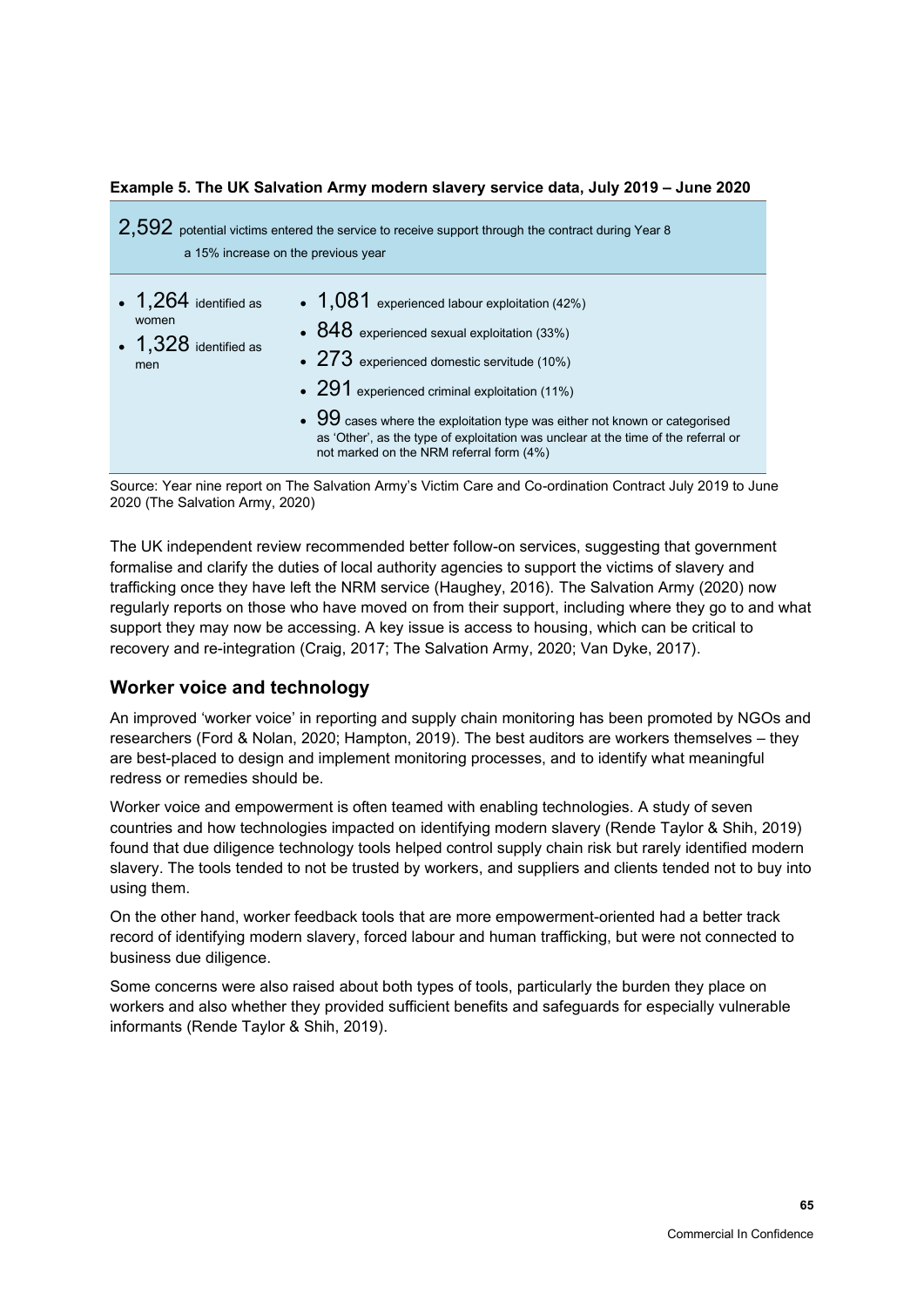## **Additional implications for New Zealand**

When considering the potential applicability of supply chain transparency legislation in New Zealand, additional consideration should be given to New Zealand's geopolitical context including as a small but highly integrated trading nation. These implications are in addition to any obligations New Zealand has as a part to a range of slavery, forced labour and human trafficking conventions.

### **New Zealand is relatively small**

New Zealand is home to around 5 million people, with a GDP approximately US\$212 million. It is ranked 48<sup>th</sup> for gross GDP.

Reflecting its smaller size, New Zealand has a higher percentage of micro, small and medium-sized enterprises than other countries, and what it considers large businesses are generally smaller in comparison to those overseas. Many small businesses in the US would be considered a large business in New Zealand. [Table](#page-73-0) 4 shows the different employment definitions for business size for the US, Australia, the UK and New Zealand.

| Category | <b>US</b> | <b>Australia</b> | <b>UK</b> | <b>New Zealand</b> |
|----------|-----------|------------------|-----------|--------------------|
| Micro    | 0-9       | 0-4              | $0-9$     | 0-4                |
| Small    | 10-99     | $5 - 19$         | $0 - 49$  | $5-19$             |
| Medium   | 100-499   | 20-199           | 50-249    | 20-49              |
| Large    | $500+$    | $200+$           | $250+$    | $50+$              |

#### <span id="page-73-0"></span>**Table 4. Comparison of definitions of small business**

Source: MBIE (2020a), Briefing for Incoming Minister for Small Business

The EU model [\(Table](#page-73-1) 5) is different again and uses a combination of employment, turnover and assets.

#### <span id="page-73-1"></span>**Table 5. European model of small businesses**

| Category | <b>Employment</b> | <b>Annual turnover</b> | <b>Total assets</b> |
|----------|-------------------|------------------------|---------------------|
| Micro    | 0-9               | Less than €2m          | Less than €2m       |
| Small    | $10 - 49$         | Less than €10m         | Less than €10m      |
| Medium   | 50-249            | Less than €50m         | Less than €43m      |
| Large    | $250+$            | Greater than $€50m$    | Greater than $€43m$ |

Source: MBIE (2020a), Briefing for Incoming Minister for Small Business

Stats NZ Business Demography data identifies 6,021 firms in New Zealand with 50 or more employees (of which 2,688 have more than 100), and 1,476 firms with annual turnover of \$50m or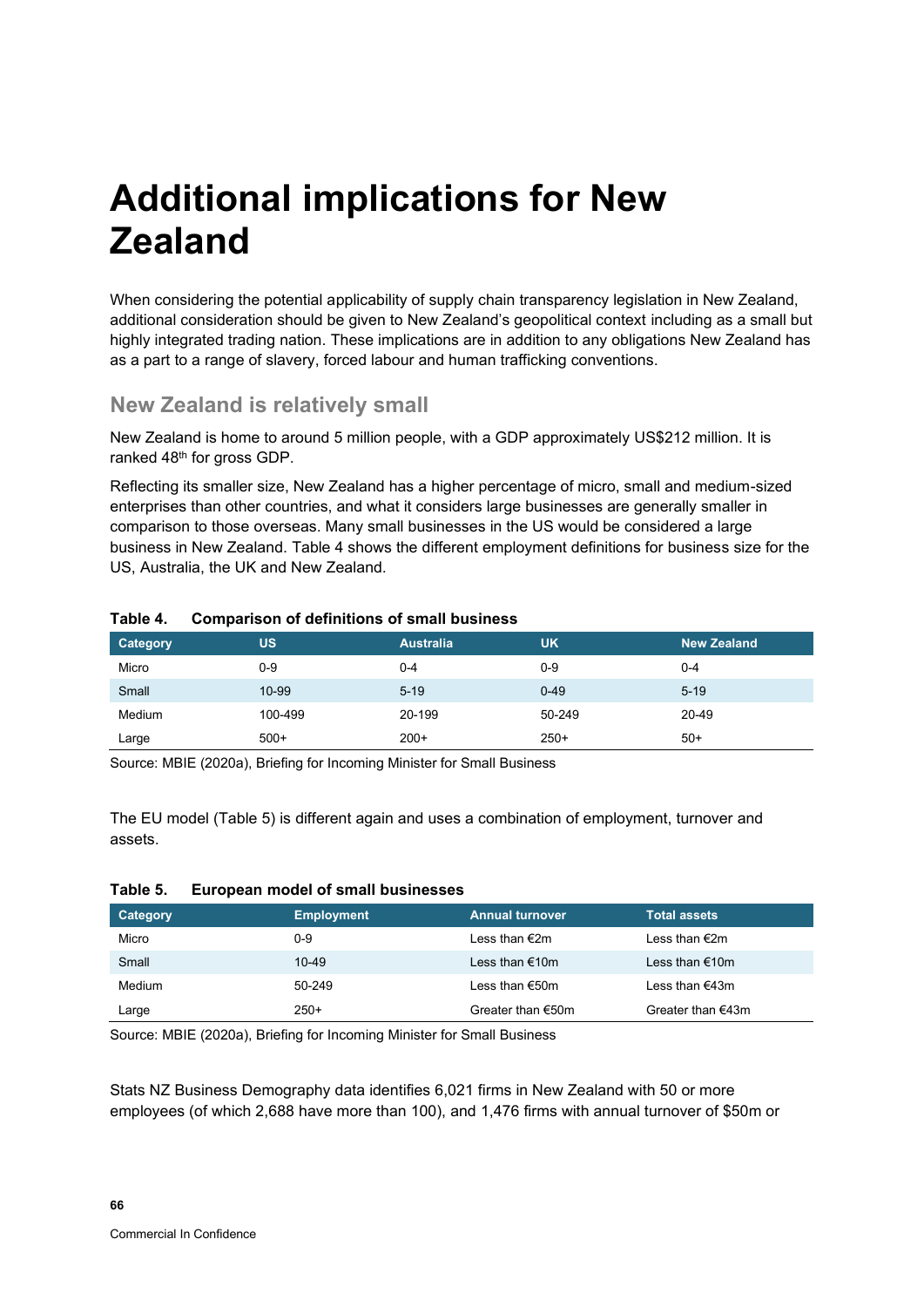more. The breakdown by industry is set out in [Figure 8.](#page-74-0) More than half of these are in manufacturing, wholesale trade and retail trade.



<span id="page-74-0"></span>**Figure 8. Number of firms with annual turnover of \$50m or more, by industry**

Source: Stats NZ, Business demography

The Productivity Commission has identified that given the small size of New Zealand's domestic market, New Zealand firms often engage in international exports relatively early in their lifecycle, while firms in larger domestic markets or adjoining markets within free-trade blocs are usually much larger before seeking to export goods or services (New Zealand Productivity Commission, 2021a).

### **What might this mean when considering design of legislation?**

• New Zealand will need to identify the appropriate boundaries of which firms should be covered by modern slavery legislation, including whether it should choose to align in absolute or relative terms to approaches taken in other jurisdictions.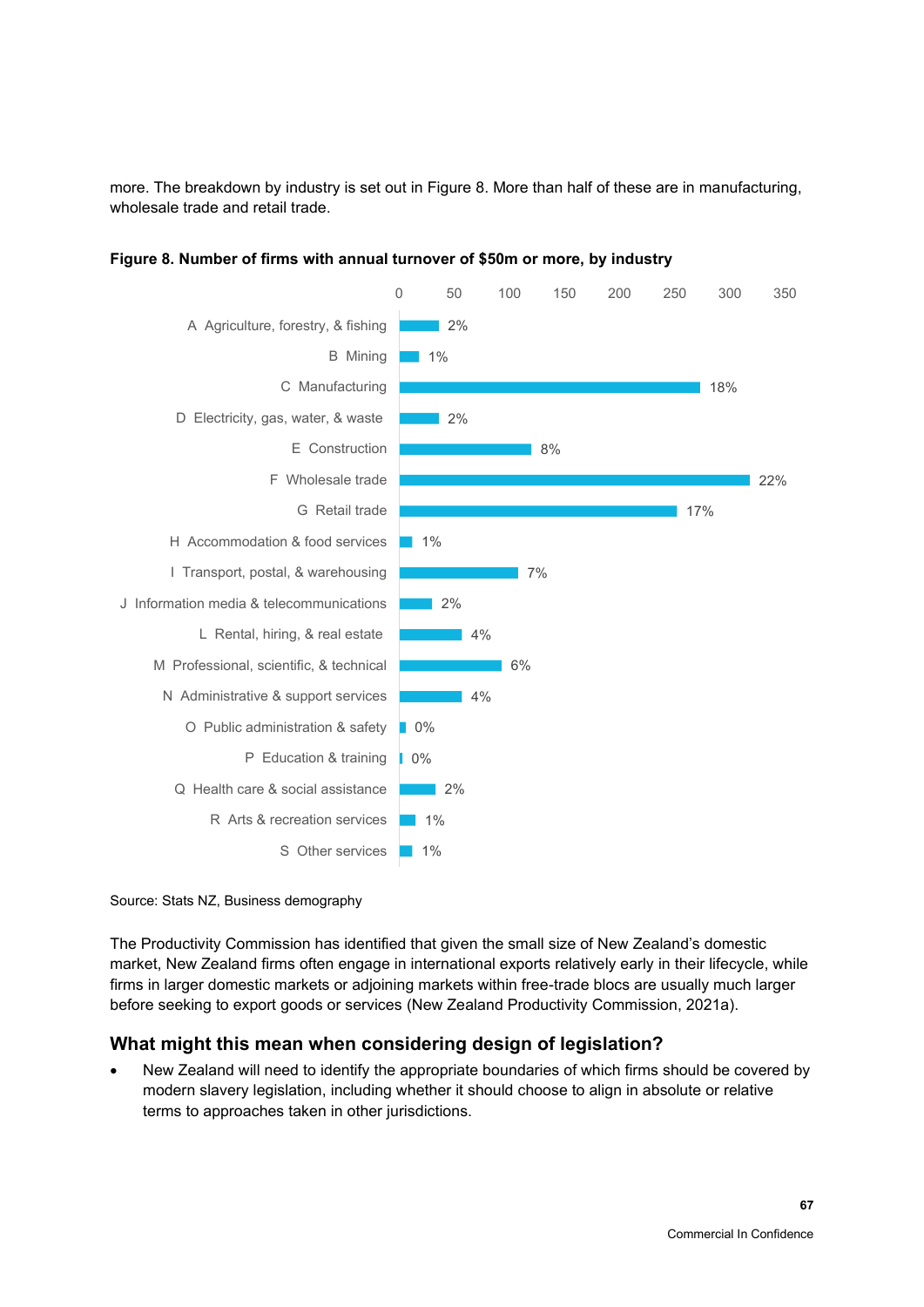- Aligning to the definitions set in the Australian Commonwealth Modern Slavery Act, for example, may see a relatively small cohort of firms captured by the Act – the majority of which may already be covered by the Australian Act.
- Alternatively, New Zealand may choose to apply a tighter set of definitions recognising the different demographic profile of its firms, and that smaller firms are more likely to engage in international trade sooner than similarly sized firms in foreign markets.
- New Zealand may consider managing costs of compliance by phasing any new regulatory requirements to get wider scheme coverage over time.

### **Reliant on international trade**

Maintaining a strong international reputation and good flows of international trade is essential to New Zealand's economic prosperity. Trade is a major driver of productivity, employment and incomes. Productivity per New Zealand worker is 36% greater in an exporting firm than a non-exporting firm. Employment grows 7% to 12% faster when New Zealand firms start exporting. Exporting firms pay higher wages – up to 6% more than non-exporters (MFAT, 2020).

Historically, trade flows have been concentrated with western and Commonwealth economies, especially Australia and the UK. In recent decades, New Zealand has pursued a multi-lateral and rules-based trading system, with a range of individual and multi-party free trade agreements. Over this period, New Zealand's trade flows have increasingly shifted towards Asia and the Pacific, and the China-New Zealand Free Trade Agreement has seen China overtake Australia as New Zealand's largest training partner.

New Zealand's relationship with Australia is especially close, underpinned by the Closer Economic Relations agreement and the free movement of goods and people. New Zealand and Australia's economic and trading relationship is recognised as one of the closest, broadest and mutually compatible in the world. Nineteen percent of all our services exports are to Australia (\$NZ3.46 billion) and services imports from Australia make up 25.5% (NZ\$4.23 billion) of all our service imports. New Zealand and Australia have committed to creating a Single Economic Market.

China is now New Zealand's single largest trading partner, with two-way trade exceeding NZ\$33 billion.

### **What might this mean when considering design of legislation?**

- New Zealand will need to consider how its legislation might align with those economies that it is highly integrated with – for example, Australia and New South Wales – including the extent to which New Zealand companies will already be covered by other supply chain transparency regimes.
- New Zealand's shifting trade profile is increasing its trade with economies that may be considered higher risk for labour exploitation, including through have lower or different employment standards or less capability to enforce.
- Shifting international norms may carry reputational impacts or pressure for New Zealand to continue to be able to access certain foreign markets, especially those with the most mature antimodern slavery or due diligence approach expectations.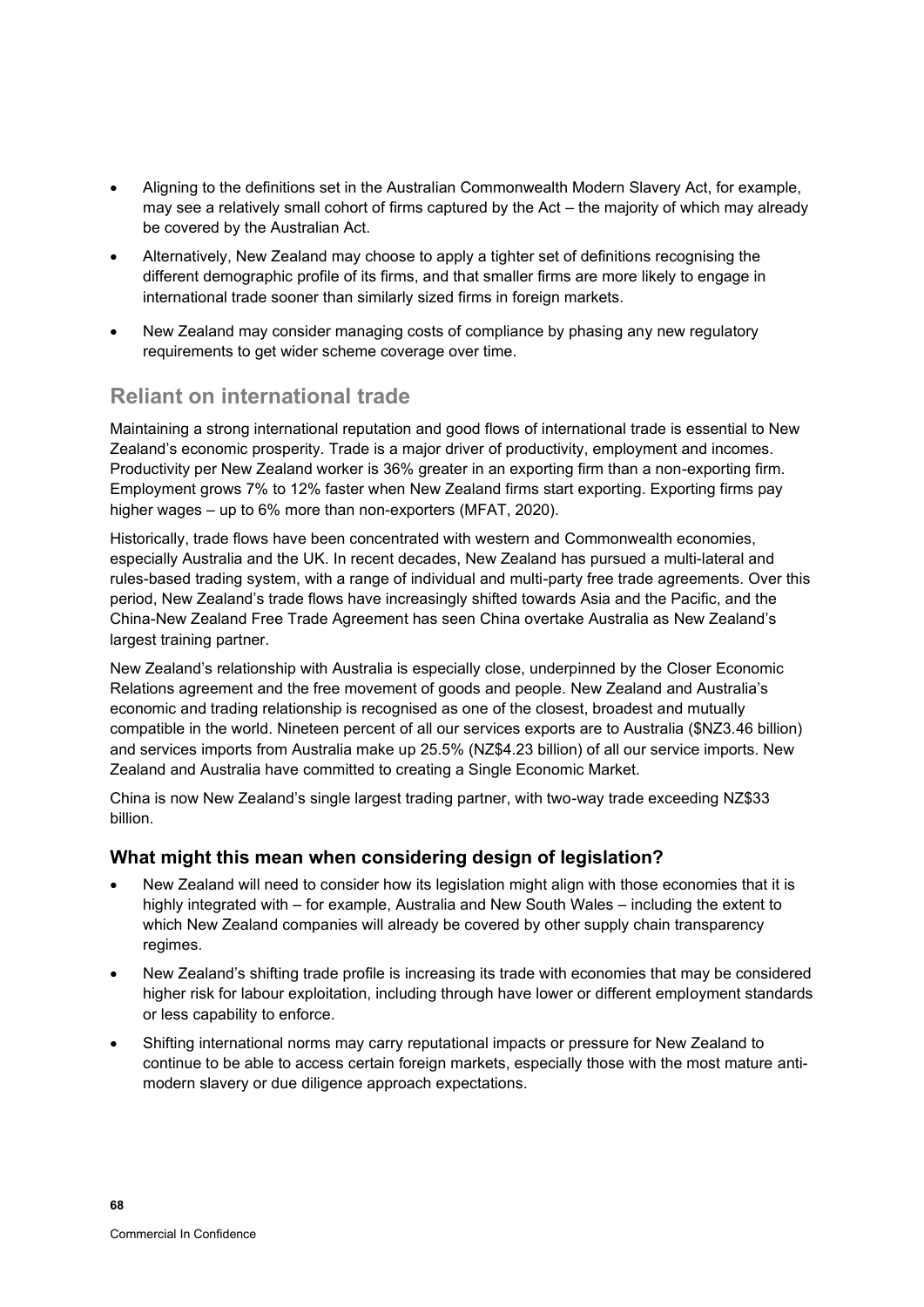### **Increasing reliance on a migrant workforce**

Prior to COVID-19, the size of New Zealand's temporary migrant workforce was increasing (MBIE, 2020b). There were around 200,000 people with work visas in New Zealand, an increase of about 76% over the last five years, mainly driven by increases in the number of people on Essential Skills, Family and Work to Residence visas.

An increasing proportion of temporary workers are in lower-skilled roles, with 43% of essential skills visa approvals in 2019/20 for ANZSCO skill level 4 and 5 roles. Over time the proportion of Essential Skills visas granted for more highly skilled roles has decreased (with a slight fall in absolute numbers of skill level 1 and 2 approvals).

Temporary migration settings have come under scrutiny in recent years regarding the risks of labour and migrant exploitation that may be heightened due to power differentials between temporary migrant workers with jobs tied to specific employers, or who may not be familiar with New Zealand employment law (see for example, Collins & Stringer, 2019; MBIE, 2021).

### **What might this mean when considering design of legislation?**

- The US, UK and Australian regimes focus mainly on defined forms of forced labour, labour trafficking, and child labour. European regimes tend to take a broader perspective of human rights violations.
- New Zealand will need to consider how it defines modern slavery, and where on the exploitation continuum it focuses supply chain transparency requirements. It may be appropriate to consider taking a broader approach to help mitigate broader risks of labour exploitation in supply chains although the costs and benefits will need to be weighed against taking a more narrow perspective, or of taking a different approach to primary trading partners.

### **Te Tiriti o Waitangi obligations and a Te Ao Māori perspective**

### **How might Te Tirito o Waitangi | Treaty of Waitangi be reflected?**

The Treaty was signed, in part, as a response to immigration into New Zealand. There is explicit reference to 'deemed it necessary in consequence of the great number of Her Majesty's Subjects who have already settled in New Zealand and the rapid extension of Emigration both from Europe and Australia which is still in progress' (New Zealand Productivity Commission, 2021b).

### **How might Te Ao Māori perspectives be applied?**

Two Te Ao Māori concepts that the Productivity Commission have identified as important for immigration policy, are also particularly relevant for modern slavery legislation and policy (New Zealand Productivity Commission, 2021b):

• **Rangatiratanga** – Rangatiratanga was used in Article 2 of the Māori language version of the Treaty to convey the idea of unqualified exercise of Māori chieftainship over their lands, villages and all their treasures. It is defined as (Cabinet Office, 2019):

1. (noun) chieftainship, right to exercise authority, chiefly autonomy, chiefly authority, ownership, leadership of a social group, domain of the rangatira, noble birth and attributes of a chief.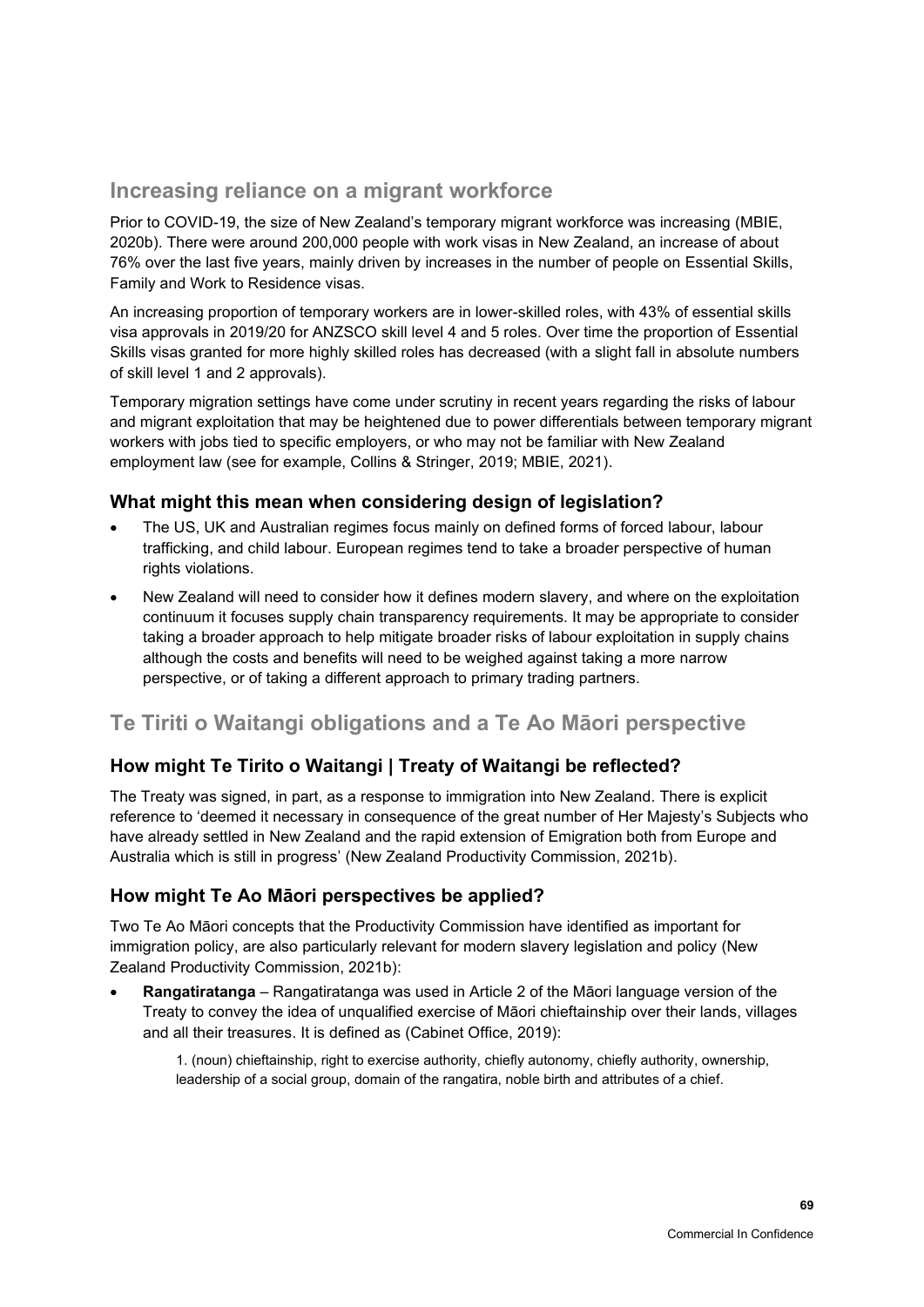2. (noun) kingdom, realm, sovereignty, principality, self-determination, self-management – connotations extending the original meaning of the word resulting from Bible and Treaty of Waitangi translations.

• **Manaakitanga** – Manaakitanga is a powerful way of expressing how Māori communities care about each other's wellbeing, nurture relationships, and engage with one another. Manaakitanga also extends to the whenua that needs care in order to ensure sustainability for future generations. The value of manaakitanga is often expressed through the responsibility to provide hospitality and protection. Manaakitanga derives from two words - 'mana' and 'aki'. Mana is a condition that holds everything in the highest regard. Aki means to uphold or support. Manaakitanga is defined as (Cabinet Office, 2019):

(noun) hospitality, kindness, generosity, support - the process of showing respect, generosity and care for others.

### **Māori have a long history in international trade**

Māori ran small enterprises before Europeans arrived in New Zealand (Love & Love, 2010). There were bartering systems and regular trading patterns amongst whānau and hapū, within iwi, and between iwi. Most trading was initially around regional products, and by 1795, chiefs were sailing to Sydney aboard trading ships looking for bartering opportunities, and some Māori worked on European and American vessels (Ministry for Culture and Heritage, 2019).

### **What might this mean when considering design of legislation?**

- What the rights and interest of iwi/Māori may be with respect to modern slavery policy and legislation.
- What, if any, impacts there may be on Māori employment and the Māori asset base.
- How modern slavery legislation may impact on Māori enterprises, and their capacity and capability to comply.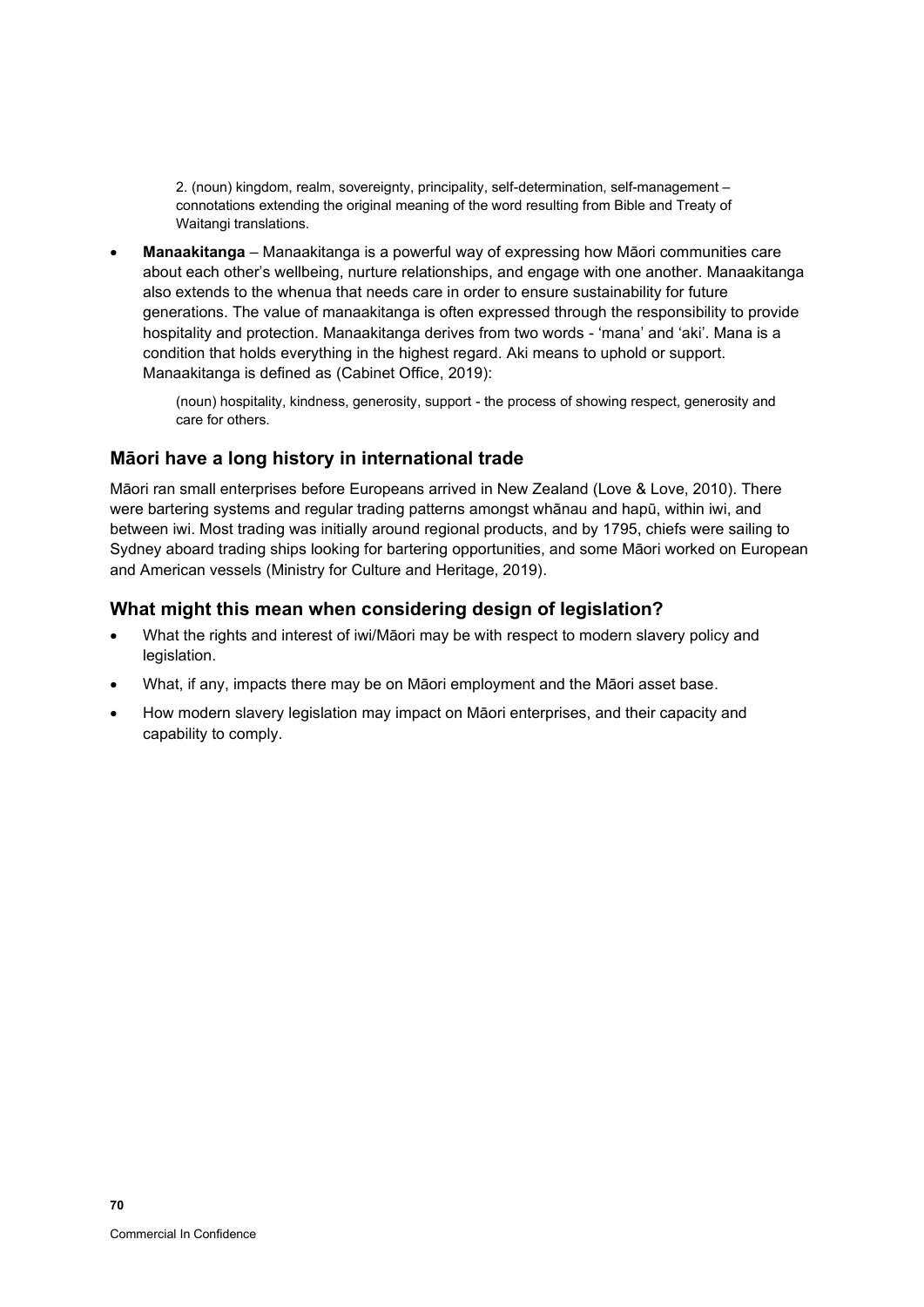## **References**

- Amahazion, F. (2015). Human trafficking: the need for human rights and government effectiveness in enforcing anti-trafficking. *Global Crime*, *16*(3), 167–196. https://doi.org/10.1080/17440572.2015.1019613
- Aronowitz, A. A. (2019). Regulating business involvement in labor exploitation and human trafficking. *Journal of Labor and Society*, *22*(1), 145–164. https://doi.org/10.1111/wusa.12372
- Australian Government. (2020). *Implementing the Modern Slavery Act 2018: The Australian Government's Annual Report 1 January - 31 December 2019*. Australian Government.
- Balch, A. (2019). Defeating 'modern slavery', reducing exploitation? The organisational and regulatory challenge. In G. Craig, A. Balch, H. Lewis, & L. Waite (Eds.), *The modern slavery agenda. Policy, politics and practice.* The Policy Press.
- Berry, E. (2019, September 23). *New book reveals modern slavery is all around us* [Newsroom]. UNSW Sydney. https://newsroom.unsw.edu.au/news/business-law/new-book-reveals-modernslavery-all-around-us
- BIICL, Civic Consulting, & LSE. (2020). *Study on due diligence requirements through the supply chain* [Commissioned by Director-General for Justice and Consumers, European Commission]. British Institute of International and Comparative law, Civic Consulting and The London School of Economics and Political Sciencew. https://op.europa.eu/en/publication-detail/- /publication/8ba0a8fd-4c83-11ea-b8b7-01aa75ed71a1/language-en/format-PDF/sourcesearch
- Birkey, R. N., Guidry, R. P., Islam, M. A., & Patten, D. M. (2018). Mandated social disclosure: An analysis of the response to the California Transparency in Supply Chains Act of 2010. *Journal of Business Ethics*, *152*(3), 827–841. https://doi.org/10.1007/s10551-016-3364-7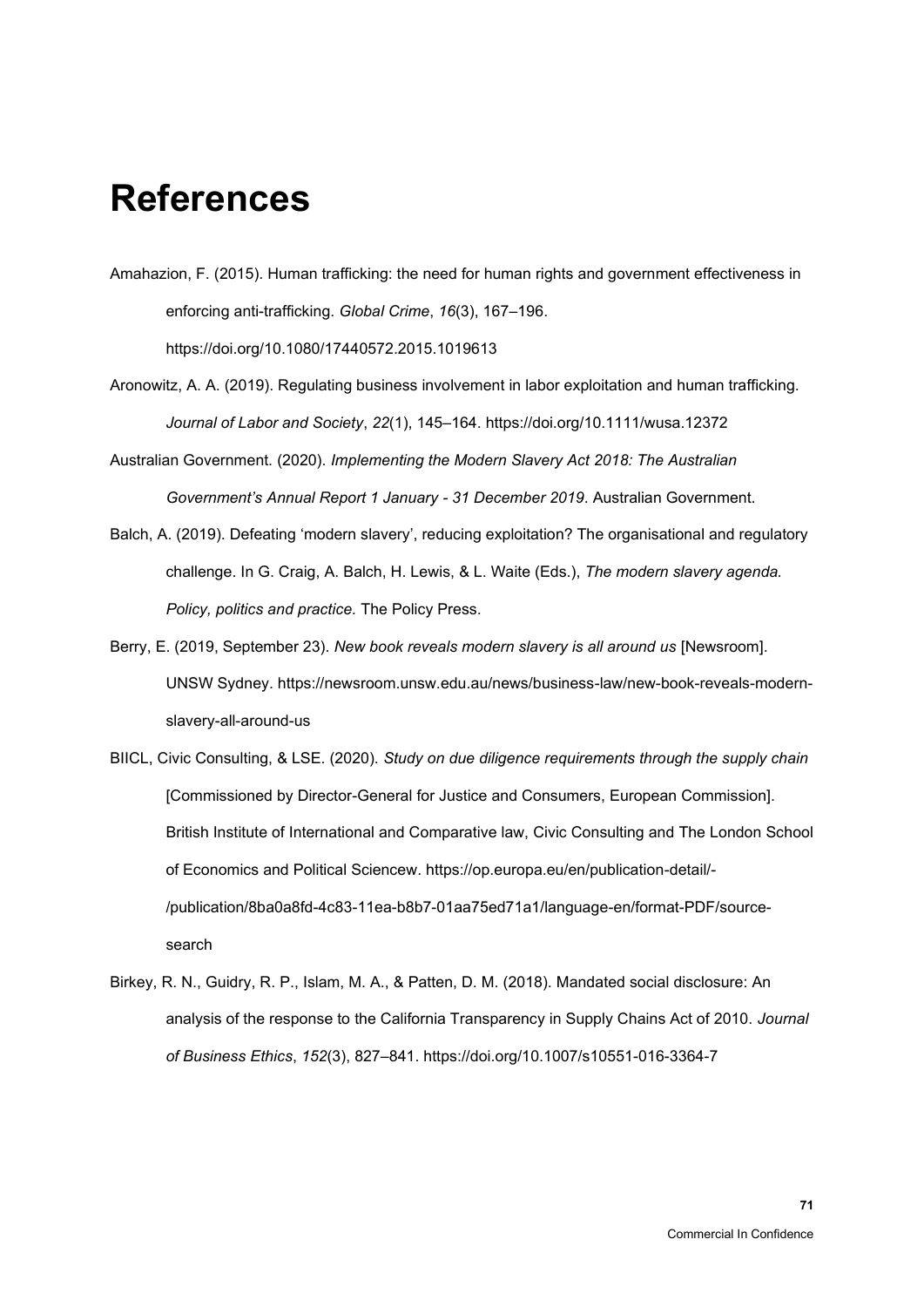- Bolt, D. (2021). *An inspection of the work of Border Force, Immigration Enforcement, and UK Visas and Immigration to identify, investigate, disrupt and prosecute perpetrators of modern slavery and human trafficking* [Presented to Parliament pursuant to Section 50(2) of the UK Borders Act 2007]. Independent Chief Inspector of Borders and Immigration. https://assets.publishing.service.gov.uk/government/uploads/system/uploads/attachment\_data /file/966139/An\_inspection\_of\_the\_work\_of\_BF\_\_IE\_\_and\_UKVI\_to\_identify\_\_investigate\_\_di srupt\_and\_prosecute\_perpetrators\_of\_modern\_slavery\_and\_human\_trafficking.pdf
- Bouché, V., Farrell, A., & Wittmer, D. (2016). *Identifying effective counter-trafficking programs and practices in the U.S.: Legislative, legal, and public opinion strategies that work* (Research Report No. 249670; Research Funded by the US Department of Justice). Texas Christian University, Northeastern University and Colorado College.
- Branscum, C., Cain, C. M., & Fallik, S. W. (2021). Exploring the nature of anti-trafficking laws: A content analysis of state statutes. *Journal of Human Trafficking*, 1–15. https://doi.org/10.1080/23322705.2021.1917213
- Broad, R., & Turnbull, N. (2019). From human trafficking to modern slavery: The development of antitrafficking policy in the UK. *European Journal on Criminal Policy and Research*, *25*(2), 119– 133. https://doi.org/10.1007/s10610-018-9375-4
- Business & Human Rights Resource Centre. (2018). *FTSE 100 & the UK Modern Slavery Act: From disclosure to action*. Business & Human Rights Resource Centre and Modern Slavery Registry.
- Cabinet Office. (2019). *Te Tiriti o Waitangi / Treaty of Waitangi Guidance* [Cabinet Office Circular]. Cabinet Office. https://www.tearawhiti.govt.nz/assets/Tools-and-Resources/CO-19-5-Treatyof-Waitangi-Guidance-for-Agencies.pdf
- Carrington, M., Chatzidakis, A., & Shaw, D. (2018). *Consuming modern slavery* [Funded by British Academy/Leverhulme Small Research Grants (SG170235) and Royal Holloway's University of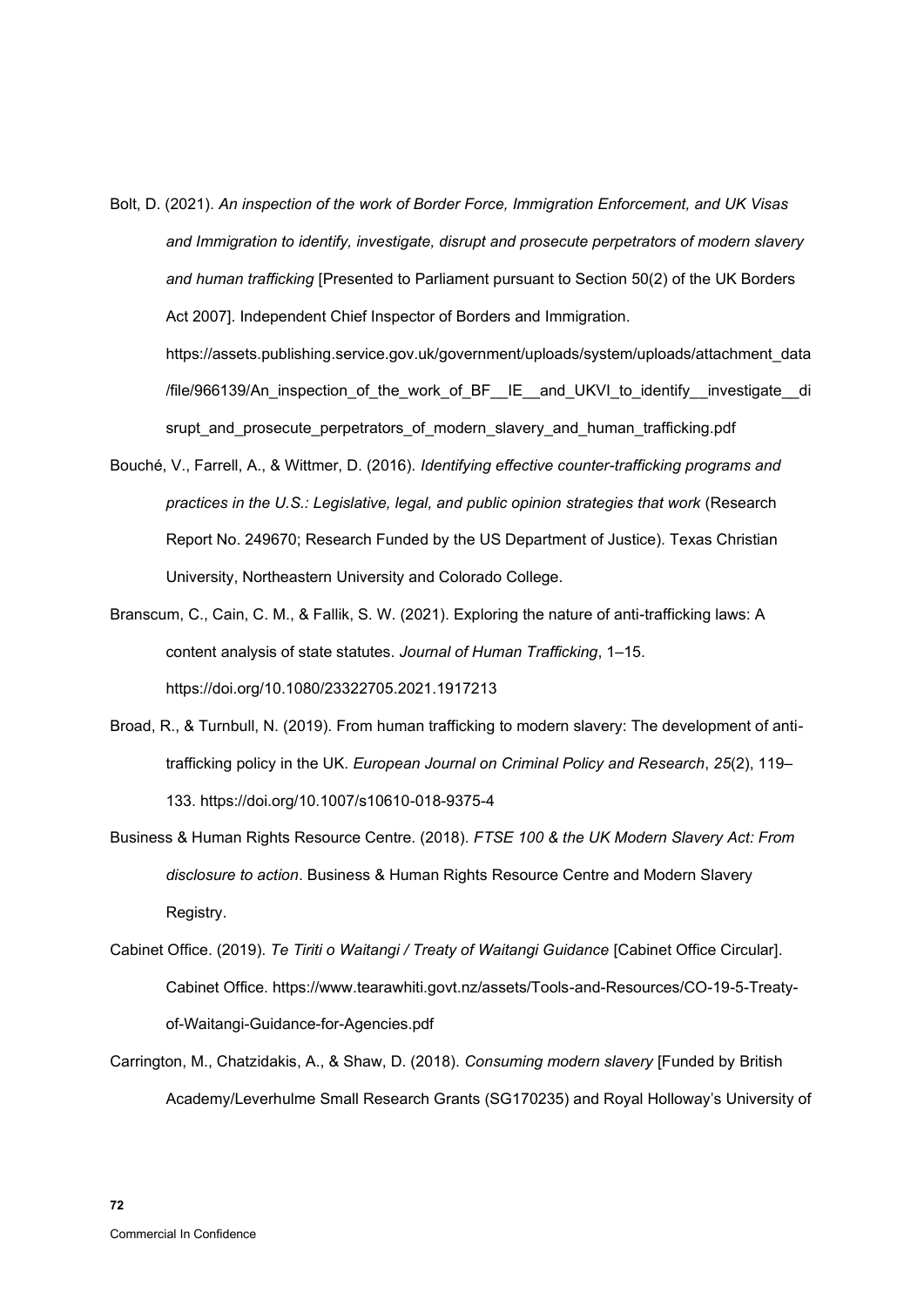London Research Strategy Fund]. University of Glasgow, Adam Smith Business School; Royal Holloway University of London and the University of Melbourne. https://www.consumingmodernslavery.com/

- Casey, C. A., Cimino-Isaacs, C. D., & O'Regan, K. C. (2021). *Section 307 and imports produced by forced labor* (In Focus No. IF11360). Congressional Research Service. https://crsreports.congress.gov/product/pdf/IF/IF11360
- Chambers, R., & Vastardis, A. Y. (2021). Human rights disclosure and due diligence laws: The role of regulatory oversight in ensuring corporate accountability. *Chicago Journal of International Law*, *21*(2), 323–366.
- Christ, K. L., Burritt, R. L., & Schaltegger, S. (2020). Accounting for work conditions from modern slavery to decent work. *Accounting, Auditing & Accountability Journal*, *33*(7), 1481–1504. https://doi.org/10.1108/AAAJ-05-2020-4587
- CIPS. (2016). *UK SMEs overwhelmingly unaware of the Modern Slavery Act's impact on them, CIPS research finds*. Chartered Institute of Procurement & Supply.
- Cockbain, E., Bowers, K., & Dimitrova, G. (2018). Human trafficking for labour exploitation: the results of a two-phase systematic review mapping the European evidence base and synthesising key scientific research evidence. *Journal of Experimental Criminology*, *14*(3), 319–360. https://doi.org/10.1007/s11292-017-9321-3
- Coleman, C., & Moynihan, J. (1996). *Understanding crime: Haunted by the dark figure*. Open University Press.
- Collins, F. L., & Stringer, C. (2019). *Temporary migrant worker exploitation in New Zealand*. Ministry of Business, Innovation & Employment.
- Commonwealth of Australia. (2018). *Commonwealth Modern Slavery Act 2018 - Guidance for reporting entities*. Commonwealth of Australia.

Modern Slavery Act, 153, 2018 (2018).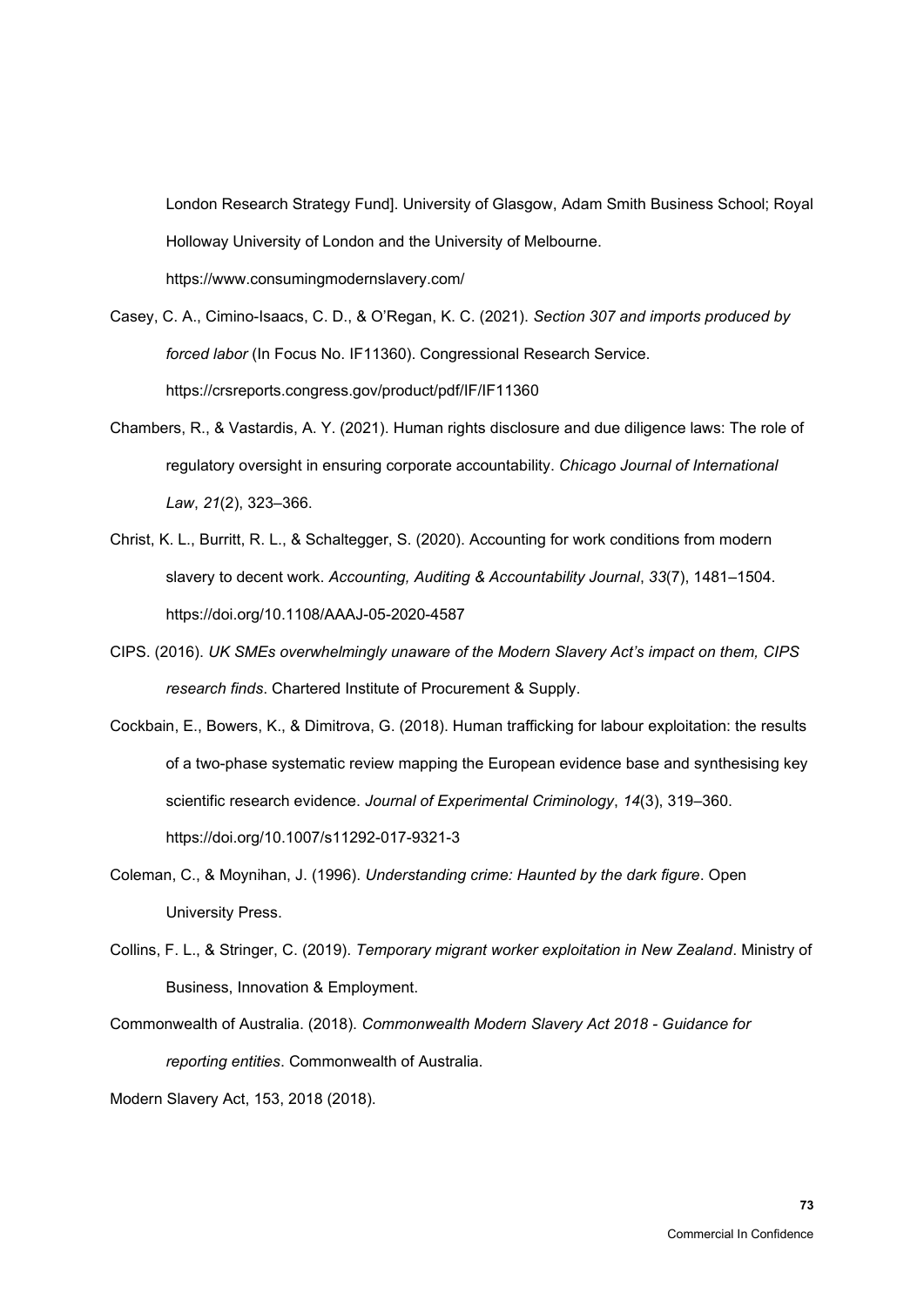- Cousins, P., Dutordoir, M., Lawson, B., & Neto, J. Q. F. (2020). Shareholder wealth effects of modern slavery regulation. *Management Science*, *66*(11), 5265–5289. https://doi.org/10.1287/mnsc.2019.3456
- Craig, G. (2017). The UK's modern slavery legislation: An early assessment of progress. *Social Inclusion*, *5*(2), 16–27. https://doi.org/10.17645/si.v5i2.833
- CrimeStoppers. (2020). *2019/20 Impact report*. Crimestoppers Trust. https://crimestoppersuk.org/getmedia/368b792a-7690-43e2-870b-8fcad08455af/CST0023-002-Impact-Report-SHfinal-WEB.pdf
- Davies, N. (2009, October 20). Inquiry fails to find single trafficker who forced anybody into prostitution. *The Guardian*. https://www.theguardian.com/uk/2009/oct/20/governmenttrafficking-enquiry-fails
- de Sterke, J. (2020). *Tackling modern slavery: Current legislative and commercial strategies* (Open Analysis Addressing Slavery in Supply Chains). The University of Sydney.
- Dean, O., & Marshall, S. (2020). A race to the middle of the pack: an analysis of slavery and human trafficking statements submitted by Australian banks under the UK Modern Slavery Act. *Australian Journal of Human Rights*, *26*(1), 46–73. https://doi.org/10.1080/1323238X.2020.1712515
- Di Martino, S. (2020). *Modern slavery in transnational supply chains. Public national regulations: Words or deeds?* (TLI Think! Paper No. 11). Transnational Law Institute, The Dickson Poon School of Law, King's College London.
- DLME. (2019). *Director of Labour Market Enforcement 2020 - 2021 strategy: Call for evidence*. Director of Labour Market Enforcement.
- Donati, M. (2016, March 29). Small firms ignorant of Modern Slavery Act. *Supply Management*. https://www.cips.org/supply-management/news/2016/march/small-firms-ignorant-of-modernslavery-act/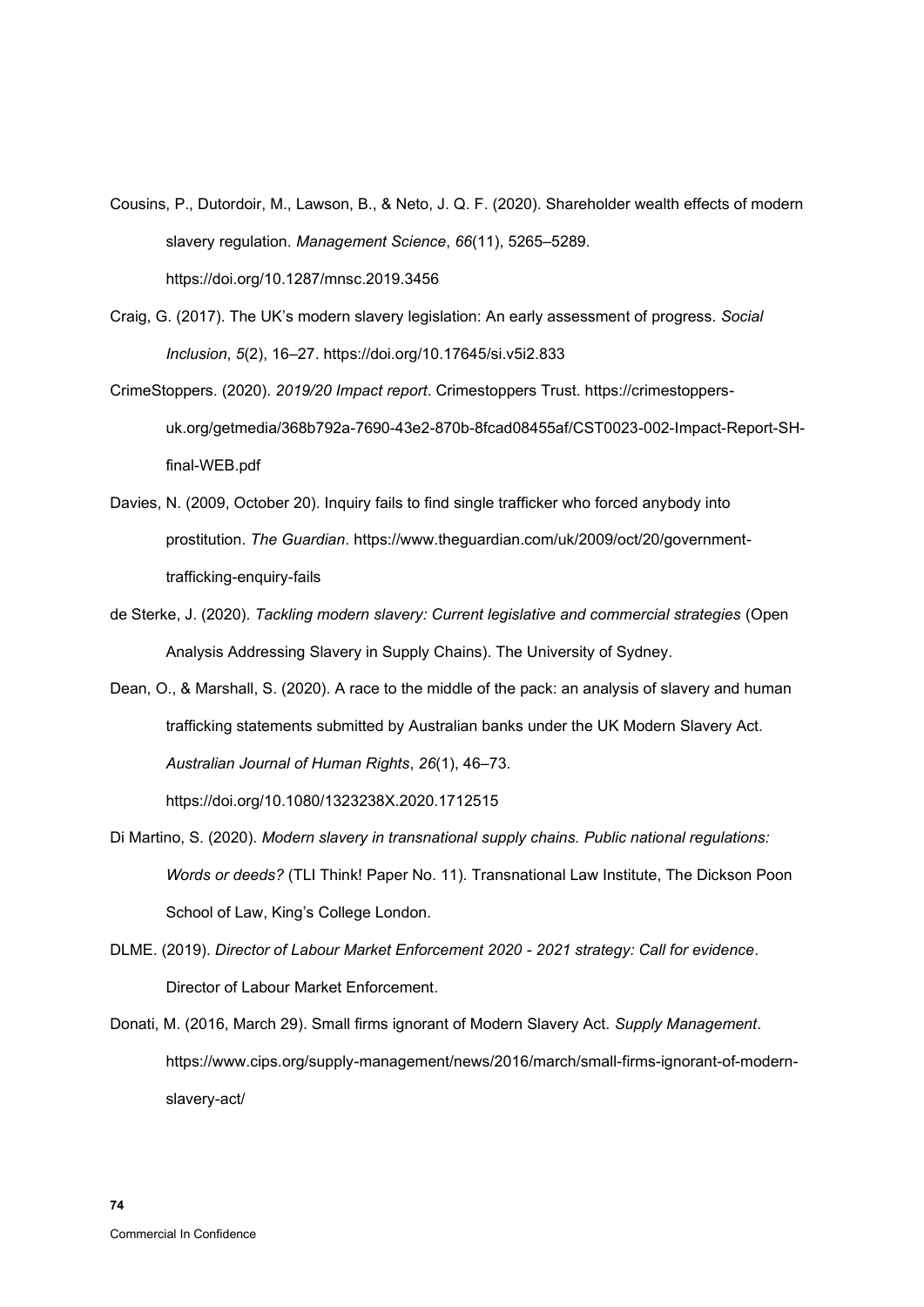Ellis, N., Cooper, C., & Roe, S. (2017). *An evaluation of the National Referral Mechanism pilot* (Research Report No. 94). UK Home Office.

Ensor, J. (2021, June 29). Modern slavery: Petition accepted by Michael Wood as Government convenes group to advise on possible legislation. *Newshub*. https://www.newshub.co.nz/home/politics/2021/06/modern-slavery-petition-accepted-bymichael-wood-as-government-convenes-group-to-advise-on-possible-legislation.html

European Commission. (2017). *Guidelines on non-financial reporting (methodology for reporting nonfinancial information)* [Communication from the Commission]. European Commission. https://eur-lex.europa.eu/legal-

content/EN/TXT/PDF/?uri=CELEX:52017XC0705(01)&from=EN

- European Commission. (2020). *Corporate sustainability reporting*. European Commission: An Official Website of the European Union. https://ec.europa.eu/info/business-economy-euro/companyreporting-and-auditing/company-reporting/corporate-sustainability-reporting\_en
- European Commission. (2021). *Proposal for a Directive of the European Parliament and of the Council amending Directive 2013/34/EU, Directive 2004/109/EC, Directive 2006/43/EC and Regulation (EU) No 537/2014, as regards corporate sustainability reporting* [Summary impact assessment]. European Commission. https://eur-lex.europa.eu/legalcontent/EN/TXT/?uri=CELEX:52021SC0151
- European Parliament. (2014). *Directive 2014/95/EU*. https://eur-lex.europa.eu/legalcontent/EN/TXT/?uri=CELEX%3A32014L0095
- European Parliament. (2021a). *Text adopted: Corporate due diligence and corporate accountability* (P9\_TA(2021)0073). European Parliament.

https://www.europarl.europa.eu/doceo/document/TA-9-2021-0073\_EN.pdf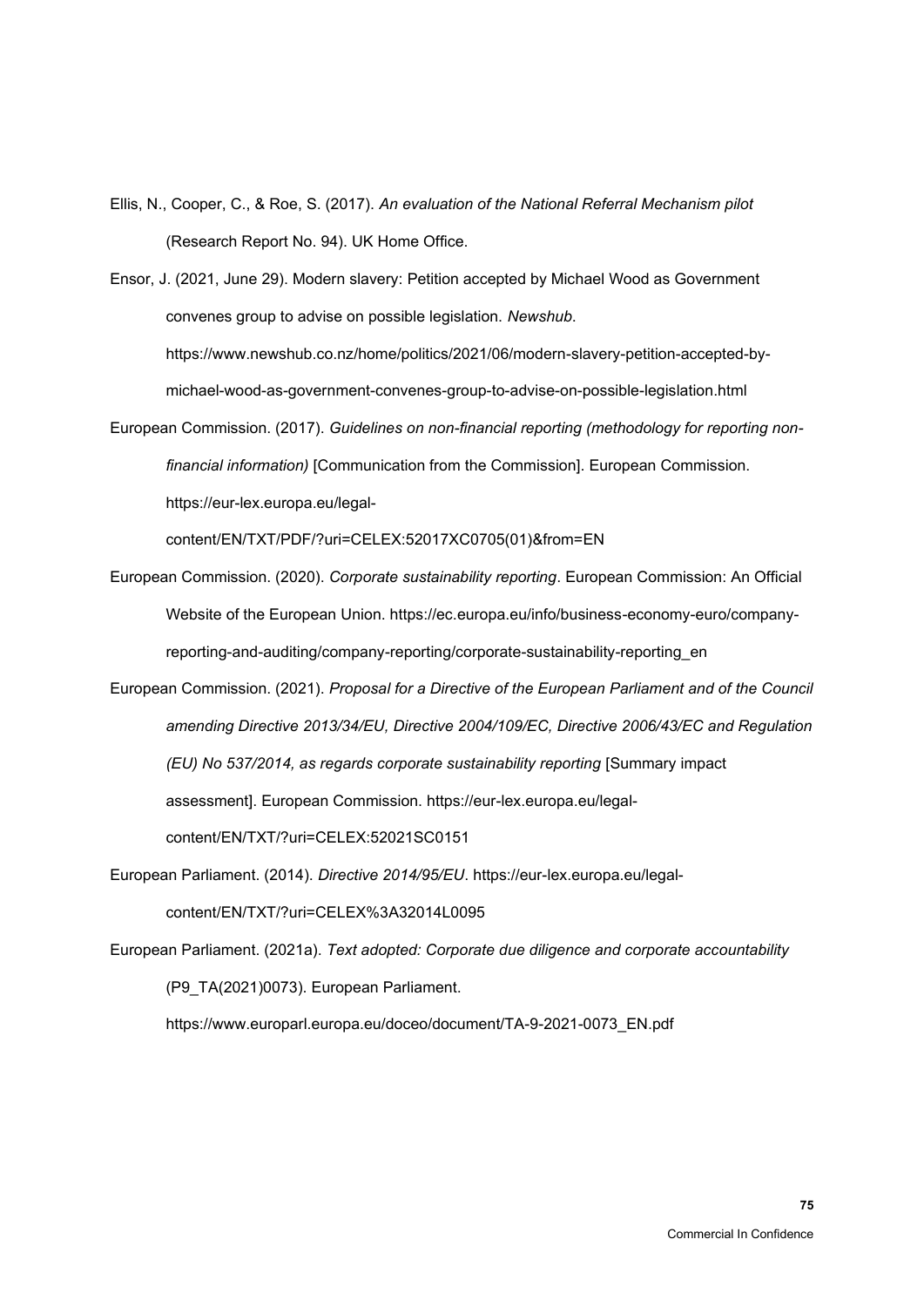European Parliament. (2021b). *Corporate due diligence and corporate accountability* (2020/2129(INL)). European Parliament. https://www.europarl.europa.eu/doceo/document/TA-9-2021-0073\_EN.html

- European Parliamentary Research Service. (2021). *Non-financial Reporting Directive* [Briefing]. EPRS | European Parliamentary Research Service.
- Fair Work Ombudsman. (2016). *Identifying and addressing the drivers of non-compliance in the 7- Eleven network* [A Report of the Fair Work Ombudsman's Inquiry into 7-Eleven]. Commonwealth of Australia.
- Farrell, A. (2014). Environmental and institutional Influences on police agency responses to human trafficking. *Police Quarterly*, *17*(1), 3–29. https://doi.org/10.1177/1098611113495050
- Farrell, A., Bouché, V., & Wolfe, D. (2019). Assessing the impact of State human trafficking legislation on criminal justice system outcomes. *Law & Policy*, *41*(2), 174–197.
- Farrell, A., Owens, C., & McDevitt, J. (2014). New laws but few cases: understanding the challenges to the investigation and prosecution of human trafficking cases. *Crime, Law and Social Change*, *61*(2), 139–168. https://doi.org/10.1007/s10611-013-9442-1
- Fellows, J., & Chong, M. D. (2020). Australia's Modern Slavery Act : Challenges for a post-COVID world? *Alternative Law Journal*, *45*(3), 209–214. https://doi.org/10.1177/1037969X20956410
- Ford, J., & Nolan, J. (2020). Regulating transparency on human rights and modern slavery in corporate supply chains: the discrepancy between human rights due diligence and the social audit. *Australian Journal of Human Rights*, *26*(1), 27–45. https://doi.org/10.1080/1323238X.2020.1761633
- Foreign, Commonwealth & Development Office. (2021). *UK Government announces business measures over Xinjiang human rights abuses* [Press release]. Foreign, Commonwealth & Development Office, Home Office and Department for International Trade.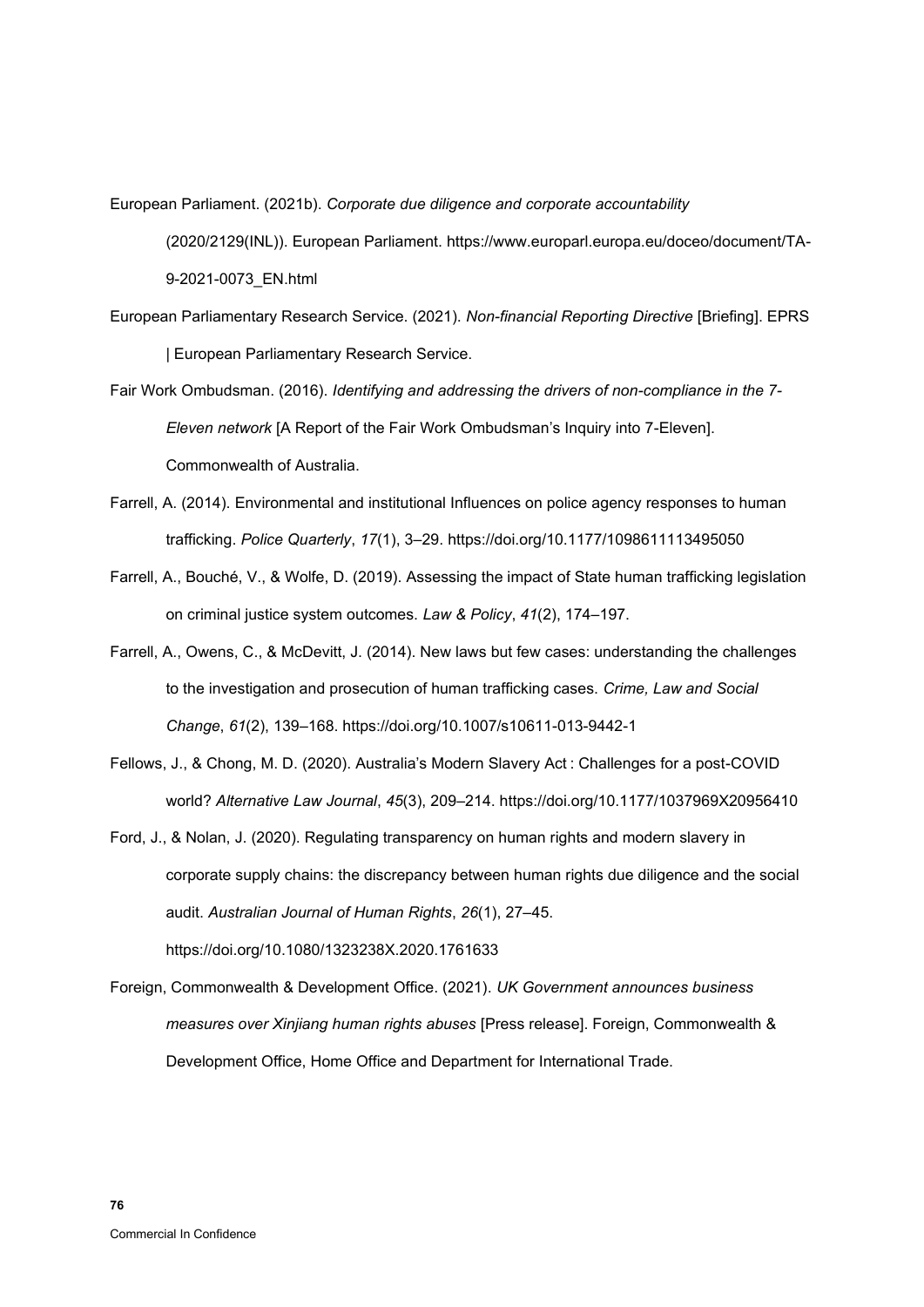- Foss, D. (2021, June 14). *ForUMs reactions to the Norwegian due diligence law*. Norwegian Forum for Development and Environment. http://forumfor.no/en/news/2021/forums-reactions-to-thenorwegian-due-diligence-law
- Global Affairs Canada. (2021, January 18). *Measures Related to the Human Rights Situation in the Xinjiang Uyghur Autonomous Region*. Global Affairs Canada. https://www.canada.ca/en/global-affairs/news/2021/01/backgrounder---measures-related-tothe-human-rights-situation-in-the-xinjiang-uyghur-autonomous-region.html
- Hampton, D. B. (2019). Modern slavery in global supply chains: Can national action plans on business and human rights close the governance gap? *Business and Human Rights Journal*, *4*, 239– 263.
- Harkins, B. (2017). Constraints to a robust evidence base for anti-trafficking interventions. *Anti-Trafficking Review*, *8*, 113–130. https://doi.org/10.14197/atr.20121787
- Harris, K. D. (2012). *The state of human trafficking in California*. Attorney General, California Department of Justice. https://oag.ca.gov/sites/all/files/agweb/pdfs/ht/human-trafficking-2012.pdf
- Haughey, C. (2016). *The Modern Slavery Act review*. UK Home Office.
- Hess, D. (2020). Modern slavery in global supply chains: Towards a legislative solution. *Cornell International Law Journal*, *Forthcoming*.
- HM Government, Department of Justice Northern Ireland, The Scottish Government, & Welsh Government. (2020). *2020 UK Annual Report on Modern Slavery*. Modern Slavery Unit, Home Office.
- HMICFRS. (2017). *Stolen freedom: the policing response to modern slavery and human trafficking*. Her Majesty's Inspectorate of Constabulary and Fire & Rescue Services.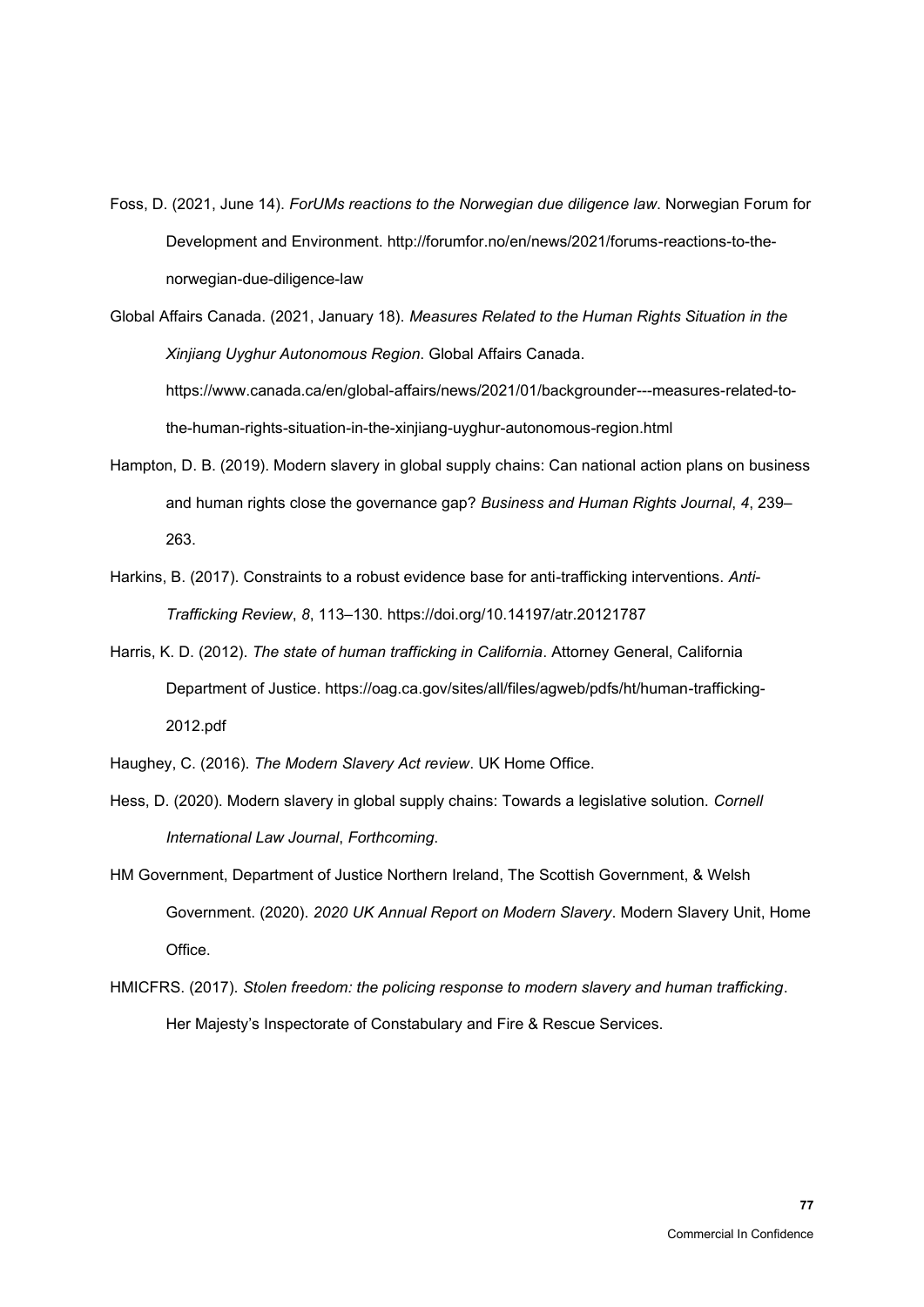Holtz, M. (2016, February 18). Human trafficking: US closes legal loophole on "slave labor" imports. *The Christian Science Monitor*. https://www.csmonitor.com/World/Asia-

Pacific/2016/0218/Human-trafficking-US-closes-legal-loophole-on-slave-labor-imports

Home Office. (2021). *Response to the Independent Chief Inspector of Borders and Immigration's report on work to identify, investigate, disrupt and prosecute perpetrators of modern slavery and human trafficking* [Policy Paper]. Home Office.

https://www.gov.uk/government/publications/response-to-an-inspection-of-work-to-deal-withmodern-slavery-and-human-trafficking/response-to-the-independent-chief-inspector-ofborders-and-immigrations-report-on-work-to-identify-investigate-disrupt-and-prosecuteperpetrators-o#recommendation-1

House of Lords and House of Commons Joint Committee on Human Rights. (2017). *Human rights and business 2017: Promoting responsibility and ensuring accountability* (Sixth Report of Session 2016–17). House of Lords and House of Commons.

https://publications.parliament.uk/pa/jt201617/jtselect/jtrights/443/443.pdf

- ILO. (2016). *ILO standards on forced labour: The new protocol and recommendation at a glance*. International Labour Organization. https://www.ilo.org/wcmsp5/groups/public/---ed\_norm/-- declaration/documents/publication/wcms\_508317.pdf
- ILO. (2019a). *Ending child labour, forced labour and human trafficking in global supply chains*. International Labour Organization.

https://www.ilo.org/ipec/Informationresources/WCMS\_716930/lang--en/index.htm

- ILO. (2019b, December 16). *New Zealand renews commitment toward the elimination of forced labour*. International Labour Organization. https://www.ilo.org/global/standards/subjectscovered-by-international-labour-standards/forced-labour/WCMS\_732516/lang--en/index.htm
- ILO, & Walk Free Foundation. (2017). *Global estimates of modern slavery: Forced labour and forced marriage*. International Labour Organization, Walk Free Foundation and International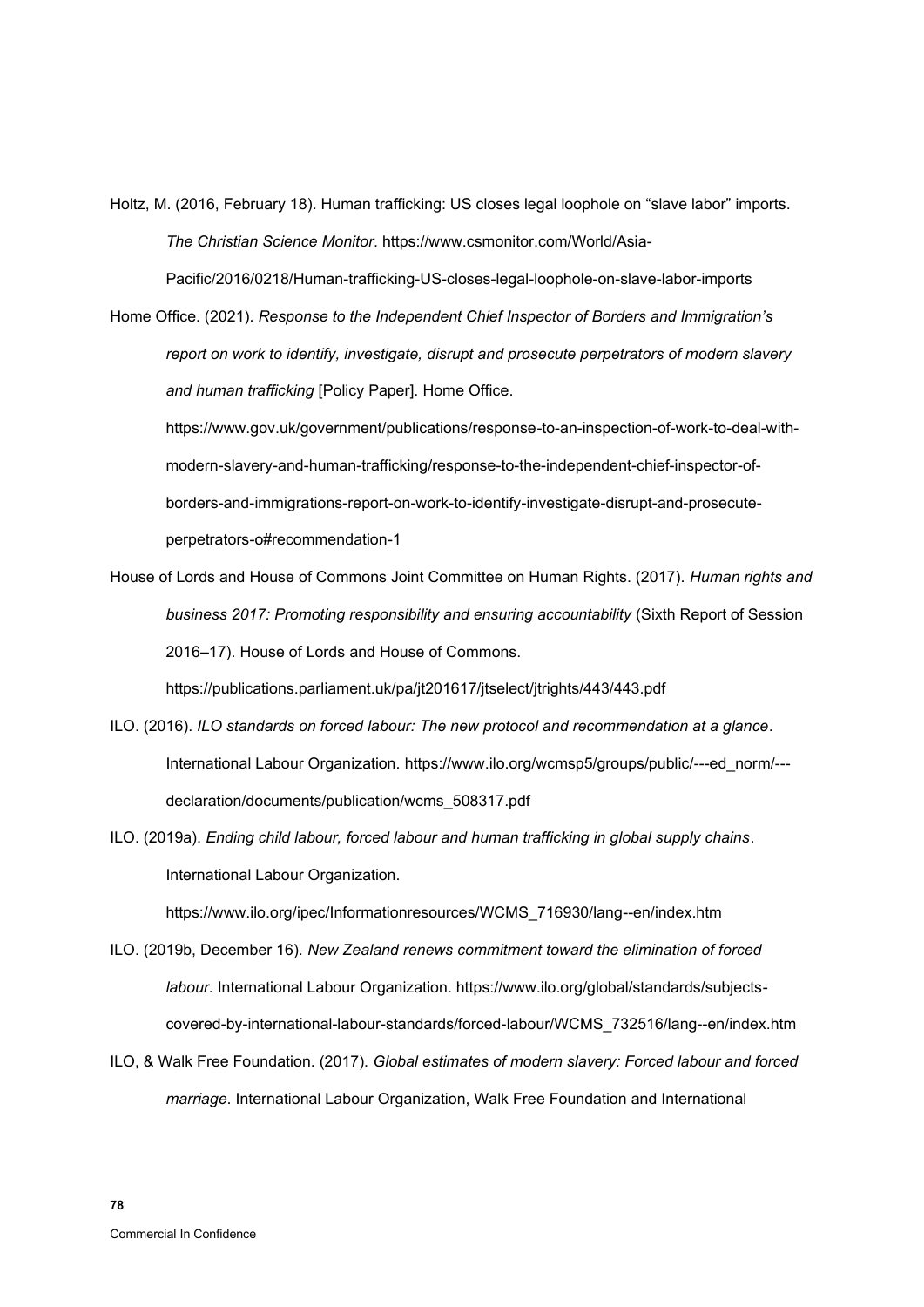Organization for Migration.

https://cdn.walkfree.org/content/uploads/2020/10/06153805/global\_estimates\_of\_modern\_sla very-forced\_labour\_and\_forced\_marriage.pdf

- K&L Gates. (2021, April 29). European Union Moves Towards Mandatory Supply Chain Due Diligence: Start Gearing up For New Directive. *The National Law Review*. https://www.natlawreview.com/article/european-union-moves-towards-mandatory-supplychain-due-diligence-start-gearing-new
- KnowTheChain. (2015). *Five years of the California Transparency in Supply Chains Act* [Insights Brief]. KnowTheChain.
- KnowTheChain. (2020). *Applicable on paper only? Why ICT companies need to address forced labor risks in lower supply chain tiers*. KnowTheChain. https://knowthechain.org/ict-companiesneed-to-address-forced-labor-risks-further-down-their-supply-chains/
- Koekkoek, M., Marx, A., & Wouters, J. (2017). Monitoring forced labour and slavery in global supply chains: The case of the California Act on transparency in supply chains. *Global Policy*, *8*(4), 522–529. https://doi.org/10.1111/1758-5899.12512
- Lake, Q., MacAlister, J., Berman, C., Gitsham, M., & Page, N. (2016). *Corporate leadership on modern slavery: How have companies responded to the UK Modern Slavery Act one year on?* Hult Research in partnership with the Ethical Trading Initiative.
- LeBaron, G., Lister, J., & Dauvergne, P. (2017). Governing global supply chain sustainability through the ethical audit regime. *Globalizations*, *14*(6), 958–975. https://doi.org/10.1080/14747731.2017.1304008
- LeBaron, G., & Rühmkorf, A. (2017). Steering CSR through home state regulation: A comparison of the impact of the UK Bribery Act and Modern Slavery Act on global supply chain governance. *Global Policy*, *8*, 15–28. https://doi.org/10.1111/1758-5899.12398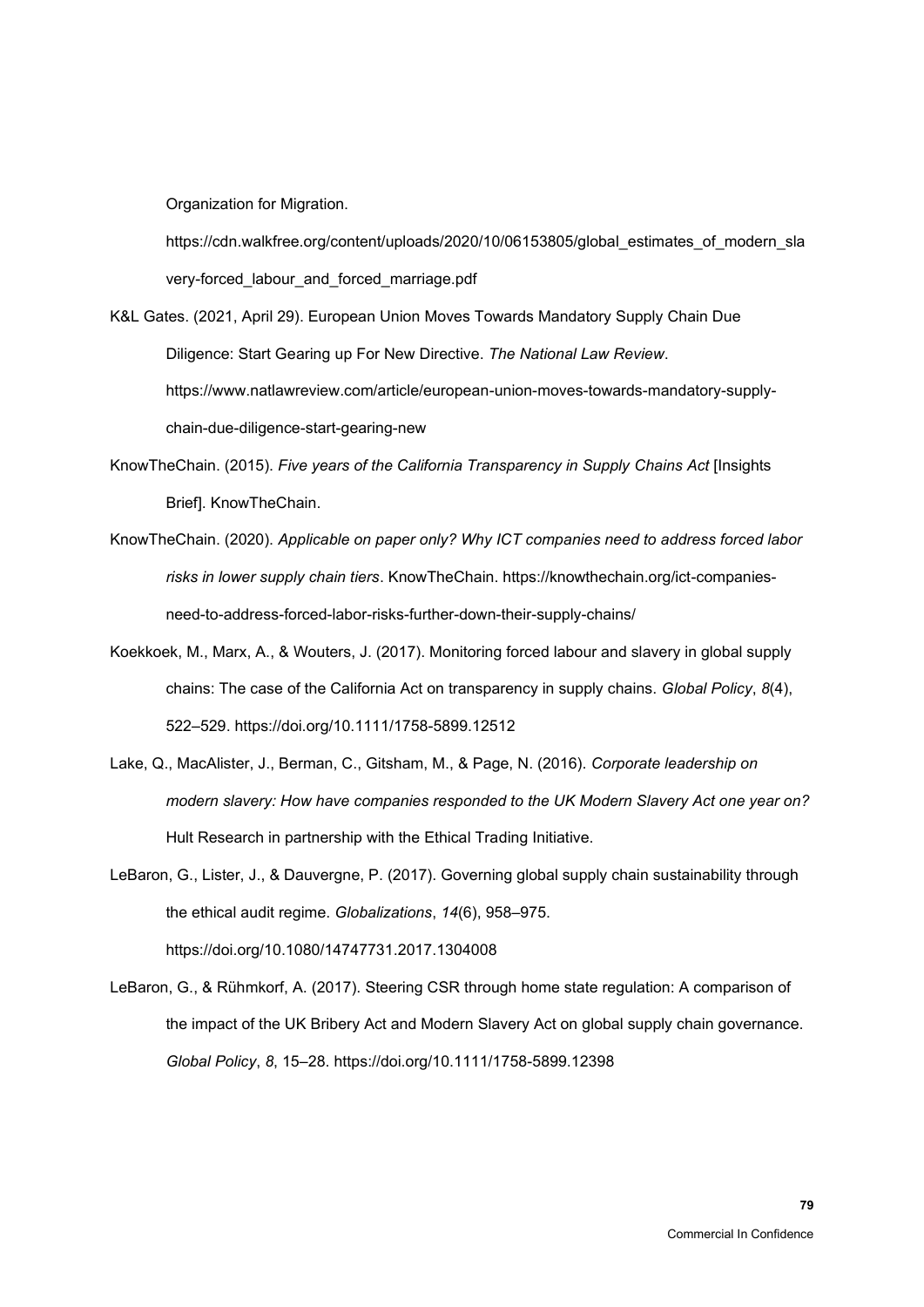- Love, M., & Love, T. (2010, March 11). *Ngā umanga – Māori business enterprise - History of Māori enterprise*. Te Ara - the Encyclopedia of New Zealand. https://teara.govt.nz/en/nga-umangamaori-business-enterprise/page-1
- Macchi, C., & Bright, C. (2020). Hardening soft law: the implementation of human rights due diligence requirements in domestic legislation. In M. Buscemi, N. Lazzerini, & L. Magi (Eds.), *Legal sources in business and human rights - Evolving dynamics in international and European law*. Brill.
- Martin, D., & Baddeley. (2019). *Independent review of Chorus' next generation network connection contracting model*. Martin, Jenkins & Associates.
- MBIE. (2020a). *Briefing for incoming Minister for Small Business*. Ministry of Business, Innovation & Employment. https://www.mbie.govt.nz/dmsdocument/12521-briefing-for-the-incomingminister-for-small-business
- MBIE. (2020b). *Briefing for the incoming Minister of Immigration*. Ministry of Business, Innovation & Employment. https://www.mbie.govt.nz/dmsdocument/12539-briefing-for-the-incomingminister-of-immigration
- MBIE. (2020c). *Combatting modern forms of slavery: Plan of action against force labour, people trafficking and slavery 2020-25*. Ministry of Business, Innovation & Employment. https://www.mbie.govt.nz/dmsdocument/13568-combatting-modern-forms-of-slavery-plan-ofaction-against-forced-labour-people-trafficking-slavery

MBIE. (2020d). *New Zealand consumer survey 2020: Summary findings* [Consumer Protection]. Ministry of Business, Innovation & Employment. https://www.mbie.govt.nz/dmsdocument/14642-nz-consumer-survey-2020-report-pdf

MBIE. (2021, July 1). *Addressing temporary migrant worker exploitation*. Ministry of Business, Innovation and Employment. https://www.mbie.govt.nz/immigration-andtourism/immigration/temporary-migrant-worker-exploitation-review/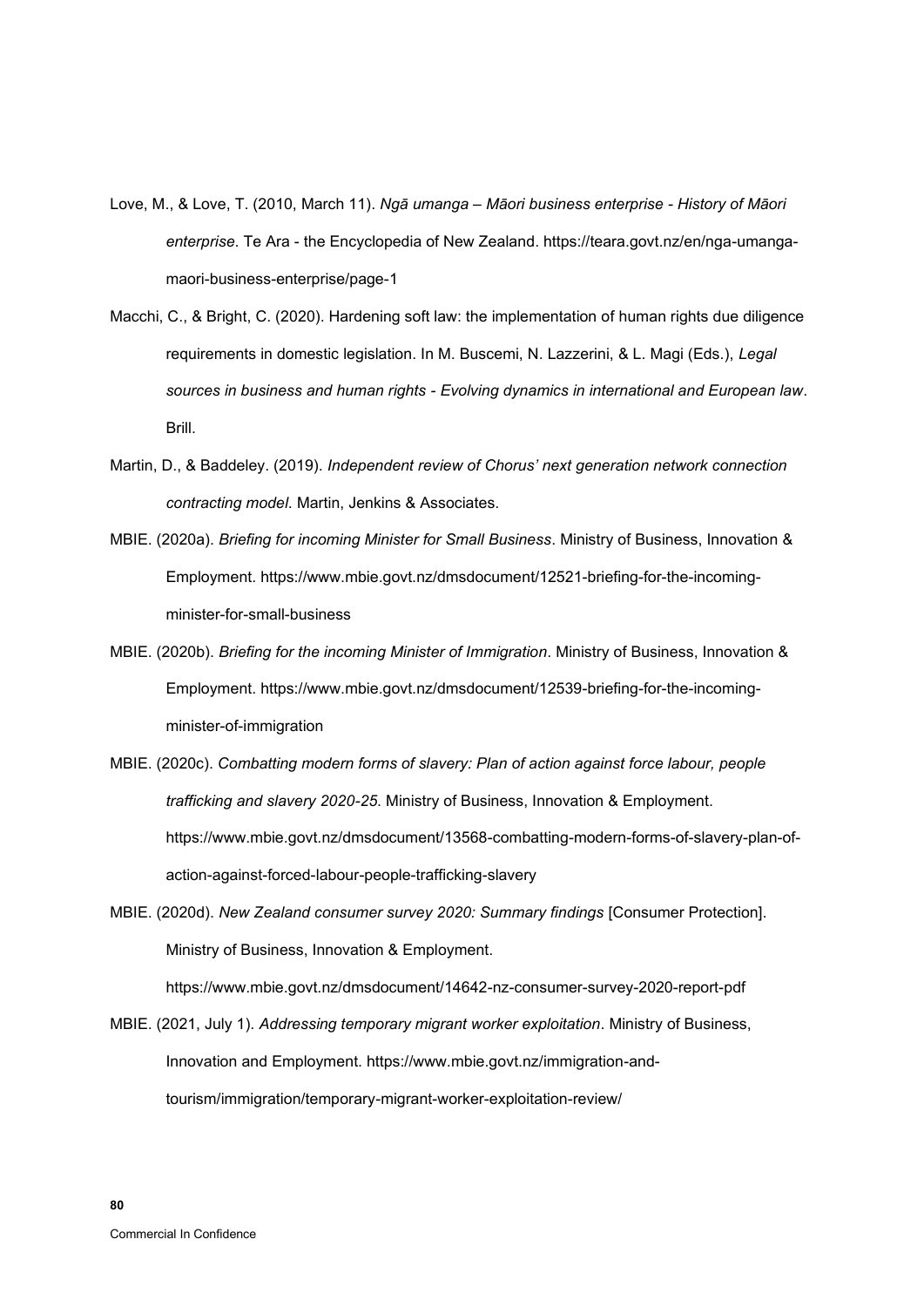Uyghur Forced Labor Prevention Act, H. R. 1155, 117th Congress, 1st Session (2021). https://www.congress.gov/bill/117th-congress/house-bill/1155/text

- Meehan, J., & Pinnington, B. D. (2021). Modern slavery in supply chains: insights through strategic ambiguity. *International Journal of Operations & Production Management*, *41*(2), 77–101. https://doi.org/10.1108/IJOPM-05-2020-0292
- MFAT. (2020). *Briefing for incoming Minister for Trade and Export Growth*. Ministry of Foreign Affairs and Trade. https://www.mfat.govt.nz/assets/About-us-Corporate/MFAT-corporatepublications/Briefings-to-incoming-Ministers/Briefing-for-incoming-Minister-for-Trade-and-Export-Growth-2020.pdf
- Minderoo Foundation's Walk Free Initiative, WikiRate, Business & Human Rights Resource Centre, & Australia National University. (2019). *Beyond compliance in the hotel sector: A review of the UK Modern Slavery Act statements*. Minderoo Foundation's Walk Free Initiative. https://cdn.walkfree.org/content/uploads/2020/10/06163448/2632\_MSAstatements.V8\_FNL.pdf
- Ministry for Culture and Heritage. (2019, February 19). *Māori explore the world*. New Zealand History. https://nzhistory.govt.nz/culture/encounters/maori-encountering-world
- NAO. (2017). *Reducing modern slavery - Home Office* [HC 630 Session 2017–2019]. National Audit Office.
- NAO. (2019). *Tackling serious and organised crime - Home Office and National Crime Agency* [HC 2219 Session 2017–2019]. National Audit Office.

Navarra, C. (2020). *Corporate due diligence and corporate accountability: European added value assesmment* (Study PE 654.191). European Parliament Research Service. https://www.europarl.europa.eu/RegData/etudes/STUD/2020/654191/EPRS\_STU(2020)65419 1\_EN.pdf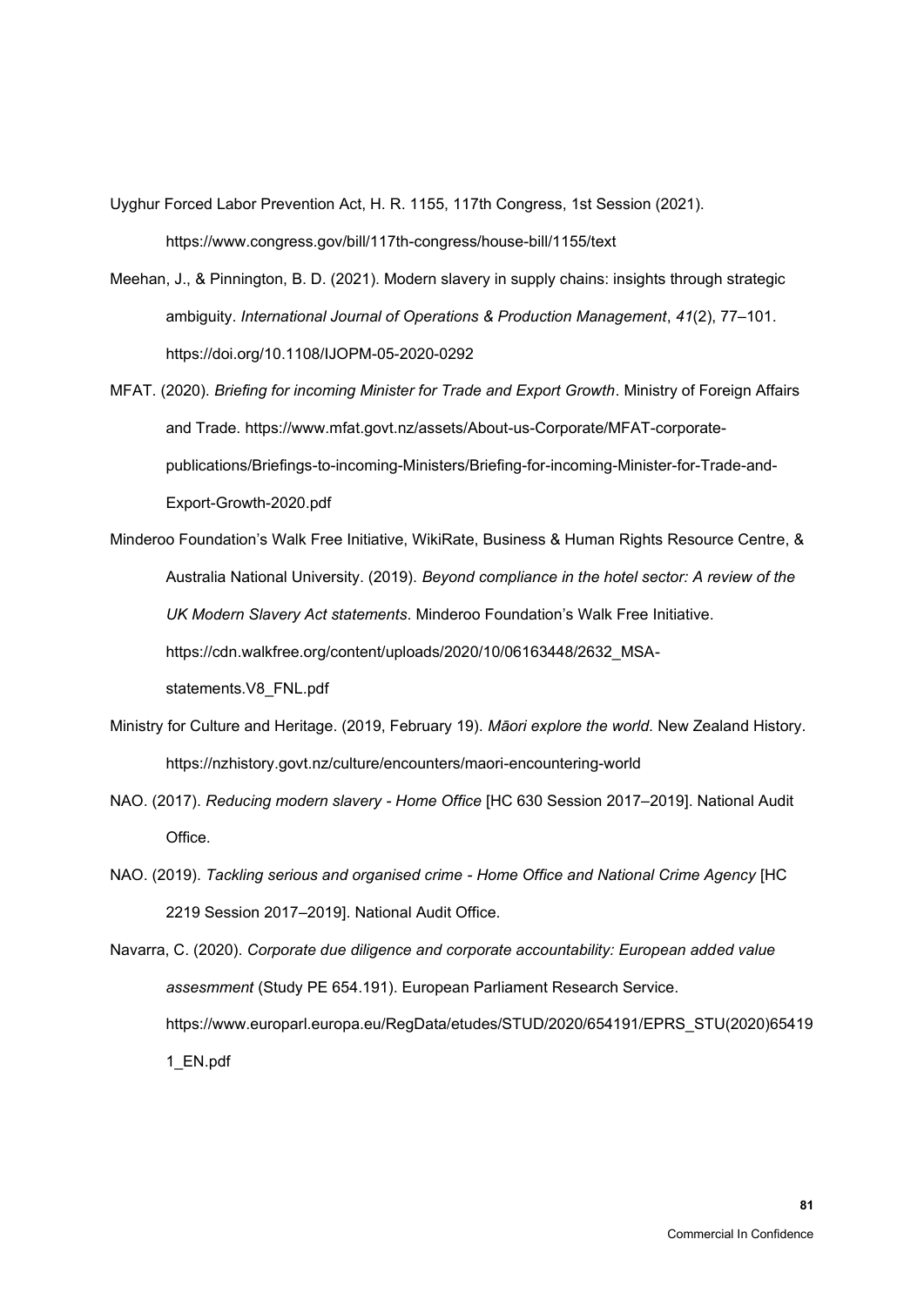- New, S., & Hsin, L. (2021). *Deconstructing modern slavery statements: A detailed analysis of Arcadia Group and Babcock International* [Working Paper]. Saïd Business School and Centre for Socio-Legal Studies and Bonavero Institute of Human Rights, University of Oxford. https://www.ssrn.com/abstract=3768495
- New Zealand Productivity Commission. (2021a). *New Zealand firms: Reaching for the frontier*. New Zealand Productivity Commission. https://www.productivity.govt.nz/assets/Documents/Finalreport-Frontier-firms.pdf
- New Zealand Productivity Commission. (2021b). *Immigration, productivity and wellbeing: Call for submissions* [Issues paper]. New Zealand Productivity Commission. https://www.productivity.govt.nz/assets/Inquiries/immigration-settings/Issuespaper\_Immigration.pdf?vid=3
- Nolan, J. (2018). *Hardening soft law: Are the emerging corporate social disclosure laws capable of generating substantive compliance with human rights* (University of New South Wales Law Research Series No. 62). University of New South Wales. https://www.ssrn.com/abstract=3251087
- Nolan, J., & Bott, G. (2018). Global supply chains and human rights: spotlight on forced labour and modern slavery practices. *Australian Journal of Human Rights*, *24*(1), 44–69. https://doi.org/10.1080/1323238X.2018.1441610
- Nolan, J., Ford, J., & Islam, M. A. (2019). *Regulating transparency and disclosures on modern slavery in global supply chains* [Report funded under CPA Australia's Global Research Perspectives Program]. University of New South Wales.
- NSW Standing Committee on Social Issues. (2020). *Modern Slavery Act 2018 and associated matters* (No. 56). NSW Parliament Legislative Council.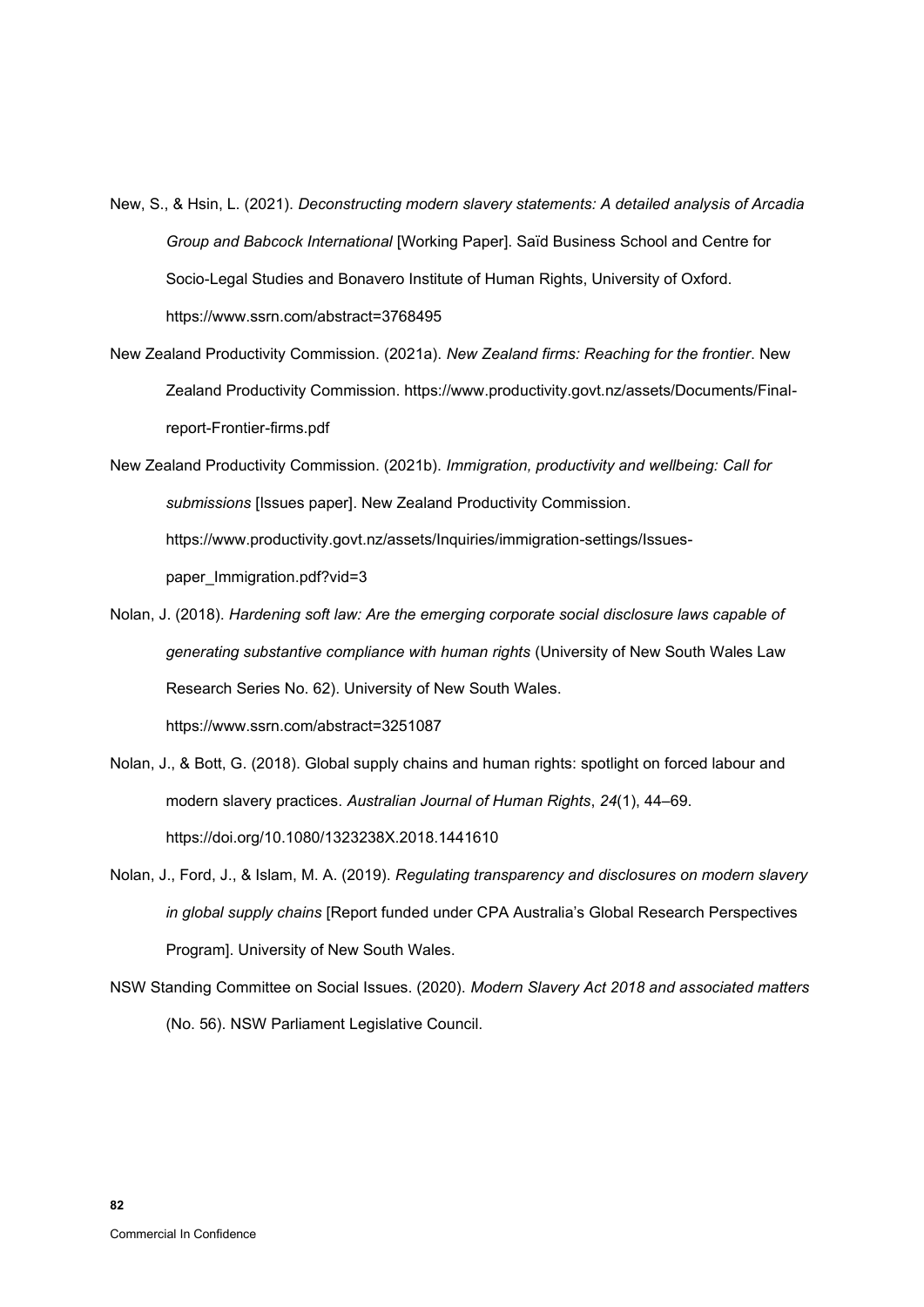O'Brien, B., & Boersma, M. (2016). Human rights in the supply chains of Australian businesses: Opportunities for legislative reform. *SSRN Electronic Journal*. https://doi.org/10.2139/ssrn.2841548

- OECD. (2011). *OECD guidelines for multinational enterprises*. Organisation for Economic Cooperation and Development. https://www.oecdwatch.org/oecd-ncps/the-oecd-guidelines-formnes/
- OECD. (2021). *The trade policy implications of global value chains*. OECD. https://www.oecd.org/trade/topics/global-value-chains-and-trade/
- Office of the US Trade Representative. (n.d.). *United States-Mexico-Canada trade fact sheet: Modernizing NAFTA into a 21st century trade agreement*. Office of the United States Trade Representative. https://ustr.gov/trade-agreements/free-trade-agreements/united-statesmexico-canada-agreement/fact-sheets/modernizing
- ONS. (2020). *Modern slavery in the UK: March 2020* [Article]. Office for National Statistics.
- *Customs Amendment (Banning Goods Produced By Uyghur Forced Labour) Bill*, Senate, Parliament 46 (2021) (testimony of Rex Patrick).
- Phillips, N., LeBaron, G., & Wallin, S. (2018). *Mapping and measuring the effectiveness of labourrelated disclosure requirements for global supply chains* (Research Department Working Paper No. 32). International Labour Office.
- Redmond, P. (2020). Regulating through reporting: an anticipatory assessment of the Australian Modern Slavery Acts. *Australian Journal of Human Rights*, *26*(1), 5–26. https://doi.org/10.1080/1323238X.2020.1774844
- Rende Taylor, L., & Shih, E. (2019). Worker feedback technologies and combatting modern slavery in global supply chains: examining the effectiveness of remediation-oriented and due-diligenceoriented technologies in identifying and addressing forced labour and human trafficking. *Journal of the British Academy*, *7 (s1)*, 131–165. https://doi.org/10.5871/jba/007s1.131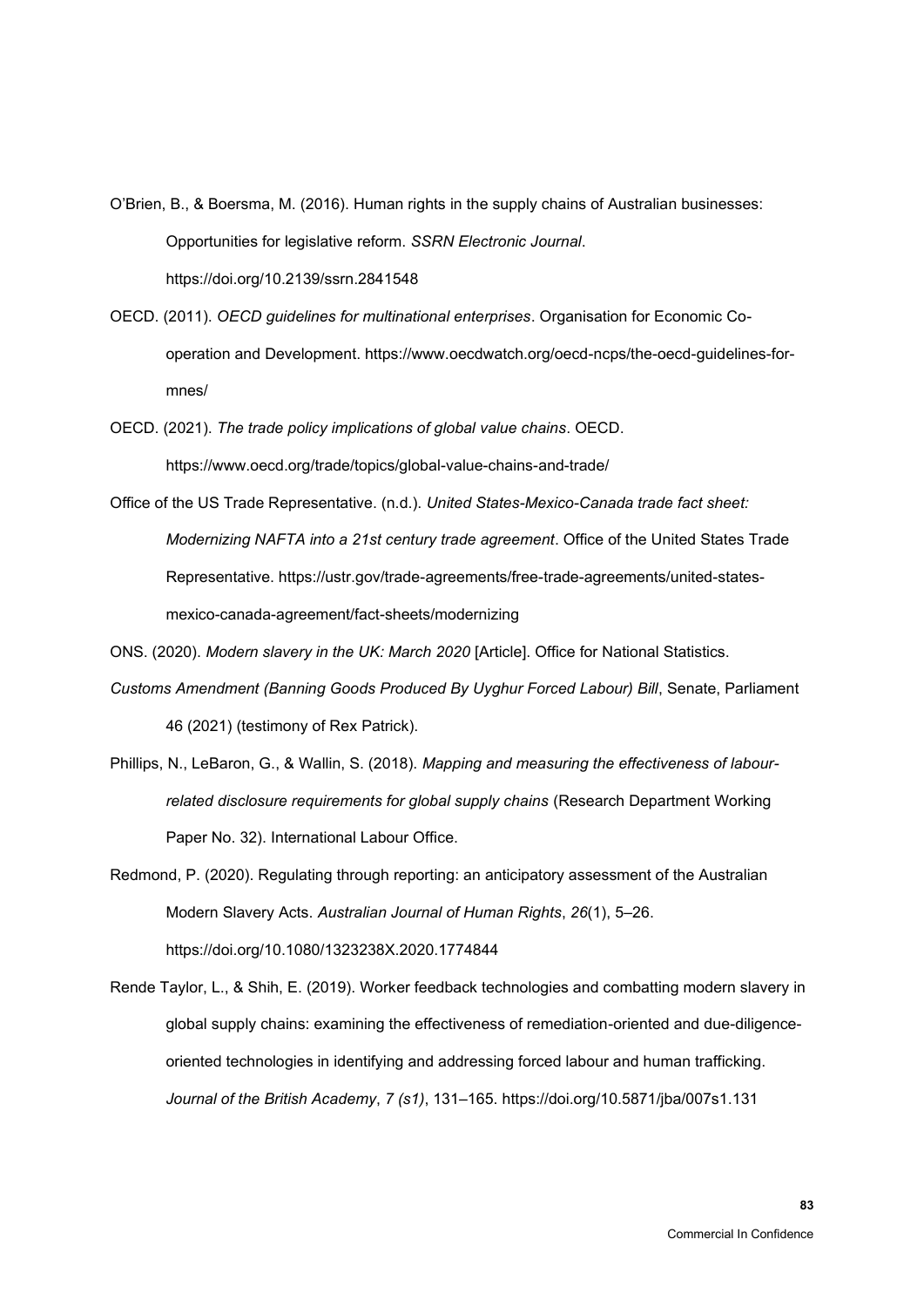- Rogerson, M., Crane, A., Soundararajan, V., Grosvold, J., & Cho, C. H. (2020). Organisational responses to mandatory modern slavery disclosure legislation: a failure of experimentalist governance? *Accounting, Auditing & Accountability Journal*, *33*(7), 1505–1534.
- Secretary of State for the Home Department. (2019). *Independent review of the Modern Slavery Act 2015: Final report*. Modern Slavery Unit, Home Office.

https://assets.publishing.service.gov.uk/government/uploads/system/uploads/attachment\_data /file/803406/Independent\_review\_of\_the\_Modern\_Slavery\_Act\_-\_final\_report.pdf

Taylor, M. (2021, April 12). Mandatory human rights due diligence in Norway – A right to know. *Blogging for Sustainability*.

https://www.jus.uio.no/english/research/areas/companies/blog/companies-markets-andsustainability/2021/mandatory-human-rights--taylor.html

- The Salvation Army. (2020). *Supporting victims of modern slavery: Year nine report on The Salvation Army's Victim Care and Co-ordination Contract July 2019 to June 2020*. The Salvation Army. https://www.salvationarmy.org.uk/modern-slavery/modern-slavery-latest-reports
- Themis International Services. (2021). *Preventing modern slavery & human trafficking: An agenda for action across the financial services sector: Executive summary*. Themis International Services, the UK Independent AntiSlavery Commissioner and the TRIBE Freedom Foundation.
- Theron, C. (2019). Modern slavery and transparency in supply chains: the role of business. In G. Craig, A. Balch, H. Lewis, & L. Waite (Eds.), *The modern slavery agenda: Policy, politics and practice in the UK*. Policy Press Scholarship Online.
- Trade for All Advisory Board. (2019). *Report of the Trade for All Advisory Board*. Trade for All Advisory Board. https://www.tradeforalladvisoryboard.org.nz/wp-content/uploads/2019/11/FINAL-withcover-Trade-for-All-report.pdf

Modern Slavery Act, 2015 CHAPTER 30 (2015).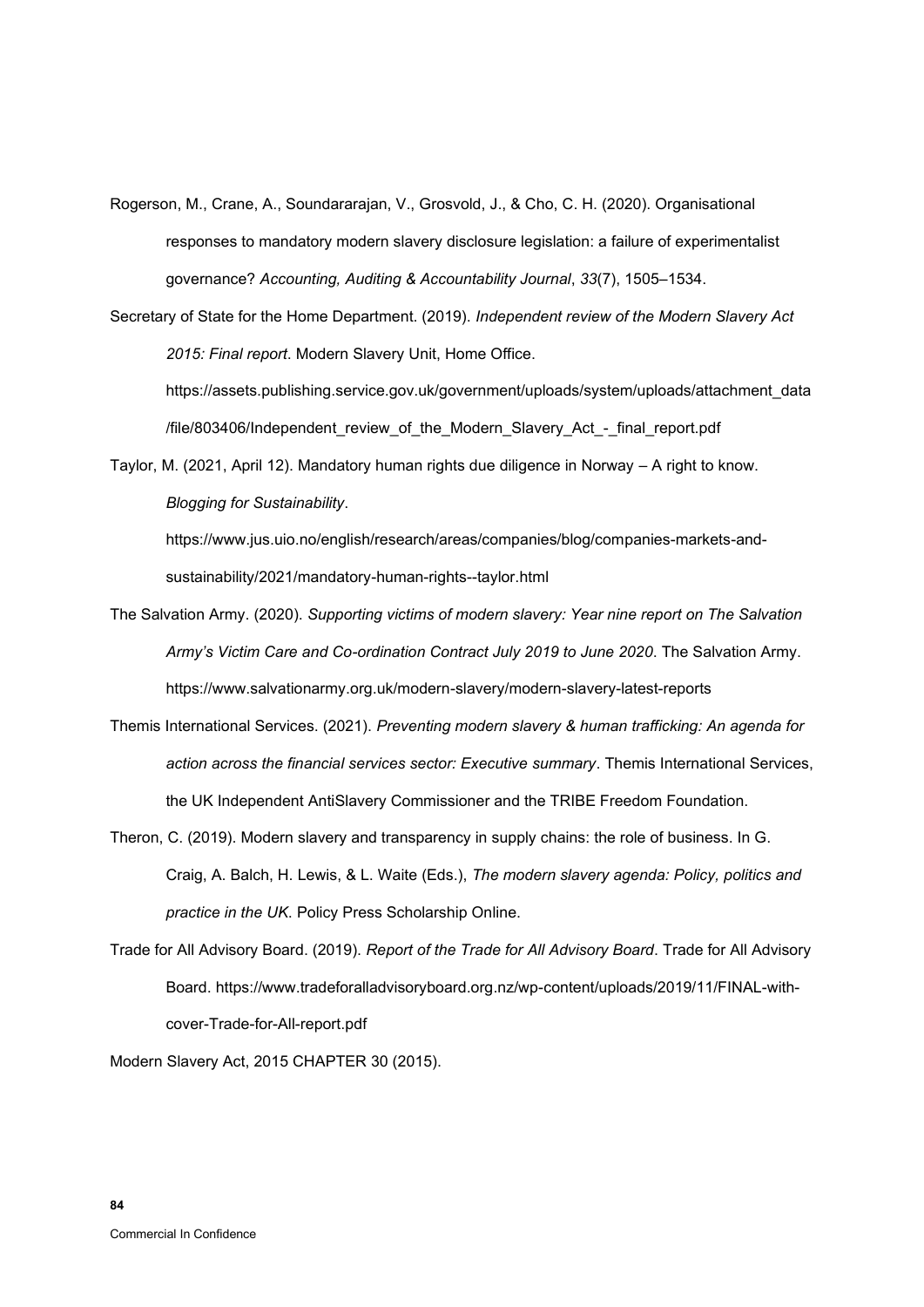United Nations. (2011). *Guiding principles on business and human rights*. United Nations Human Rights, Office of the High Commissioner.

https://www.ohchr.org/documents/publications/guidingprinciplesbusinesshr\_en.pdf

- Unseen. (2021). *Modern slavery & exploitation helpline: Annual assessment 2020*. Unseen. https://www.modernslaveryhelpline.org/uploads/20210407114600907.pdf
- US Department of State. (2020). *Trafficking in persons report: 20th edition*. US Department of State. https://www.state.gov/wp-content/uploads/2020/06/2020-TIP-Report-Complete-062420- FINAL.pdf
- US Small Business Administration. (2020, February 3). *How to do business with the Federal government*. US Small Business Administration.

https://content.govdelivery.com/accounts/USSBA/bulletins/27934ad

- Van Dyke, R. (2017). Monitoring and evaluation of human trafficking partnerships in England and Wales. *Anti-Trafficking Review*, *8*, 131–146. https://doi.org/10.14197/atr.20121788
- Van Dyke, R. (2019). The UK's response to modern slavery: law, policy and politics. In G. Craig, A. Balch, H. Lewis, & L. Waite (Eds.), *The modern slavery agenda: Law, policy and politics*. The Policy Press.
- Vijeyarasa, R. (2020). Women, work and global supply chains: the gender-blind nature of Australia's modern slavery regulatory regime. *Australian Journal of Human Rights*, *26*(1), 74–92. https://doi.org/10.1080/1323238X.2019.1701265

Walk Free Foundation. (2015). *The majority of UK consumers would stop buying a product if its manufacture involved modern slavery* [Press release]. Walk Free Foundation. http://walkfreefoundation.org-assets.s3-ap-southeast-2.amazonaws.com/content/uploads/2016/01/08113036/FINAL-UK-PRESS-RELEASE-100315.pdf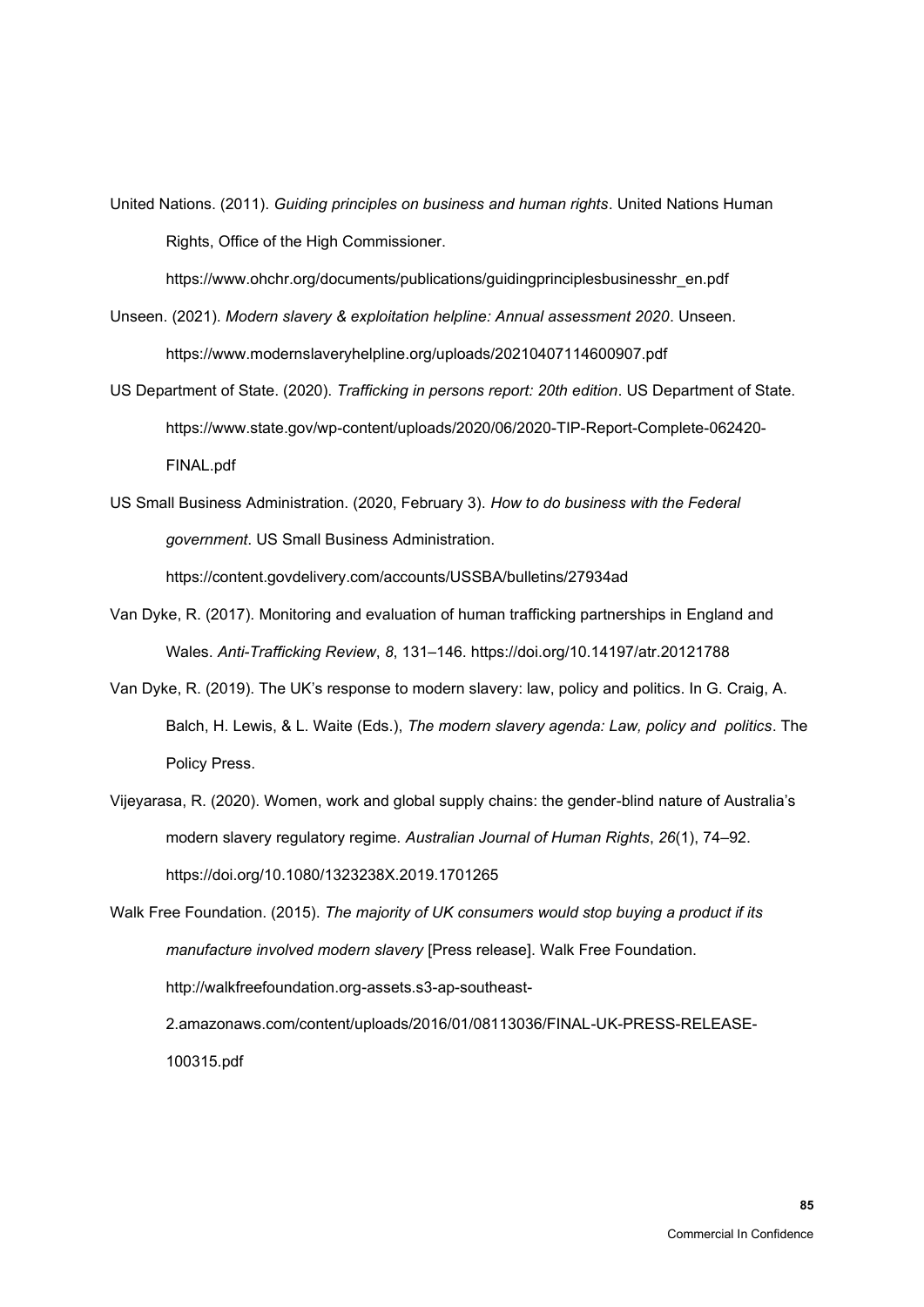- Walk Free Foundation, WikiRate, & Business & Human Rights Resource Centre. (2021). *Beyond compliance in the finance sector: A review of statements produced by asset managers under the UK Modern Slavery Act*. The Minderoo Foundation Pty Ltd. https://cdn.walkfree.org/content/uploads/2021/03/18184928/WalkFree\_BeyondComplianceInT heFinanceSector\_210318.pdf
- Wen, S., & Zhao, J. (2020). The bumpy road of home states' regulation of globalized businesses— Legal and institutional disruptions to supply chain disclosure under the Modern Slavery Act. *Catholic University Law Review*, *69*, 125–162.
- Wilkinson, M., Craig, G., & Gaus, A. (2009). *An evaluation of the Gangmasters Licensing Authority* [A report for Oxfam]. University of Hull, Contemporary Slavery Research Unit, Wilberforce Institute.
- Xu, V. X. (2020). *Uyghurs for sale: 'Re-education', forced labour and surveillance beyond* (Policy Brief No. 26; p. Australian Strategic Policy Institute: International Cyber Policy Centre).
- Zimmerman, C., Mak, J., Pocock, N. S., & Kiss, L. (2021). Human trafficking: Results of a 5-year theory-based evaluation of interventions to prevent trafficking of women from South Asia. *Frontiers in Public Health*, *9*, 645059. https://doi.org/10.3389/fpubh.2021.645059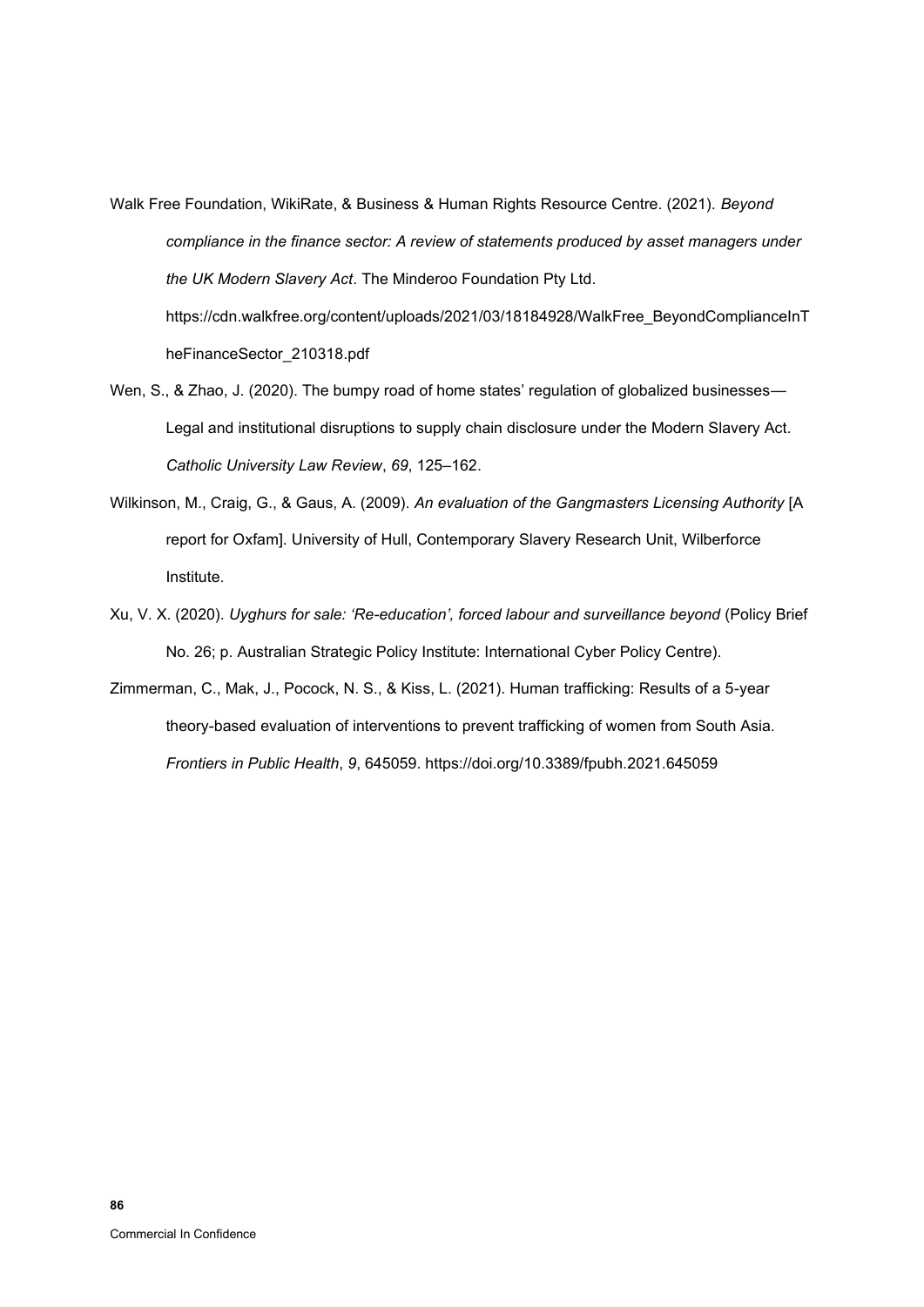## **APPENDIX 1: SUMMARY OF MAIN REGIMES**

## United States

### **California Transparency in Supply Chains Act 2010**

|                                    | <b>California</b>                                                                                                                                                                                                                                                                                                                                                                                    |  |  |
|------------------------------------|------------------------------------------------------------------------------------------------------------------------------------------------------------------------------------------------------------------------------------------------------------------------------------------------------------------------------------------------------------------------------------------------------|--|--|
| Legislative<br><b>Instrument</b>   | <b>Transparency in Supply Chains Act 2010</b><br>Senate Bill number 657, which inserts sections into the California Civil Code (s1714.43) and the Revenue<br>and Taxation Code (s19547.5).                                                                                                                                                                                                           |  |  |
| Definition of<br>modern<br>slavery | N/A. Refers: "Slavery and human trafficking are crimes under state, federal, and international law"<br>(SEC.2(a))                                                                                                                                                                                                                                                                                    |  |  |
| <b>Purpose</b>                     | "To ensure large retailers and manufacturers provide consumers with information regarding their efforts to<br>eradicate slavery and human trafficking from their supply chains, to educate consumers on how to<br>purchase goods produced by companies that responsibly manage their supply chains, and, thereby, to<br>improve the lives of victims of slavery and human trafficking" (SEC $2(i)$ ) |  |  |
| Key<br>provisions                  | Every retail seller and manufacturer doing business in this state and having annual worldwide gross<br>receipts that exceed one hundred million dollars (\$100,000,000) shall disclose, as set forth in subdivision<br>(c), its efforts to eradicate slavery and human trafficking from its direct supply chain for tangible goods<br>offered for sale (SEC 3(a)(1))                                 |  |  |
|                                    | <b>Transparency in Supply Chains</b>                                                                                                                                                                                                                                                                                                                                                                 |  |  |
| Coverage                           | • Retail Sellers or Manufacturers (as defined by Tax Returns)                                                                                                                                                                                                                                                                                                                                        |  |  |
|                                    | Doing Business in the State of California (defined by Revenue and Taxation Code s23101)<br>$\bullet$                                                                                                                                                                                                                                                                                                 |  |  |
|                                    | With Annual Worldwide Gross Receipts in Excess of \$100,000,000 (gross receipts defined by<br>$\bullet$<br>Revenue and Taxation Code s25120)                                                                                                                                                                                                                                                         |  |  |
| Reporting<br>Requirement           | Companies subject to the Transparency in Supply Chains Act must disclose the extent of their efforts in<br>five areas: verification, audits, certification, internal accountability, and training.                                                                                                                                                                                                   |  |  |
|                                    | Specifically, in its supply chains disclosure, a company must disclose to what extent, if any, it:                                                                                                                                                                                                                                                                                                   |  |  |
|                                    | • Engages in <b>verification</b> of product supply chains to evaluate and address risks of human trafficking<br>and slavery. The disclosure shall specify if the verification was not conducted by a third party.                                                                                                                                                                                    |  |  |
|                                    | • Conducts audits of suppliers to evaluate supplier compliance with company standards for trafficking<br>and slavery in supply chains. The disclosure shall specify if the verification was not an independent,<br>unannounced audit.                                                                                                                                                                |  |  |
|                                    | Requires direct suppliers to certify that materials incorporated into the product comply with the laws<br>$\bullet$<br>regarding slavery and human trafficking of the country or countries in which they are doing business.                                                                                                                                                                         |  |  |
|                                    | Maintains internal <b>accountability</b> standards and procedures for employees or contractors failing to<br>$\bullet$<br>meet company standards regarding slavery and trafficking.                                                                                                                                                                                                                  |  |  |
|                                    | Provides company employees and management, who have direct responsibility for supply chain<br>$\bullet$<br>management, training on human trafficking and slavery, particularly with respect to mitigating risks<br>within the supply chains of products.                                                                                                                                             |  |  |
| Reporting<br>form                  | The disclosure must be posted on the retail seller's or manufacturer's Internet Web site with a<br>$\bullet$<br>conspicuous and easily understood link to the required information placed on the business'<br>homepage.                                                                                                                                                                              |  |  |
|                                    | In the event the retail seller or manufacturer does not have an Internet Web site, consumers shall be<br>$\bullet$<br>provided the written disclosure within 30 days of receiving a written request for the disclosure from a<br>consumer.                                                                                                                                                           |  |  |
|                                    | Information targeted to consumers.<br>$\bullet$                                                                                                                                                                                                                                                                                                                                                      |  |  |

**87**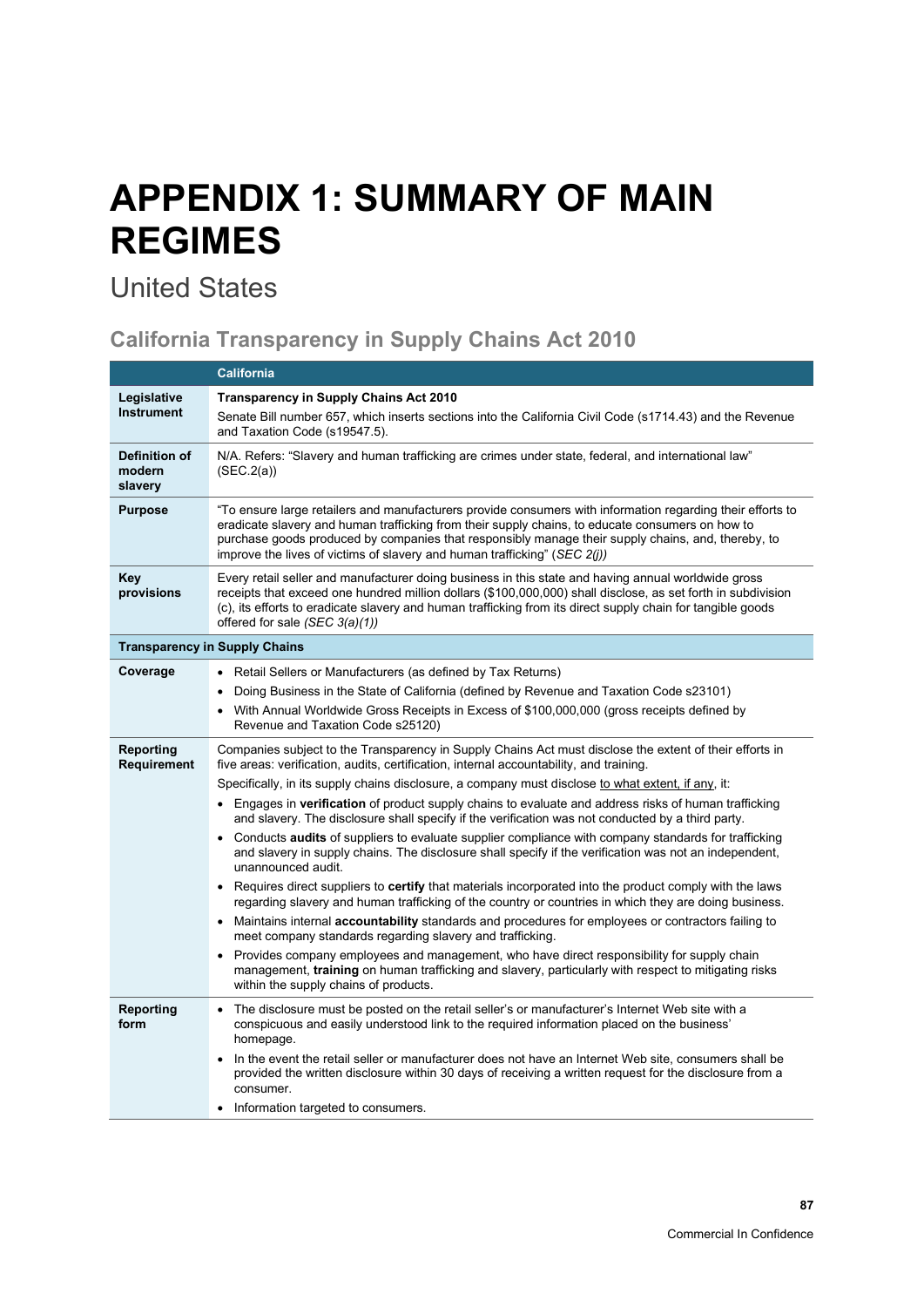|                                 | <b>California</b>                                                                                                                                                                                                                                                                                                                                                                                                                     |
|---------------------------------|---------------------------------------------------------------------------------------------------------------------------------------------------------------------------------------------------------------------------------------------------------------------------------------------------------------------------------------------------------------------------------------------------------------------------------------|
| Reporting<br>Frequency          | Not specified                                                                                                                                                                                                                                                                                                                                                                                                                         |
| <b>Supporting</b><br>provisions | Franchise Tax Board to make available to the Attorney General an annual list of retail sellers and<br>manufacturers that meet the coverage requirements, based on Tax Returns at December 31 each year.                                                                                                                                                                                                                               |
| <b>Enforcement</b>              | Injunctive relief brought by the Attorney General<br>Note that requirement is for disclosure of efforts. Businesses may disclose no efforts.                                                                                                                                                                                                                                                                                          |
| Guidance                        | Guidance which sets out recommendations on Compliance and Model Disclosure Practices, including:<br>Complying with the format requirements (placing a direct disclosure link on a business's homepage,<br>making it conspicuous and easy to understand)<br>Complying with content requirements, and the need to go beyond oblique and vague statements,<br>with disclosures that are tailored to the specific supply chain practices. |
| <b>Amendments</b>               |                                                                                                                                                                                                                                                                                                                                                                                                                                       |
| State of play                   | In force as of January 1 2012                                                                                                                                                                                                                                                                                                                                                                                                         |

## **Import bans – section 307 of the Tariff Act 1930**

|                                    | <b>United States - Import bans</b>                                                                                                                                                                                                                                                                                                                                                                                                                                                                    |
|------------------------------------|-------------------------------------------------------------------------------------------------------------------------------------------------------------------------------------------------------------------------------------------------------------------------------------------------------------------------------------------------------------------------------------------------------------------------------------------------------------------------------------------------------|
| Legislative<br>Instrument          | Section 307 of the Tariff Act of 1930 (19 U.S.C. § 1307)<br>The Trade Facilitation and Trade Enforcement Act 2015 repealed the "consumptive demand" clause in 19<br>U.S.C. § 1307.                                                                                                                                                                                                                                                                                                                    |
| Definition of<br>modern<br>slavery | "Forced labor", as herein used, shall mean all work or service which is exacted from any person under the<br>menace of any penalty for its non-performance and for which the worker does not offer himself voluntarily.<br>For purposes of this section, the term "forced labor or/and indentured labor" includes forced or indentured<br>child labor.<br>Language is modelled on ILO Forced Labour Convention 1930 (ref. CRS)                                                                        |
| <b>Purpose</b>                     | Section 307 of the Tariff Act 1930 (19 U.S.C. §1307) prohibits importing any product that was mined,                                                                                                                                                                                                                                                                                                                                                                                                  |
|                                    | produced, or manufactured wholly or in part by forced labor, including forced or indentured child labor.                                                                                                                                                                                                                                                                                                                                                                                              |
| Key<br>provisions<br>and coverage  | All goods, wares, articles, and merchandise mined, produced, or manufactured wholly or in part in any<br>foreign country by convict labor or/and forced labor or/and indentured labor under penal sanctions shall not<br>be entitled to entry at any of the ports of the United States, and the importation thereof is hereby prohibited,<br>and the Secretary of the Treasury is authorized and directed to prescribe such regulations as may be<br>necessary for the enforcement of this provision. |
| <b>Supporting</b><br>provisions    | Any individual who has "reason to believe that any class of merchandise that is being, or is likely to be,<br>imported into the United States" is being produced by forced labor may communicate that belief to CBP<br>(Figure 1). As required by 19 C.F.R. §12.42, port directors and other principal customs officers must report<br>such instances to the CBP Commissioner. Persons outside of CBP may choose to report to the<br>Commissioner, to any port director, or online.                   |
| <b>Enforcement</b>                 | <b>Investigations and Withhold Release Orders</b>                                                                                                                                                                                                                                                                                                                                                                                                                                                     |
|                                    | Upon receipt of such a report, the Commissioner of CBP is required to initiate an investigation "as appears"<br>warranted" by the amount and reliability of the submitted information. If the Commissioner of CBP finds the<br>information "reasonably but not conclusively indicates" that imports may be the product of forced labor,<br>then she or he is to issue an order to withhold release of such goods (WRO) pending further instructions.                                                  |
|                                    | CBP has usually issued WROs that target specific goods from specific producers.                                                                                                                                                                                                                                                                                                                                                                                                                       |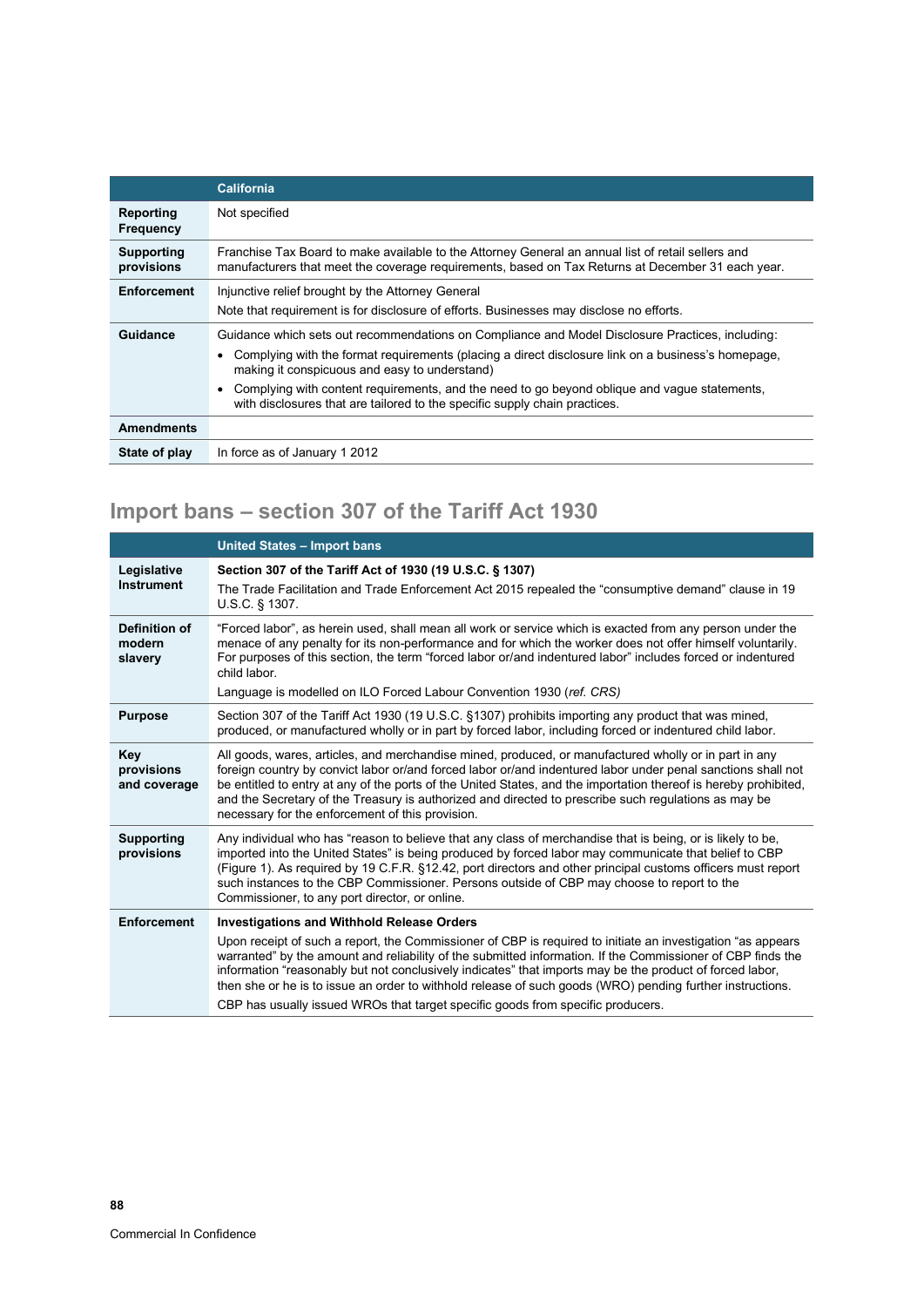|                   | United States - Import bans                                                                                                                                                                                                                                                                                     |  |  |
|-------------------|-----------------------------------------------------------------------------------------------------------------------------------------------------------------------------------------------------------------------------------------------------------------------------------------------------------------|--|--|
| <b>Guidance</b>   | CBP encourages stakeholders in the trade community to closely examine their supply chains to ensure<br>goods imported into the United States are not mined, produced or manufactured, wholly or in part, with<br>prohibited forms of labor, i.e., slave, convict, indentured, forced or indentured child labor. |  |  |
|                   | <b>Related activities</b>                                                                                                                                                                                                                                                                                       |  |  |
|                   | Others congressionally mandated measures include                                                                                                                                                                                                                                                                |  |  |
|                   | the Department of Labor's Findings on the Worst Forms of Child Labor (prepared in accordance with<br>$\bullet$<br>the Trade and Development Act 2000, P.L. 106-200)                                                                                                                                             |  |  |
|                   | List of Goods Produced by Child Labor or Forced Labor (required by the Trafficking Victims<br>$\bullet$<br>Protection Reauthorization Act 2005, P.L. 109-164).                                                                                                                                                  |  |  |
|                   | These reports contain country profiles and lists of goods suspected to have been produced by child<br>or forced labor, but have traditionally been used to increase awareness rather than to inform CBP<br>actions                                                                                              |  |  |
| <b>Amendments</b> | The Trade Facilitation and Trade Enforcement Act 2015 repealed the "consumptive demand" clause in 19<br>U.S.C. § 1307.                                                                                                                                                                                          |  |  |
|                   | Originally allowed admission of products of forced labour if it could be shown that no comparable<br>$\bullet$<br>product was made in the United States, or domestic production did not meet domestic demand.                                                                                                   |  |  |
|                   | This exemption was repealed in 2015.<br>٠                                                                                                                                                                                                                                                                       |  |  |
| State of play     | In force                                                                                                                                                                                                                                                                                                        |  |  |

## United Kingdom

|                                 | <b>United Kingdom</b>                                                                                                                                                                                                                                                |
|---------------------------------|----------------------------------------------------------------------------------------------------------------------------------------------------------------------------------------------------------------------------------------------------------------------|
| Legislative<br>Instrument       | <b>Modern Slavery Act 2015</b>                                                                                                                                                                                                                                       |
| Definition of                   | Slavery, servitude and forced or compulsory labour<br>$\bullet$                                                                                                                                                                                                      |
| <b>Modern</b><br><b>Slavery</b> | a a person holds another person in slavery or servitude either knowingly, or ought to know                                                                                                                                                                           |
|                                 | b a person requires another person to perform forced or compulsory labour either knowingly or<br>ought to know.                                                                                                                                                      |
|                                 | c should be construed in accordance with Article 4 of the Human Rights Convention                                                                                                                                                                                    |
|                                 | d regard may be had to any personal circumstances which may make the person more vulnerable,<br>and to any work or services provided, which constitute exploitation.                                                                                                 |
|                                 | • Human Trafficking                                                                                                                                                                                                                                                  |
|                                 | e if a person arranges or facilitates the travel of another person with a view to exploiting them, know<br>they will be exploited, or ought to know they will be exploited, in any part of the world, during or<br>after travel.                                     |
|                                 | <b>Exploitation</b><br>$\bullet$                                                                                                                                                                                                                                     |
|                                 | Slavery, servitude and forced or compulsory labour as set out above                                                                                                                                                                                                  |
|                                 | g Sexual exploitation                                                                                                                                                                                                                                                |
|                                 | Removal of organs in contravention of the Human Tissue Act<br>h.                                                                                                                                                                                                     |
|                                 | Securing services etc by force, threats or deception<br>Ť                                                                                                                                                                                                            |
|                                 | Security services etc from children and vulnerable persons                                                                                                                                                                                                           |
| <b>Purpose</b>                  | Consolidate all offences within one act                                                                                                                                                                                                                              |
|                                 | An Act to make provision about slavery, servitude and forced or compulsory labour and about human<br>trafficking, including provision for the protection of victims; to make provision for an Independent Anti-<br>slavery Commissioner; and for connected purposes. |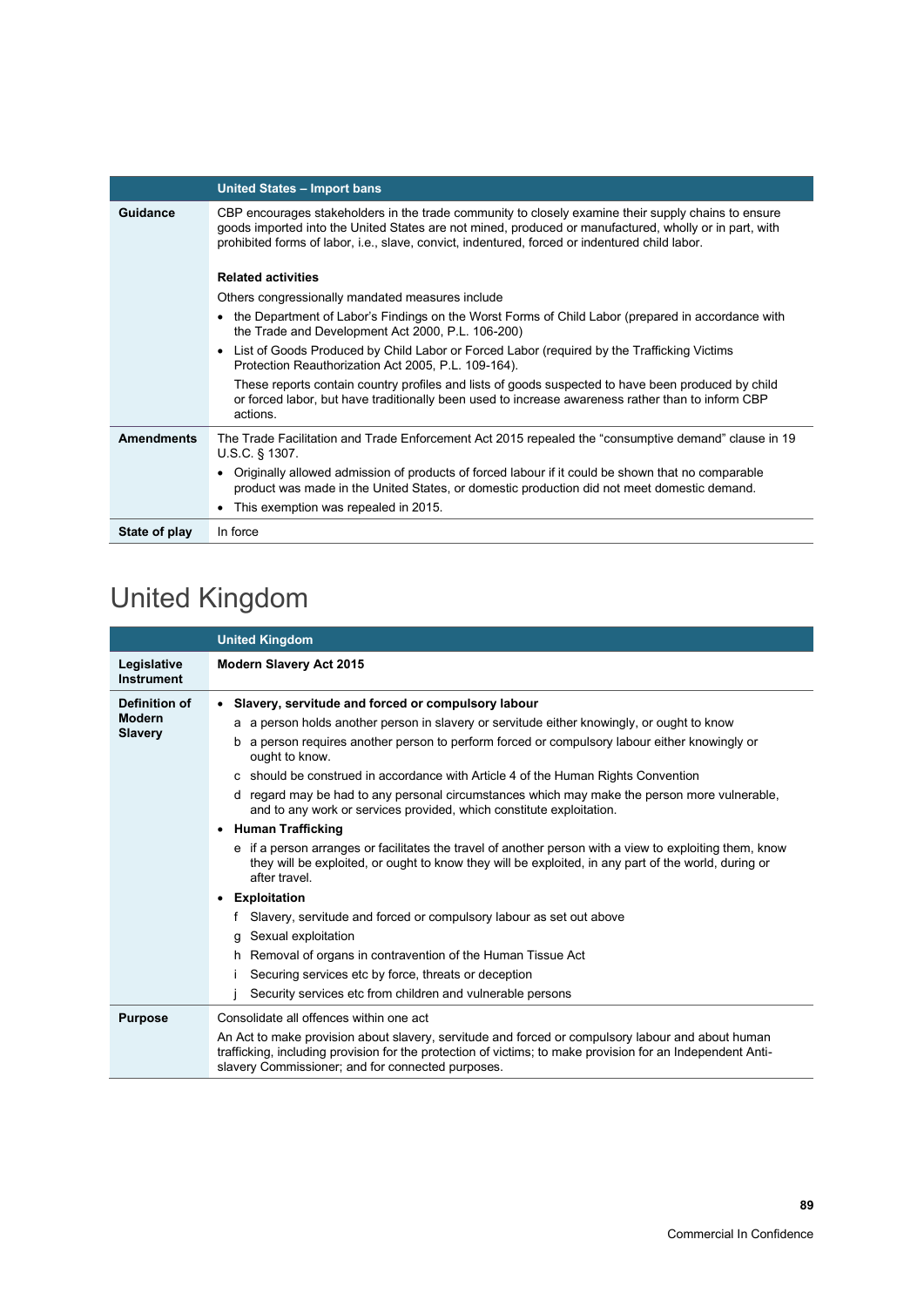|                                 | <b>United Kingdom</b>                                                                                                                                                                                                                                                                                                                                     |
|---------------------------------|-----------------------------------------------------------------------------------------------------------------------------------------------------------------------------------------------------------------------------------------------------------------------------------------------------------------------------------------------------------|
| <b>Key</b>                      | Part 1 creates Offences, penalties, and sentencing (Part 1)                                                                                                                                                                                                                                                                                               |
| provisions                      | Part 2 sets out prevention orders and arrangements<br>$\bullet$                                                                                                                                                                                                                                                                                           |
|                                 | Part 3 provides for Maritime Enforcement in United Kingdom waters<br>٠                                                                                                                                                                                                                                                                                    |
|                                 | Part 4 establishes an Independent Anti-Slavery commissioner                                                                                                                                                                                                                                                                                               |
|                                 | Part 5 sets out protection of victims including a defence for victims who commit an offence, guidance<br>and regulations for identifying and supporting victims, and a duty to notify the Secretary of State.                                                                                                                                             |
|                                 | Part 6 requires Transparency in Supply Chains                                                                                                                                                                                                                                                                                                             |
|                                 | <b>Transparency in Supply Chains</b>                                                                                                                                                                                                                                                                                                                      |
| Coverage                        | A commercial organisation must prepare a slavery and human trafficking statement for each financial<br>year of the organisation.                                                                                                                                                                                                                          |
|                                 | A commercial organisation is an organisation which                                                                                                                                                                                                                                                                                                        |
|                                 | supplies goods or services, and<br>٠                                                                                                                                                                                                                                                                                                                      |
|                                 | has a total turnover of not less than an amount prescribed by regulations made by the Secretary of<br>State.                                                                                                                                                                                                                                              |
|                                 | The current definition in regulations is a turnover of £36 million                                                                                                                                                                                                                                                                                        |
| Reporting                       | A slavery and human trafficking statement that sets out                                                                                                                                                                                                                                                                                                   |
| Requirement                     | the steps the organisation has taken during the financial year to ensure that slavery and human<br>trafficking is not taking place                                                                                                                                                                                                                        |
|                                 | - in any of its supply chains, and                                                                                                                                                                                                                                                                                                                        |
|                                 | - in any part of its own business, or                                                                                                                                                                                                                                                                                                                     |
|                                 | a statement that the organisation has taken no such steps.                                                                                                                                                                                                                                                                                                |
|                                 | An organisation's slavery and human trafficking statement may include information about—                                                                                                                                                                                                                                                                  |
|                                 | the organisation's structure, its business and its supply chains;                                                                                                                                                                                                                                                                                         |
|                                 | its policies in relation to slavery and human trafficking;                                                                                                                                                                                                                                                                                                |
|                                 | its due diligence processes in relation to slavery and human trafficking in its business and supply<br>chains;                                                                                                                                                                                                                                            |
|                                 | the parts of its business and supply chains where there is a risk of slavery and human trafficking<br>taking place, and the steps it has taken to assess and manage that risk;                                                                                                                                                                            |
|                                 | its effectiveness in ensuring that slavery and human trafficking is not taking place in its business or<br>supply chains, measured against such performance indicators as it considers appropriate;                                                                                                                                                       |
|                                 | the training about slavery and human trafficking available to its staff.                                                                                                                                                                                                                                                                                  |
|                                 | A slavery and human trafficking statement should be approved signed by a director or equivalent, and<br>approved by a board of directors or equivalent.                                                                                                                                                                                                   |
| Reporting                       | If the organisation has a website, it must                                                                                                                                                                                                                                                                                                                |
| form                            | publish the slavery and human trafficking statement on that website, and                                                                                                                                                                                                                                                                                  |
|                                 | include a link to the slavery and human trafficking statement in a prominent place on that website's<br>$\bullet$<br>homepage.                                                                                                                                                                                                                            |
|                                 | If the organisation does not have a website, it must provide a copy of the slavery and human trafficking<br>statement to anyone who makes a written request for one, and must do so before the end of the period<br>of 30 days beginning with the day on which the request is received.                                                                   |
| Reporting<br><b>Frequency</b>   | Annual                                                                                                                                                                                                                                                                                                                                                    |
| <b>Supporting</b><br>provisions | Part 4: Creates an Independent Anti-Slavery Commissioner with a UK-wide remit to encourage good<br>practice in the prevention, detection, investigation and prosecution of modern slavery offences. The<br>Commissioner works directly with statutory agencies, who have a duty to co-operate with the<br>Commissioner set out in the Modern Slavery Act. |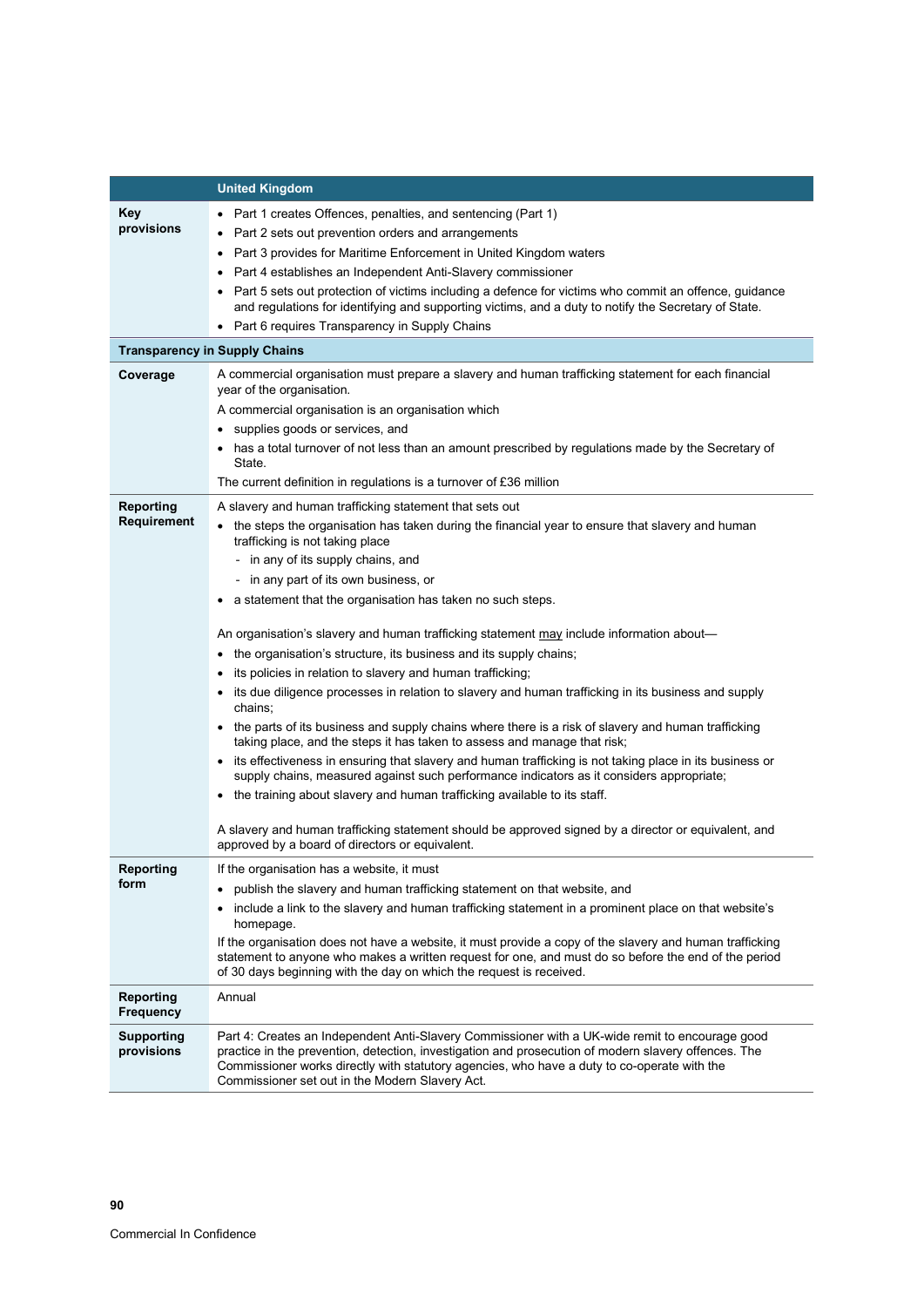|                    | <b>United Kingdom</b>                                                                                                                                                                                                                                                                                                                                                                                                                                                                                                                                                                                                                                                                                                                                                                                                                                                                                                                                                                                                                                                                                                                  |
|--------------------|----------------------------------------------------------------------------------------------------------------------------------------------------------------------------------------------------------------------------------------------------------------------------------------------------------------------------------------------------------------------------------------------------------------------------------------------------------------------------------------------------------------------------------------------------------------------------------------------------------------------------------------------------------------------------------------------------------------------------------------------------------------------------------------------------------------------------------------------------------------------------------------------------------------------------------------------------------------------------------------------------------------------------------------------------------------------------------------------------------------------------------------|
| <b>Enforcement</b> | The duties imposed on commercial organisations by this section are enforceable by the Secretary of State<br>bringing civil proceedings in the High Court for an injunction or, in Scotland, for specific performance of a<br>statutory duty under section 45 of the Court of Session Act 1988.                                                                                                                                                                                                                                                                                                                                                                                                                                                                                                                                                                                                                                                                                                                                                                                                                                         |
| <b>Guidance</b>    | Guidance on the national referral mechanism, including how to identify and support victims.<br>Guidance describes the signs that someone may be a victim of modern slavery, the support<br>available to victims, and the process for determining whether someone is a victim., and specific<br>guidance for<br>- reporting modern slavery as a first responder<br>support for victims<br>$\overline{\phantom{a}}$<br>- recovery needs assessment process guidance<br>how to claim subsistence rates back for victims<br>Guidance on the duty to notify for specific public authorities<br>$\bullet$<br>A range of guidance to support Transparency in Supply Chains, including<br>- Statutory guidance for business setting out<br>• who is required to publish a statement<br>how to write a slavery and human trafficking statement<br>how to approve and publish the statement                                                                                                                                                                                                                                                      |
| <b>Amendments</b>  | The UK Government consulted on changes to the Transparency in Supply Chains provisions in 2019, with<br>key decisions including:<br>• mandating the six areas that statements must cover (rather than suggesting), and exploring<br>additional areas that should be included.<br>• establishing a Government-run registry for modern slavery statements, which organisations captured<br>by the Act will be required to use;<br>requiring a single reporting period (1 April-31 March) and deadline (30 September)<br>exploring greater enforcement and civil penalties, in line with a separately proposed single<br>enforcement body for employment rights.<br>greater clarity within a modern slavery statement on the entities covered, and requiring statements to<br>state the date of board approval and director signoff.<br>the extension of reporting to the public sector, using the budget threshold of GBP £36 million, and<br>allowing 'group statements.<br>The Foreign Secretary has announced an intention to include fines for non-compliance, as part of a<br>response to concerns about forced labour in Xinjiang. |
| State of play      | Undergoing amendment                                                                                                                                                                                                                                                                                                                                                                                                                                                                                                                                                                                                                                                                                                                                                                                                                                                                                                                                                                                                                                                                                                                   |

### Australia

|                                           | Australia - Commonwealth                                                                                                                                                                                                                                                                                                                                                                                                                                                                                                                                     |
|-------------------------------------------|--------------------------------------------------------------------------------------------------------------------------------------------------------------------------------------------------------------------------------------------------------------------------------------------------------------------------------------------------------------------------------------------------------------------------------------------------------------------------------------------------------------------------------------------------------------|
| Legislative<br><b>Instrument</b>          | <b>Modern Slavery Act 2018 – Establishes supply chain transparency requirements</b><br><b>Criminal Code –</b> Defines and creates offences for slavery, slavery-like (including exploitation), and<br>trafficking.                                                                                                                                                                                                                                                                                                                                           |
| Definition of<br><b>Modern</b><br>Slavery | Modern slavery means conduct which would constitute:<br>(a) an offence under Division 270 or 271 of the Criminal Code; or<br>(b) an offence under either of those Divisions if the conduct took place in Australia;<br>- Division 270: Criminalises slavery, defined as the condition of a person over whom any or all of<br>the powers attaching to the right of ownership are exercised. Slavery offences apply whether or<br>not the conduct occurred in Australia, and whether or not the victim or the offender are Australian<br>citizens or residents |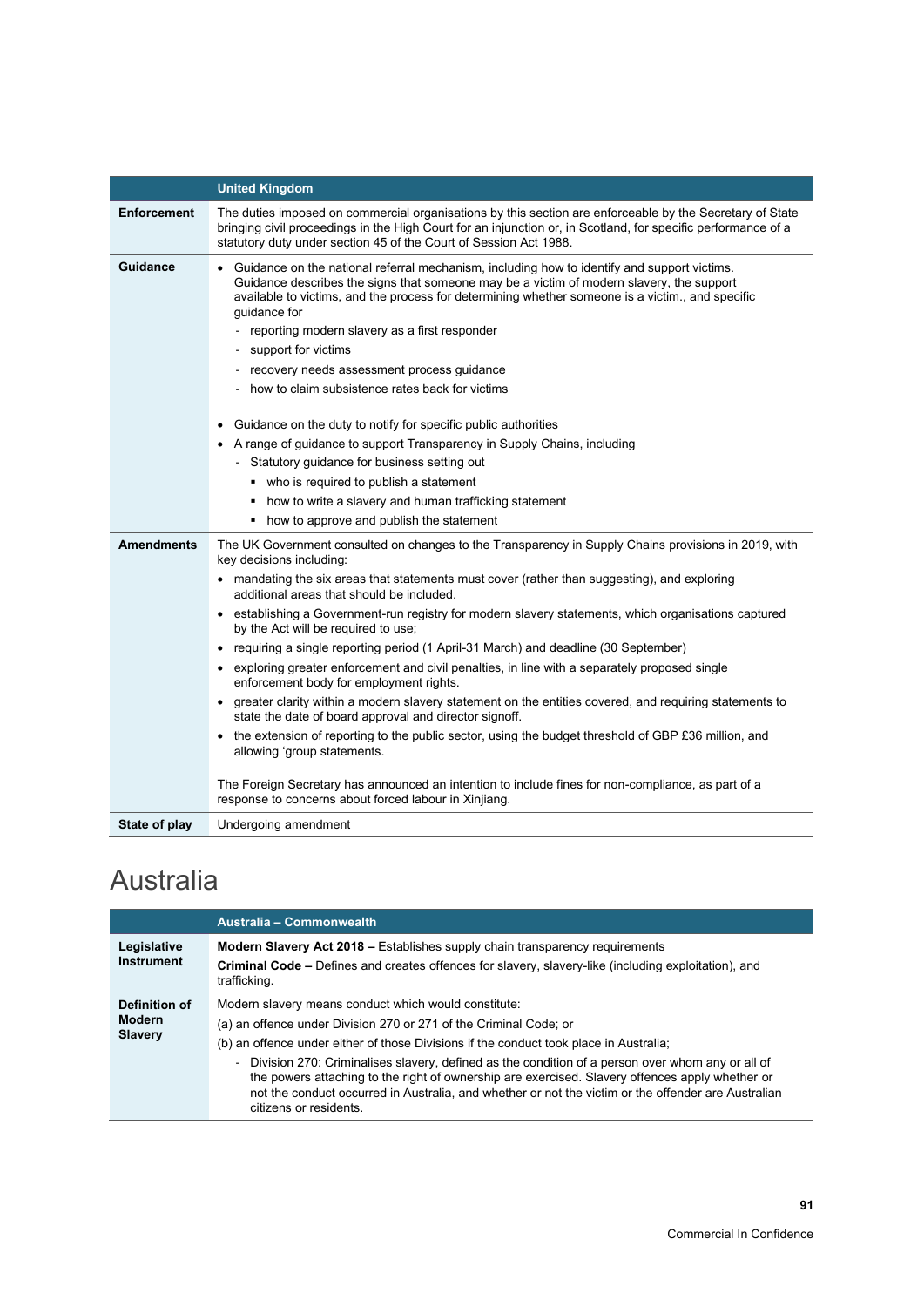|                                      | Australia - Commonwealth                                                                                                                                                                                                                                                                                                                                                                                                                                                                                                                                                                                                       |
|--------------------------------------|--------------------------------------------------------------------------------------------------------------------------------------------------------------------------------------------------------------------------------------------------------------------------------------------------------------------------------------------------------------------------------------------------------------------------------------------------------------------------------------------------------------------------------------------------------------------------------------------------------------------------------|
|                                      | Division 270 also criminalises slavery-like practices, including servitude, forced labour, and<br>deceptive recruiting for labour or services. These offences can apply to the exploitation of a<br>person's labour or services in any industry, or to exploitation within intimate relationships.                                                                                                                                                                                                                                                                                                                             |
|                                      | Division 271 of the Criminal Code contains specific offences for trafficking in persons, fulfilling<br>Australia's obligations under the Protocol to Prevent, Suppress and Punish Trafficking in Persons,<br>Especially Women and Children, supplementing the United Nations Convention Against<br>Transnational Organized Crime. Division 271 includes provisions for trafficking people into, out of,<br>and within Australia, and specific provisions for domestic trafficking, organ trafficking and<br>trafficking in children. Division 271 also includes separate offences for debt bondage and<br>harbouring a victim. |
|                                      | (c) trafficking in persons, as defined in Article 3 of the Protocol to Prevent, Suppress and Punish<br>Trafficking in Persons, Especially Women and Children, supplementing the United Nations Convention<br>against Transnational Organized Crime, done at New York on 15 November 2000 ([2005] ATS 27); or                                                                                                                                                                                                                                                                                                                   |
|                                      | (d) the worst forms of child labour, as defined in Article 3 of the ILO Convention (No. 182) concerning<br>the Prohibition and Immediate Action for the Elimination of the Worst Forms of Child Labour, done at<br>Geneva on 17 June 1999 ([2007] ATS 38).                                                                                                                                                                                                                                                                                                                                                                     |
| <b>Purpose</b>                       | An Act to require some entities to report on the risks of modern slavery in their operations and supply<br>chains and actions to address those risks, and for related purposes                                                                                                                                                                                                                                                                                                                                                                                                                                                 |
| Key                                  | • Part 1 provides definitions and the constitutional basis                                                                                                                                                                                                                                                                                                                                                                                                                                                                                                                                                                     |
| provisions                           | Part 2 sets the requirement for modern slavery statements                                                                                                                                                                                                                                                                                                                                                                                                                                                                                                                                                                      |
|                                      | Part 3 sets out the access requirements for modern slavery statements                                                                                                                                                                                                                                                                                                                                                                                                                                                                                                                                                          |
|                                      | Part 4 is misc                                                                                                                                                                                                                                                                                                                                                                                                                                                                                                                                                                                                                 |
|                                      | <b>Transparency in Supply Chains</b>                                                                                                                                                                                                                                                                                                                                                                                                                                                                                                                                                                                           |
| Coverage                             | Entities based, or operating, in Australia, which have an annual consolidated revenue of more than<br>\$100 million must provide a modern slavery statement.                                                                                                                                                                                                                                                                                                                                                                                                                                                                   |
|                                      | Any entity that is based, or operating within Australia may volunteer to provide a modern slavery<br>statement.                                                                                                                                                                                                                                                                                                                                                                                                                                                                                                                |
|                                      | All non-corporate Commonwealth entities within the meaning of the Public Governance, Performance<br>and Accountability Act 2013 must provide a modern slavery statement.                                                                                                                                                                                                                                                                                                                                                                                                                                                       |
| <b>Reporting</b>                     | (1) A modern slavery statement must, in relation to each reporting entity covered by the statement:                                                                                                                                                                                                                                                                                                                                                                                                                                                                                                                            |
| Requirement                          | (a) identify the reporting entity; and                                                                                                                                                                                                                                                                                                                                                                                                                                                                                                                                                                                         |
|                                      | (b) describe the structure, operations and supply chains of the reporting entity; and                                                                                                                                                                                                                                                                                                                                                                                                                                                                                                                                          |
|                                      | (c) describe the risks of modern slavery practices in the operations and supply chains of the<br>reporting entity, and any entities that the reporting entity owns or controls; and                                                                                                                                                                                                                                                                                                                                                                                                                                            |
|                                      | (d) describe the actions taken by the reporting entity and any entity that the reporting entity owns or<br>controls, to assess and address those risks, including due diligence and remediation processes; and                                                                                                                                                                                                                                                                                                                                                                                                                 |
|                                      | (e) describe how the reporting entity assesses the effectiveness of such actions; and                                                                                                                                                                                                                                                                                                                                                                                                                                                                                                                                          |
|                                      | (f) describe the process of consultation with:                                                                                                                                                                                                                                                                                                                                                                                                                                                                                                                                                                                 |
|                                      | (i) any entities that the reporting entity owns or controls; and                                                                                                                                                                                                                                                                                                                                                                                                                                                                                                                                                               |
|                                      | ii) in the case of a reporting entity covered by a statement under section 14—the entity giving the<br>statement; and                                                                                                                                                                                                                                                                                                                                                                                                                                                                                                          |
|                                      | (g) include any other information that the reporting entity, or the entity giving the statement,<br>considers relevant.                                                                                                                                                                                                                                                                                                                                                                                                                                                                                                        |
|                                      | The statement must include details of approval by the appropriate governing body of the reporting<br>entity.                                                                                                                                                                                                                                                                                                                                                                                                                                                                                                                   |
| <b>Reporting</b><br>form             | The Minister must maintain a register of modern slavery statements, to be known as the Modern<br>Slavery Statements Register. The register must be made available for public inspection, without charge,<br>on the internet.                                                                                                                                                                                                                                                                                                                                                                                                   |
| <b>Reporting</b><br><b>Frequency</b> | Annual                                                                                                                                                                                                                                                                                                                                                                                                                                                                                                                                                                                                                         |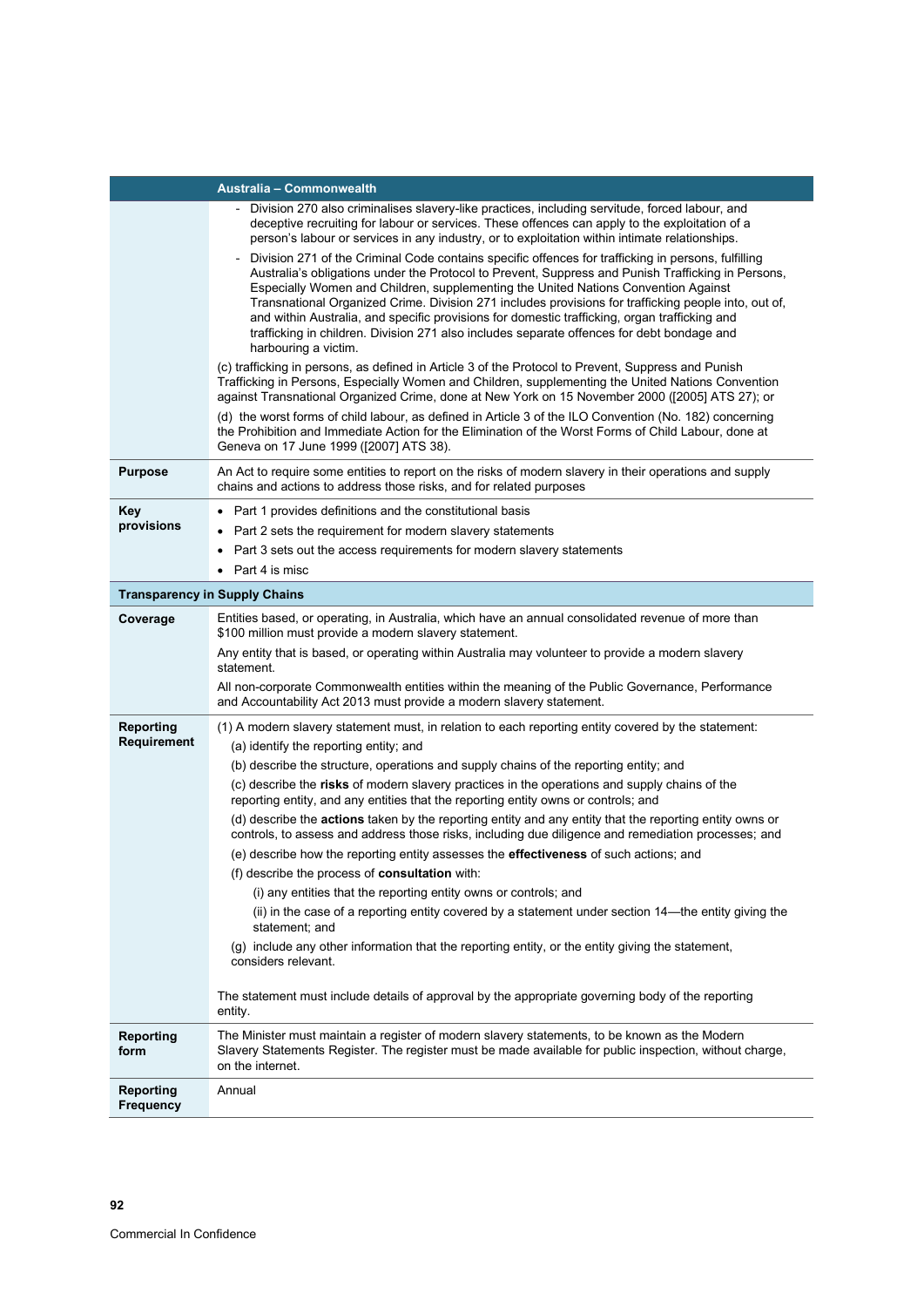|                          | Australia - Commonwealth                                                                                                                                                                                                             |
|--------------------------|--------------------------------------------------------------------------------------------------------------------------------------------------------------------------------------------------------------------------------------|
| Supporting<br>provisions | S23A: The Minister must prepare an annual report providing an overview of compliance by entities with the<br>Act during the year, and the identification of best practice modern slavery reporting under the Act during<br>the year. |
|                          | S24: Three yearly review of the Act, including compliance, whether additional measures to improve<br>compliance are desirable, such as civil penalties, whether a further review is required and when it should<br>be undertaken     |
|                          |                                                                                                                                                                                                                                      |
| <b>Enforcement</b>       | The Minister may publish on the Register details of non-compliance.                                                                                                                                                                  |
|                          | S25: The Minister may make rules, but they may not create an offence or penalty, provide powers of arrest,<br>detention, entry, search or seizure, impose a tax.                                                                     |
|                          | Enforcement for slavery and trafficking themselves are contained in the Criminal Code.                                                                                                                                               |
| Guidance                 | Commonwealth Modern Slavery Act - Guidance for reporting entities                                                                                                                                                                    |
| <b>Amendments</b>        | N/A                                                                                                                                                                                                                                  |
| State of play            | Three-year review is upcoming.                                                                                                                                                                                                       |

## European Union non-financial reporting requirements

|                                  | <b>European Union</b>                                                                                                                                                                                                                                                                                                                                                                                                                                                                                                                                                |  |  |  |
|----------------------------------|----------------------------------------------------------------------------------------------------------------------------------------------------------------------------------------------------------------------------------------------------------------------------------------------------------------------------------------------------------------------------------------------------------------------------------------------------------------------------------------------------------------------------------------------------------------------|--|--|--|
| Legislative<br><b>Instrument</b> | Directive 2014/95/EU - the Non-Financial Reporting Directive (NFRD)                                                                                                                                                                                                                                                                                                                                                                                                                                                                                                  |  |  |  |
| <b>Purpose</b>                   | the Commission identified the need to raise to a similarly high level across all Member States the"<br>transparency of the social and environmental information provided by undertakings in all sectors"                                                                                                                                                                                                                                                                                                                                                             |  |  |  |
| Key<br>provisions                | Large undertakings which are public-interest entities exceeding on their balance sheet dates the criterion<br>of the average number of 500 employees during the financial year shall include in the management<br>report a non-financial statement containing information to the extent necessary for an understanding of<br>the undertaking's development, performance, position and impact of its activity, relating to, as a<br>minimum, environmental, social and employee matters, respect for human rights, anti-corruption and<br>bribery matters, including: |  |  |  |
|                                  | • a brief description of the undertaking's business model;                                                                                                                                                                                                                                                                                                                                                                                                                                                                                                           |  |  |  |
|                                  | a description of the policies pursued by the undertaking in relation to those matters, including due<br>diligence processes implemented;                                                                                                                                                                                                                                                                                                                                                                                                                             |  |  |  |
|                                  | the outcome of those policies;<br>٠                                                                                                                                                                                                                                                                                                                                                                                                                                                                                                                                  |  |  |  |
|                                  | the principal risks related to those matters linked to the undertaking's operations including, where<br>relevant and proportionate, its business relationships, products or services which are likely to<br>cause adverse impacts in those areas, and how the undertaking manages those risks;                                                                                                                                                                                                                                                                       |  |  |  |
|                                  | non-financial key performance indicators relevant to the particular business.                                                                                                                                                                                                                                                                                                                                                                                                                                                                                        |  |  |  |
| Coverage                         | EU rules on non-financial reporting currently apply to large public-interest companies with more than<br>500 employees. This covers approximately 11,700 large companies and groups across the EU.<br>including                                                                                                                                                                                                                                                                                                                                                      |  |  |  |
|                                  | listed companies                                                                                                                                                                                                                                                                                                                                                                                                                                                                                                                                                     |  |  |  |
|                                  | banks                                                                                                                                                                                                                                                                                                                                                                                                                                                                                                                                                                |  |  |  |
|                                  | insurance companies                                                                                                                                                                                                                                                                                                                                                                                                                                                                                                                                                  |  |  |  |
|                                  | other companies designated by national authorities as public-interest entities<br>٠                                                                                                                                                                                                                                                                                                                                                                                                                                                                                  |  |  |  |
| Reporting<br>Requirement         | Under Directive 2014/95/EU, large companies have to publish information related to                                                                                                                                                                                                                                                                                                                                                                                                                                                                                   |  |  |  |
|                                  | environmental matters<br>$\bullet$                                                                                                                                                                                                                                                                                                                                                                                                                                                                                                                                   |  |  |  |
|                                  | • social matters and treatment of employees                                                                                                                                                                                                                                                                                                                                                                                                                                                                                                                          |  |  |  |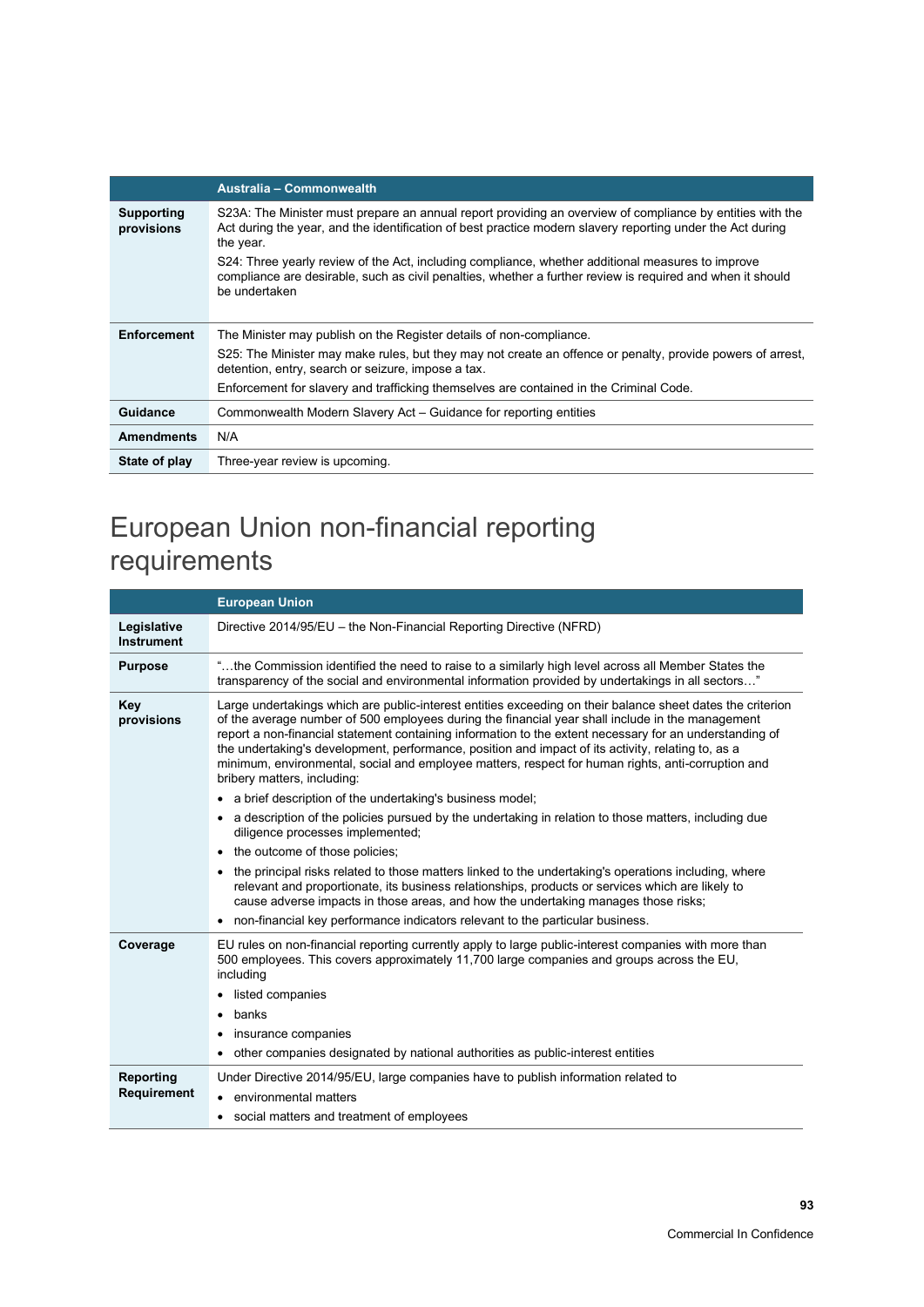|                                 | <b>European Union</b>                                                                                                                                                                                                                                                                                                                                                                |  |  |  |  |
|---------------------------------|--------------------------------------------------------------------------------------------------------------------------------------------------------------------------------------------------------------------------------------------------------------------------------------------------------------------------------------------------------------------------------------|--|--|--|--|
|                                 | respect for human rights                                                                                                                                                                                                                                                                                                                                                             |  |  |  |  |
|                                 | anti-corruption and bribery                                                                                                                                                                                                                                                                                                                                                          |  |  |  |  |
|                                 | diversity on company boards (in terms of age, gender, educational and professional background)                                                                                                                                                                                                                                                                                       |  |  |  |  |
| Reporting<br>form               | Consolidated report as part of annual financial statements, management report and corporate<br>governance statement, or separately provided.                                                                                                                                                                                                                                         |  |  |  |  |
|                                 | Information targeted to investors.                                                                                                                                                                                                                                                                                                                                                   |  |  |  |  |
| Reporting<br><b>Frequency</b>   | Annual                                                                                                                                                                                                                                                                                                                                                                               |  |  |  |  |
| <b>Supporting</b><br>provisions |                                                                                                                                                                                                                                                                                                                                                                                      |  |  |  |  |
| <b>Enforcement</b>              | The directive leaves penalties to Member States to decide as they implement. Thus there is a variance<br>(e.g. Germany has a fine for failing to comply, which can range from €50,000 to €10 million).                                                                                                                                                                               |  |  |  |  |
| Guidance                        | The Commission shall prepare non-binding guidelines on methodology for reporting non-financial<br>information, including non-financial key performance indicators, general and sectoral, with a view to<br>facilitating relevant, useful and comparable disclosure of non-financial information by undertakings. In<br>doing so, the Commission shall consult relevant stakeholders. |  |  |  |  |
| <b>Amendments</b>               |                                                                                                                                                                                                                                                                                                                                                                                      |  |  |  |  |
| State of play                   | On 21 April 2021, the Commission adopted a proposal for a Corporate Sustainability Reporting Directive<br>(CSRD), which would amend the existing reporting requirements of the NFRD. The proposal                                                                                                                                                                                    |  |  |  |  |
|                                 | extends the scope to all large companies and all companies listed on regulated markets (except<br>listed micro-enterprises)                                                                                                                                                                                                                                                          |  |  |  |  |
|                                 | requires the audit (assurance) of reported information<br>$\bullet$                                                                                                                                                                                                                                                                                                                  |  |  |  |  |
|                                 | introduces more detailed reporting requirements, and a requirement to report according to<br>mandatory EU sustainability reporting standards                                                                                                                                                                                                                                         |  |  |  |  |
|                                 | requires companies to digitally 'tag' the reported information, so it is machine readable and feeds<br>into the European single access point envisaged in the capital markets union action plan                                                                                                                                                                                      |  |  |  |  |
|                                 | https://ec.europa.eu/commission/presscorner/detail/en/ganda 21 1806                                                                                                                                                                                                                                                                                                                  |  |  |  |  |
|                                 | Proposal to develop legislation requiring mandatory due diligence activities.                                                                                                                                                                                                                                                                                                        |  |  |  |  |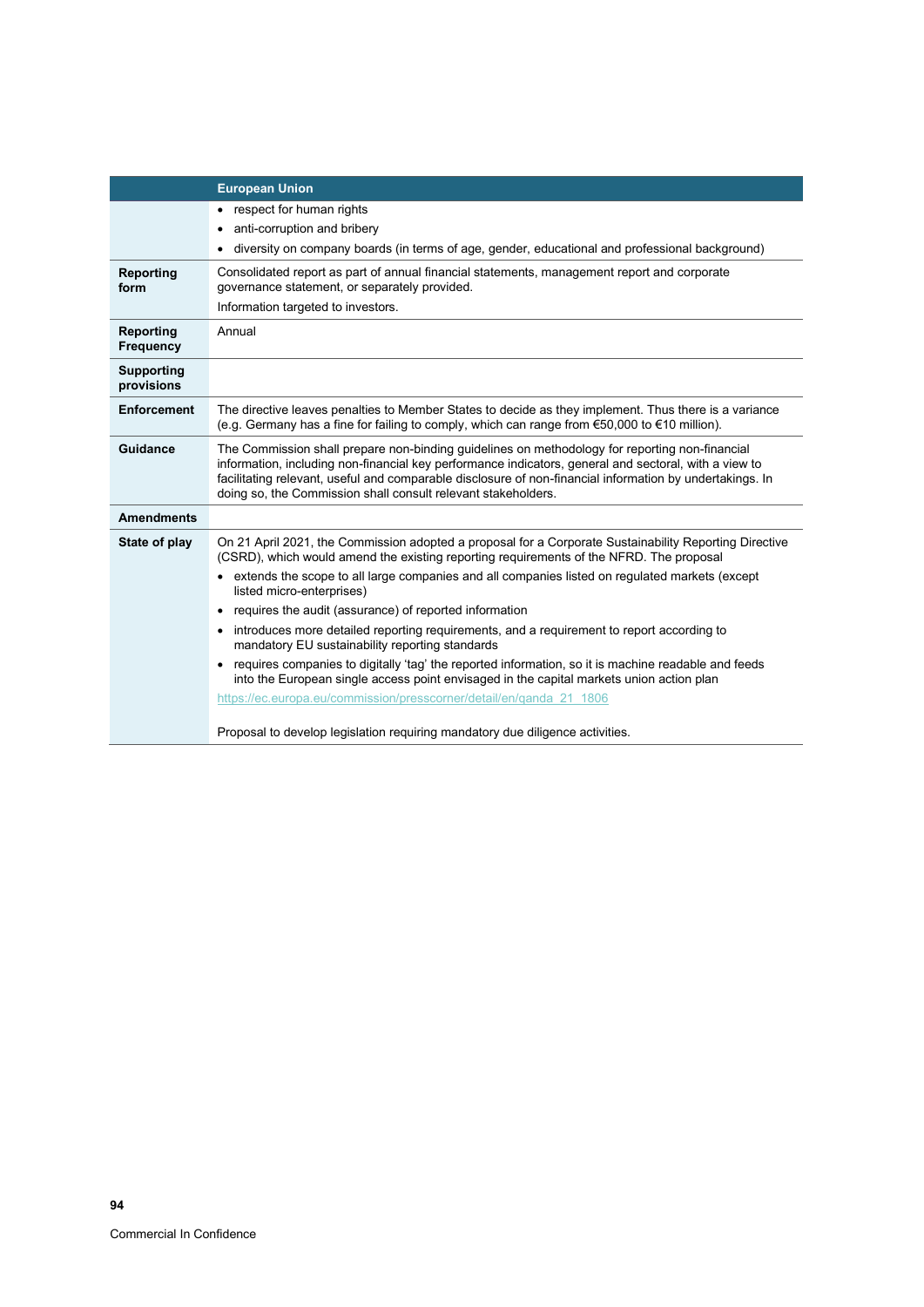## **APPENDIX 2: CASE STUDY – MAPPING THE UK REGULATORY REGIME**

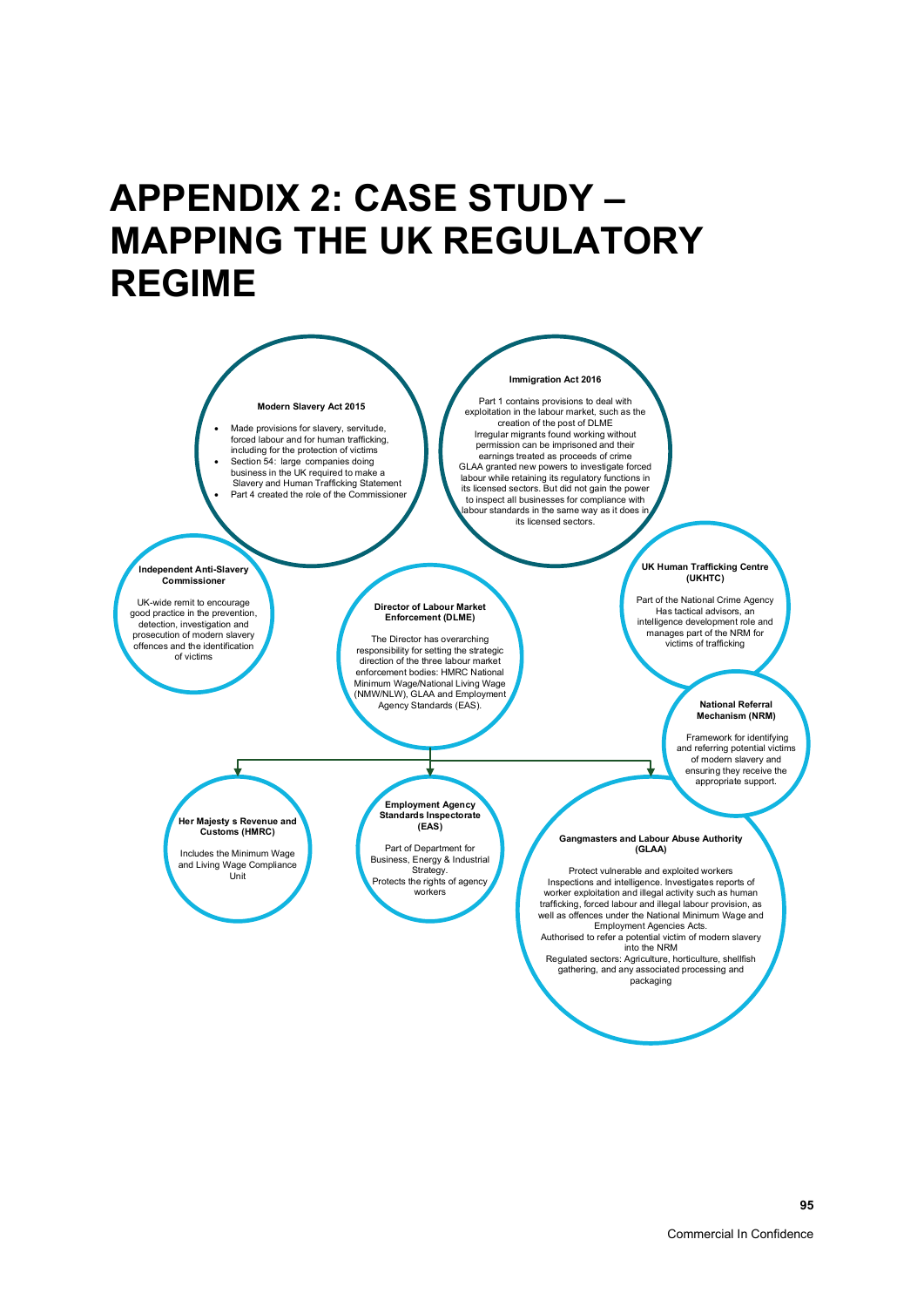**96**

Source: Adapted and updated from *Reducing modern slavey – Home Office* (NAO, 2017)

Notes: The Independent Chief Inspector of Borders and Immigration (Bolt, 2021) conducted a review of the Home Office's work to date on modern slavery. The review was critical of the siloed work of the various departments i the training and resources available to front-line staff and the lack of targets or measures of success. The Home Office, in response to review, agreed that the Serious and Organised Crime Group will revisit the roles and Immigration Enforcement, UKVI and the NCA in relation to delivering the Government's overall objectives on tackling modern slavery. Border, Immigration and Citizenship System (BICS) representatives will be involved in this the BICS Board and Home Office Executive Committee, before being shared with partner agencies and communicated as appropriate (Home Office, 2021).

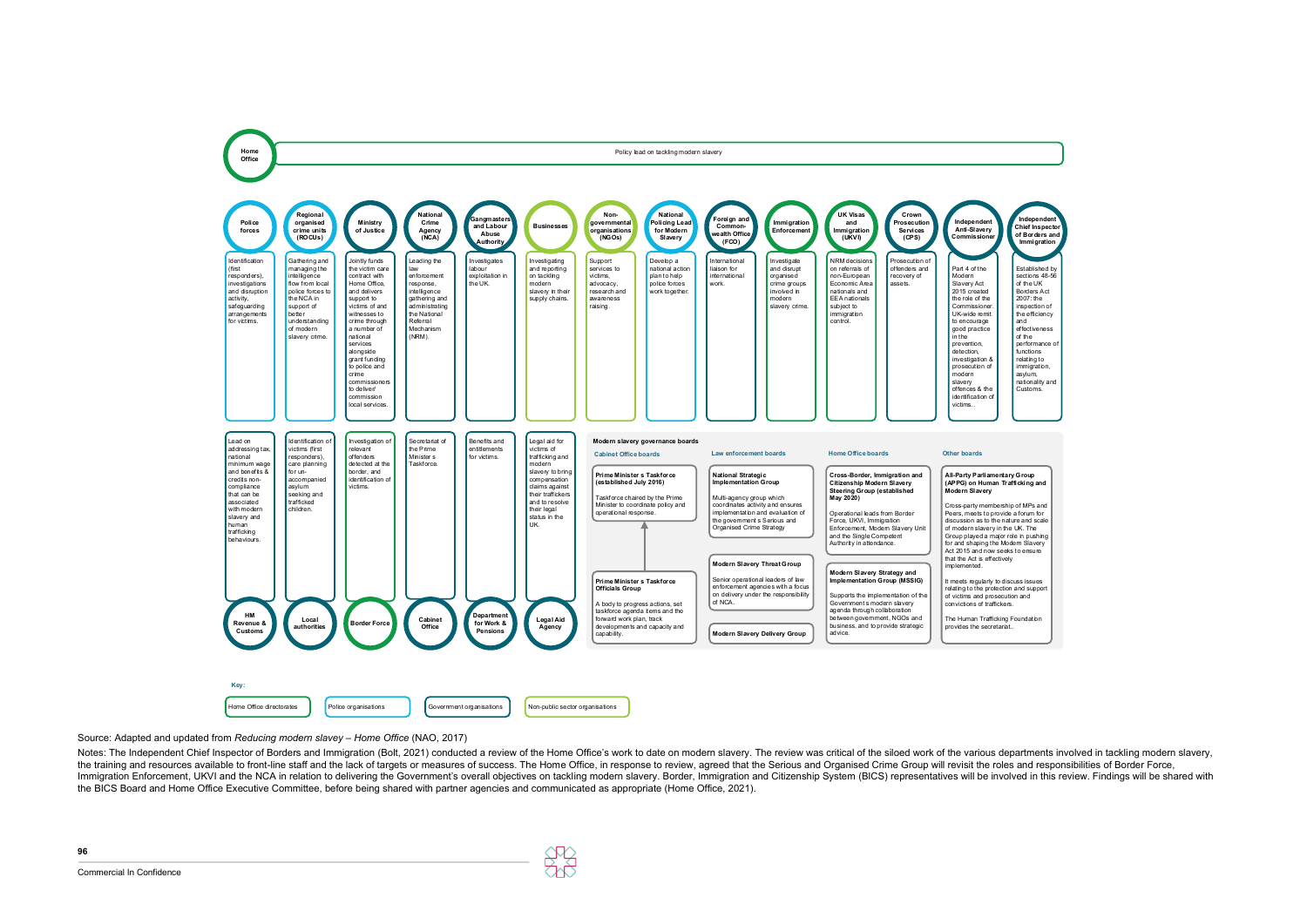## **APPENDIX 3: EFFECTIVENESS MEASURES FOR DISCLOSURE LEGISLATION**

| Level                               | <b>Types of</b><br>effectiveness                  | <b>Measures of effectiveness</b>                                                                                                                                            | <b>Possible tools</b>                                                                                                                                                                                                                                                                                                                                              |
|-------------------------------------|---------------------------------------------------|-----------------------------------------------------------------------------------------------------------------------------------------------------------------------------|--------------------------------------------------------------------------------------------------------------------------------------------------------------------------------------------------------------------------------------------------------------------------------------------------------------------------------------------------------------------|
| <b>Multinational</b><br>enterprises | Awareness                                         | Increase in the number of<br>$\bullet$<br>companies reporting on<br>labour in global supply<br>chains.                                                                      | • Database pooling company<br>disclosures under all legislation,<br>as well as company reports to<br>shareholders, investors, and<br>consumers, and other data.                                                                                                                                                                                                    |
|                                     | Compliance                                        | Increased compliance with<br>reporting requirements in<br>legislation.<br>Increased compliance of<br>suppliers with company<br>policies relating to labour<br>standards.    | <b>Clarification of companies</b><br>covered under each piece of<br>legislation. Sanctions for non-<br>compliance.<br>Collaboration between companies<br>and suppliers.                                                                                                                                                                                            |
|                                     | Consistency and<br>quality of<br>reporting        | Reporting on standardised<br>indicators, enabling year-on-<br>year evaluation of progress.<br>Intra-company consistency.<br>Reporting at regular<br>intervals.              | International guidelines on<br>reporting.<br>• Sanctions for non-compliance.                                                                                                                                                                                                                                                                                       |
|                                     | Stringency and<br>transparency in<br>policy       | Greater stringency and<br>$\bullet$<br>transparency regarding<br>policies and procedures<br>related to labour issues in<br>their supply chains, and their<br>effectiveness. | • Database allowing stakeholders<br>to evaluate company<br>progress.<br>$\bullet$<br>Government and multi-<br>stakeholder monitoring.                                                                                                                                                                                                                              |
|                                     | Stringency and<br>transparency in<br>verification | Greater stringency and<br>$\bullet$<br>transparency regarding<br>verification procedures such<br>as auditing, and their<br>effectiveness.                                   | International guidelines on<br>$\bullet$<br>reporting (specifying the need to<br>report on the audit company and<br>methodology, tier of the supply<br>chain, the types of labour issues<br>detected and reported through<br>audits, and corrective action).<br>• Audit reports made available to<br>public.<br>Government and multi-<br>stakeholder verification. |

### **Table 6. Measuring effectiveness of disclosure legislations**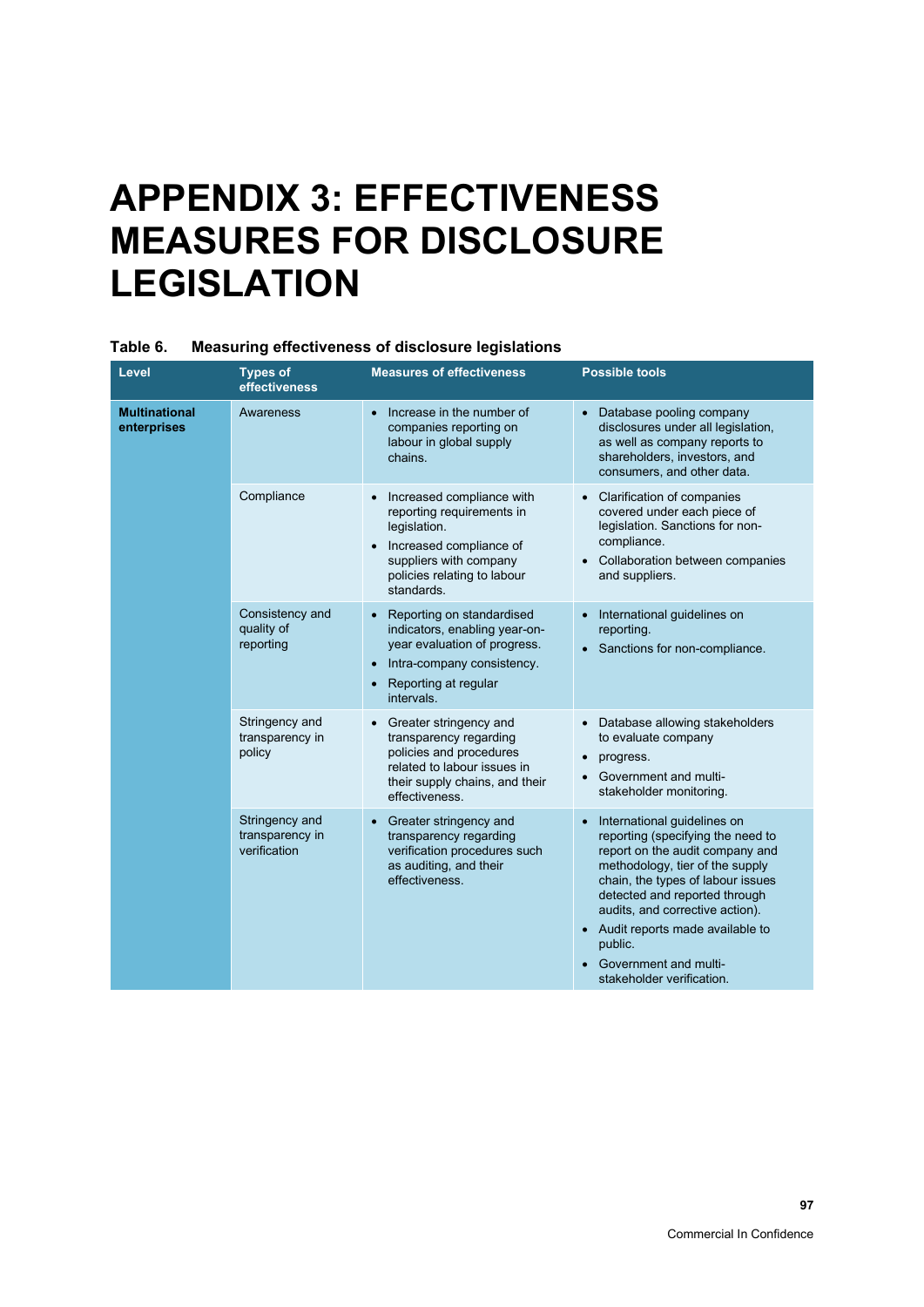| Level              | <b>Types of</b><br>effectiveness                  | <b>Measures of effectiveness</b>                                                                                                                                                          | <b>Possible tools</b>                                                                                                                                                                                                                                                                                                   |
|--------------------|---------------------------------------------------|-------------------------------------------------------------------------------------------------------------------------------------------------------------------------------------------|-------------------------------------------------------------------------------------------------------------------------------------------------------------------------------------------------------------------------------------------------------------------------------------------------------------------------|
| <b>Supplier</b>    | Stringency and<br>transparency in<br>policy       | • Greater stringency and<br>transparency regarding<br>policies and procedures<br>related to labour issues in<br>their sub-contracted supply<br>chains, and their<br>effectiveness.        | <b>Government and multi-</b><br>$\bullet$<br>stakeholder monitoring.                                                                                                                                                                                                                                                    |
|                    | Stringency and<br>transparency in<br>verification | • Greater stringency and<br>transparency regarding<br>verification procedures for<br>sub-contracted labour and<br>product supply chains, such<br>as auditing, and their<br>effectiveness. | International guidelines on<br>$\bullet$<br>reporting (specifying the need to<br>report on the audit company and<br>methodology, tier of the supply<br>chain, the types of labour issues<br>detected and reported through<br>audits, and corrective action).<br>Audit reports made available to<br>$\bullet$<br>public. |
|                    | Compliance                                        | Increased supplier<br>$\bullet$<br>compliance with company<br>policies relating to labour<br>standards.                                                                                   |                                                                                                                                                                                                                                                                                                                         |
| <b>Stakeholder</b> | Awareness                                         | Increased stakeholder<br>$\bullet$<br>awareness of disclosure<br>legislation and company<br>response.                                                                                     | Database allowing stakeholders<br>$\bullet$<br>to evaluate company progress.                                                                                                                                                                                                                                            |
|                    | Action by<br>consumers                            | Increased consumer action<br>$\bullet$<br>to promote company<br>compliance with disclosure<br>legislation.                                                                                | Database allowing stakeholders<br>$\bullet$<br>to evaluate company response<br>and progress.<br>Law suits, actions, purchasing<br>$\bullet$<br>patterns and decisions.<br>Survey to measure consumer<br>$\bullet$<br>attitudes towards company<br>responses to disclosure<br>legislation.                               |
|                    | Action by NGOs                                    | Increase in NGO attention<br>$\bullet$<br>towards 'laggards' who have<br>not complied with disclosure<br>legislation.                                                                     | NGO tools to raise awareness<br>$\bullet$<br>about company responses.                                                                                                                                                                                                                                                   |

Source: Recommendations from Phillips et al. (2018)